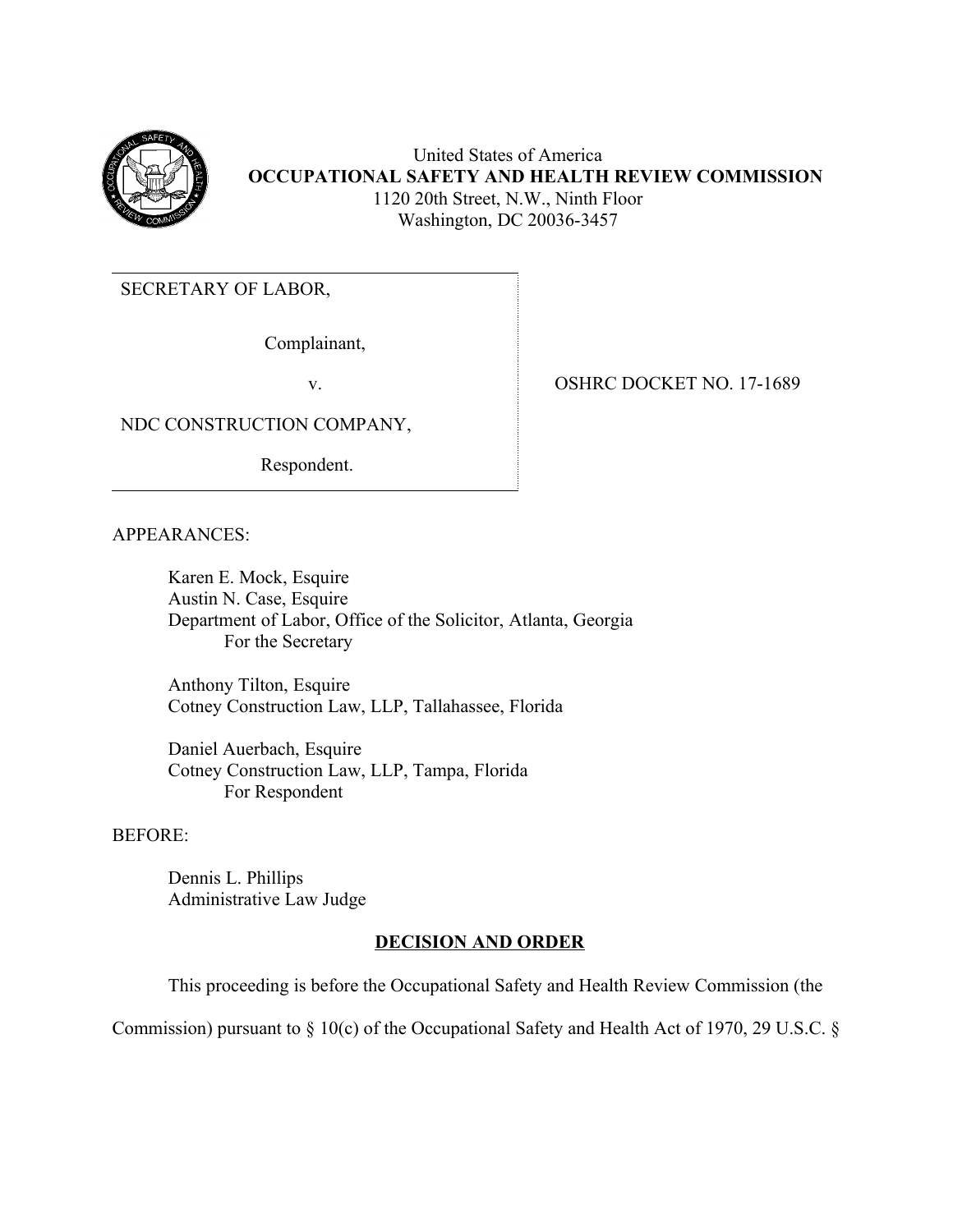659(c) (the Act). On April 5, 2017, OSHA's Compliance Safety and Health Officer (CO) Gerardo Ortiz,<sup>[1](#page-1-0)</sup> and Assistant Area Director (AAD) Maveline Perez-Ramos,<sup>2</sup> inspected a residential construction site in Bradenton, Florida. (Tr. 24, 47). NDC Construction Company (NDC or Respondent) was the construction manager and general contractor at the site. (Tr. 24, 618). The inspection was opened because AAD Perez-Ramos had seen employees working without fall protection when she drove by the site several days before. (Tr. 155-56, 202-03).

OSHA issued a citation and notification of penalty (Citation) to NDC on September 1,

2017, for one serious violation. The violation alleged four instances of noncompliance with

OSHA's construction fall protection standard with a proposed penalty of \$8,873. (Ex. A, at 6).

NDC timely contested the Citation. (Tr. 26). A four-day trial was held in Tampa, Florida

on July 19-20, 2018 and August 28-29, 2018. Five witnesses testified at the hearing: AAD

Perez-Ramos; CO Ortiz; Charles Scott, project executive;<sup>3</sup> James Brumbaugh, project

<span id="page-1-0"></span><sup>&</sup>lt;sup>1</sup> CO Ortiz has been an OSHA CO for 14 years, including 5 years in the 1980's and since 2008. He has conducted more than 50 OSHA inspections at construction sites, many involving residential fall protection. In between, he managed occupational safety and health matters at 10 manufacturing plants of the General Electric Company for five or six years and served as an Environmental Health and Safety Manager to the Eaton Cutler-Hammer Corporation. He also worked as an Environmental Health and Safety and Transportation Manager in Puerto Rico, a safety specialist at Progress Energy in Ocala, Florida, and an Environmental Health and Safety Manager at the Boeing Company. He was assigned to be the subject matter expert on fall protection at Boeing in Puget Sound. (Tr. 37-43). He earned a Bachelor of Science degree in Biology from Interamerican University of Puerto Rico in 1982, a Master's degree in Environmental Health from the University of Puerto Rico in 1986, and a Doctoral degree in Public Health from the University of Texas Health Science Center, Houston in 2014. (Tr. 41, 141).

<span id="page-1-1"></span> Alabama in 2014. (Tr. 149-53, 172, 194-201). <sup>2</sup> AAD Perez-Ramos has served as an OSHA AAD and Supervisory Safety Engineer since July 2014. Before that, she served as an OSHA safety engineer since December 2000. She has conducted more than 300 OSHA inspections, with about 50% relating to construction. In about 1999, she owned a safety consultant firm in Tampa, Florida. From about 1995 through 1999, she was a safety engineer for a general contractor construction company in Puerto Rico. From about 1992 through 1995, she was a compliance officer for the OSHA State Plan in Puerto Rico. She is a civil engineer. She received a Bachelor's degree from the University of Puerto Rico and Polytechnic University of Puerto Rico in 1992 and earned a Master's degree in Occupational and Safety and Health from Columbia Southern in

<span id="page-1-2"></span> $10$ ). <sup>3</sup> From 1984 through 2003, Mr. Scott worked at Modern Continental. His final project there was as senior project manager overseeing the Terminal E reconstruction at Logan Airport. He then worked as a Project Director at Environmental Interiors in Florida until joining NDC. In 1980 he earned an Associate Degree in Architectural Engineering from Vermont Technical College and in 1984 he earned a Bachelor of Science degree in Civil Engineering from Wentworth Institute in Boston. He has worked in the construction industry for 34 years. (Tr. 609- 10). 2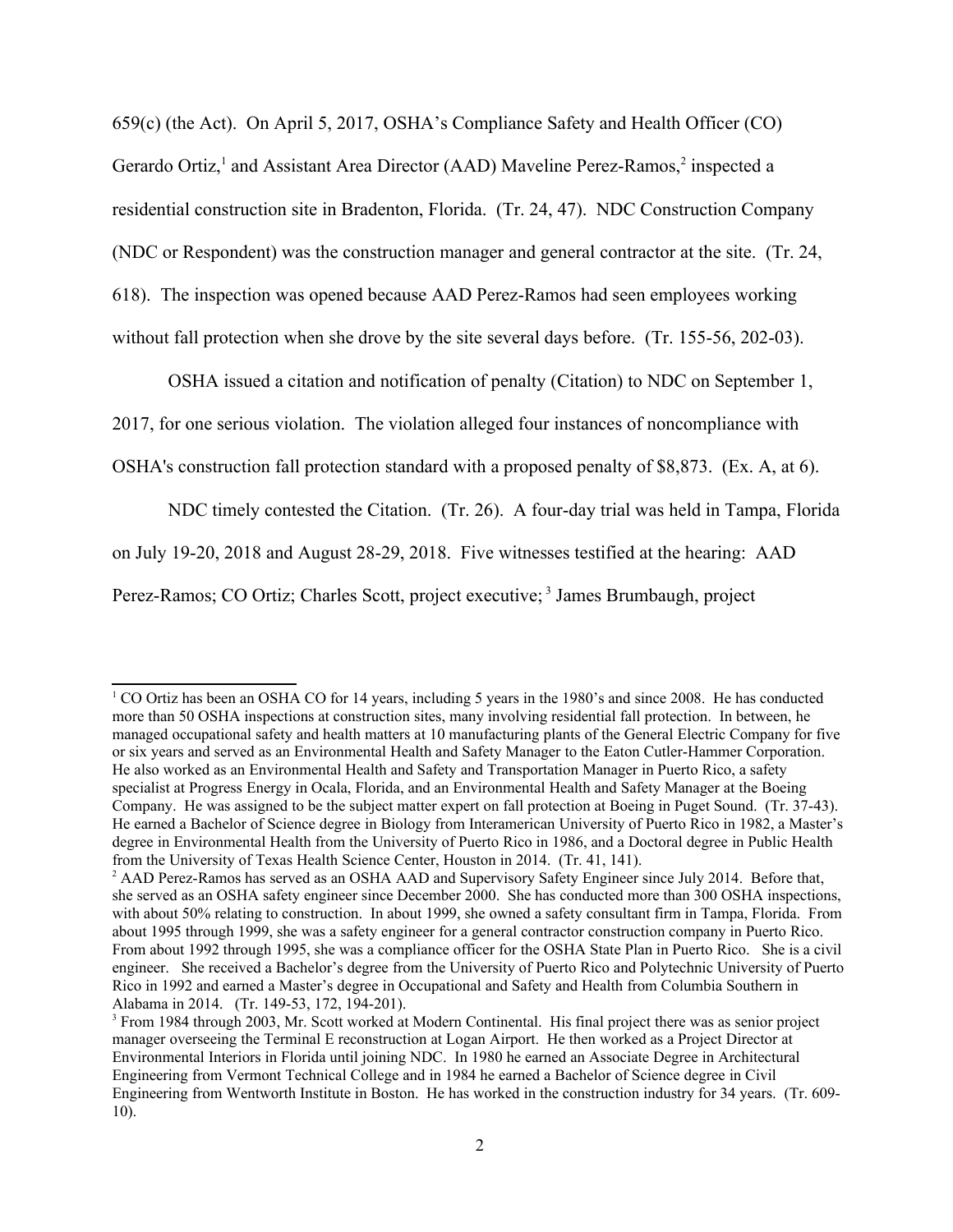superintendent;<sup>4</sup> and James A. Miller, project supervisor.<sup>5</sup> Post-hearing briefs were filed by both parties, as were reply briefs.<sup>6</sup>

The key issues in dispute are: a) whether NDC was a controlling employer under OSHA's Multi-Employer Citation Workplace Policy; b) what was NDC's duty for the safety of its subcontractors' and/or sub-subcontractor's employees; and c) whether NDC had knowledge of the cited hazardous conditions. As set forth below, the Court finds the Secretary has proven his prima facie case and the serious Citation is affirmed and a penalty of \$7,986 is assessed by the Court for the following reasons.

## **Jurisdiction**

Based upon the record, the Court finds Respondent, at all relevant times, was engaged in a

business affecting commerce and was an employer within the meaning of sections 3(3) and 3(5)

of the Act, 29 U.S.C. §§ 652(3) and (5)*.* (Tr. 25-26; Answer, at ¶¶1-3, at 1). The Court finds the

Commission has jurisdiction over the parties and subject matter in this case.

#### Findings of Fact

### Stipulated facts

1015 Manatee Avenue East, Bradenton, Florida 34208 ("the jobsite", "worksite" or "work site").<br>A Mr. Brunbauch has worked at NDC for four and one half years. His duties include project scheduling, estting The parties stipulated to the following facts. On and before April 5, 2017, Respondent was the general contractor of a construction project known as Preserve at the Villages located at

<span id="page-2-2"></span><span id="page-2-1"></span> comprised 168 pages. (Sec'y Post Hrg. Br. and Reply Br., Respt's. Post-trial Br. and Reply Br.) 3 <sup>5</sup> Prior to working at NDC, Mr. Miller worked in construction at PAR in Houston, Texas, for about 3 years, as a Lead Superintendent at Colonial in Alabama from about 2005 through 2008, and as a Project Manager/superintendent at Power Contracting at Bradenton, Florida. Overall, he has been employed for more than forty years in the construction industry. (Tr. 808-09). He has a degree in criminology from Miami Dade South. (Tr. 810). 6 The trial transcript was 1,054 pages in length and the case involved many exhibits. (Tr. 1-1054). Post-trial briefs

<span id="page-2-0"></span><sup>&</sup>lt;sup>4</sup> Mr. Brumbaugh has worked at NDC for four and one-half years. His duties include project scheduling, setting priorities for the work schedule, making sure subcontractors are in compliance with the plans and specifications, and coordination with the owner. He also was responsible for enforcing the safety rules at Exhibit "F", Safety Rules for Employees, OSHA 1926.59 Hazard, Communication (NDC Safety Plan), that were in subcontracts. Before that, he worked in a supervisory capacity in the construction industry since 1980 at JM Williams, Shamrock, Derma Tech and Centex. Before that, he worked as a carpenter and lead man. (Tr. 272-74, 443-44, 545-46, 583; Exs. 30, Ex. 57, at Exhibit "F").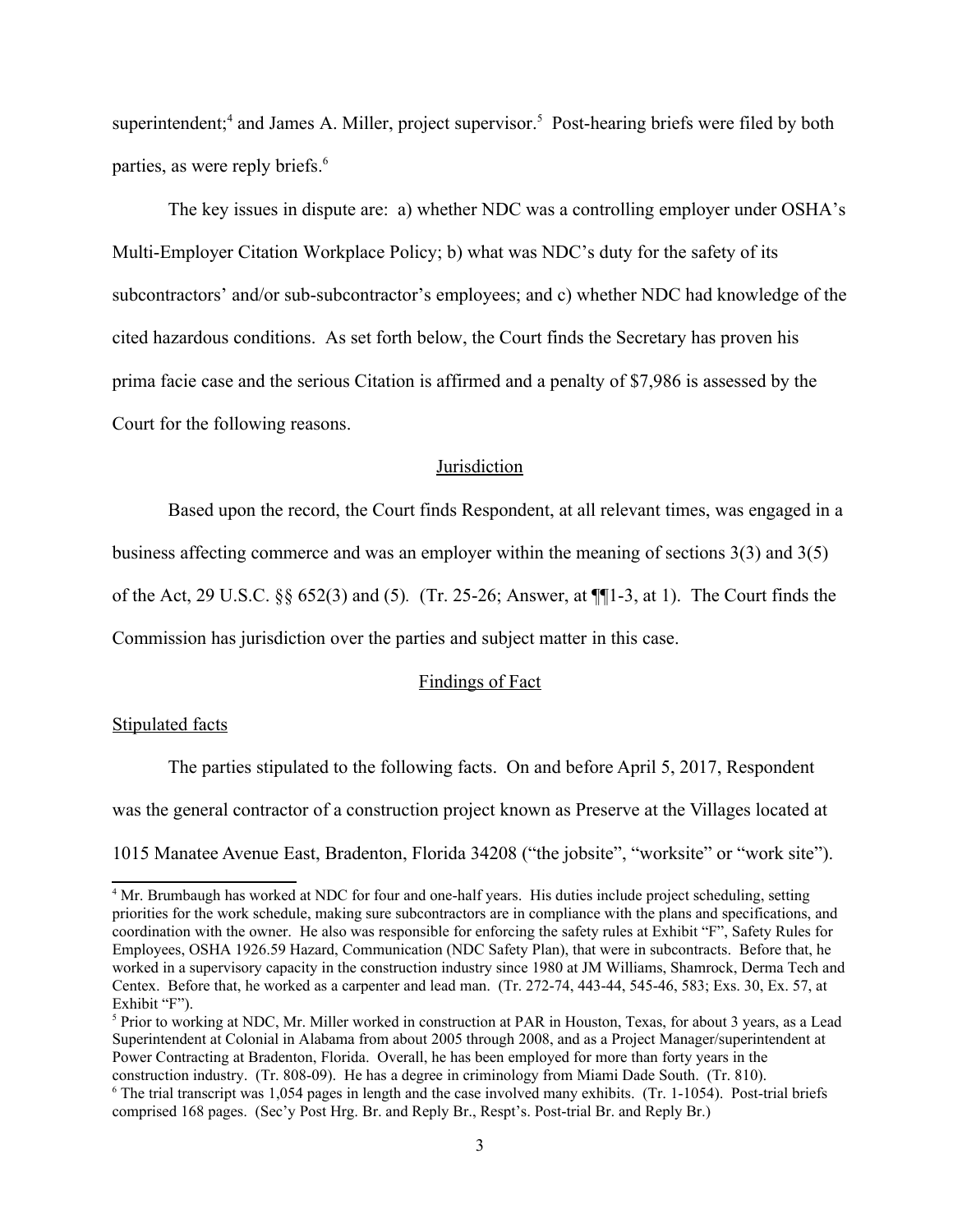(Tr. 24; Ex. 19, ¶11, at 3). The following people were Respondent's employees at the job site on April 5, 2017: Project Superintendent, James Brumbaugh; Project Manager, Brando Fetzek;<sup>7</sup> Assistant Project Manager, Chris Barjuca; General Superintendent, Nick Kloepfer; and Supervisor, James A. Miller. (Tr. 24-25, 673; Ex. 19, ¶10, at 3). NDC had the authority to remove a subcontractor from the job site. (Tr. 25, 263).

### NDC as the General Contractor at the Jobsite

NDC was a construction management firm with its principal place of business at 1001 3<sup>rd</sup> Avenue West, Bradenton, Florida 34205. (Tr. 26, 618). To oversee its construction projects, NDC employed project managers, superintendents, assistant project managers, assistant superintendents, and project engineers. (Tr. 615). NDC contracted with subcontractors to perform the labor at the construction sites. (Tr. 275, 618, 816-17).

 750 to 1200 square feet, each with a balcony or patio. About two-thirds of these units had NDC was hired by Preserve Bradenton LLC, (Owner) to manage the construction of the Preserve at the Villages project (Preserve project or Project). (Ex. 57, at 1). The Preserve project was a multi-family residential apartment complex of fourteen structures on about twelve to twenty acres. (Tr. 47, 233, 274-75, 279, 620-21, 814). There were 252 units ranging from elevated balconies. The third level units had patios that were 22-feet above the ground. The units were in seven multi-unit residential buildings that were three-story walkups with stairs and breezeways separating the units. (Tr. 94, 275, 367, 485, 621, 814). Additional buildings in the complex included the clubhouse, three garages, a maintenance facility, a mail kiosk building, and a dumpster compactor building. (Tr. 621).

NDC worked with developers and architects for cost estimates, prepared schematics and

<span id="page-3-0"></span><sup>&</sup>lt;sup>7</sup> According to Mr. Brumbaugh, Messrs. Brumbaugh and Fetzek were "partners on the job site." He said that they reported to each other and coordinated everything they did together. (Tr. 278). Later on, he said that Brando Fetzek was his superior. (Tr. 444).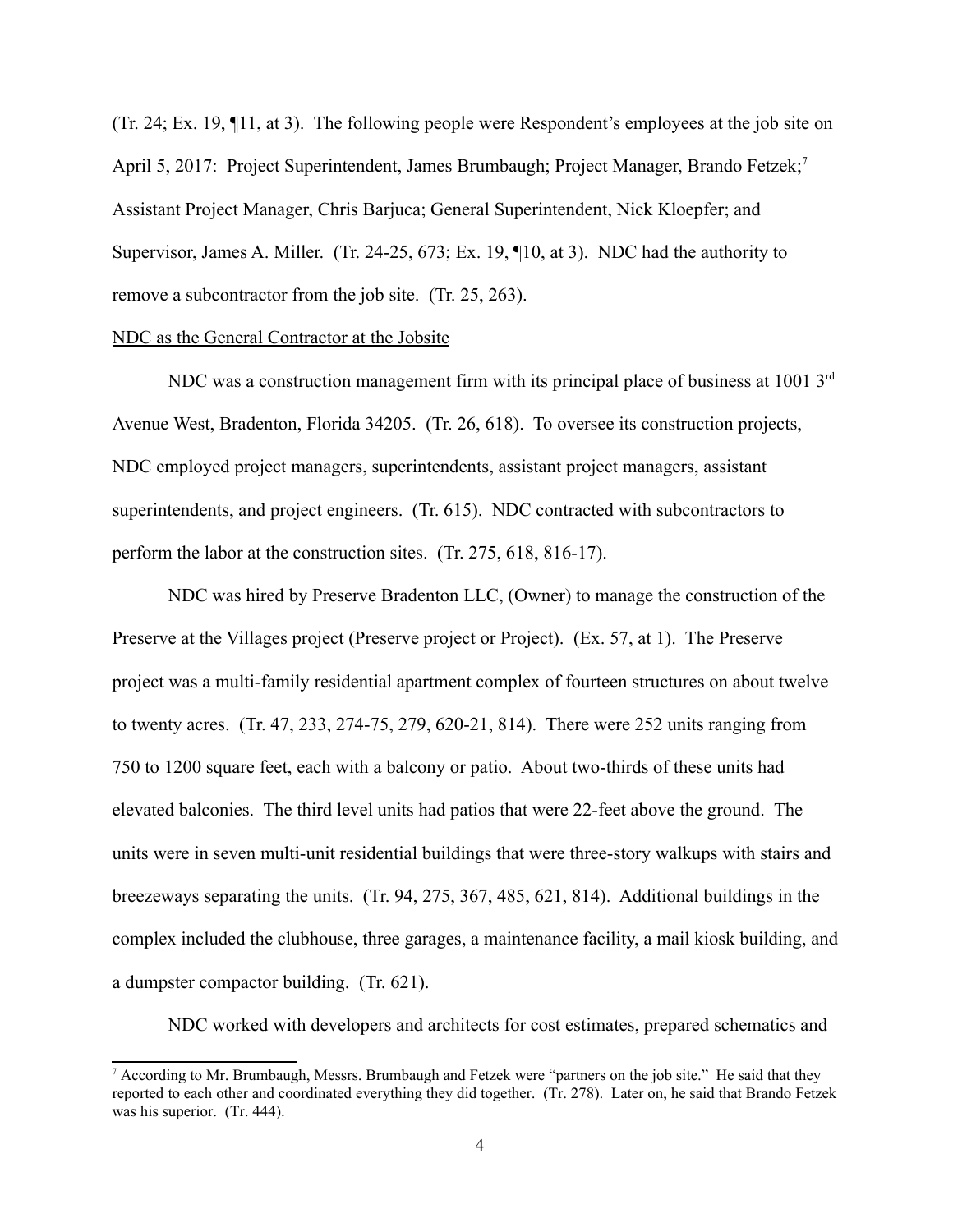designs, maintained project budgets, selected subcontractors, developed subcontracts, and managed the construction process through scheduling, jobsite reviews, dispute resolution, and weekly subcontractor meetings. (Tr. 274-76, 611-12, 618-19). NDC had over 48 different subcontractor agreements, involving 30 to 40 subcontractors, to provide the construction work. NDC employees did not provide labor at the Project. (Tr. 275, 618-19). At the peak of construction, about 150 to 172 laborers, including plumbers, roofers, painters, masons, drywall workers, electricians, carpenters<sup>[8](#page-4-0)</sup> and air conditioning technicians, worked at the jobsite. (Tr. 276, 300, 618-19, 817). NDC contracted with the Emerald Coast Structure Company (ECS), located in Pensacola, as the framing subcontractor based on the complete scope of work in its bid (including materials) and the recommendation of a large construction contractor. (Tr. 70, 291, 548, 620-26; Exs. 57, R).

NDC generally had three to five employees at the jobsite each day. (Tr. 820). NDC oversaw the subcontractors' work product and was ultimately responsible for the project's completion. (Tr. 616). NDC inspected the subcontractors' work for compliance with building plans, quality, cleanliness, and whether a subcontractor had enough materials and workers present to timely complete the job. (Tr. 813-16, 818-21, 870-71). The four instances alleged in the Citation pertain to A&D Berrios Framing Company (A&D Berrios or AD Berrios) and Cascade Renovation and Construction (CR Companies) workers who Respondent asserts were not its employees. (Ex. A, at  $6$ , Ex. 22,  $[24, at 6]$ ).

### Weekly Subcontractor Meetings

<span id="page-4-0"></span><sup>&</sup>lt;sup>8</sup> Mr. Brumbaugh testified that there were 65 framing carpenters on site. (Tr. 589).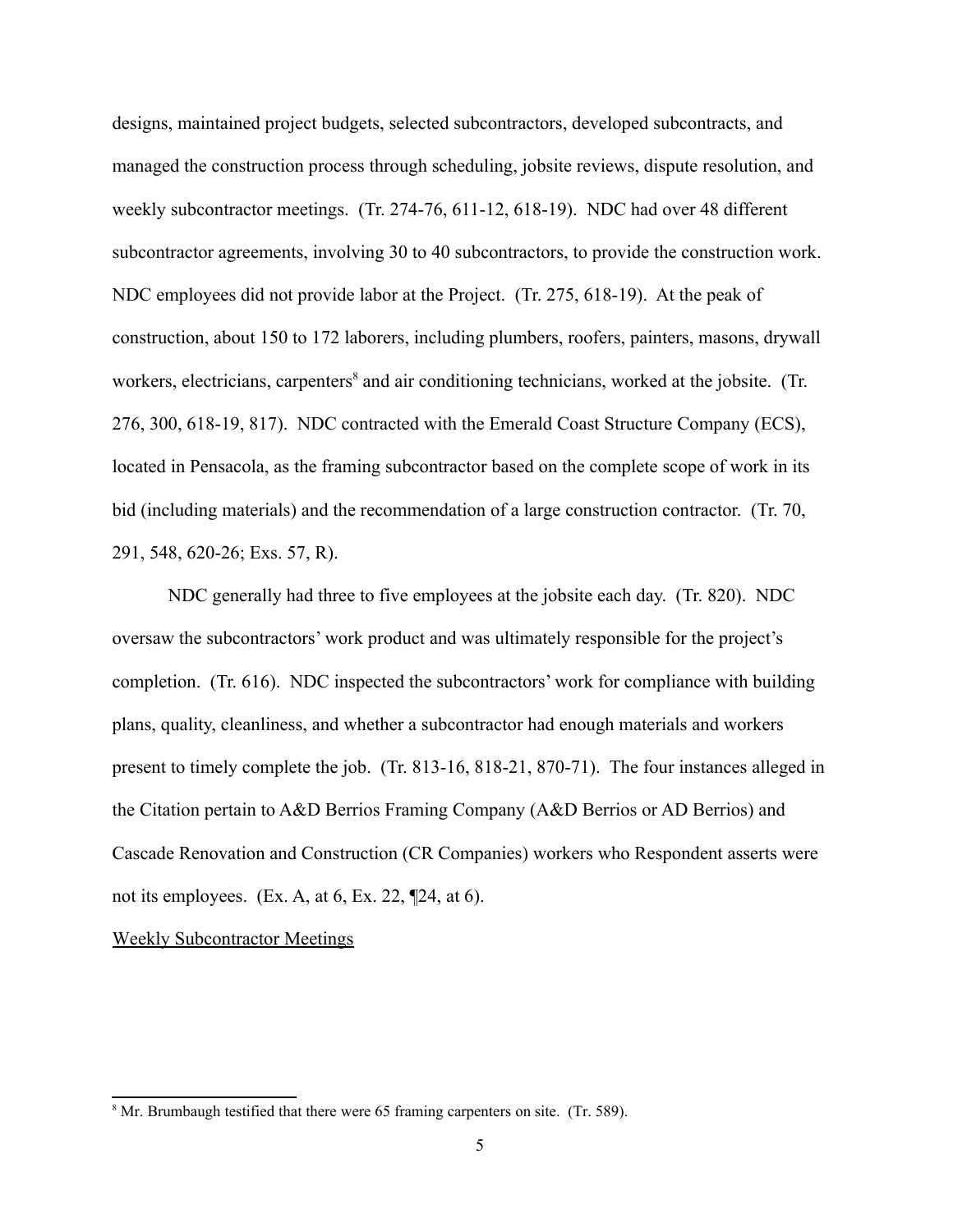Each week, beginning August 31, 2016, NDC had a group meeting with subcontractors.<sup>9</sup> next three weeks, so that everyone was equally informed. (Tr. 283). (Tr. 276; Exs. 59, S, at 1). Mr. Brumbaugh led the weekly meeting, which each subcontractor's supervisor or foreman was supposedly required to attend. (Tr. 276, 282, 812, 830). The meeting was every Tuesday morning at 9 a.m. and lasted about 45 minutes to an hour. (Tr. 282). The purpose of the meeting was to discuss issues at the worksite and the project's schedule for the

Each meeting began with a review of the safety issues from the prior week, outstanding safety issues, and safety reminders. (Tr. 281-83, 421, 425, 826). Safety topics discussed included hard hats, fall protection, safety rails, and cleanliness. (Tr. 826). Mr. Brumbaugh requested subcontractors share information about any safety violations they observed at the subcontractor meetings, but "there was no consequence if somebody didn't tell me something." (Tr. 425-26, 440). NDC recorded minutes of the meetings and distributed them by email to all of the subcontractors. (Tr. 277-83).

The Meeting Minutes show that on November 1, 2016, "Another ECS item: Controlled access zones will be required for trash (framing debris) or construction activities ongoing from elevated decks. Plan needs to be submitted to NDC for approval ASAP. NDC has advised that ECS will be shut down from operations if plan is not implemented."<sup>10</sup> (Tr. 482-91, Ex. 25, at 1, Ex. 63, at 1). The Meeting Minutes show that on November 8, 2016, NDC warned its subcontractors of its authority to withhold pay application payments "until correction[s] are

<span id="page-5-0"></span><sup>&</sup>lt;sup>9</sup> Neither ECS nor CR Companies attended the first subcontractors' meeting. (Ex. S). The first meeting ECS attended occurred on September 6, 2016. The Meeting Minutes for that meeting state: "All proper PPE will be enforced throughout the project." (Ex. S, at 7). There is a check mark to the right of CR Companies and Dan Gorecki on the attendance sheet for Subcontractor Meetings ## 23 and 24 that occurred on February 7 and 14, 2017. (Ex. X, at 5, 20). CR Companies' Steve Smith attended Meetings ## 29 and 30 held on March 21 and 28, 2017. (Ex. Y, at 14, 19).

<span id="page-5-1"></span> $10$  Mr. Miller testified that a controlled access zone occurs when a subcontractor wants to haul materials up to a roof using a forklift or crane. The subcontractor ropes off the area below using tape and has someone standing down on the ground to ensure that nobody walks in the roped off area to avoid being exposed to a fall hazard. (Tr. 873).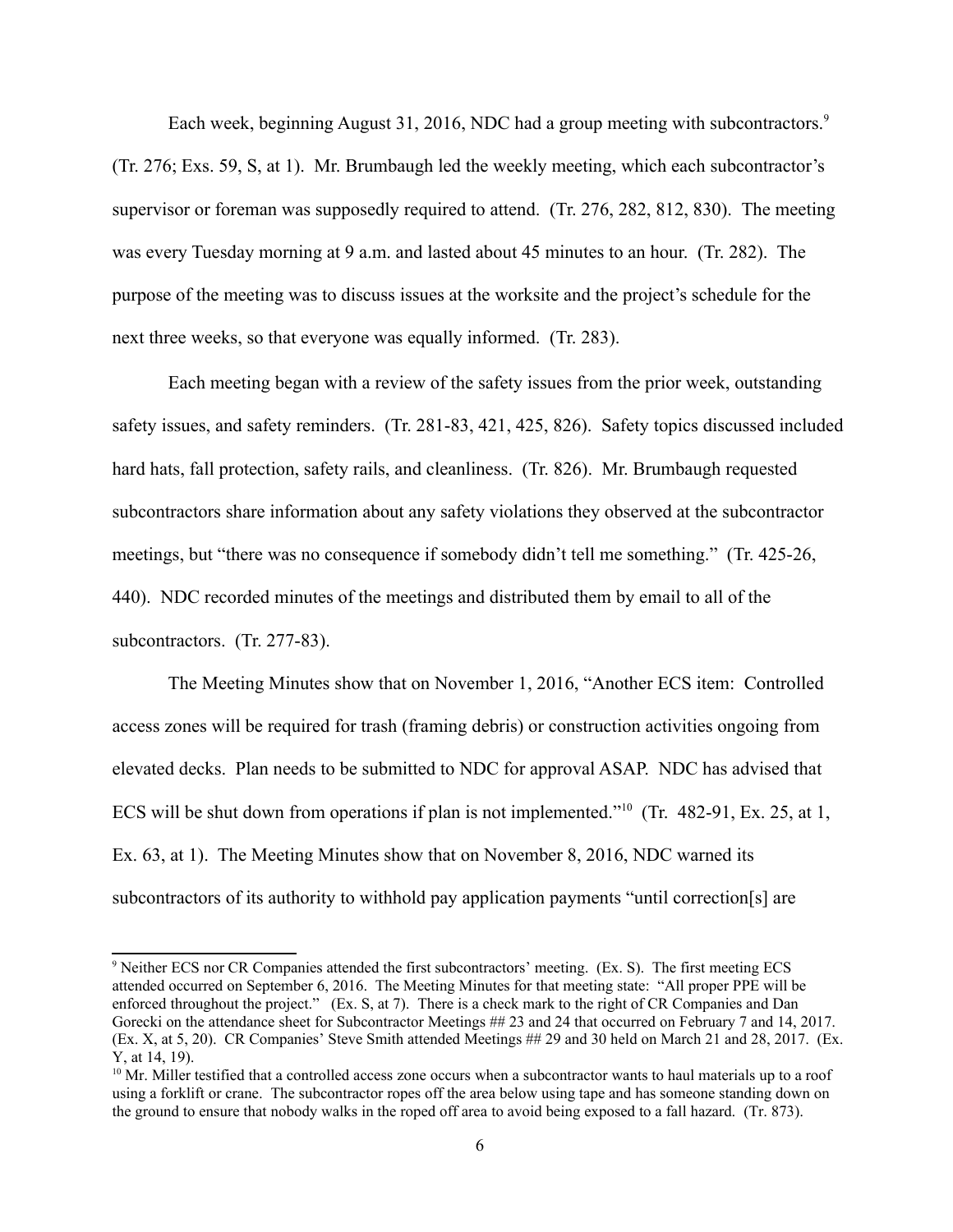on November 29, 2016, "ECS has not implemented a Controlled Access Zone program/protocol. Formal notice of safety violation will be issued today as a follow up. … Tom Mair has made" to items which it noted in deficiency logs. (Ex. U, at 26). The Meeting Minutes show that committed to addressing both."<sup>[11](#page-6-0)</sup> (Tr. 491-99, Ex. 26, at 1, 5). The Meeting Minutes show that on December 13, 2016, NDC advised ECS that "Tie-off of workers working along leading edges above 6' is also not acceptable." (Ex. W, at 15). The Meeting Minutes show that on December 20, 2016, "NDC has observed continued breaches in company safety policies of ECS. NDC will continue to issue written safety notices." (Tr. 516-17; Ex. W, at 1). The Meeting Minutes show that on January 10, 2017, "Reiterated Notice to Tighten up all Safety Rails throughout. … Safety Officers to coordinate all Safety Issues across trades." (Tr. 368-69; Ex. W, at 21). The Meeting Minutes show that on January 24, 2017, "Any safety railings that have been removed must be reinstalled." (Ex. W, at 5). The Meeting Minutes show that on January 31, 2017, "Safety Rails at doors openings need to be reinstalled. Observe Warning signs on doors. Fall Protection Harnesses are not being properly utilized." (Tr. 366-67, 532-33, 686-88, 785-87; Exs. 52, at 1, 66, at 1, W, at 10). The Meeting Minutes show that on February 7, 2017, "All crews instructed to tieoff on all patio work." (Ex. 66, at 1, Ex. X, at 1). The Meeting Minutes show that on February 21, 2017, "As Garcia crews move on to new Buildings, they will no longer be responsible for safety railings for buildings they are out of. Safety signs are posted on Blgs#1 &  $2 -$ DANGER FALL PROTECTION REQUIRED. Post on other buildings as needed." (Tr. 375-76, 478-79; Ex. 67, at 1, Ex. X, at 6). The Meeting Minutes show that on February 28, 2017, "Superintendents requested to meet with their employeed (sic) to review proper PP&E." (Ex. 68, at 1, Ex. X, at 11). The Meeting Minutes show that on March 21, 2017, "Reminder for all subs to Attach Safety

<span id="page-6-0"></span><sup>&</sup>lt;sup>11</sup> Mr. Brumbaugh testified that Mr. Mair (sometimes in the record spelled Maier) was ECS's on site supervisor. (Tr. 369, 578).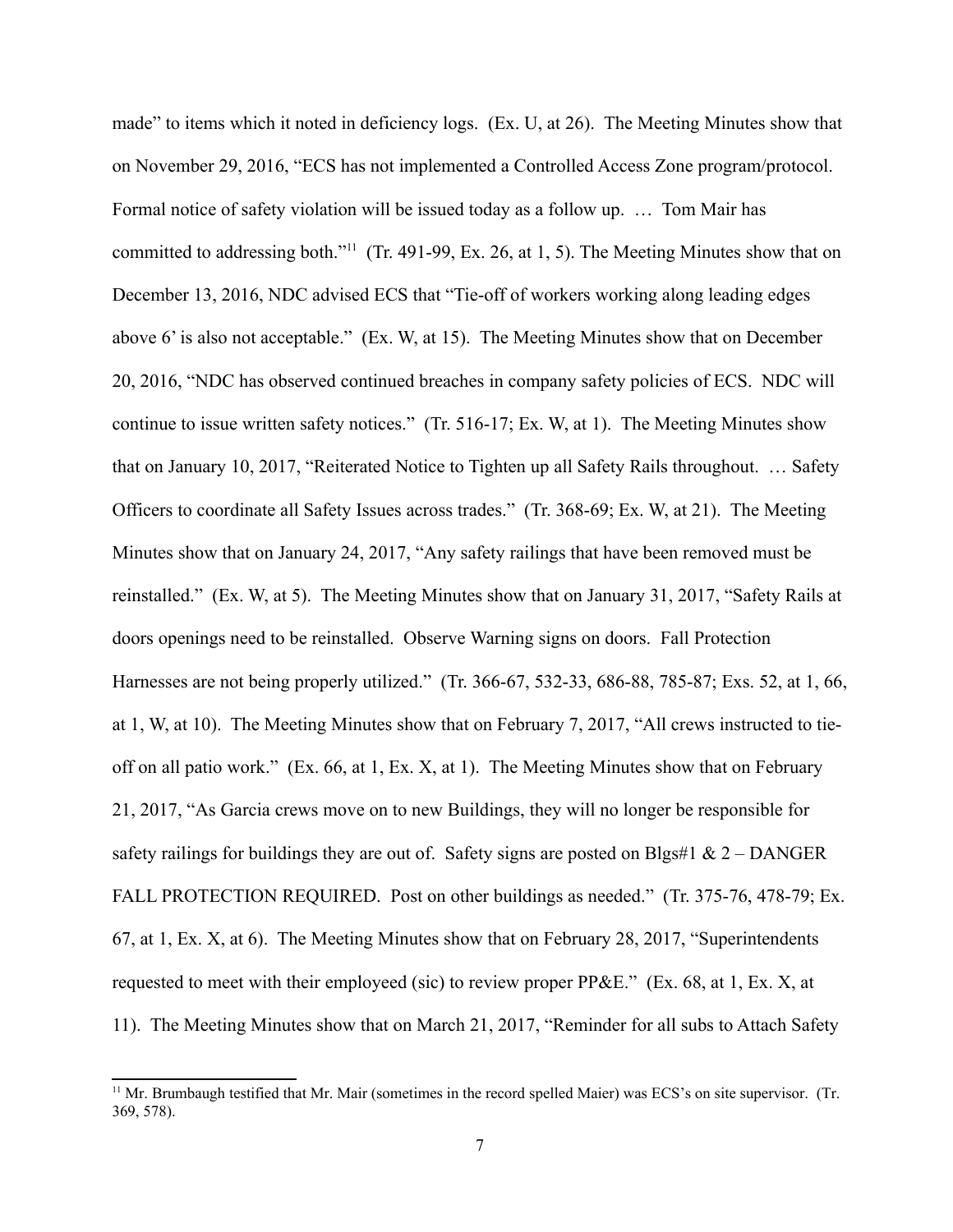Safety Practices lie[s] squarely on Subcontractor. Yesterday NDC had 2 specific meetings with Rails as Needed." (Ex. Y, at 10). The Meeting Minutes show that on March 28, 2017, "Blg 5 & 6 need some safety rails re-attached."<sup>[12](#page-7-0)</sup> (Tr. 380, Ex. 70, at 1, Ex. Y, at 15). The Meeting Minutes show that on April 4, 2017, "Reminder: Fall protection required on balconies w/o barriers." (Tr. 382; Ex. Z, at 1). The Meeting Minutes show that on April 11, 2017, "Extended discussion of OSHA Compliance … Safety Rails continue to be insufficient…. Reiterated that the burden of … Cascade Renovation regarding specific Safety Issues that were identified in the field.["13](#page-7-1) (Tr. 382-86, 535-37; Ex. Z, at 5). The Meeting Minutes show that on April 18, 2017, "Reiterated that Safety Measures i.e. training, equipment, ladders, hoists, harnesses, hard hats, etc. are the responsibility of the Contractor, not NDC. Reminder to wear Fall Protection for all work performed on open patios." (Ex. Z, at 10).

### NDC's relationship with its subcontractors

There was a standard contract (Subcontractor Agreement) between NDC and each subcontractor it originally hired. (Tr. 243, 302; Ex. 57; Ex. 19, at 1-2). The Agreement stated that the subcontractor had the "sole responsibility for the means and methods of performing the Work required under this Agreement" (Ex. 57, at Exhibit "A", ¶2.I., at 7), for preventing accidents to its own employees (Ex. 57, at Exhibit "A", ¶10.A., at 19), and was required to stop work when ordered by NDC until the condition was corrected in a satisfactory manner.<sup>14</sup> (Ex. 57, at Exhibit "A", ¶10.A., at 19). The Subcontractor Agreement also gave NDC the right to remove a second tier subcontractor contractor, like AD Berrios, from the job site if AD Berrios

<span id="page-7-0"></span> Nos. 5 and 6 needed to be reattached. (Tr. 534-36; Exs. 54-55). <sup>12</sup> Mr. Brumbaugh testified that the Jobsite Inspection Checklist dated 3-28-17 showed that safety rails at Building

<span id="page-7-1"></span><sup>&</sup>lt;sup>13</sup> Mr. Brumbaugh testified that a supervisor named Carlos [Rodriguez] represented CR Companies at the meeting. (Tr. 386; Ex. H).

<span id="page-7-2"></span><sup>&</sup>lt;sup>14</sup> The Subcontractor Agreement stated: "When so ordered, subcontractor agrees to stop any part of the work which contractor deems unsafe until corrective measures satisfactory to contractor have been taken and further agrees to make no claim for damages growing out of such stoppages." (Tr. 701-02; Ex. 57, at Exhibit "A", ¶10.A., at 19).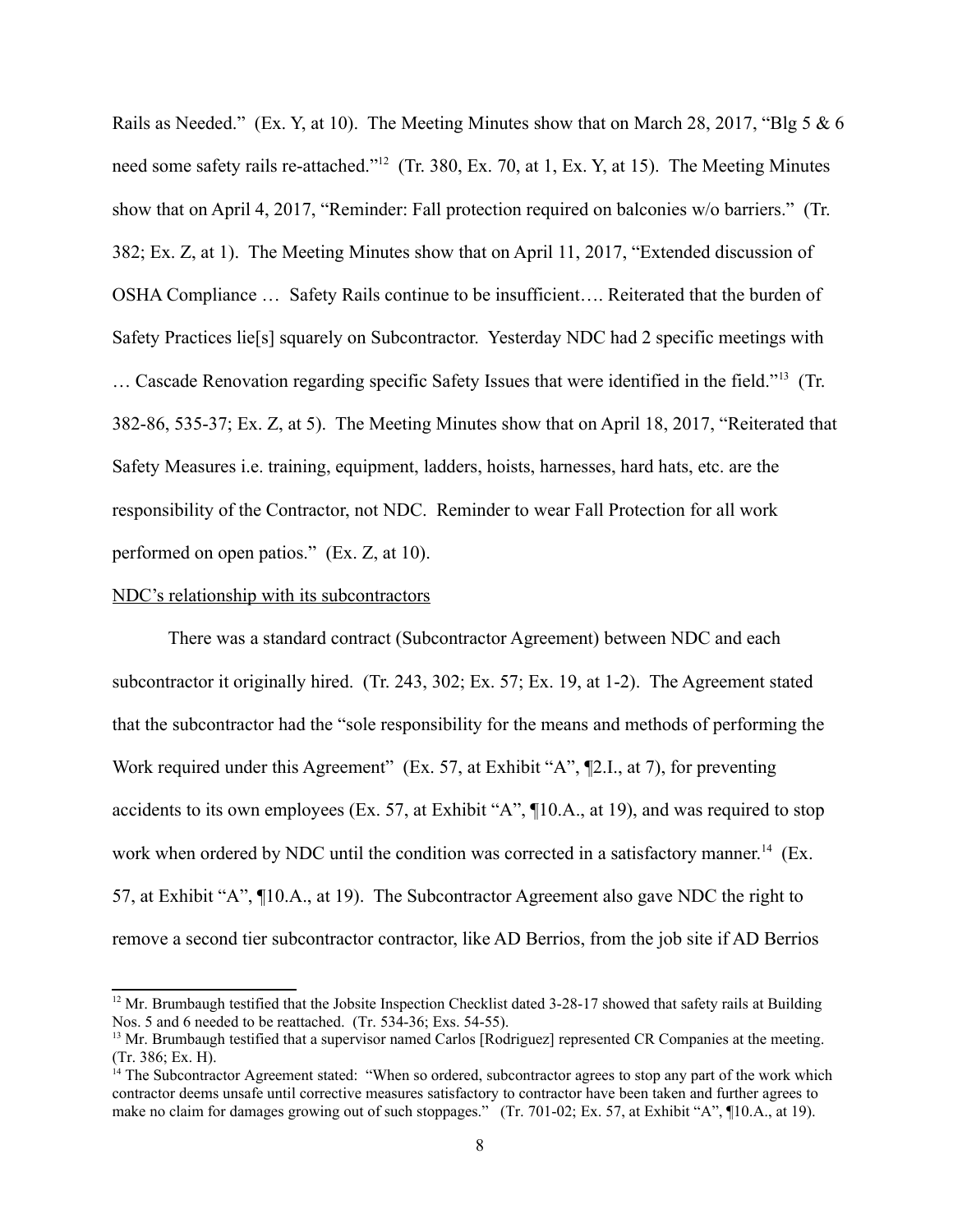did not follow a Safety Policy adopted by AD Berrios.<sup>15</sup> (Tr. 710-12; Ex. 57, at Exhibit "A", ¶ 10.A., at 20). Mr. Scott testified that NDC could stop an ECS employee working on a balcony from working if he was doing so unsafely. He also said that NDC could hire someone to replace missing safety rails if a subcontractor refused to fix the safety rails and NDC could charge the cost to the refusing subcontractor. (Tr. 702-10; Ex. 57, at Exhibit "A", ¶¶10.A., at 19-20, 13.D., at 25). Exhibit "F" to the Subcontractor Agreement required, among other things, a subcontractor to appoint a competent person, instruct workers in safe work practices, immediately correct unsafe work practices when discovered, provide personal protective equipment (PPE) to workers, conduct weekly "tool box" meetings with workers, and notify NDC of hazardous conditions created by other subcontractors. (Tr. 650, 656, 663-64; Ex. 57, at Exhibit "F", at 2-3). Mr. Brumbaugh testified that subcontractors provided PPE to their employees. (Tr. 292). The subcontractor meeting minutes for September 6 and 13, 2016 state that "All proper PPE will be enforced throughout project." (Tr. 299; Ex. S, at 7, 14).

Prior to beginning work at the site, each subcontractor had a preconstruction meeting with NDC to review the scope of work and the Agreement's requirements. (Tr. 302). This meeting included the subcontractor's onsite supervisor. (Tr. 302). Each subcontractor was required to provide a copy of its safety manual, which NDC kept in the worksite construction trailer.<sup>16</sup> (Tr. 650, 656, 659-60, 827; Exs. II-JJ). The subcontractor was required to provide

<span id="page-8-0"></span>responsibility of subcontractor." (Tr. 711-12; Ex. 57, at Exhibit "A", 10.A., at 19-20). <sup>15</sup> The Subcontractor Agreement stated, "If Subcontractor, or any person who enters the job site under an employment or a direct or indirect contractual arrangement with Subcontractor, fails to enforce Safety Policy, Contractor shall have the right to bar such party from the job site. Any resulting damage (including damage for delay) will be the <sup>16</sup> ECS's Safety Manual designated Tom Maier as ECS's Competent Person to implement its Fall Protection Plan. ECS's Safety Manual stated:

#### <span id="page-8-1"></span>**III.** Enforcement

Constant awareness of and respect for fall hazards, and compliance with all safety rules are considered conditions of employment. The crew supervisor or foreman, as well as individuals in the Safety and Personnel Department, reserve the right to issue disciplinary warnings to employees, up to and including termination, for failure to follow the guidelines of this program. (emphasis in original) (Ex. JJ, at 8).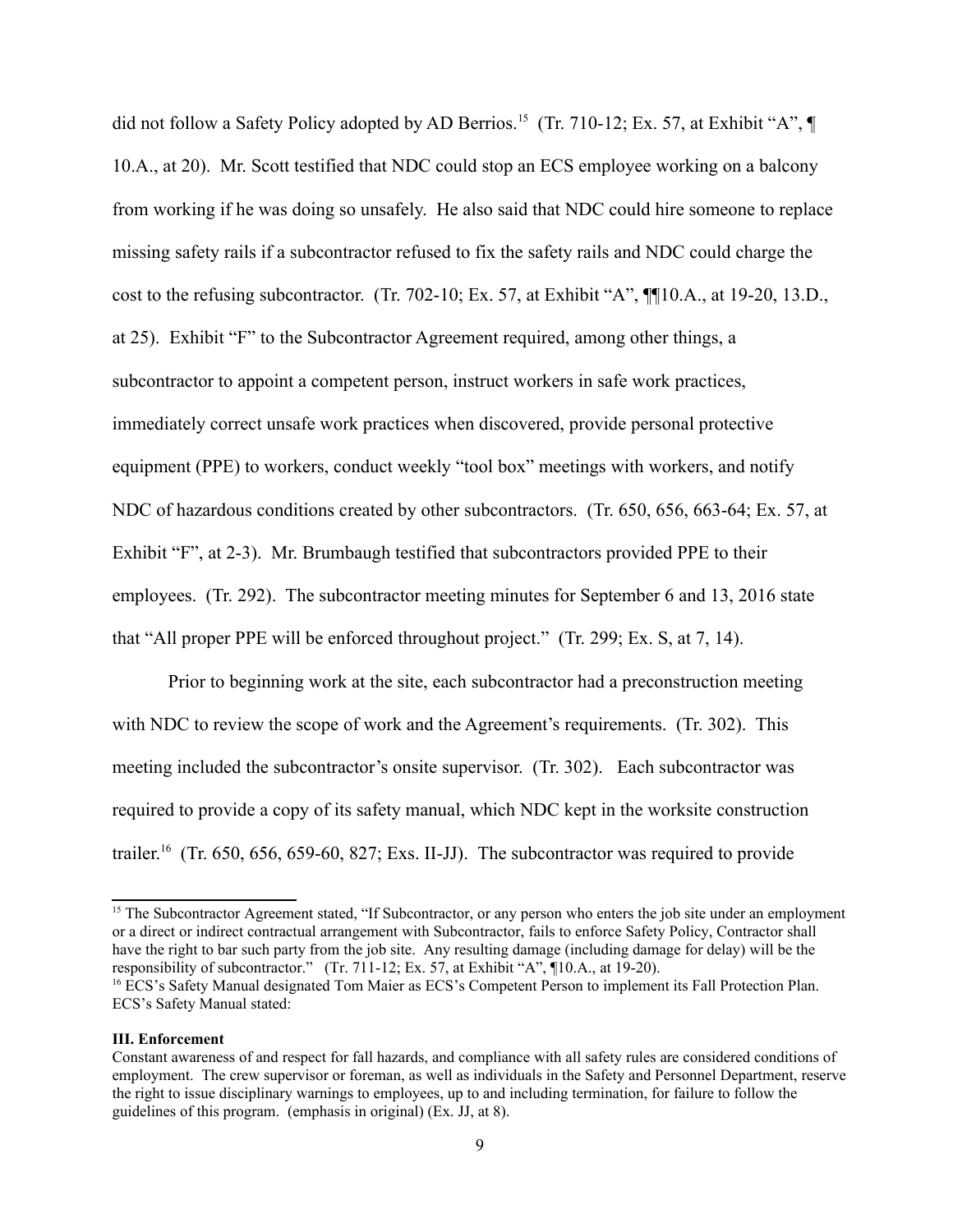NDC with documentation of its weekly tool box talks. (Tr. 299-300).

When more than one subcontractor worked in a building, the subcontractors sometimes conducted a group safety walkthrough on a non-routine basis. (Tr. 360, 363). The subcontractors used a two or three-page checklist of safety issues that included, first aid, PPE, housekeeping, fire protection, material storage, tools, welding, electrical, ladders, scaffolds, handrails, excavation, and foreman's communication with the crew. (Tr. 358, 362-63; Ex. OO, Ex. 19, ¶7, at 2). The completed checklist was submitted to NDC. (Tr. 361-62; Ex. OO).

The Subcontractor Agreement between NDC and ECS, dated July 11, 2016, called for NDC to pay ECS \$2,696,000 for wood framing and rough carpentry.<sup>17</sup> (Tr. 70, 291, 548, 620-26; Exs. 57, R). ECS built the framing, installed Tyvek house wrap, and installed all related framing hardware at the site.<sup>18</sup> (Tr. 622-23). NDC "bought basically a complete shell from Emerald Coast." (Tr. 623-24; Ex. WW, ¶1a., at 1-3). Mr. Brumbaugh testified that ECS had about 60 men working at the job site.<sup>[19](#page-9-2)</sup> (Tr. 419-20). Mr. Brumbaugh testified that AD Berrios was a third-party working for ECS.<sup>20</sup> He testified that he was "not sure" if AD Berrios was "financially" a subcontractor to ECS. He was not sure that AD Berrios was a "subcontractor or not" to ECS, but he believed that they were. (Tr. 70, 293-94, 430, 669). NDC did not have a contract with AD Berrios. (Tr. 669-70). AD Berrios workers were alleged to have been working without fall protection in instances (a), (b), and (c) of the Citation.

On July 22, 2016, NDC hired CR Companies located outside of Chicago, Illinois, to install siding for the project at a cost close to two million dollars because it had completed

<span id="page-9-0"></span><sup>&</sup>lt;sup>17</sup> ECS's Final Revised Proposal, dated June 16, 2016, to NDC for the project is at Exhibit FF. NDC purchased the trusses at \$754,000 directly from A-1 Truss reducing ECS's proposal from \$3,450,000 to \$2,696,000. (Tr. 634-37; Ex. FF).

<span id="page-9-1"></span> $18$  Mr. Brumbaugh testified that NDC also contracted with the framing subcontractor to install safety rails. (Tr. 292-93, 582).

<span id="page-9-2"></span><sup>&</sup>lt;sup>19</sup> Mr. Scott testified that AD Berrios had "60, 70 guys on the job site at times." (Tr. 797).

<span id="page-9-3"></span> $^{20}$  Mr. Scott testified that AD Berrios was a second tier subcontractor to NDC and a third party working for ECS. (Tr. 712-15).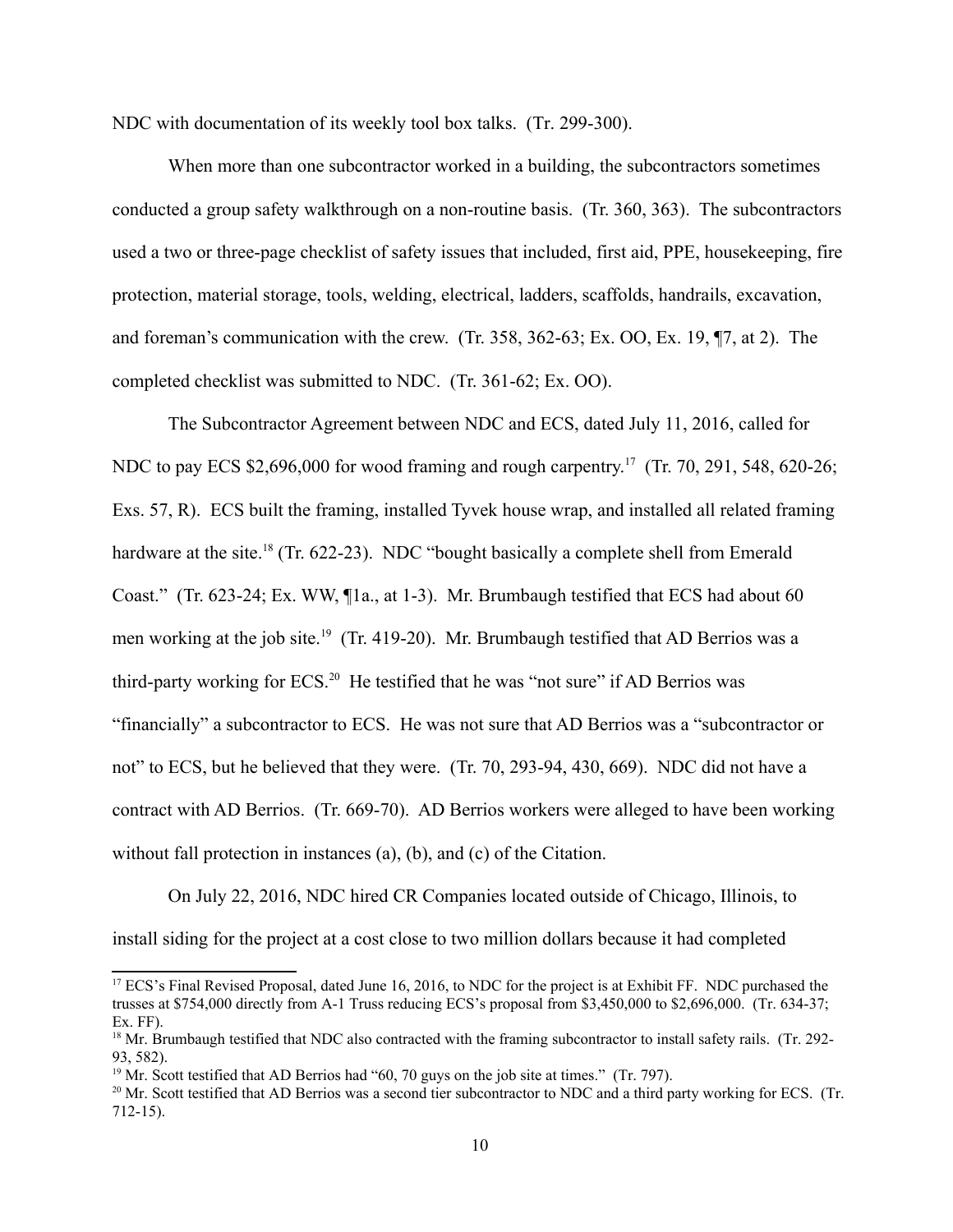several large multi-family unit projects before and NDC found no issues with its work at a nearby project. (Tr. 96-97, 291, 620, 639-42; Ex. Q). CR Companies was recommended by the HardiPlank siding manufacturer and another material supplier. (Tr. 640-41). A CR Companies employee was alleged to have been working without fall protection in instance (d) of the Citation.

### Key NDC Employees

### Charles Scott

Since 2005, Charles Scott has been a Senior Vice President at NDC. He was the project executive for the Preserve project. (Tr. 608, 681-82). As a project executive, Mr. Scott worked with a project's owner from the initial design phase to turnover at the end of construction. (Tr. 611-13). At any given time, Mr. Scott was responsible for three or four NDC projects. (Tr. 613). For the Preserve project, Messrs. Brumbaugh and Fetzek reported directly to Mr. Scott. (Tr. 443, 615). Mr. Scott said that the project superintendent is "in charge of the site work on a day-to-day basis. Overseeing the subcontractors, making sure the subcontractors are working where they're supposed to be working." (Tr. 616). He said NDC is a construction manager, with no NDC tradesmen, and not a general contractor. (Tr. 618).

Mr. Scott visited the Preserve worksite one to three times a week. (Tr. 613-14). When there, he walked the site with the project manager and superintendent, discussed problems with them, and reviewed the project's progress. (Tr. 613-14). He did not identify safety issues, including fall protection, as an issue in the field that he would need to get involved in. (Tr. 614). He said that he, the project manager, and superintendent all do site walks. (Tr. 616). Mr. Scott said sometimes NDC did safety walks with subcontractors. (Tr. 722-23; Ex. 23, ¶25, at 3).

11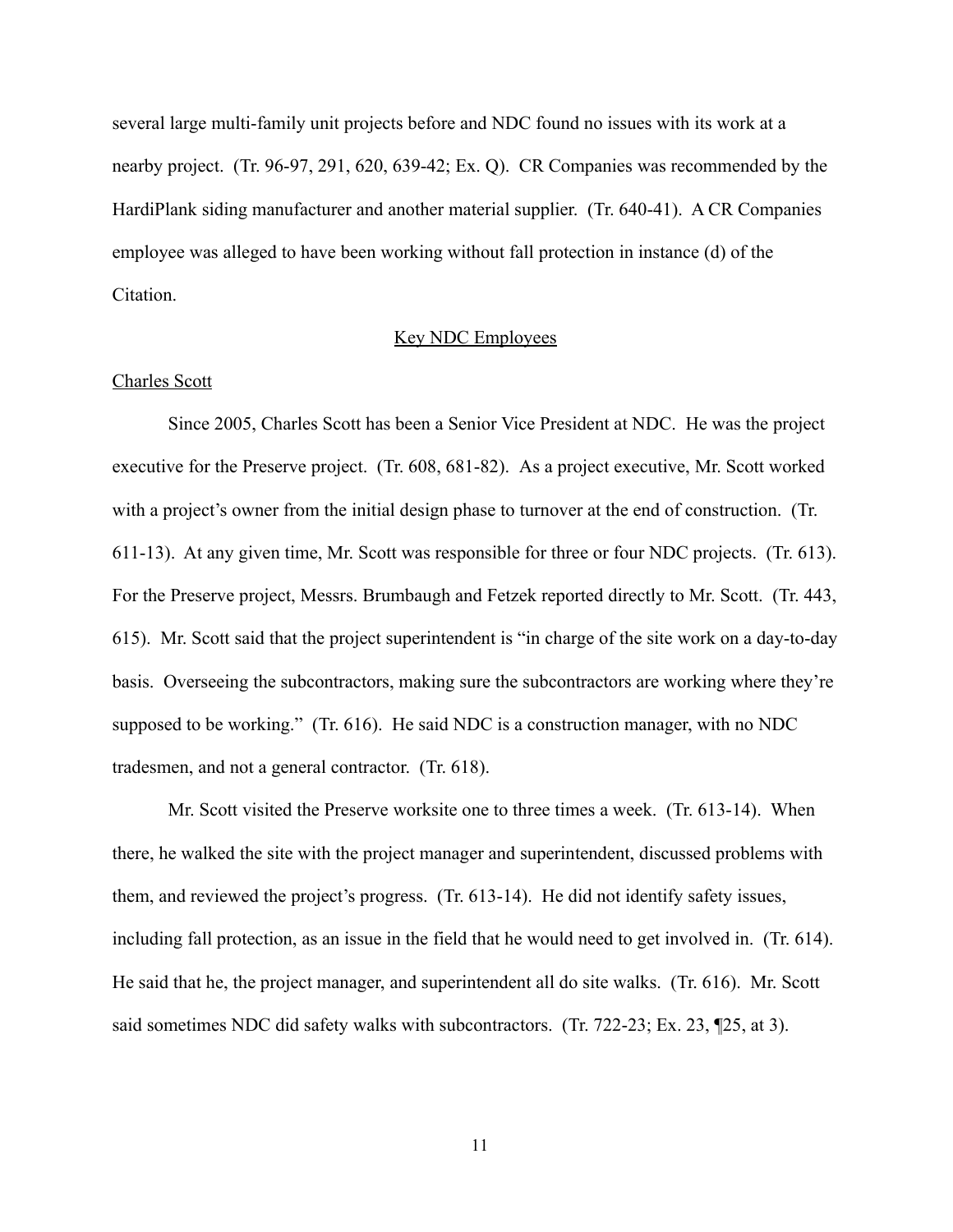"It's the responsibility of the subcontractor to make sure that their people are working safely." If Mr. Scott observed a safety issue on a site walk, he had Mr. Brumbaugh contact the subcontractor to have it corrected. (Tr. 617, 663-64). To Mr. Scott's knowledge the subcontractors corrected the safety issues when notified. (Tr. 617, 682, 775, 786). Mr. Scott would only get involved if a subcontractor refused to correct problems. (Tr. 775-76). He said,  $(Tr. 656-58)$ . He also said that "the subcontractor is responsible for monitoring their own safety, training their employees, making sure their employees have proper personal protective equipment." (Tr. 663-64).

Mr. Scott testified that NDC dealt with ECS's on-site superintendent and fulltime safety monitor Tom Mair on a daily basis in the field. He said ECS' owner, John Toth III, made "maybe four or five site visits." (Tr. 629-30, 637, 652-53, Ex. JJ, at 2). He said ECS used a framing subcontractor, AD Berrios, to supplement its own framers. He said NDC had no contractual relationship with AD Berrios. Mr. Scott said that every two weeks ECS and AD Berrios put together a pay application and NDC issued joint checks to both ECS and AD Berrios until midway through the project.<sup>[21](#page-11-0)</sup> (Tr. 669-70, 714, 734, 796-97; Ex. 18, at 9-10, Ex. 22, ¶17, at 3, Ex. 23, ¶¶21-22, at 1-2, Ex. 57, at Exhibit "A", ¶4E, at 14). He said that NDC had direct contact with AD Berrios employee, Louis (Louis or Luis) Garcia.<sup>[22](#page-11-1)</sup> Louis Garcia attended NDC's subcontractor coordination meetings along with Mr. Mair. If Mr. Mair could not attend, Louis Garcia participated, at times, in the meetings representing ECS. (Tr. 670-71). Mr. Scott testified that one of the first topics at the meetings was "to remind all subcontractors that … they're

<span id="page-11-0"></span><sup>&</sup>lt;sup>21</sup> Respondent's Responses to Complainant's First Set of Interrogatories, Interrogatory No. 14, states from midway through the project "NDC issued checks directly to AD Berrios" and "payment were issued from NDC to its subsubcontractor, AD Berrios, in order to facilitate the work, the subcontractor, Emerald Coast, failed to complete." (Ex. 18, at 9-10).

<span id="page-11-1"></span><sup>&</sup>lt;sup>22</sup> Mr. Scott testified that Louis Garcia was an on-site foreman who worked for either ECS or AD Berrios. (Tr. 658-59, 773).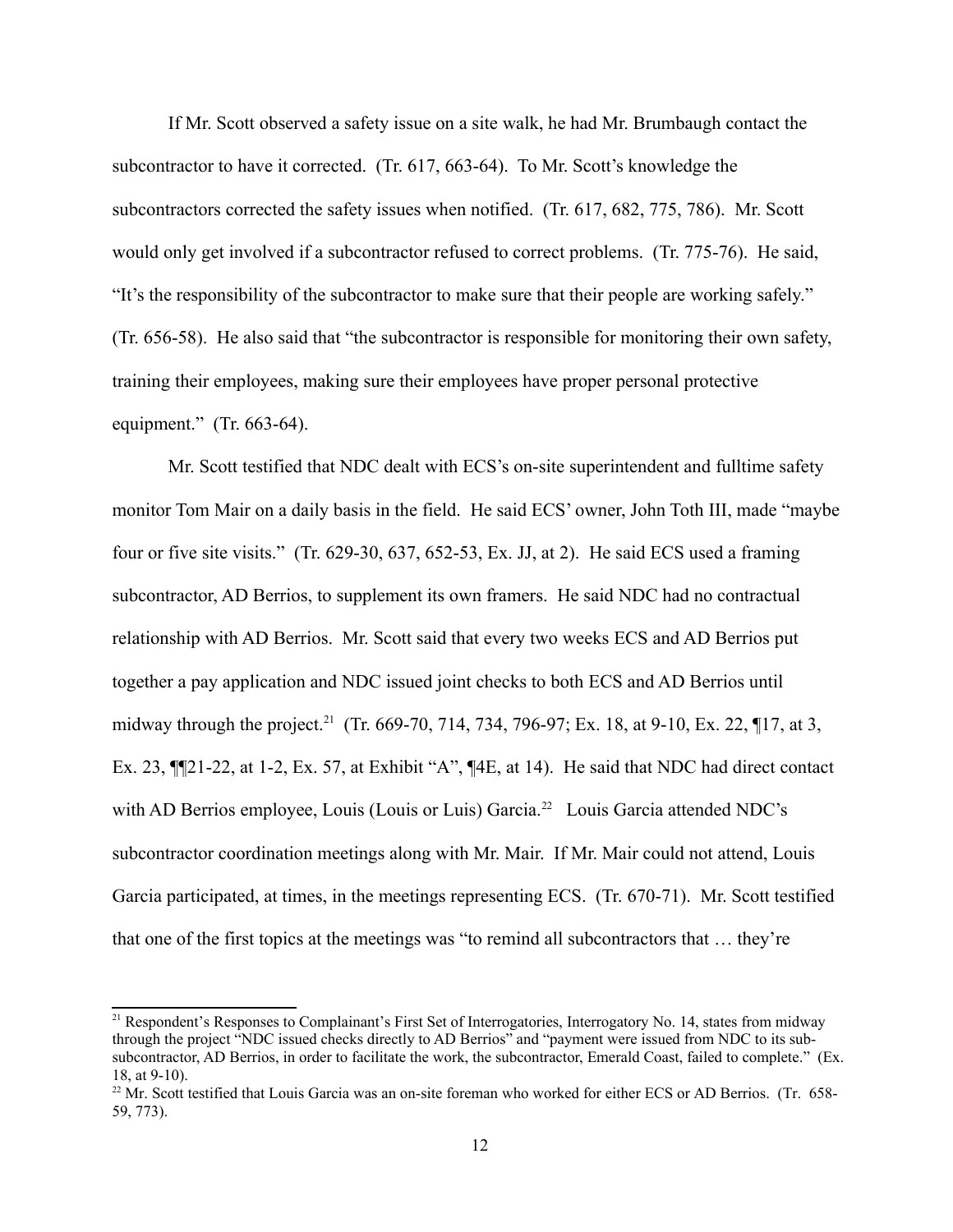responsible for the safety of their employees." (Tr. 671). He stated NDC instructed subcontractors to use fall protection on all balconies above the first floor. (Tr. 688).

On January 19, 2017, Mr. Scott said he sent ECS a "Notice of Default" letter by certified mail and email pursuant to Article 13, Default and Termination, of their Subcontractor Agreement, that put ECS on notice that it had repeatedly failed to provide sufficient skilled workers and materials to Buildings 3 and 4.<sup>23</sup> (Tr. 631, 780-81; Ex. 57, at 113, at 23; Ex. 19, 14, at 2, Ex. 23, ¶24, at 2-3, Ex. 85). On January 23, 2017, ECS asked NDC in an email, "With Garcia framing as usual is this contract still in process or have you terminated it? (Ex. QQ, at 5). On January 24, 2017, NDC told ECS that it was not terminating their contract, but stated, "We are supplementing your contractual obligation." (Ex. QQ, at 5). Later that day, ECS's Mr. Toth sent an email to NDC's Mr. Scott that stated, in part: "Okay I'll play the game. By supplement do you mean you are now paying Garcia directly?" (Ex. QQ, at 4). In an email dated January 25, 2017 from Mr. Toth to Messrs. Fetzek and Brumbaugh, Mr. Toth stated, "It appears James [Brumbaugh] has told Tom [Mair] not to show up tomorrow [January 26, 2017]." (Ex. QQ, at 3). In an email response later that day, Mr. Scott told ECS their contract had not been terminated, but that NDC was supplementing ECS's work force and would be paying ECS's subcontractors and vendors directly. (Ex. QQ, at 3).

Mr. Scott testified that he was aware of some safety and health issues with regard to ECS, but understood they were taken care of.<sup>24</sup> He agreed that NDC issued nine or more fall protection

<span id="page-12-0"></span><sup>23</sup> Mr. Scott said he told ECS's Mr. Toth a few days later that NDC had not terminated ECS and that AD Berrios was going to do the remaining work on Buildings 3 and 4. (Tr. 780-81; Ex. 23, ¶24, at 2-3, Ex. QQ, at 2-5). Mr. Scott testified and denied that NDC hired ECS' subcontractor, AD Berrios, out from under ECS. (Tr. 781). Respondent's Responses to Complainant's Second Requests for Admissions states, in part, "Emerald Coast's work was supplemented via executed change orders and back-charges resulting from Emerald Coast's ongoing and repeated failure to supply enough skilled labor at the Jobsite." (Ex. 23, ¶24, at 2-3).

<span id="page-12-1"></span><sup>&</sup>lt;sup>24</sup> Mr. Scott testified:

Q If ECS's workers weren't using fall protection, NDC would know?

A If we saw them not using fall protection, we notified them.

Q So the answer to my question is yes, then?

A Yes.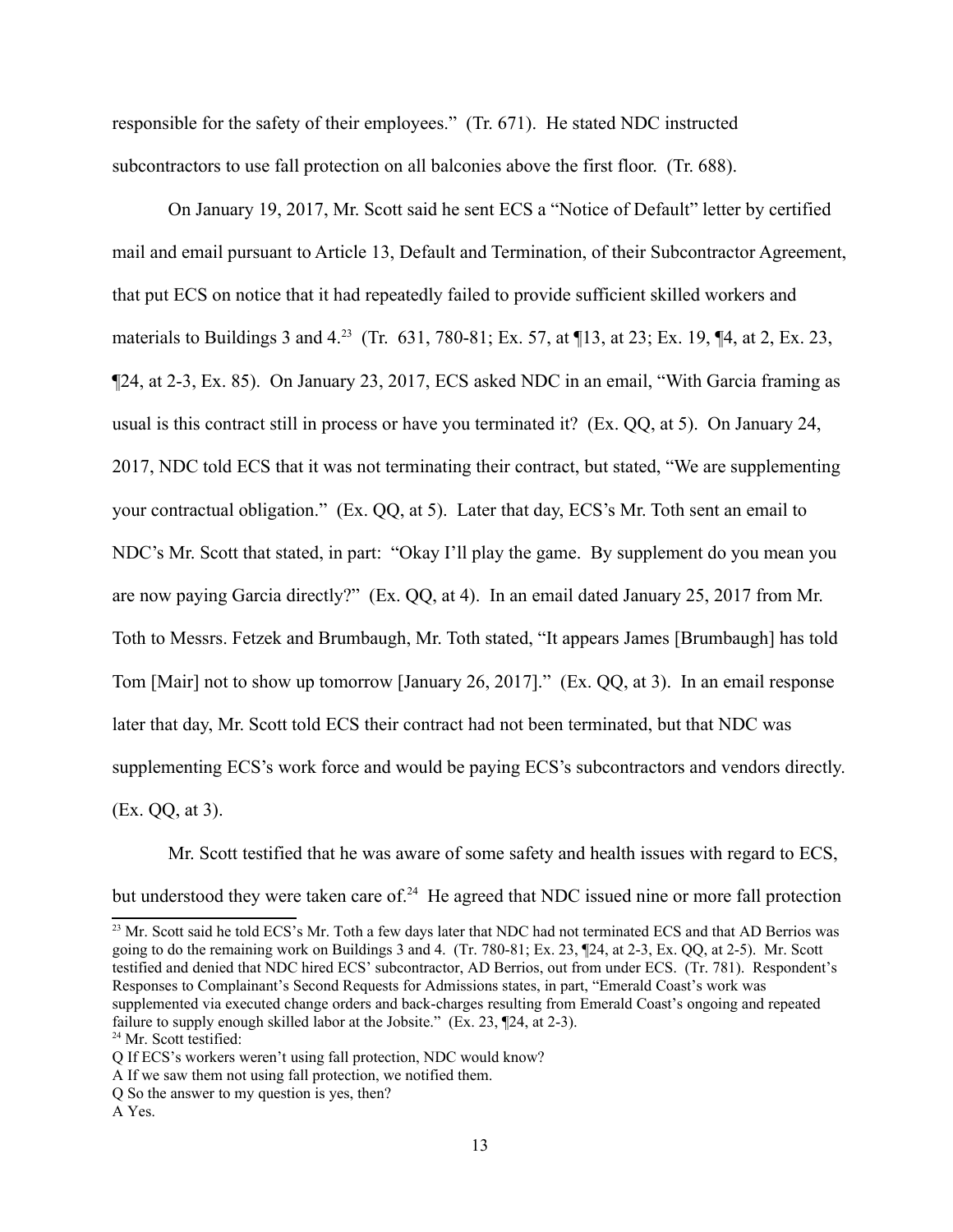violations to ECS and that he was aware of them.<sup>25</sup> (Tr.  $683$ ,  $753-63$ ,  $770$ ,  $782$ ). Mr. Scott said NDC would not do anything more than just notify ECS of unsafe fall hazard violations as long as ECS continued to correct the reported fall hazard violations. (Tr. 753-63). He said "[t]here was no discipline" by NDC against anyone for a worker not wearing fall protection. (Tr. 774). He recalled seeing some emails where Mr. Toth said, "please remove these two men from the job site." Mr. Scott stated employees that worked without fall protection "should be released by their employer." (Tr. 684-85). He said that NDC did not terminate ECS for cause "[b]ecause they would correct the issue right away." He also said that "it's very difficult to terminate a subcontractor" for cause because it would "Probably be converted to convenience" and ECS would have received an equitable adjustment of revenue, profit and overhead. (Tr. 664-68, 785). Mr. Scott testified that he could not fire a subcontractor's employee; but agreed NDC had the right to bar workers from the job site who were not following safety rules. (Tr. 685-86, 711-12). He said NDC could terminate any NDC employee, including Mr. Brumbaugh, if the employee "was not using fall protection and they put themselves in an imminent life threatening danger situation." Mr. Scott further stated that NDC would notify the owner, or a superintendent, of ECS and have them deal with a worker who violated safety rules "by removing him from the job site.["26](#page-13-1) (Tr. 685, 699, 719; Ex. 57, at Exhibit "F", at ¶41, at 8). Mr. Scott stated NDC had the authority to correct safety violations itself or require others to correct them.<sup>[27](#page-13-2)</sup> (Tr. 749-52).

<sup>(</sup>Tr. 769).

<span id="page-13-0"></span> $25$  The record shows that NDC notified ECS of fall protection violations on, at least, November 29, 2016, December 6, 2016, December 7, 2016, December 12, 2016, December 13, 2016, January 9, 2017, January 10, 2017, January 20, 2017, January 30, 2017, January 31, 2017, and February 7, 2017; a period of about two months and one week. (Exs. 26-27, 30, 32, 35, 38, 41-42, 47, 51-52, 55, GG).

<span id="page-13-1"></span><sup>&</sup>lt;sup>26</sup> The Sub-contractor Agreement between NDC and ECS included Exhibit "F", NDC Safety Plan, that stated: "41. Willful Violation of these or other Safety Rules of the Project will be cause for Dismissal." (Tr. 719; Ex. 57, at Exhibit "F", ¶41, at 8). Mr. Scott said that he was unaware of any willful violation of safety rules on the project. (Tr. 794).

<span id="page-13-2"></span><sup>&</sup>lt;sup>27</sup> Mr. Scott's testimony contradicts Respondent's response to Interrogatory No. 24, NDC's Answers to Complainant's Second Set of Interrogatories, that states: "Respondent was not an employer who had general supervisory authority over the worksite, including the power to correct safety and health violations itself or require others to correct them." (Tr. 731, 751-52; Ex. 22, ¶ 24, at 6). Mr. Scott was one of several NDC representatives that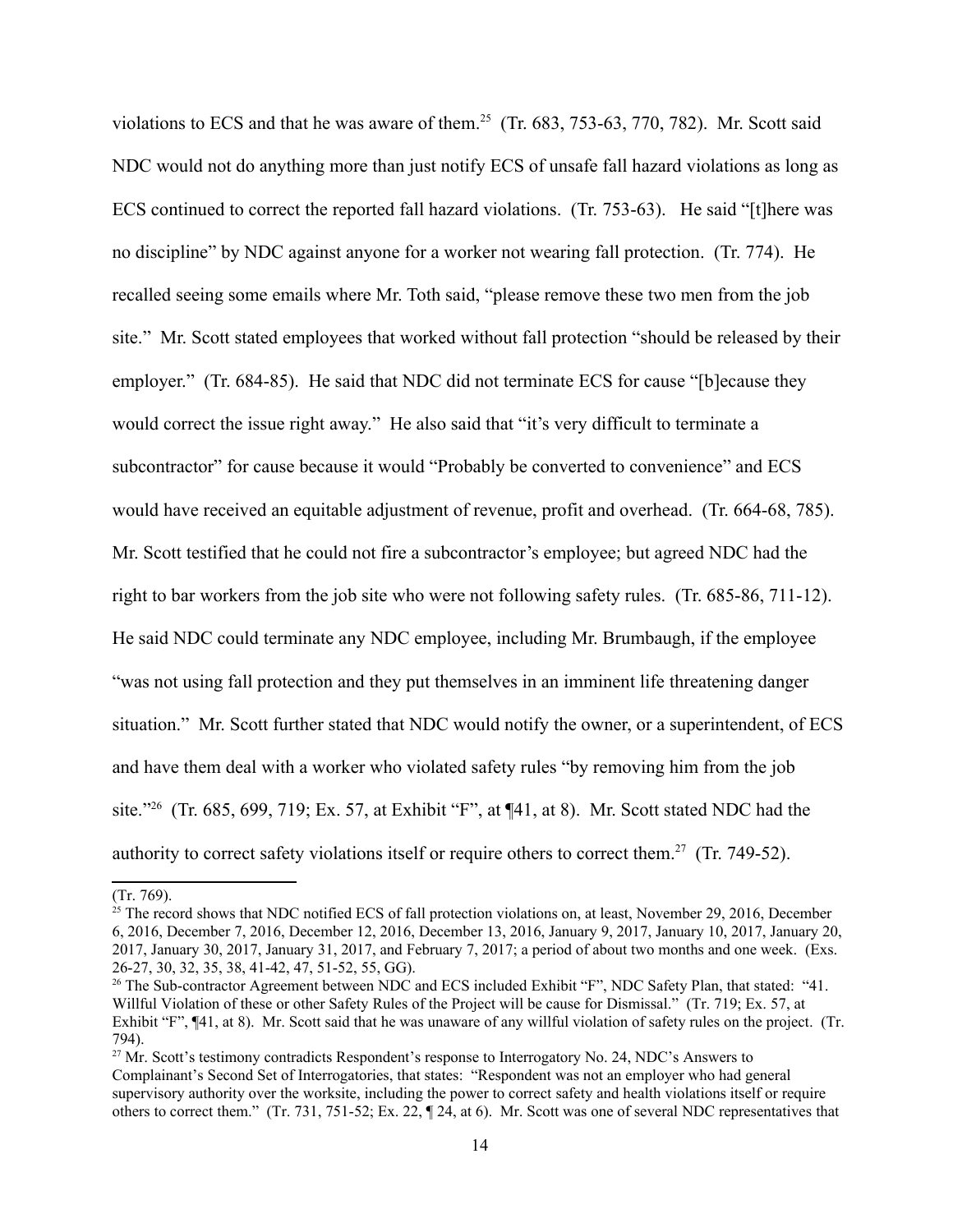Mr. Scott testified that CO Ortiz made him aware that employees of CR Companies were working without fall protection on April 5, 2017. He recalled seeing at least one photograph on either April 5 or April 7, 2017. (Tr. 779). Mr. Scott testified that NDC made sure CR Companies followed the CR Companies rules set forth in its "Accident Prevention and Safety Program for CR Companies Inc.", but he could not say if NDC made sure CR Companies implemented every single one of these rules. (Tr. 777-79, 801-02; Ex. II). CR Companies safety manual called for an "immediate one-day suspension" for an employee who violated its fall protection policy a second time. Mr. Scott said he did not know whether CR Companies suspended anybody. (Tr. 777-78; Ex. II, at 10).

 Scott testified that he was unaware of any illnesses, injuries or fatalities at the Preserves project. (Tr. 680). Mr. Scott testified that ECS "was doing a good job" and despite having [at least] nine reported fall protection violations in eight months ECS was properly supervising its workers. (Tr. 769-70). He said that both ECS and CR Companies finished the project. (Tr. 629, 643). Mr.

### James Brumbaugh

Mr. Brumbaugh was the onsite project superintendent at the Preserve project from June 2016 through June 2017. (Tr. 272, 278, 399). He did not have the authority to terminate a subcontractor. (Tr. 421). Each day, Mr. Brumbaugh either walked or drove a golf cart around the entire 12 to 20-acre Preserve worksite. (Tr. 276, 279, 368, 374-75, 412-13). This daily site review occurred at various times of day and lasted from 15 minutes to several hours. (Tr. 279, 413). During his daily site review, he verified compliance with work plans and measurements, observed the size of the work crews, progress of scheduled priorities, and building placement. (Tr. 279-80). If Mr. Brumbaugh saw an unsafe condition or noncompliance with a safety policy,

 certified that NDC's responses were accurate to the best of his knowledge. (Tr. 729-31). 15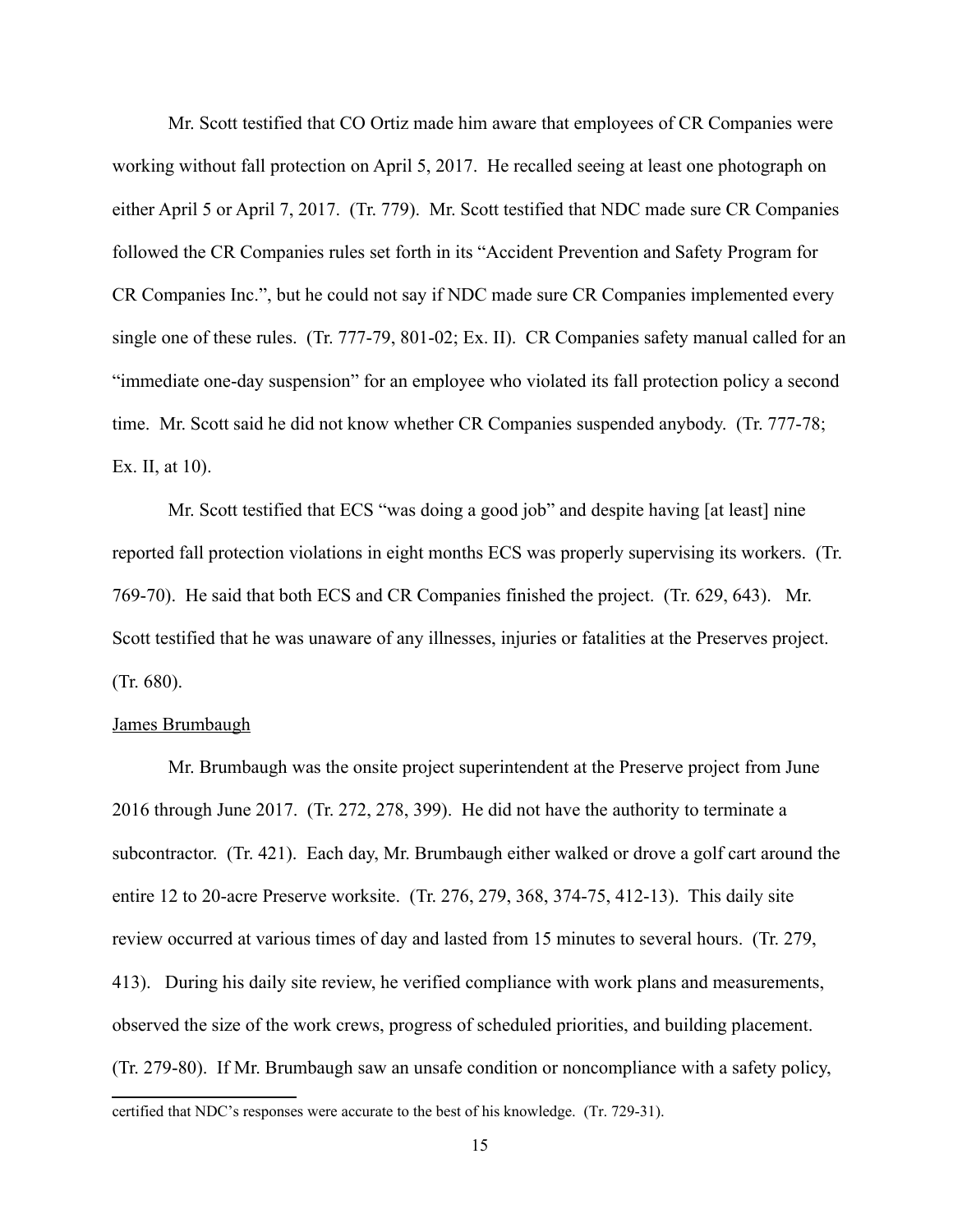since NDC was a construction manager. Mr. Brumbaugh said, "We're not in charge of safety."<sup>28</sup> he immediately called the supervisor or foreman to correct the unsafe condition; at times, he would also text a picture of the condition. He said NDC never tried to ascertain the name of anyone who committed a safety violation. (Tr. 450-51). He did not attempt to see if every worker had fall protection every day. He admitted that he observed AD Berrios employees working on balconies and not wearing harnesses. He did not communicate directly with subcontractor, nonsupervisory, employees about safety. He never told a subcontractor employee to use fall protection. He never asked a subcontractor employee if the employee had been provided a harness or had fall protection equipment. He said, he and NDC did not perform safety inspections He said they "pointed out something to subcontractors." (Tr. 280-81, 401, 405-09, 414, 440). Neither he nor Mr. Scott ever checked about the safety history with OSHA of any NDC subcontractor, including ECS, CR Companies, and AD Berrios. (Tr. 410-11, 764-67). Mr. Brumbaugh said he was always able to contact the supervisor of a subcontractor's employee who he had observed violating a safety rule within five minutes. (Tr. 450). Mr. Brumbaugh, or to his knowledge, NDC, never asked a subcontractor, including ECS and CR Companies, to take disciplinary action against one of their employees. (Tr. 451-52). He never issued a stand down from work order to ECS relating to fall protection. (Tr. 533-34). Mr. Brumbaugh had not heard that NDC had a safety tracking system to track safety occurrences. (Tr. 453).

In addition to the telephone call, he sometimes emailed a written Notice of Safety Violation to the subcontractor's management. (Tr. 296, 415-16, 448; Ex. W, at 26). He did not send a written Notice of Safety Violation or keep a record when a safety issue was promptly resolved by just a telephone call. (Tr. 414-19). He does not know how many safety violations ECS committed at the job site. (Tr. 419).

<span id="page-15-0"></span><sup>&</sup>lt;sup>28</sup> "NDC does not contend it was a site safety police force." (Resp't. Post-Trial Br., at 27).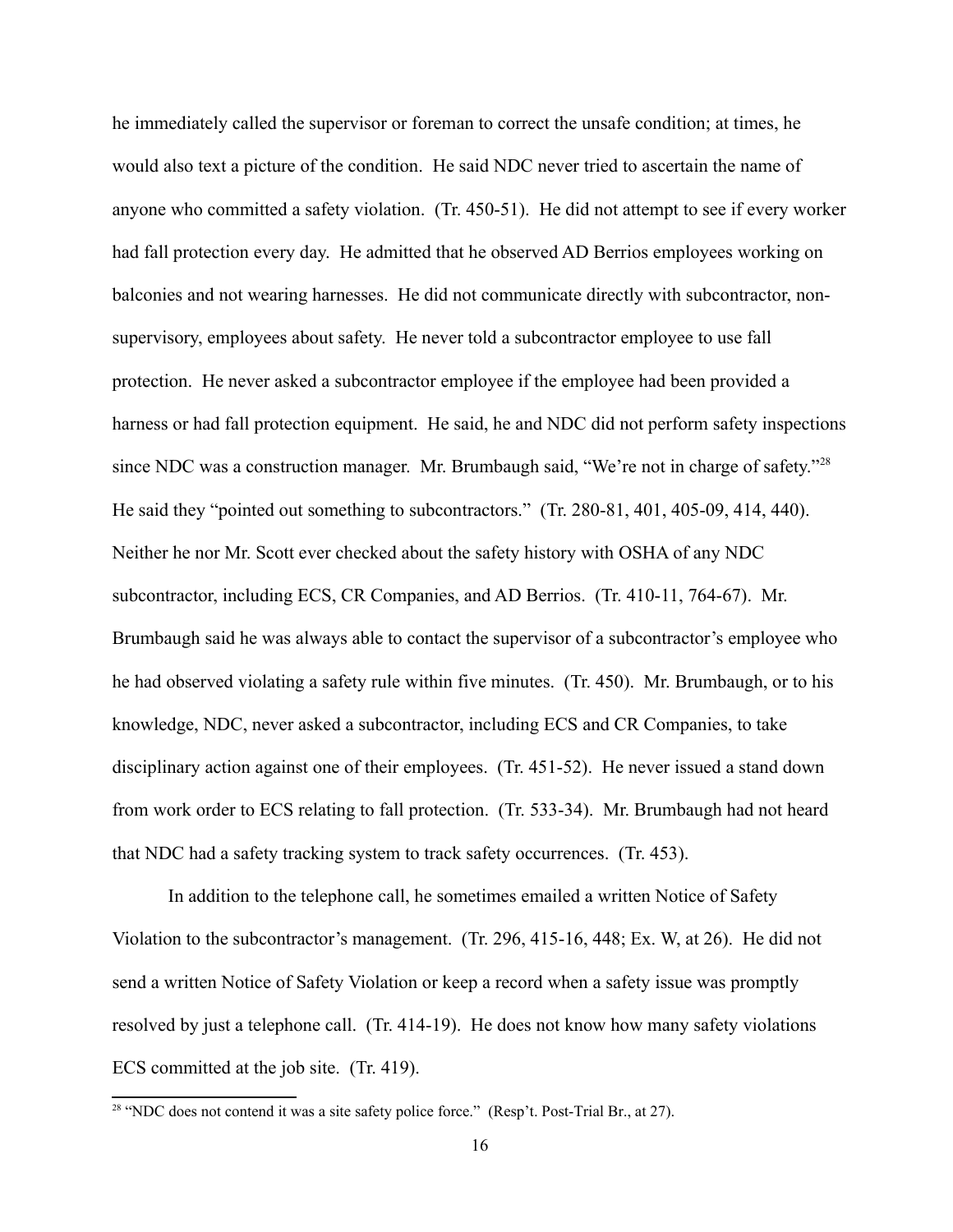During the year that he worked at the project, he estimated that he brought safety issues to the attention of subcontractors about a half a dozen times, including a few times where he found balcony guard rails missing. Mr. Brumbaugh said he sent out about half a dozen written Notices of Safety Violations. (Tr. 296-97, 418). He said each time he notified a subcontractor about a safety issue, he believed it was corrected. (Tr. 281, 444-45). For fall protection issues, Mr. Brumbaugh testified that abatement meant that either fall protection equipment was used or the employee simply came down from the balcony and nothing more. (Tr. 435-36, 453-55).

On November 29, 2016, NDC emailed a Notice of Safety Violation signed by Messrs.

Brumbaugh and Fetzek to ECS addressed to Mr. Toth.<sup>29</sup> The Reason for the Notice states: "This

## **notice is to make you aware of safety issues that are presently Occurring on the project.** 24

hour notice of safety violations."<sup>30</sup> (emphasis in original). The Notice stated that the

### "**LOCATION OF YOUR PROBLEM(S)**: Controlled Access Zone at buildings. (emphasis in

original). The Notice further stated:

Specifically related to Controlled Access Zone safety of all workers. NDC has now for the  $4<sup>th</sup>$  week requested that ECS comply with unconditional effort of your company safety manual. To date, your firm continues to remove trash and load materials without installation of tape, barricades or other means of protection for workers from falling debris.

As set forth in section INSTALLATION OF ROOF TRUSSES, specifically states a monitor will be present when on top of walls and installing rafters/trusses. Your firm installs the 2x4 post for rails on the exterior walls during erection of walls but does not install the rails until after completion of decking. Something needs to be done to protect them during the sheeting process. Additionally, as workers access patios beyond the double rails at the doorway, they need to be tied off.

**IMMEDIATELY** (emphasis in original). … **NOTE: ALL V OLAT ONS MUST BE ADDRESSED AND RESOLVED** 

<span id="page-16-0"></span><sup>&</sup>lt;sup>29</sup> Mr. Brumbaugh testified he did not recall speaking with Mr. Toth about the reported safety violation before sending out the notice. (Tr. 496; Ex. 26, at 6). NDC waited 28 days to issue the notice after ordering ECS to implement its Controlled Access Zone plan. (Tr. 488-92). In its Responses to Complainant's First Request for Admissions, Respondent stated that it "[d]enied that Respondent issued safety notices for violations of NDC rules. Such rules were issued for perceived violations of OSHA standards." (Ex. 19, ¶16, at 3-4).

<span id="page-16-1"></span> $^{30}$  Mr. Brumbaugh testified that meant ECS had 24 hours to correct the safety violations. (Tr. 417, 495; Ex. 30). Mr. Scott said he was not aware that NDC's Notice of Safety Violation gave subcontractors 24 hours to correct a reported safety violation. (Tr. 758-59).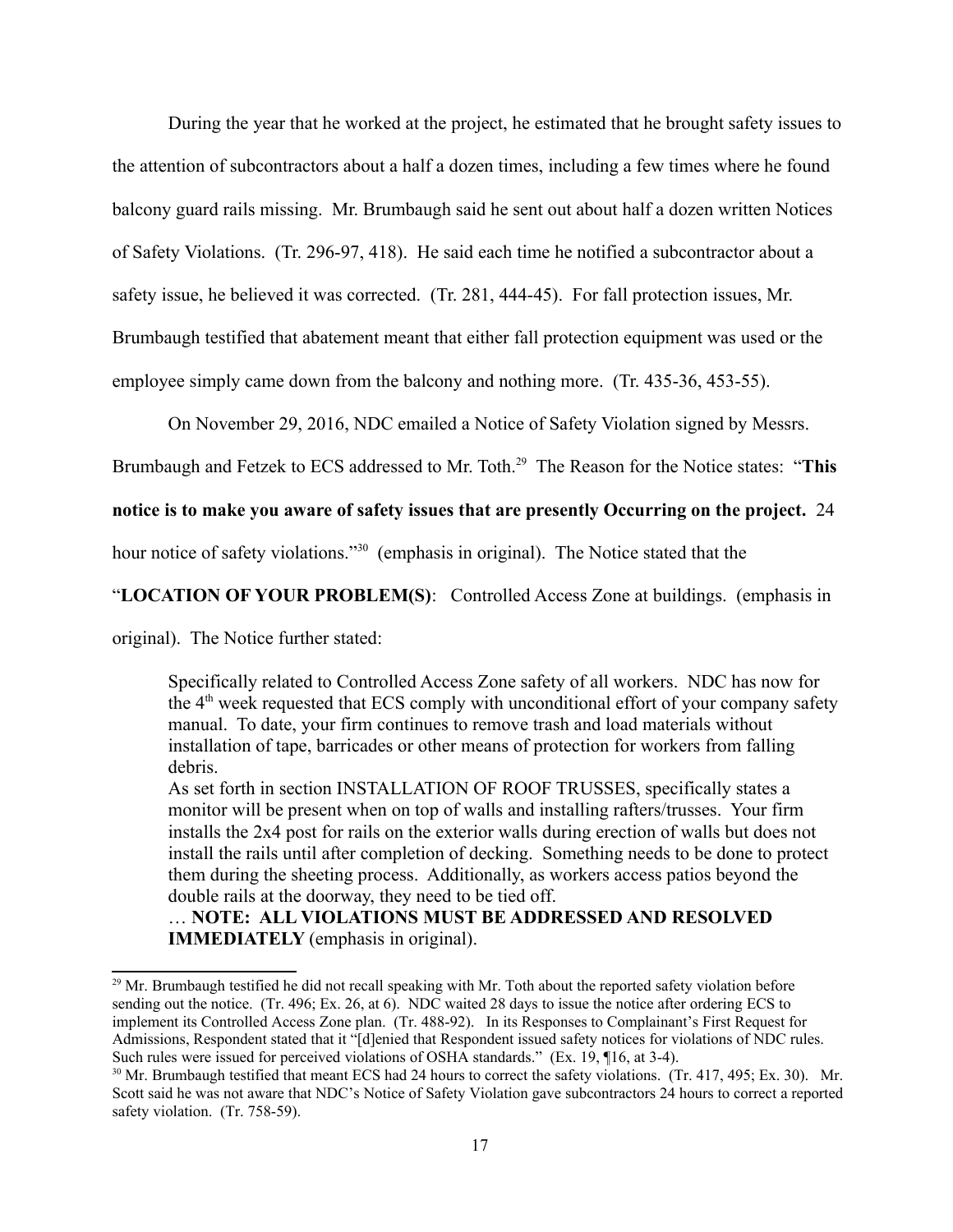(Tr. 491-99; Ex. 19, ¶16, at 3-4, Ex. 26, at 1, 6, Ex. JJ, at 4).

On December 6, 2016, NDC emailed a Notice of Safety Violation signed by Mr.

Brumbaugh to ECS addressed to Mr. Toth. The Reason for the Notice states: "**This notice is to** 

**make you aware of safety issues that are presently Occurring on the project.** 24 hour notice

of safety violations  $2<sup>nd</sup>$  notice of fall protection life safety issues"<sup>31</sup> (emphasis in original). The

Notice stated that the "LOCATION OF YOUR PROBLEM(S): Fall Protection (emphasis in

original). The Notice further stated:

Specifically related to Fall Protection. Yesterday, your team was escorted around site and in excess of 12 different balcony and breezeway openings were left with no handrails. As of this morning, several areas remain unsafe. NDC has daily pointed out areas of fall protection and now demands immediate abatement of all life safety issues and your firm is to maintain a full time safety personnel to mitigate ongoing issues.

**IMMEDIATELY** (emphasis in original). ... **NOTE: ALL VIOLATIONS MUST BE ADDRESSED AND RESOLVED (Tr. 499-504; Ex. 19, ¶6, at 2, ¶17, at 4, Ex. 27).** 

On December 7, 2016, NDC emailed a Notice of Safety Violation signed by Mr.

Brumbaugh to ECS addressed to Mr. Toth. The Reason for the Notice states: "**This notice is to** 

## **make you aware of safety issues that are presently Occurring on the project.** 24 hour notice

of safety violations Continuing notice of fall protection life safety issues" (emphasis in original).

The Notice stated that the "LOCATION OF YOUR PROBLEM(S): Fall Protection (emphasis

in original). The Notice further stated:

 aware. To further the insult, there is a boom lift at building 1 not being used. Specifically related to Fall Protection. Today your firm has 2 men working out of a trash box 35' in the air lifted by a lull. The box is not OSHA approved and neither of your employees are harnessed. Stop this unsafe practice immediately. Tom has been made

# **IMMEDIATELY** (emphasis in original). … **NOTE: ALL V OLAT ONS MUST BE ADDRESSED AND RESOLVED**

<span id="page-17-0"></span><sup>&</sup>lt;sup>31</sup> Mr. Brumbaugh testified that there was a previous notice of fall protection/life safety issues issued to ECS. (Tr. 501). He said when he issued the December 6, 2016 Notice of Safety Violation all of ECS's fall protection violations had not been abated. (Tr. 501).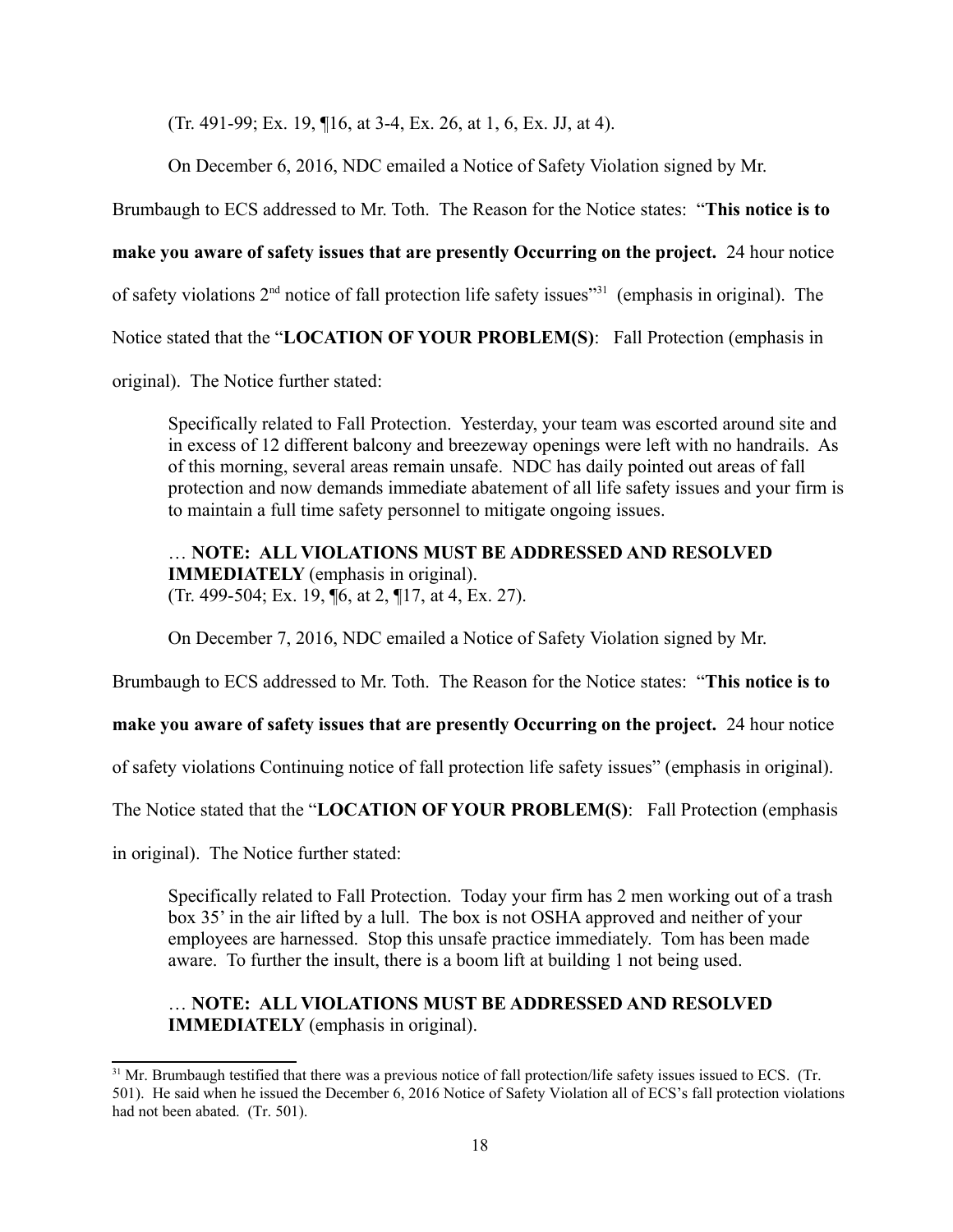(Tr. 504-07; Ex. 30).

 Checklist dated December 12, 2016 is attached to the summary of the meeting. An "X" appears On December 12, 2016, NDC's Messrs. Brumbaugh, Fetzek and Barjuca, attended a Weekly Coordination Meeting with Messrs. Louis Garcia and Tom Mair. Louis Garcia is identified with ECS and as a "(Sub Sub)." Mr. Mair is identified with ECS. A Jobsite Inspection under the "No" column for "B. Personal Protective Equipment 5. Safety harnesses and lanyards worn for fall protection?"<sup>[32](#page-18-0)</sup> "X"s also appear under the "No" column for "K Handrails and Hole Covers 1. Perimeters and drop-offs protected by rails or cables?<sup>33</sup> and 2. Railings sturdy, continuous, and have midrails?" (Tr. 361-63, 507-08; Ex. V, at 11, 13-17, Ex. OO, at 1-3).

their employees.<sup>34</sup> (Tr. 512, 572-76). He said that he "dealt with them [ECS] every day all day."<br>(Tr. 574). On December 13, 2016, Mr. Brumbaugh sent an email to Messrs. Toth, Mair and Fetzek, Subject: Fall Protection, along with a photograph, that stated "This is your idea of fall protection 37 feet down to ground." Mr. Brumbaugh took the photograph shown at Exhibits 33 (in color) and 35, at 2 (in black and white). He said the photograph "depicted a man is up on – setting the roof trusses on a tower." He admitted that the photograph showed a fall protection violation. (Tr. 508-12; Exs. 33, 35). Mr. Brumbaugh said it was ECS's responsibility to address the issue with

On December 15, 2016, Mr. Brumbaugh sent an email to Messrs. Jose Garcia,<sup>[35](#page-18-3)</sup> Toth, and Mair with a cc to Mr. Fetzek, Subject: Preserve Safety on going violations, that stated:

Gentlemen, your firm has not turned in a safety meeting [weekly report] since 12/01/16, if ECS/Garcia were doing safety as required weekly, I believe that the communication would get out there. NDC requires weekly safety tool box meeting by all subcontractors. With

<span id="page-18-0"></span>investigate whether or not the subcontractors identified anyone not wearing harnesses or lanyards. (Tr. 508).<br><sup>33</sup> "Building 1,2, 7 NOTE 4" also appears under the Comments column. (Ex. V, at 17). <sup>32</sup> "N/A NOTE 1" also appears under the Comments column. (Ex. Y, at 15). Mr. Brumbaugh said he did not

<span id="page-18-2"></span><span id="page-18-1"></span><sup>&</sup>lt;sup>34</sup> Mr. Scott testified that he would expect Mr. Brumbaugh to direct the worker to get off the trusses. (Tr. 760-61)

<span id="page-18-3"></span><sup>577).</sup> <sup>35</sup> Mr. Brumbaugh testified that Jose Garcia was an ECS supervisor and Jose and Louis Garcia were brothers. (Tr. 577).<br>19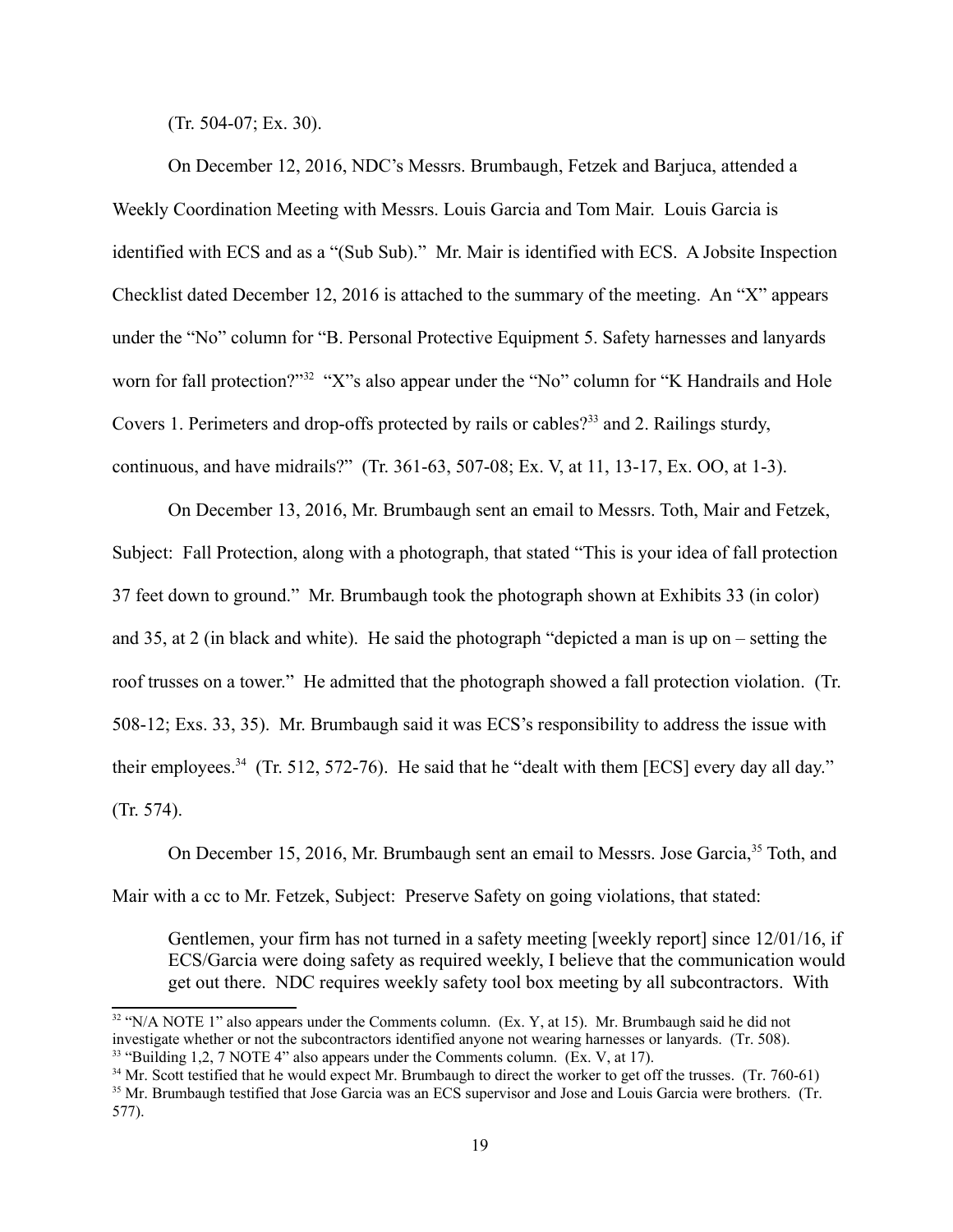that said, we are continuing to encounter repeat violations and a complete lack of control for safety by all of the framing crews. You have received several notices and pictures of these repeat violations as well as weekly subcontractor meeting minutes and the report from our team safety walk this week.

John/Tom/Garcia Builders, we need to get the communication out to the workers. (Tr. 513-16, 578; Ex. 38).

Mr. Brumbaugh testified that up to December 15, 2016, ECS was acting reasonably in terms

safety because it had the largest number of men on the job site with different crews coming in and

out. (Tr. 516).

On January 9, 2017, NDC emailed a Notice of Safety Violation written and signed by Mr.

Brumbaugh to ECS addressed to Messrs. Toth, Jose Garcia<sup>[36](#page-19-0)</sup> and Tom Mair.<sup>37</sup> The Reason for the

Notice states: "**This notice is to make you aware of safety issues that are presently Occurring** 

**on the project.** 24 hour notice of safety violations  $2<sup>nd</sup>$  Notice of fall protection life safety

 issues." (emphasis in original). The Notice stated that the "**LOCAT ON OF YOUR** 

(emphasis in original). The Notice further stated:

**PROBLEM(S):** Fall Protection, safety rails at opening, failure to use PPE fall protection."<br>(emphasis in original). The Notice further stated:<br>Specifically related to Fall Protection. Yesterday, your team was escorted aro **IMMEDIATELY** (emphasis in original). and in excess of 12 different balcony and breezeway openings were left with no handrails. As of this morning, several areas remain unsafe. NDC has daily pointed out areas of fall protection and now demands immediate abatement of all life safety issues and your firm is to maintain a full time safety personnel to mitigate ongoing issues. … **NOTE: ALL V OLAT ONS MUST BE ADDRESSED AND RESOLVED** 

**(Tr. 369-70, 414-15, 518-20; Exs. 41; Ex. W, at 26).** 

Mr. Brumbaugh testified that the fall protection was "abated immediately" and the railings were fixed within two hours. (Tr. 370). He did not watch ECS's work any more closely after issuing ECS a Notice of Safety Violation. (Tr. 402-03). CO Ortiz testified that NDC was responsible for making sure that guard rails were being maintained. (Tr. 344-45).

<span id="page-19-1"></span><span id="page-19-0"></span>

<sup>&</sup>lt;sup>36</sup> The Notice of Safety Violation was addressed to Louis Garcia. (Ex. 41).<br><sup>37</sup> Mr. Brumbaugh testified he had first spoken to Mr. Mair about the reported safety violation before sending out the notice. (Tr. 417-18; Ex. 30).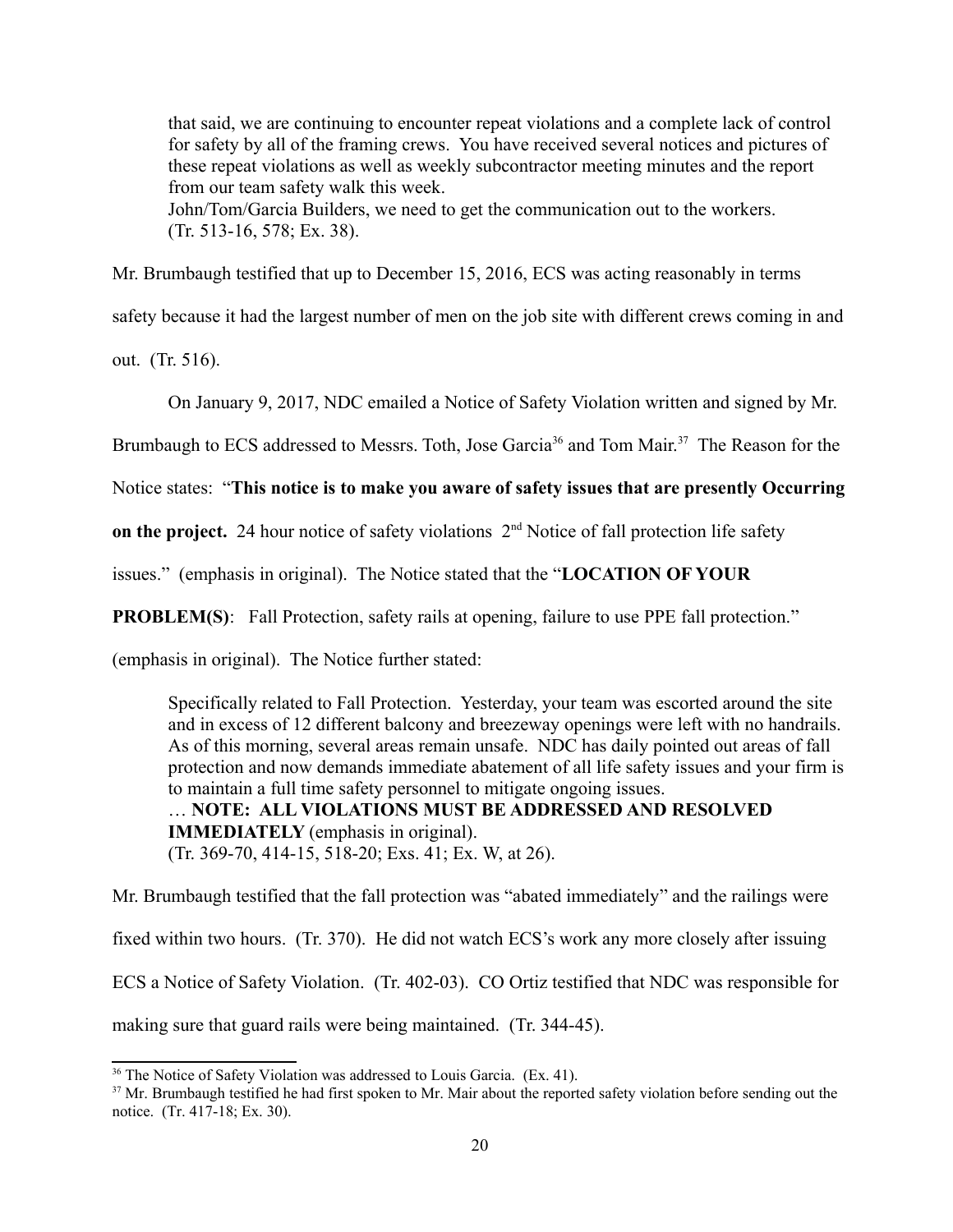project. notice of safety violations Continuing notice of fall protection life safety issues." Fall Protection Building 1." (emphasis in original). The Notice further stated: On January 10, 2017, NDC emailed a Notice of Safety Violation written and signed by Mr. Brumbaugh to ECS addressed to Messrs. Toth, Mair and Louis Garcia. The Reason for the Notice states: "**This notice is to make you aware of safety issues that are presently Occurring on the**  project. notice of safety violations Continuing notice of fall protection life safety issues."<br>(emphasis in original). The Notice stated that the "LOCATION OF YOUR PROBLEM(S):<br>Fall Protection Building 1." (emphasis in orig

See attached photos of improper/no fall protection being used. … **NOTE: ALL V OLAT ONS MUST BE ADDRESSED AND RESOLVED MMED ATELY**  (emphasis in original). (Tr. 520-21; Exs. 42-45).

Toth, Louis Garcia, and Mair, with copies to Messrs. Fetzek, Kloepfer, and Miller, Subject: Toth, Louis Garcia, and Mair, with copies to Messrs. Fetzek, Kloepfer, and Miller, Subject: Preserve Safety Violations. The email stated: "Please see attached photos, one has no fall The referenced photographs were sent by an email dated January 10, 2017 addressed to Messrs. protection and the other is harnessed and not tied to anything. Please properly train your personnel and stop all unsafe practices." (Tr. 521-25; Exs. 42-45).<sup>38</sup> Mr. Brumbaugh testified that the two photographs depicted another fall protection violation. (Tr. 522-23, 579-81; Exs. 42-45).

 Brumbaugh to ECS addressed to Messrs. Toth, Jose Garcia and Tom Mair. The Reason for the in original). The Notice stated that the "**LOCAT ON OF YOUR PROBLEM(S)**: Fall Protection, safety rails at opening, failure to use PPE fall protection." (emphasis in original). The Notice further stated: On January 20, 2017, NDC emailed a Notice of Safety Violation written and signed by Mr. Notice states: "**This notice is to make you aware of safety issues that are presently Occurring on the project.** notice of safety violations notice of fall protection life safety issues." (emphasis

<span id="page-20-0"></span> $38$  During the trial, the parties stipulated that "the notice in Exhibit 42 dated 1-10-2017 is the notice contained within Exhibit 43, dated 1-10-2017." (Tr. 523; Exs. 42-43).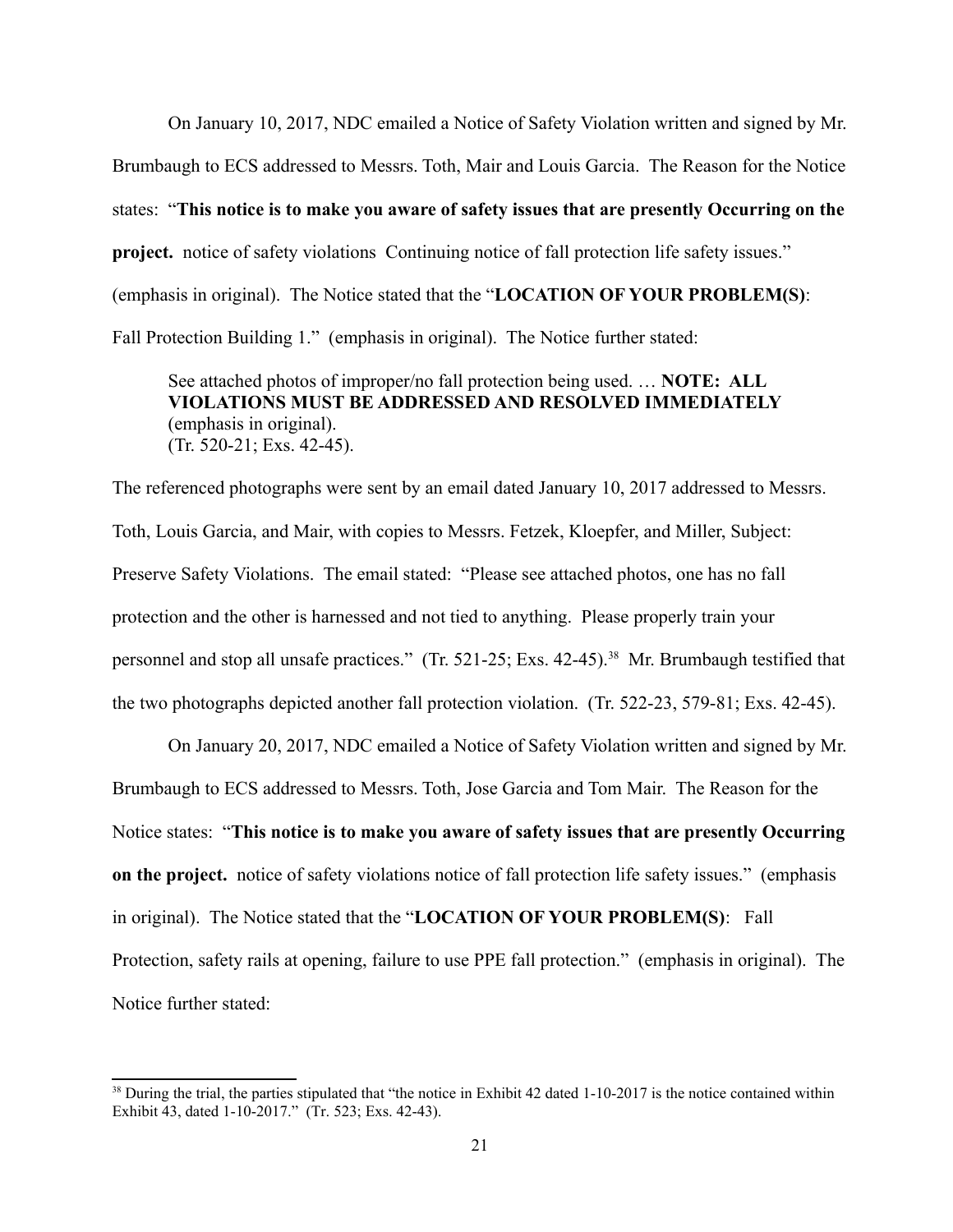the safety rails. The same men installing them are taking them down to work on patios. Specifically related to Fall Protection. Thru-out the week we have continued to address Furthermore, the men on patios are standing on ladders and are not tied off. NDC has pointed out areas of fall protection and now demands immediate abatement of all life safety issues and your firm is to maintain a full time safety personnel to mitigate ongoing issues.

**IMMEDIATELY** (emphasis in original).<br>(Tr. 526-31; Exs. 48-50). … **NOTE: ALL V OLAT ONS MUST BE ADDRESSED AND RESOLVED** 

The Notice of Safety Violation was sent in an email by Mr. Brumbaugh to Messrs. Toth, Mair, and Jose Garcia, with a copy to Messrs. Fetzek, Miler and Kloepfer, Subject: Preserve life safety fall protection, along with a photograph showing a worker working without fall protection and a harness on a third story balcony at about 3:04 p.m., January 20, 2017. (Tr. 526-31; Exs. 48, 50). Mr. Brumbaugh's 3:49 p.m. email stated, "I tried to reach Tom twice at 3:04 and 3:08 this afternoon with no answer and not on site. Luis I sent you a picture and it is still not fixed. Again,

supervision, quality control is needed." (Ex. 48).

A two-page Jobsite Inspection Checklist dated January 30, 2017, not identified to any particular subcontractor working on the Preserves Project, also had an "X" appearing under the "No" column for "B. Personal Protective Equipment 5. Safety harnesses and lanyards worn for fall protection?["39](#page-21-0) (Tr. 530-31; Ex. OO, at 4-5, Ex. 19, ¶14, at 3).

On April 6, 2017, Mr. Brumbaugh sent CR Companies an email that stated that "You have only had one safety meeting for all of the weeks you have been on site you are required to have one every week and turn in to NDC a copy." (Tr. 542-45; Ex. 72).

## James A. Miller

The Preserve project was Mr. Miller's first assignment as an NDC employee. (Tr. 814). He was the assistant superintendent at the site, where he reported to Mr. Brumbaugh and worked

<span id="page-21-0"></span><sup>&</sup>lt;sup>39</sup> "See Notes" also appears under the Comments column. (Ex. OO, at 4).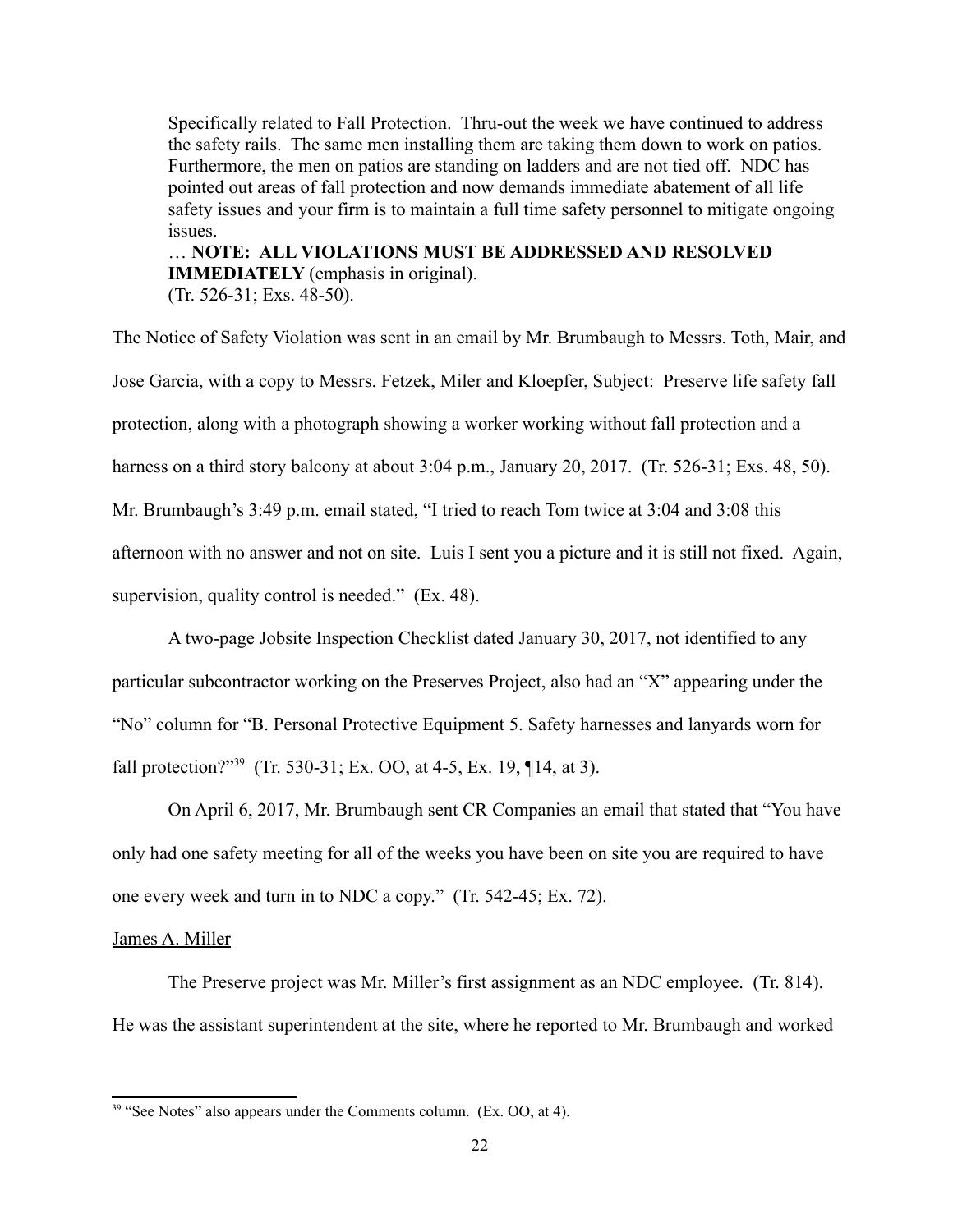with project manager Fetzek. (Tr. 278, 807-08, 814). Mr. Miller was at the worksite from January 2017 to April 2017, and July 2017. (Tr. 814-15).

Mr. Miller was at the Preserve project 8-10 hours each day and of that he spent 7-8 hours out in the field. (Tr. 816). He inspected the framing, checked structures for compliance with building plans, insured subcontractors were following NDC's Safety Rules, and worked with inspectors. (Tr. 816, 898-99; Ex. 59, at 5-7). He walked through the structures with the trades to have quality issues corrected. (Tr. 816). Mr. Miller prepared the three-week lookahead construction schedule for the weekly subcontractor meeting. (Tr. 812). Fall protection was a topic brought up at these meetings and NDC reminded subcontractors that "they're responsible for their own safety, we're not, and they need to stay on top of it." (Tr. 826, 885).

Mr. Miller did not have a set time that he walked around the worksite to review compliance with the project's plan. (Tr. 821). There were between 80 to 150 workers on the job site, depending on the work. (Tr. 817). He was not a safety officer. He said that he addressed subcontractor safety issues by going through subcontractor supervisors or foremen to have the issues corrected, either in-person or by telephone. (Tr. 403-04, 821-25, 865). He said it was NDC policy to contact the worker's supervisor; he did not directly contact the worker. (Tr. 734-35, 865, 871). Mr. Miller knew the issue was corrected when the supervisor called him back to tell him it was fixed or when he personally observed that it was fixed. (Tr. 821, 865, 869). If a safety issue that Mr. Miller observed was corrected, he did not inform Mr. Brumbaugh of the safety issue. (Tr. 885). He said, "[h]e get[s] paid enough money to handle everything I can without bringing in anybody else." (Tr. 888). Mr. Miller said that NDC's Safety Rules gave NDC the power to remove a worker, provided Mr. Miller "knew the guy." He further said that he was not expected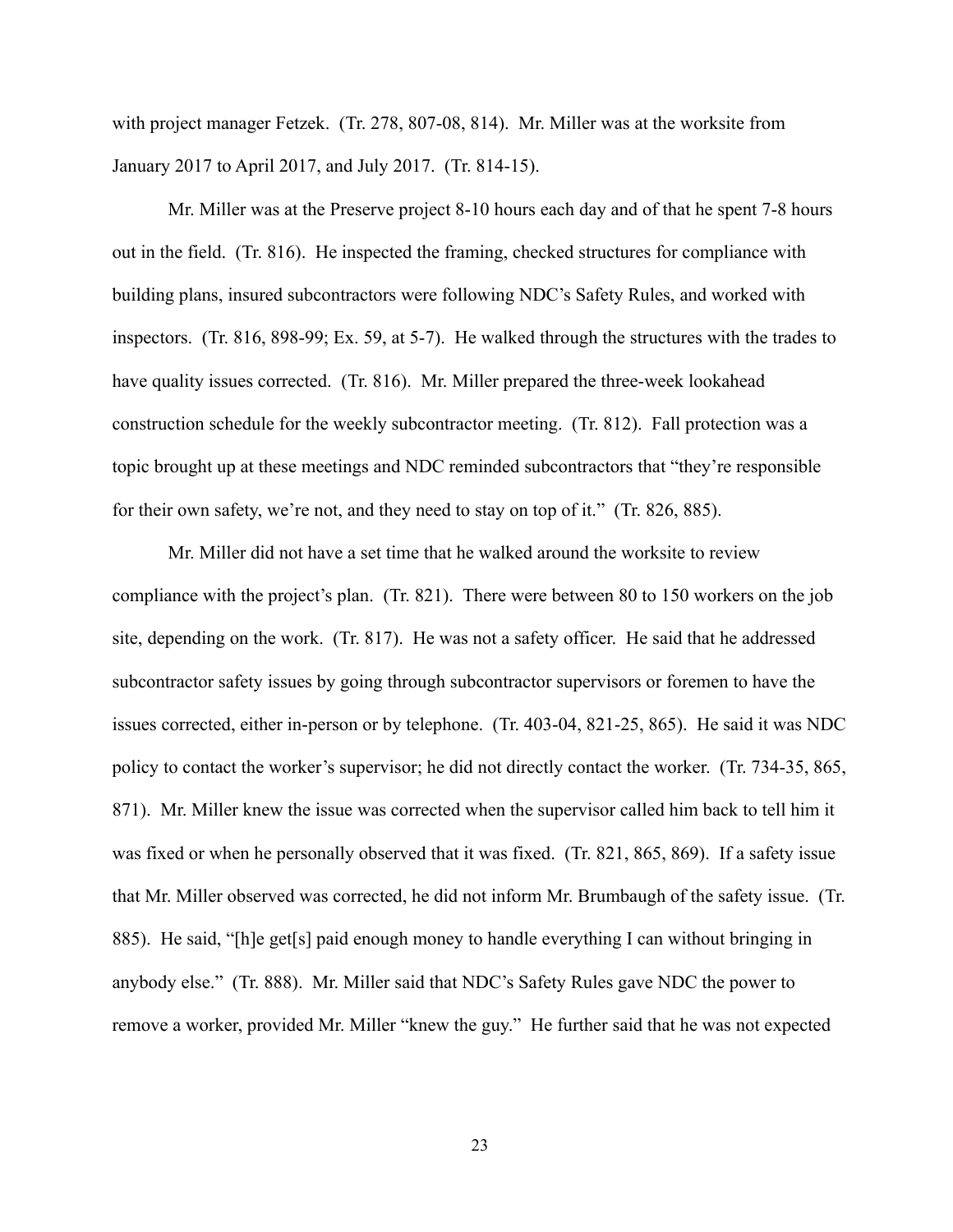to identify the name of any subcontractor employee that he saw not following a safety rule. (Tr. 900-01).

At about 9:00 a.m., April 5, 2017, Mr. Miller was standing outside the west end of Building 2 at "A", Exhibit HH, at 4, when he first saw CO Ortiz and AAD Perez-Ramos outside at the west end of Building 1, at "C", Exhibit HH, at 4. He said the distance between the two locations was about 100 feet. (Tr. 838-39; Ex. HH, "A", "C"). Mr. Miller said that the photograph at exhibit 15 shows two men on the third floor balcony of Building 4. (Tr. 840-42; Ex. 15, Ex. HH, at "E", at 4). He said that the distance between where he was at "A" to where the two men were working at "E" was about 350 to 450 feet.<sup>40</sup> (Tr. 842-43, 932; Ex. 15, Ex. HH, at " $A$ ", " $E$ ", at 4).

Mr. Miller testified that he did not recall seeing any men working at Building 4 from where he was at "A" that morning. (Tr. 843; Ex. 15, at Ex. HH, at "A", "E", at 4). Mr. Miller testified that when he was standing with CO Ortiz and AAD Perez-Ramos on April 5, 2017 he did not look over in the direction of Building 4. Mr. Miller said CO Ortiz showed him his OSHA badge while they were standing at location "A", Exhibit HH, at 4. Mr. Miller testified that CO Ortiz told him he was driving by and saw "man lifts" on the air.<sup>41</sup> Mr. Miller further said CO Ortiz said to him, "I just want to ask you some questions." Mr. Miller testified that he told CO Ortiz "no" and that he needed to go to the trailer and talk with James, the lead guy on the jobsite.<sup>42</sup> (Tr. 844, 861, 921-24; Ex. HH, at "A"). Mr. Miller further testified that he told CO Ortiz, "I'm not answering any questions." He said CO Ortiz did not ask him any questions and did not

<span id="page-23-0"></span>side of Building 2. (Tr. 932-33; Ex. 15, at "A", "E"). <sup>40</sup> The Court finds the distance between locations "A" to "E", exhibit HH, as estimated by Mr. Miller to be of much less significance because of Mr. Miller's later testimony that workers at location "E", south side of Building 4, would have been visible to anyone looking in the direction of location "E" from location "A", while standing at the north

<span id="page-23-2"></span><span id="page-23-1"></span><sup>&</sup>lt;sup>41</sup> Mr. Miller testified that a "man lift" is shown at the photograph at Exhibit 15, at "A"). (Tr. 924; Ex. 15, at "A").  $42$  Mr. Miller testified that the trailer was on the corner of  $4<sup>th</sup>$  Avenue and  $12<sup>th</sup>$  Street East, at Exhibit 15, at "G", about 700 to 800 steps away from where they were standing at "A". (Tr. 844-45, 848; Ex. 15, at "A", "G").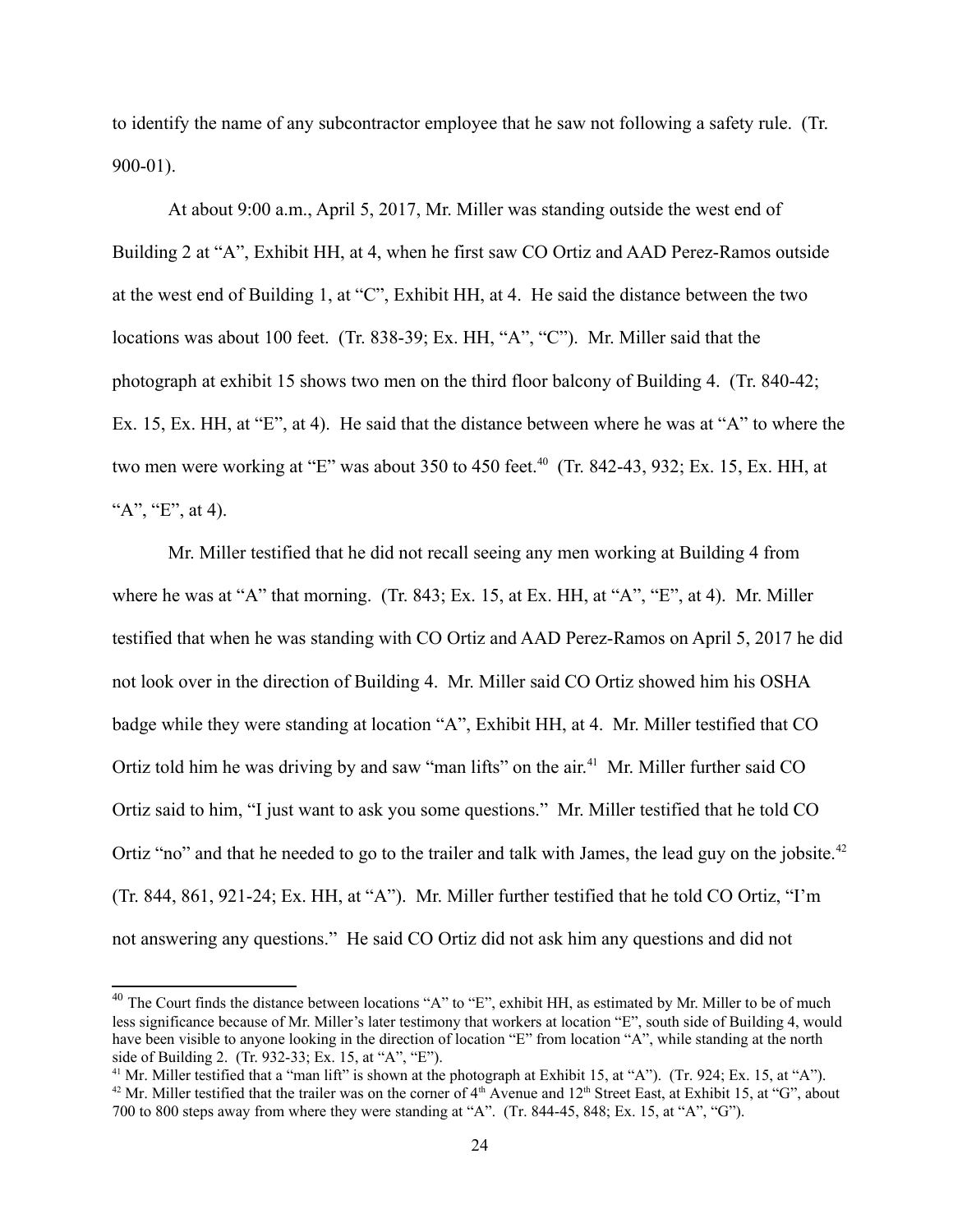attempt to talk with him about conditions at the jobsite. He said the conversation that occurred at location "A", Exhibit HH, at 4, took "[t]wo to three minutes." He admitted that his experience at that time was that if OSHA stopped at a jobsite it was because OSHA had seen something that gave them cause for concern from a safety perspective. (Tr. 850-51, 860-62, 921-22; Ex. HH, at "A", at 4). Mr. Miller also said he had seen workers at the jobsite not properly protected from falls "a couple times a week." (Tr. 864-65). Mr. Miller said he "adamant"[ly] asked CO Ortiz and AAD Perez-Ramos "[t]hree or four times" to go to the trailer. (Tr. 845, 850-51, 923).

 walked away from him. Although he said that he personally did not actually see any workers at Mr. Miller said CO Ortiz did not show him any photographs or see CO Ortiz take any photographs. (Tr. 845). He said CO Ortiz did not try to direct Mr. Miller's attention, or point, to Building 4. (Tr. 879-81). He further said he [Mr. Miller] did not recall looking over in the direction of Building 4 because he had no reason to after CO Ortiz and AAD Perez-Ramos location "E", on the balcony at Building 4, when speaking with CO Ortiz at location "A" standing outside the north side of Building 2 because he was at that time not looking in that direction toward Building 4, Mr. Miller testified workers on the balcony at location "E" would have been visible to him or anyone standing at location "A". (Tr. 932-33; Ex. 15, Ex. HH, at "A", "E", at 4). But, he testified that after they walked away, he called the framer foreman, either Tom Mair<sup>[43](#page-24-0)</sup> or Louis Garcia,<sup>44</sup> and CR Companies foreman, Carlos [Rodriguez], and told them "OSHA's on site, tighten up."[45](#page-24-2) (Tr. 432, 845-46, 859-60; Ex. H). He also called Manny at Bay City, the sheet rock company. (Tr. 847).

<span id="page-24-0"></span><sup>882).</sup> <sup>43</sup> Mr. Miller testified that he did not know whether Mr. Mair was at the job site on the morning of April 5, 2017. (Tr.

<span id="page-24-1"></span>CO Ortiz and AAD Perez-Ramos at about 9:00 a.m., April 5, 2017. (Tr. 883). <sup>44</sup> Mr. Miller testified that he did not know whether Louis Garcia was at the job site before he [Mr. Miller] talked with

<span id="page-24-2"></span> $^{45}$  Later, Mr. Miller testified that he thought that he called Louis Garcia. (Tr. 932).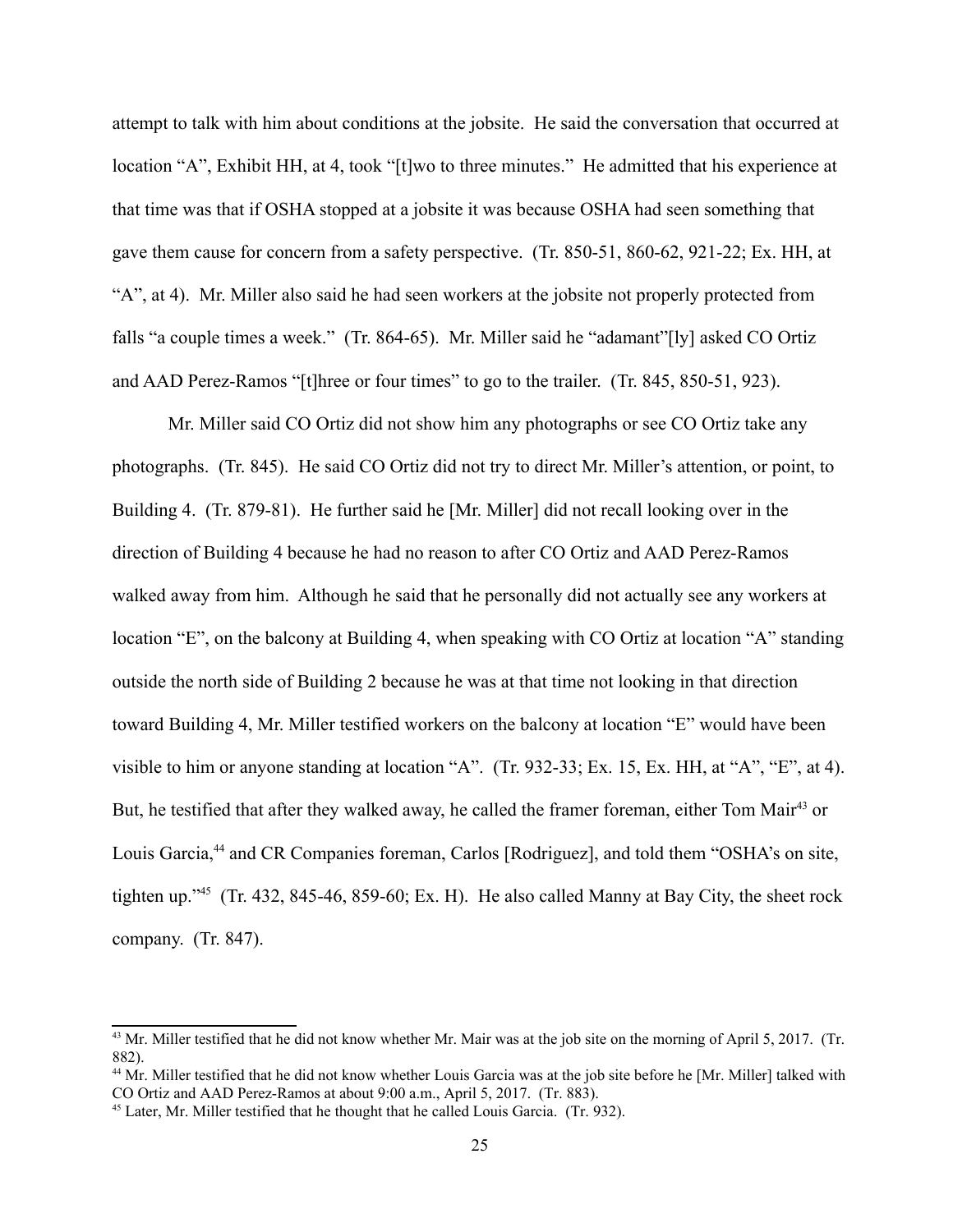Later, on April 5, 2017, Mr. Miller met with Mr. Scott about a photograph he was supposedly shown by CO Ortiz. Mr. Miller told Mr. Scott that he had not seen the photograph. (Tr. 998-99). Mr. Miller also testified he thought that on April 6, 2017 at least one OSHA inspector had a meeting with "the group" in the trailer office.<sup>46</sup> He said he went to the trailer and was asked, and denied, if the male inspector had showed him any photographs the day before. He said, "they threw a photo out at me and said: 'He said he showed you that.'" Mr. Miller said he had not previously seen that photograph. (Tr. 850). Mr. Miller said he did not recall speaking with CO Ortiz again after his 9:00 a.m., April 5, 2017 encounter. (Tr. 851).

Mr. Miller initially testified that he did not recall CO Ortiz taking any photographs, including a photograph in the general direction of Building 4. He acknowledged preparing an initially written, later typed, statement for Mr. Scott on April 6 or April 7, 2017. His statement notes that CO Ortiz took a photograph in the general direction of Building 4 and that he [Mr. Miller] repeated that CO Ortiz needed to go to the office and see James [Brumbaugh]. He did not recall making the assertion in his written statement that he saw CO Ortiz take a photograph even after being reminded of it, but stated he would rely upon the written assertion since it was made "basically right then and there." (Tr. 902-03, 996-97, 1006-08).

### The OSHA inspection

CO Ortiz was assigned to conduct the April 5, 2017 inspection at the Preserve project after AAD Perez-Ramos had seen two workers without fall protection while at a stoplight on Manatee Avenue next to the Project about ten days before. (Tr. 46-47, 155-57, 202-05; Ex. 1, at 1). AAD Perez-Ramos accompanied CO Ortiz on the inspection in order to conduct an onthe-job evaluation of CO Ortiz. (Tr. 48, 155-57; Ex. 1, at 1).

<span id="page-25-0"></span><sup>&</sup>lt;sup>46</sup> Mr. Miller did not identify those who were in this "group" when he was shown the photograph in the trailer. (Tr. 850).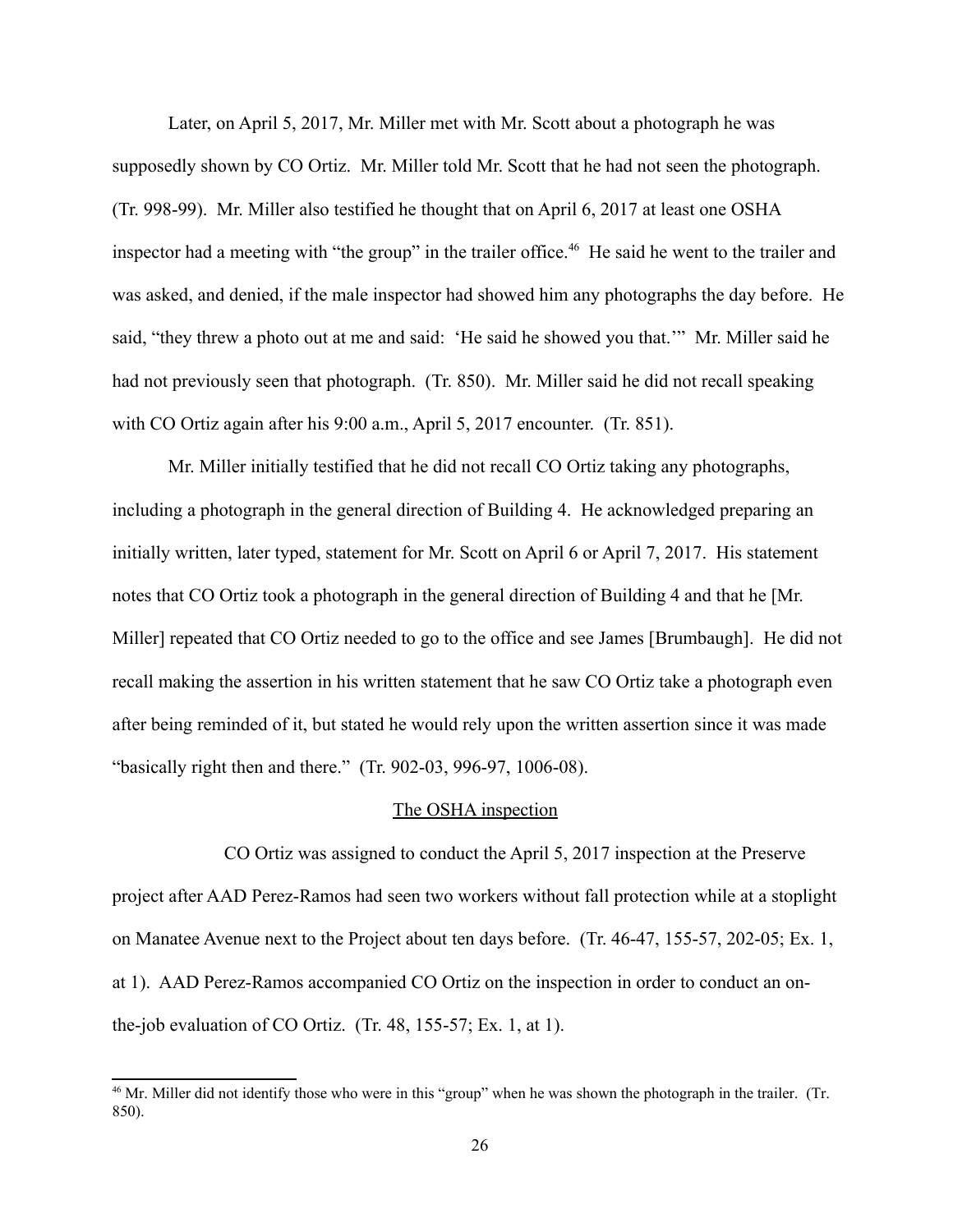CO Ortiz said that because the site was so large and covered several blocks, they drove around the perimeter to understand the magnitude of the job site and determine if there were other workers exposed to fall hazards. (Tr. 54). When they spotted a possible exposure, they parked, and CO Ortiz took a photograph to verify no fall protection was used. (Tr. 57, 162-67; Exs. 1-14).

CO Ortiz and AAD Perez-Ramos spent approximately one hour and fifteen minutes driving and walking around the Project's perimeter and taking photographs before entering the worksite from the east side. During that time, CO Ortiz testified that he saw about twelve exposed workers without fall protection. (Tr. 55-61, 66, 102, 108, 162-67, 1028-30; Exs. 1-13, HH, Ex. WW, ¶1a., at 1-3). CO Ortiz testified:

Q And okay, so did you encounter a NDC official?

A I did, after numerous attempts of trying to find a management representative around the job site we went and asked several employees. Some of them said they did not know who even they worked for. They tried to contact their supervisor and they were not successful. So I continued looking for what would've been and appeared a management representative. (Tr. 62).

NDC's citation was based on four instances; identified as Citation One, Item 1, Instances (a) through (d). (Tr. 76). NDC was not cited for all the exposures CO Ortiz and AAD Perez-Ramos saw on April 5, 2017.<sup>47</sup> CO Ortiz testified that the exposures other than instances (a) through (d) were not cited because the workers were not on the worksite after the opening conference. (Tr. 76-77).

 Instance (a): When they arrived at the street next to the Project, they saw two workers doing carpentry work sheeting a garage roof about nine feet from the eave to the next lower level, without fall protection. (Tr. 47-49, 89-90, 160-61; Ex. 1, at 2, Exs. 2-3, Ex. WW, ¶3, at 4).

<span id="page-26-0"></span><sup>&</sup>lt;sup>47</sup> NDC was not cited for any fall violations shown in photographs 4-6, 8-10, and 14 that relate to at least 5 other AD Berrios employees working at Buildings 3 and 4, and elsewhere. (Exs. 4-6, 8-10, and 14).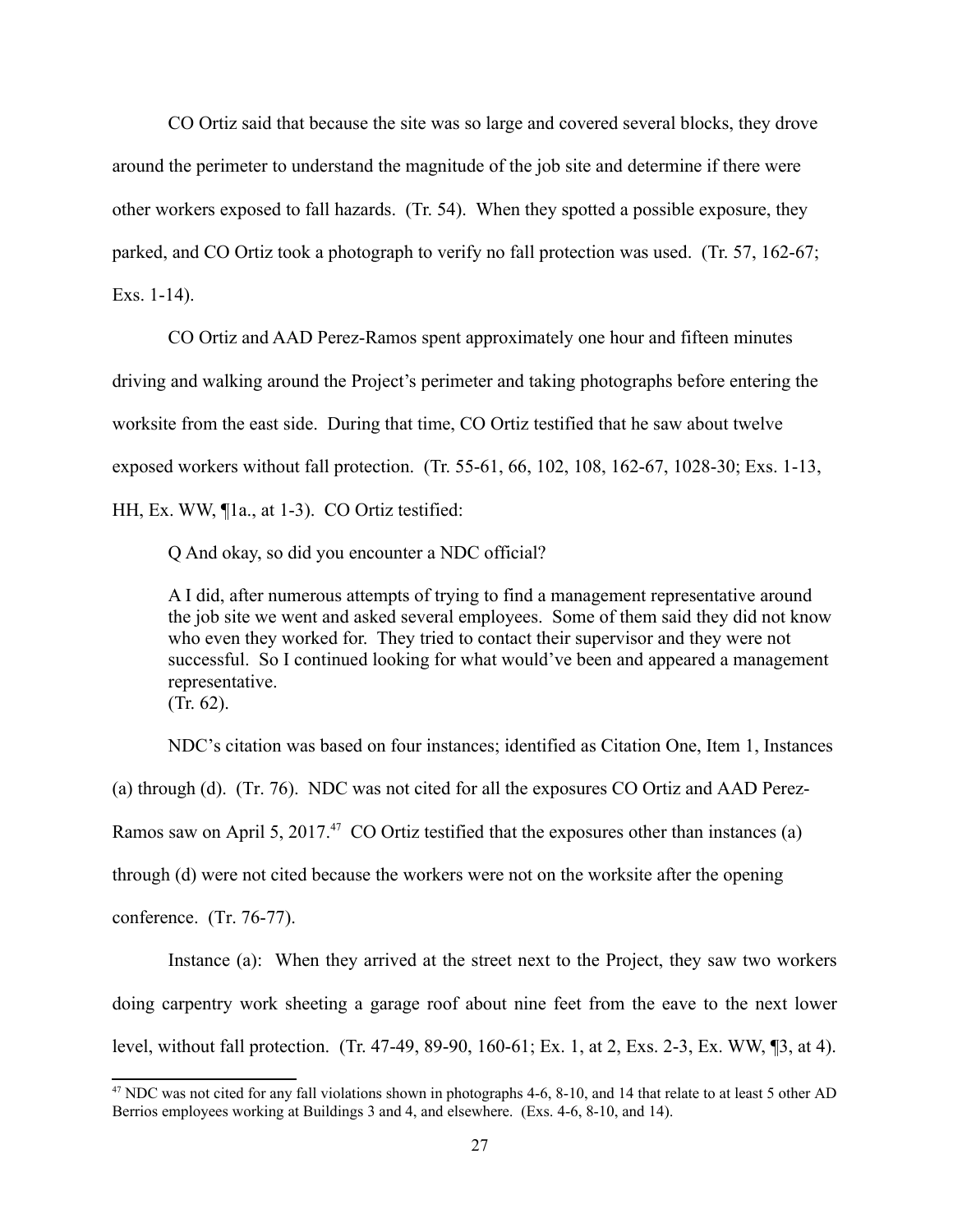CO Ortiz testified that "[f]rom the naked eye it was obvious that they were not wearing fall protection." CO Ortiz photographed the workers, both with and without the OSHA camera's zoom feature. (Tr. 49-50, 91, 1025; Ex. 1, at 2, Exs. 2-3). CO Ortiz used the zoom feature on the camera to verify the workers were not wearing personal fall arrest equipment and that no other fall protection was in use. (Tr. 50; Ex. 1, at 2, Exs. 2-3). These workers were employed by AD Berrios. (Tr. 89-90). It was obvious to him that they did not have harnesses on. (Tr. 91-92). When he saw them later that day, after the opening conference, the two workers had harnesses on and were using personal fall arrest equipment. (Tr. 90). OSHA's Violation Worksheet states two AD Berrios employees, including Juan Pablo Hernandez, were exposed to the fall hazard alleged at Instance (a). (Ex. C, at 2, Ex. WW,  $\mathbb{I}3$ , at 4).

 Ramos while driving around the project's perimeter and before they entered the worksite. They Instance (b): Instances (a) and (c) through (d) were seen by CO Ortiz and AAD Perezobserved instance (b) after they entered the worksite. CO Ortiz and AAD Perez-Ramos were unable to find the jobsite's construction trailer during that time, so they parked the car and walked into the jobsite to find a supervisor. (Tr. 61, 164, 212). They then saw a worker on a ladder near the edge of a third story balcony of Building 4, about thirty feet from the ground. (Tr. 64-65, 109-10, 170-71; Ex. 15, Ex. WW, at ¶4, at 4). The worker was not wearing a personal fall arrest system and there was no other fall protection used. (Tr. 65-66, 170; Ex. 15). This worker, and the other worker partially shown in the photograph at Exhibit 15, were employed by AD Berrios. (Tr. 231).

Around 9:00 a.m., April 5, 2017, Mr. Miller saw the CO and AAD near Building 1, about 100 feet away. (Tr. 831, 834, 837, 839). After a worker "pointed to that manager, Jim Miller," CO Ortiz and AAD Perez-Ramos came over to where Mr. Miller was standing outside

28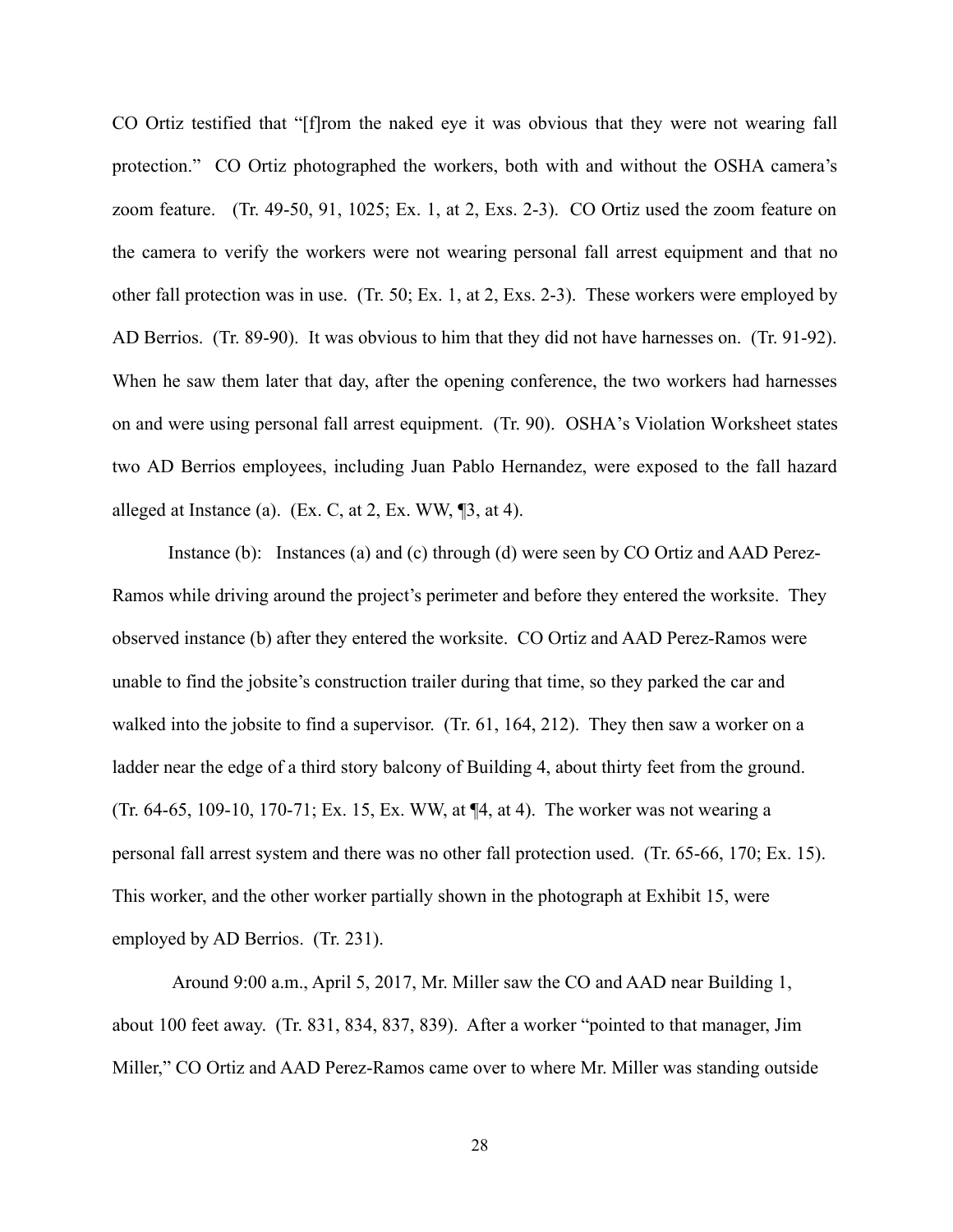had observed several employees exposed to fall hazards. (Tr. 64; Ex. 1, at 5). Mr. Miller of an apartment at the first floor, Building 2. (Tr. 63-64, 109-10, 171, 1017; Ex. 1, at 5, Ex. HH, at "A", at 4). CO Ortiz identified himself as an OSHA investigator and told Mr. Miller that he recalled that CO Ortiz introduced himself, presented his badge, mentioned that they had seen employees working from manlifts when they drove by, and they had some questions. (Tr. 843). Mr. Miller asked if they had checked in with Superintendent Brumbaugh at the construction trailer.<sup>48</sup> Mr. Miller told the CO and AAD that NDC policy was that all safety matters had to be addressed by the site superintendent and instructed them to go to the company trailer to address any safety concerns. (Tr. 65, 171-72, 844-45, 851, 861, 922-23; Ex. 1, at 5).

 instructed CSHO and AAD to go to the general contractor's trailer." The Inspection Narrative CO Ortiz testified that he directed Mr. Miller's attention to two employees working without fall protection on a third-floor balcony in Building 4 and asked Mr. Miller to intervene and take action. (Tr. 65-66, 111, 331-32, 1018, 1032; Ex. 1, at 6, Ex. C, at 3, Ex. 15, Ex. HH, at "E", at 4, Ex. XX, ¶9, at 3). OSHA's Inspection Narrative states that CO Ortiz "asked Mr. Miller whether he could take action to protect an employee that was standing on a ladder at the edge of the balcony on the third floor (the balcony had no guard rails). Mr. Miller indicated for the second time that all safety matters needed to be dealt by the General Superintendent and also states that "the fall exposure was obviously evident at plain sight from where the conversation was taking place." (Ex. 1, at 6, 8, Ex. 15). Building 4 was about 125 yards across the worksite from Building 2. (Tr. 841-42, 932, Ex. HH, at "B"- "C"). CO Ortiz testified that the two employees were in "plain view" from Mr. Miller's position at Building 2 and could be observed "without the need of any artificial enhancements." CO Ortiz said, "It was a plain view.

<span id="page-28-0"></span><sup>&</sup>lt;sup>48</sup> Mr. Miller testified that he was not the lead on the worksite and that he was following NDC's protocol by referring AAD Perez-Ramos and CO Ortiz to Mr. Brumbaugh. (Tr. 65, 171-72, 844-45, 851, 861, 922-23).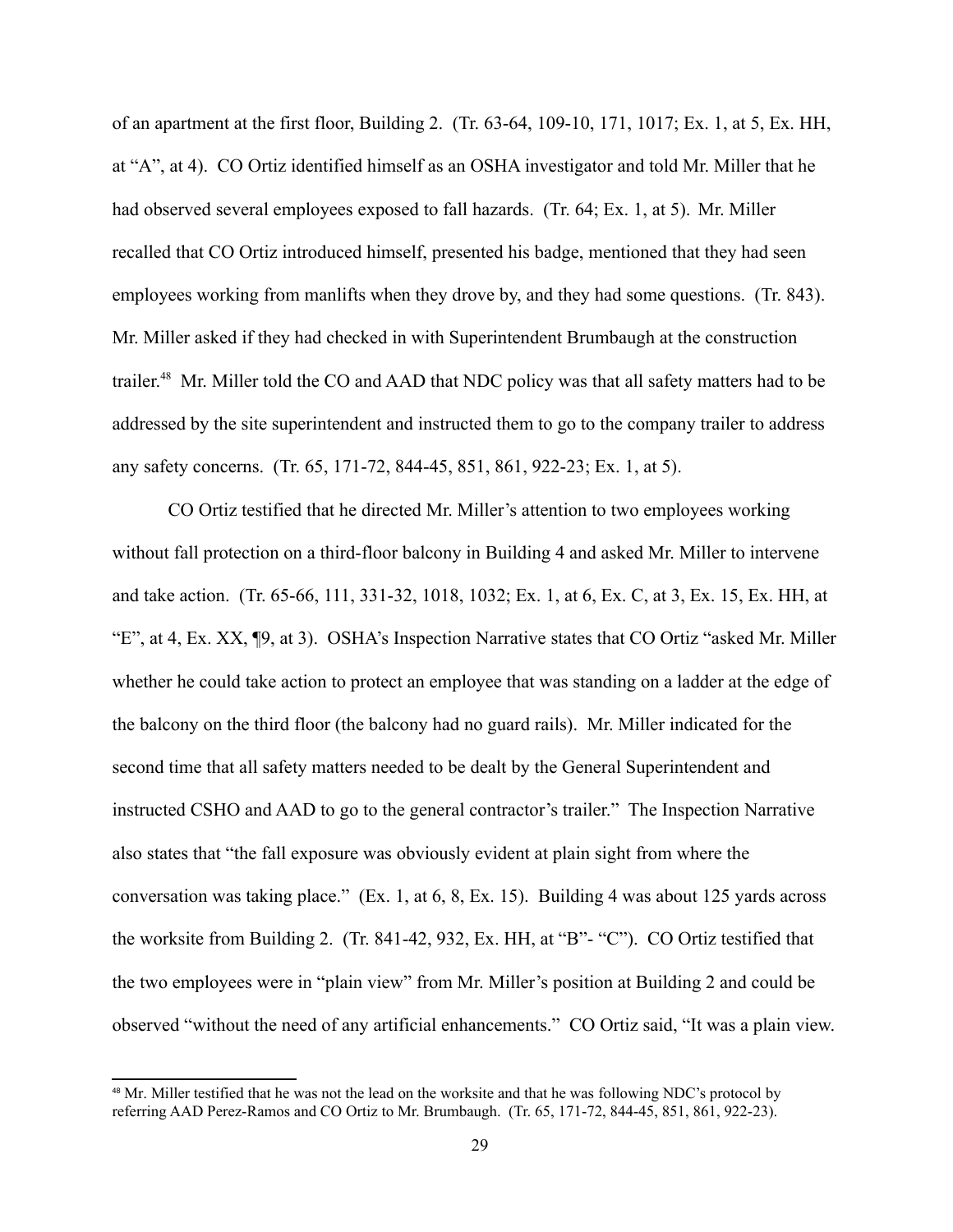pointed out the direction and we described the scene. He [Mr. Miller] did not take any action." There was no building, there was no structure, there was no environmental condition that would impede the visibility." CO Ortiz stated that Mr. Miller could see the violative condition from where Mr. Miller was standing.<sup>49</sup> He said that he made Mr. Miller "aware of a (sic) exposure that was taking place immediately in front of us." (Tr. 331-32, 1018, 1031-32, Ex. HH, at "E", at 4). CO Ortiz testified: "So it was right across where we were. Plus we indicated. We (Tr. 65-66, 111, 331-32, 1018; Ex. 1, at 8, Ex. HH, at "A", "E", at 4, Ex. WW, ¶1a., at 1-3). CO Ortiz further said on cross examination:

 Q But you can't tell me if Mr. Miller saw those individuals noncompliant; is that right? A Well, we told him. We indicated, we showed it to him. We – Q "You showed it to him." What do you mean by that? A We directed him to look at this. This is happening right in front of us. And all he replied was go to the trailer, all safety issues need to be addressed by the site superintendent. Immediate action for me was that: Okay, let's stop the operation right now and make that employee safe. That's immediate to me. (Tr. 114).

CO Ortiz explained that he took a photograph of the exposed employees from approximately where they talked to Mr. Miller. CO Ortiz believes he took the photograph at exhibit 15 after having spoken with Mr. Miller, but he is not 100 percent sure. (Tr. 110, 1018, 1031; Exs. 15, HH, at "E", at 4). AAD Perez-Ramos, standing with CO Ortiz, testified that she had a clear and unobstructed view of the worker. (Tr. 170-71; Ex. 15). AAD Perez-Ramos said she "saw employees working on balcony, standing on the ladder without fall protection and, of course, more than six feet." (Tr. 170, 213). AAD Perez-Ramos testified that Mr. Miller repeatedly told CO Ortiz that he had to go to the office to address the noncompliance issue they had observed. (Tr. 171-72, 1032-33). AAD Perez-Ramos testified that she expected a general contractor would immediately seek to abate an unsafe situation. She said Mr. Miller did not

<span id="page-29-0"></span><sup>&</sup>lt;sup>49</sup> CO Ortiz testified that he did not "know if he [Mr. Miller] saw them [the two employees] or not. I pointed it out to him, look in that direction." (Tr. 1036; Ex. 15).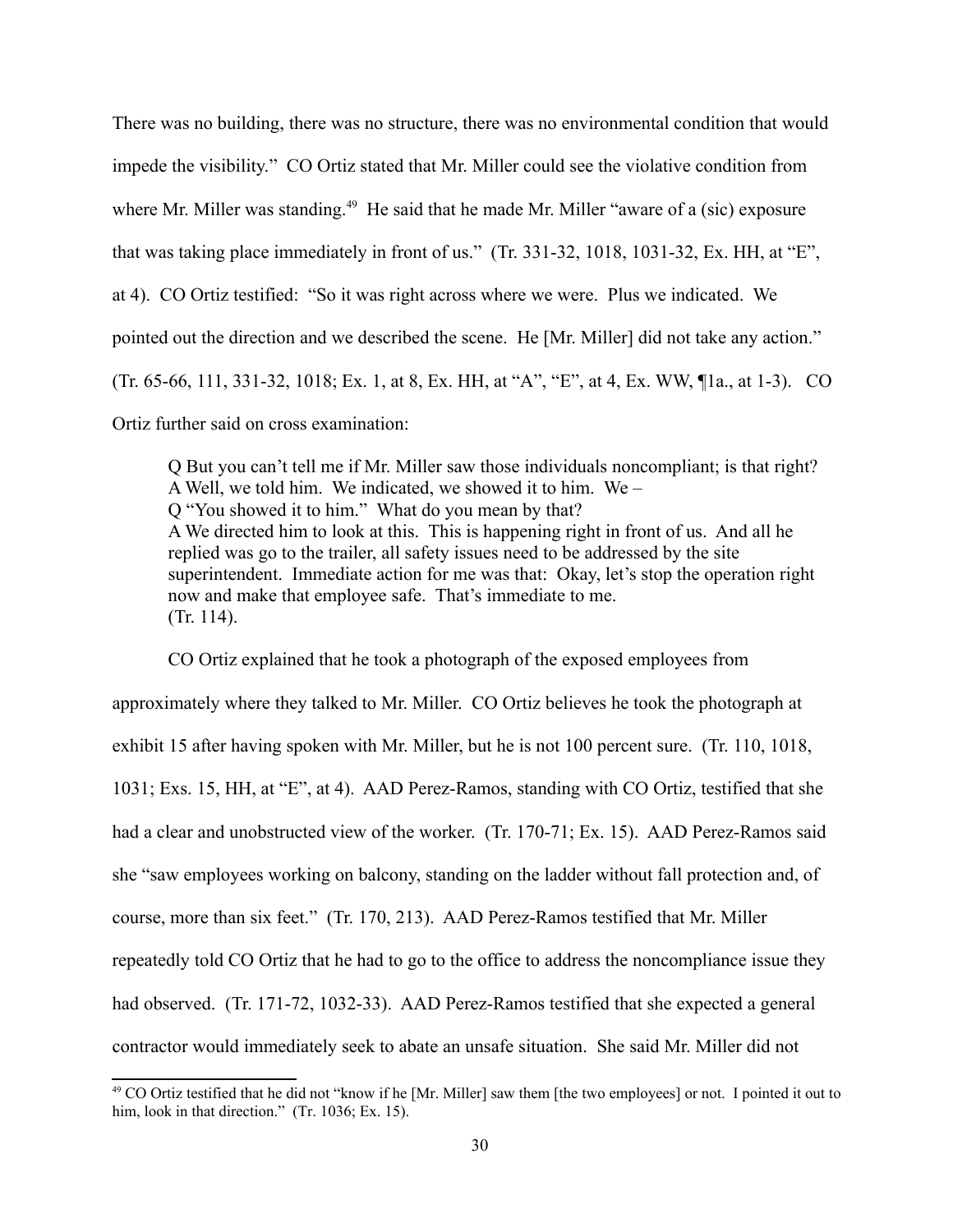immediately seek to abate the unsafe situation that she and CO Ortiz brought to his attention. (Tr. 173, 232-33). CO Ortiz testified that NDC was responsible for immediately correcting the hazard that he brought to Mr. Miller's attention. (Tr. 336-38).

Mr. Brumbaugh testified that Mr. Miller called the construction trailer and said OSHA was there and had taken a picture and that there was an issue that he [Mr. Miller] was going to address. Mr. Brumbaugh said he did not recall all of the telephone conversation and could not recall if Mr. Miller said he saw a worker not using fall protection. (Tr. 433-35). Mr. Brumbaugh said OSHA showed him two photographs in the trailer, including one showing a worker on a ladder that Mr. Brumbaugh was unable to identify. He said that Mr. Miller "spoke to whoever out in the field" and "[t]he problem was abated" and "[t]he worker was off the patio." (Tr. 432- 37).

OSHA's Violation Worksheet states two AD Berrios employees, including Salvador

Collaza, were exposed to the fall hazard alleged at Instance  $(b)$ .<sup>50</sup> (Ex. C, at 2).

 Instance (c): As CO Ortiz and AAD Perez-Ramos drove and walked around the AD Berrios Foreman Louis Garcia, is shown on the right of the photograph at Exhibit 13.<sup>51</sup> The worksite's perimeter and before entering the worksite, they observed two additional workers, about nine feet above the ground, sheeting the roof of the mailbox building. One of the workers,

<span id="page-30-0"></span> $50$  Complainant's Response to Respondent's Interrogatories to Complainant No. 4 also identifies Freddie Reyes as a worker performing work near an open-sided balcony relating to Instance (b). (Ex. 15, Ex. WW, ¶4, at 4). The Court finds that two AD Berrios employees, including Mr. Collaza, were exposed to the fall hazard at Instance (b). (Ex. 15, Ex. C, at 2).

<span id="page-30-1"></span><sup>&</sup>lt;sup>51</sup> The Meeting Minutes for October 18, October 25, November 1, 2016, and November 29, 2016, identify Louis Garcia with ECS. (Tr. 310-11, 353-55; Ex, 61, at 6, Ex. 62, at 6, Ex. 63, at 6, Ex. T, at 19, 25, Ex. U, at 17). The Meeting Minutes for January 24, 2017, January 31, 2017, February 7, 14 and 21, 2017, March 7, 2017, and April 18, 2017, identify Louis Garcia with Lacoste Framing and ECS. (Ex. 65, at 1, 5, Ex. W, at 10, 14, Ex. X, at 1, 5-6, 10- 11, 15-16, 20, 1, 5, Ex. Y, at 1, 5, Ex. Z, at 10, 14). The Meeting Minutes for November 15, 2016, identify Louis Garcia with ECS/Ed Barrios. (Tr. 352-53; Ex. 64, at 5, Ex. U, at 5). The Meeting Minutes for March 28, 2017, and April 4, 25, 2017, identify Louis Garcia with only Lacoste Framing. (Tr. 387-88; Ex. Y, at 15, 19, Ex. Z, at 1, 15, 19). Mr. Brumbaugh also testified that Louis Garcia was an ECS supervisor. (Tr. 310). The Court finds that Louis Garcia was not employed by ECS on April 5, 2017.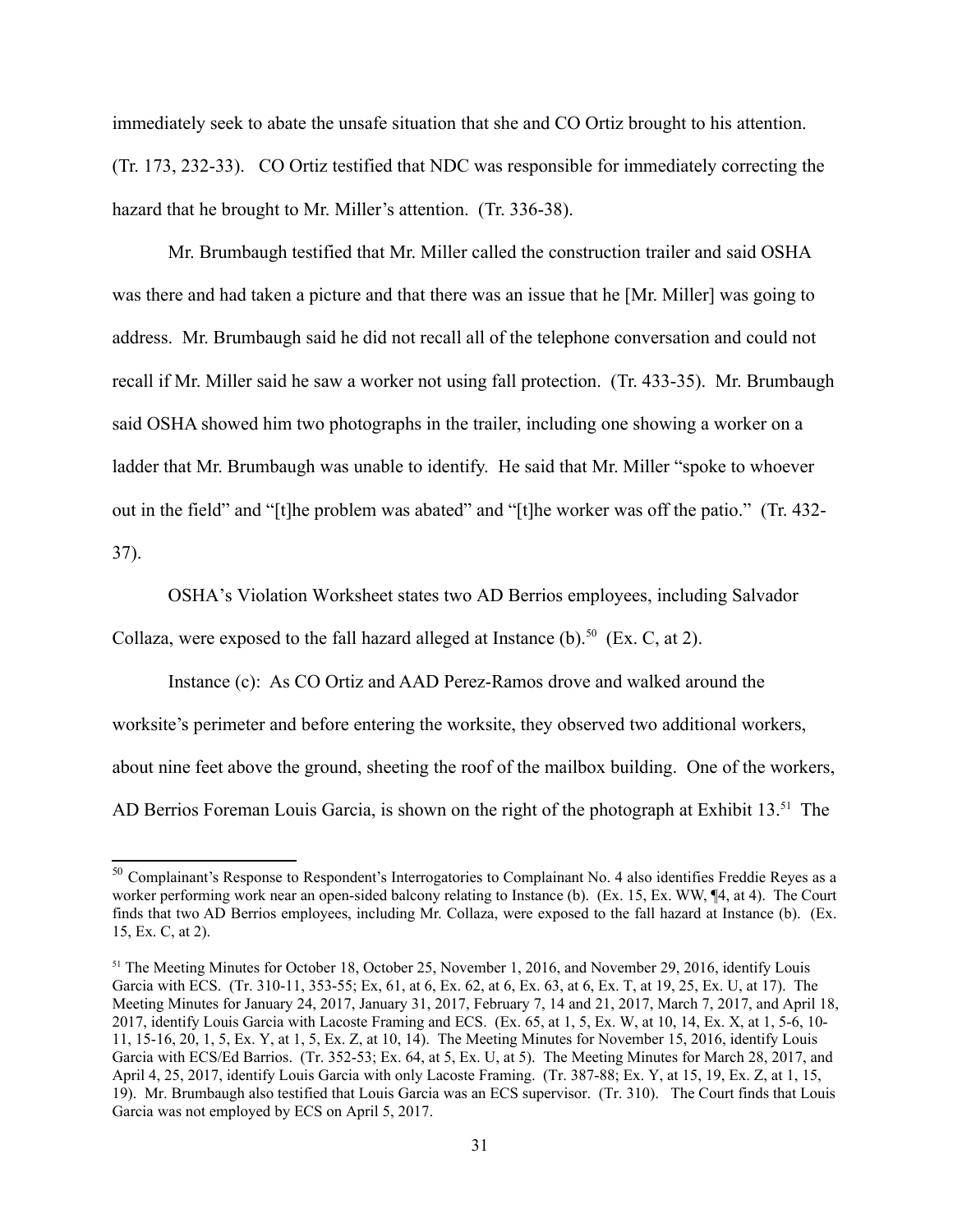other worker shown on the left is also an AD Berrios employee. (Tr. 60, 74, 106, 145-46, 333; Ex. 1, at 2, 4 (bottom photograph), Ex. 13, Ex. WW, ¶5, at 4-5). CO Ortiz and AAD Perez-Ramos saw that no fall protection was used by either worker. (Tr. 60, 108, 169-70; Ex. 13). CO Ortiz did not see any anchors on the roof. AD Berrios employees told him that there were no anchors on the roof. (Tr. 89). There were also no guard rails or safety nets. CO Ortiz photographed the workers from the street (Ex. 13) and later from inside the construction site (Ex. 14). (Tr. 60-61, 74, 145-46, 169-70; Exs. 13-14). Both supervisor Louis Garcia and another worker were employed by AD Berrios. (Tr. 106-07; Ex. 1, at 4). CO Ortiz testified that when a supervisor "doesn't follow the rule it will be hard, very difficult to expect their subordinates will follow with that, too." (Tr. 343-45). OSHA's Violation Worksheet identifies one AD Berrios employee, Freddie Reyes, as being exposed to the fall hazard alleged at Instance (c).<sup>52</sup> (Ex. C, at 2).

 Instance (d): As CO Ortiz and AAD Perez-Ramos continued to try to find the something while standing on a balcony that exposed him to a fall of more than six feet. The construction office trailer and the person in charge, they observed a worker on a third-floor balcony of Building 1 without any fall protection in plain view. (Tr. 55-56, 164-65; Ex. 1, at 5, Ex. 7). The worker, employed by CR Companies, was moving materials or looking for worker was not wearing a harness and was not tied off. CO Ortiz took a photograph of the worker while inside the car. (Tr. 55-57, 96, 164-65; Ex. 7, Ex. WW, ¶6, at 5). He said the exposed worker was a CR Companies supervisor [Carlos Rodriguez]. (Tr. 345-46). OSHA's

<span id="page-31-0"></span>hazard alleged at Instance (c). (Tr. 106-07; Ex. 1, at 4, Ex. 13, Ex. C, at 2). Complainant's Response to Respondent's Interrogatories to Complainant No. 5 identifies Luis Perez as a worker performing work on the mailbox relating to Instance (c). (Ex. WW, ¶5, at 4-5). Whether Mr. Perez or Mr. Reyes is the second worker shown in the photograph at exhibit 13 need not be resolved since the Court has found two AD Berrios employees were exposed to the fall hazard at Instance (c), including Foreman Louis Garcia. Respondent also does not dispute <sup>52</sup> The Court finds that two AD Berrios employees, including Foreman Louis Garcia, were exposed to the fall that workers were exposed to the fall protection hazards alleged in Instances (a) through (d) of the Citation.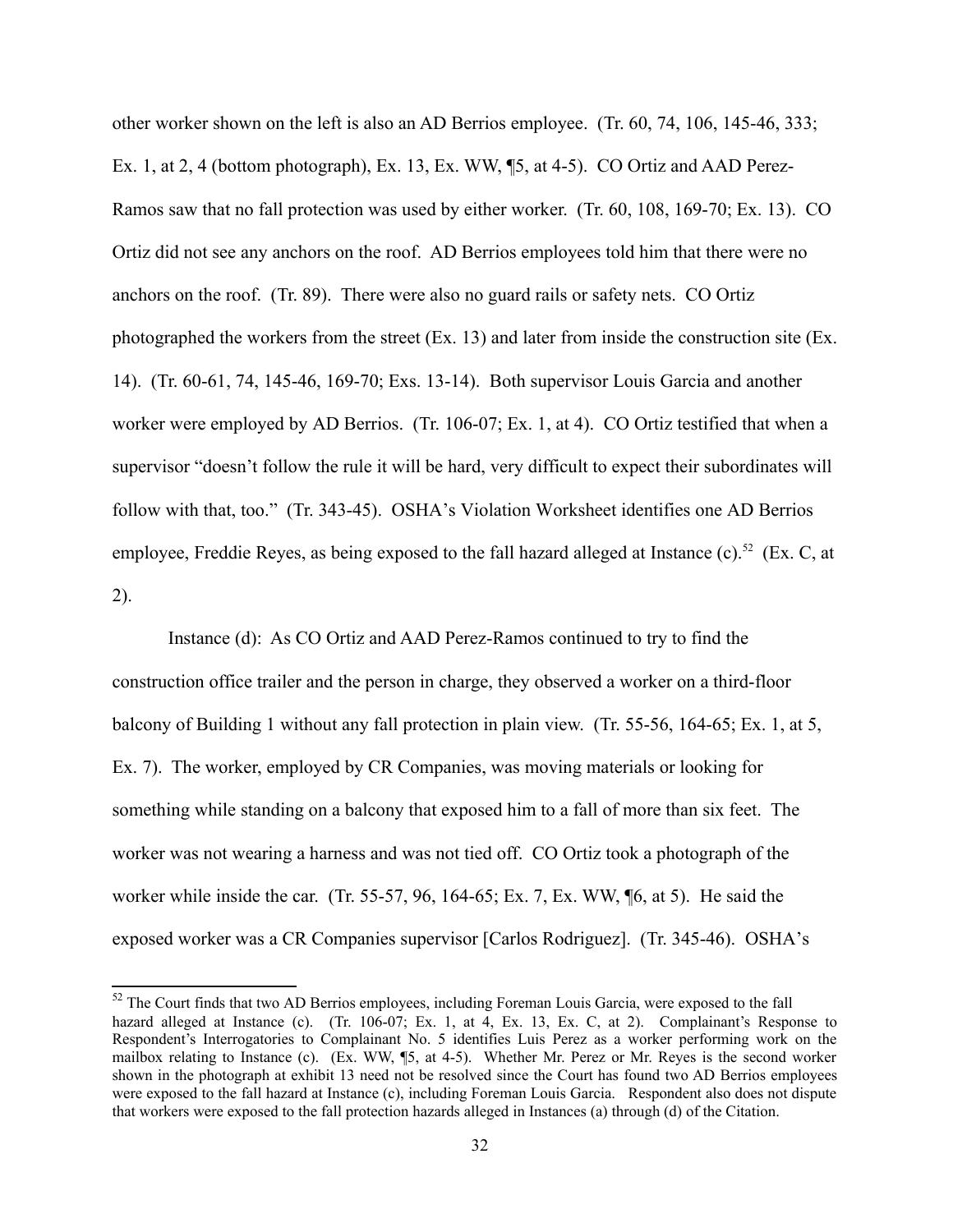Violation Worksheet states two CR Companies employees, including Luis Perez, were exposed to the fall hazard alleged at Instance (d).<sup>53</sup> (Ex. C, at 2, Ex. WW,  $\phi$ <sub>6</sub>, at 5).

 Opening Conference: After talking with Mr. Miller about Instance (b), CO Ortiz and AAD Perez-Ramos headed toward the trailer. (Tr. 65-67, 845). Mr. Miller did not accompany them because he felt annoyed after telling them to see Mr. Brumbaugh several times. (Tr. 845, 924-25). Mr. Miller called Messrs. Fetzek and Brumbaugh to let them know that OSHA was coming to the trailer. (Tr. 432, 845).

 Ex. HH, at "G"). There, CO Ortiz and AAD Perez-Ramos conducted the opening conference NDC's onsite construction office was a double-wide trailer located outside the jobsite on Fourth Street, approximately 100 feet from the construction jobsite's east entrance. (Tr. 72, 928; with Messrs. Brumbaugh, Fetzek, Kloepfer and Scott at about 9:30 A.M. (Tr. 67, 673; Ex. D, at 1). Mr. Scott testified that CO Ortiz and AAD Perez-Ramos told them they were there because "they saw some fall protection issues." Mr. Scott said he "was shown a picture on a camera of someone [on a building 4 balcony] in a fall hazard position by Mr. Ortiz." (Tr. 673-74). He testified that CO Ortiz told him he had showed Mr. Miller the photograph. (Tr. 676-78). Mr. Scott testified that NDC helped OSHA determine that one of the photographs showed a CR Companies employee and another photograph showed an ECS employee. (Tr. 676-77). An NDC representative told CO Ortiz and AAD Perez-Ramos that ECS was hired by NDC to act as its shell contractor. (Tr. 623-24; Ex. WW, ¶1a., at 1-3). After the conference, Mr. Scott said he spoke with Mr. Miller because Mr. Ortiz had told him that he had walked up to Mr. Miller and pointed the fall hazard out to him. (Tr. 674).

When CO Ortiz and AAD Perez-Ramos walked back onto the worksite after the opening

<span id="page-32-0"></span> fall hazard alleged at Instance (d). (Ex. 7, Ex. C, at 2, Ex. H, at 1-2). <sup>53</sup> The Court finds that two CR Companies employees, including Supervisor Carlos Rodriguez, were exposed to the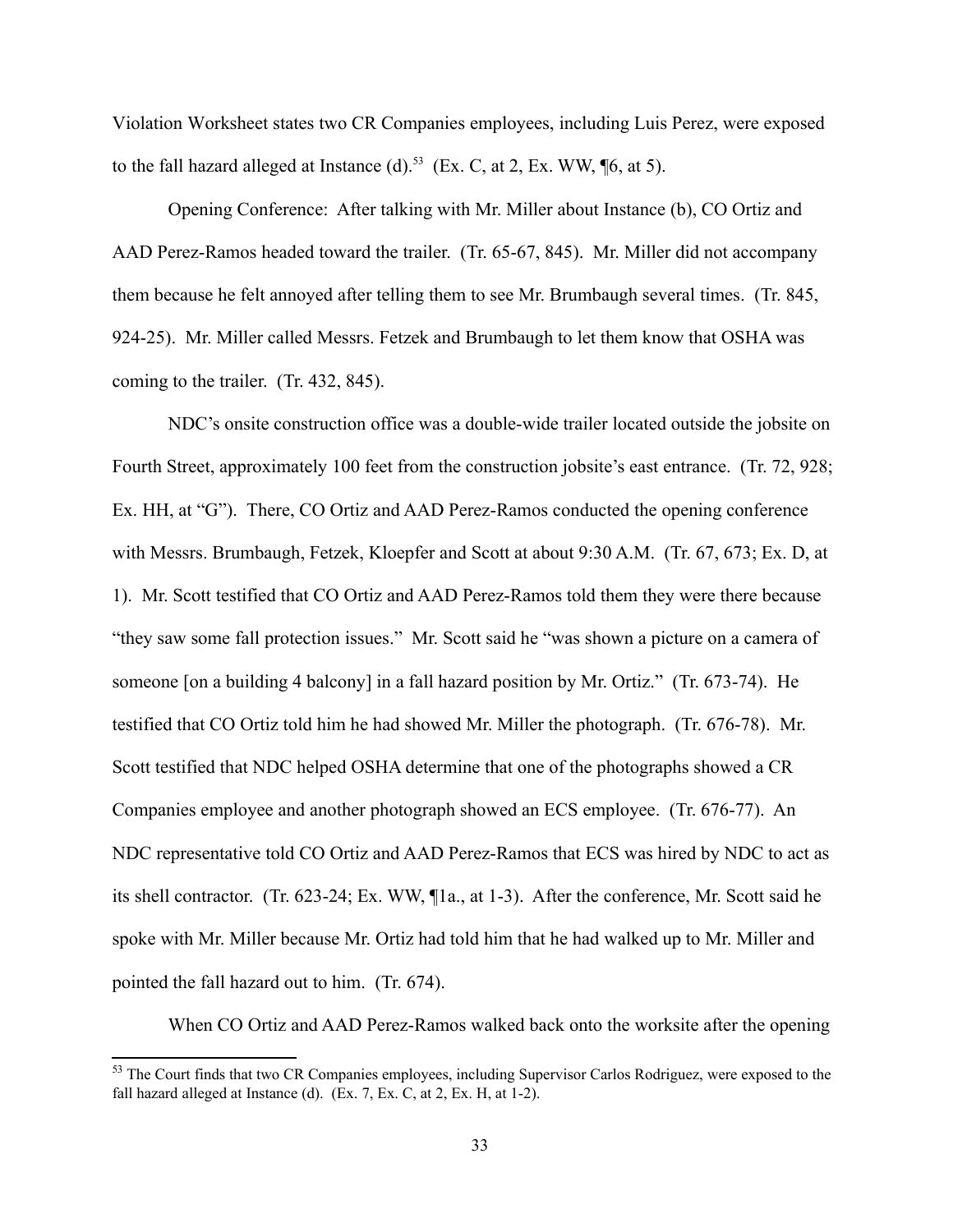told CO Ortiz that he screamed at the employees to tie off, but that it was a constant battle. Foreman Garcia stated to CO Ortiz that "[t]he employees that I saw on the picture are at risk of longer at the jobsite. (Tr. 102, 106). He did not interview any NDC employee during the April conference, they saw no further fall protection violations. (Tr. 103, 267). CO Ortiz observed that some of the employees that had not been using fall protection earlier, were now using fall protection. (Tr. 103, 122, 130). He interviewed AD Berrios Foreman Louis Garcia at about 1:00 p.m. Foreman Garcia told him he had about 15 employees but did not know if they all worked for AD Berrios. He also told him he arrived at the job site that day at 10:00 a.m.<sup>54</sup> He falls and I recognize it." (Ex. I). Other employees that CO Ortiz had observed earlier were no 5, 2017 inspection. (Tr. 112, 123-24). The NDC managers told CO Ortiz that ECS had supervisory responsibility over AD Berrios and for the safety of the carpenters. But, ECS did not have anyone at the worksite on April 5, 2017. (Tr. 70-71, 81-82; Ex. 1, at 6-7).

jobsite by NDC in December 2016/January 2017 because of a disagreement with scheduling.<sup>55</sup> inspection.<sup>56</sup> When asked by CO Ortiz and AAD Perez-Ramos who had oversight On April 6, 2017, CO Ortiz spoke by telephone with ECS's owner/GM John Toth III, who told him that ECS, including its equipment, had been contractually removed from the ECS's owner told CO Ortiz that since then ECS had no representative on site to address the safety of AD Berrios and other framers, including fall protection. (Tr. 81-82, 136-37, 622). Mr. Toth told CO Ortiz that ECS was not a contractor working on the project at the time of OSHA's responsibilities over A&D Berrios, "NDC Construction Company admitted that they assumed oversight responsibilities previously held by Emerald Coast Structures, LLC over A&D Berrios

<span id="page-33-0"></span><sup>&</sup>lt;sup>54</sup> The Court finds that Louis Garcia was at the job site earlier since he appears in a photograph taken by CO Ortiz shortly before about 9:00 a.m., April 5, 2017. (Ex. 13).

<span id="page-33-1"></span><sup>&</sup>lt;sup>55</sup> Later, Mr. Toth told CO Ortiz in an email that "he was removed from the project on about  $1/22/2017$ ." (Ex. 1, at 8, Ex. C, at 3).

<span id="page-33-2"></span><sup>56</sup> The Inspection Narrative states that at the time of the OSHA inspection NDC was directly responsible for A&D Berrios and A&D Berrios was not actually a subcontractor of a contractor. (Ex. 1, at 7).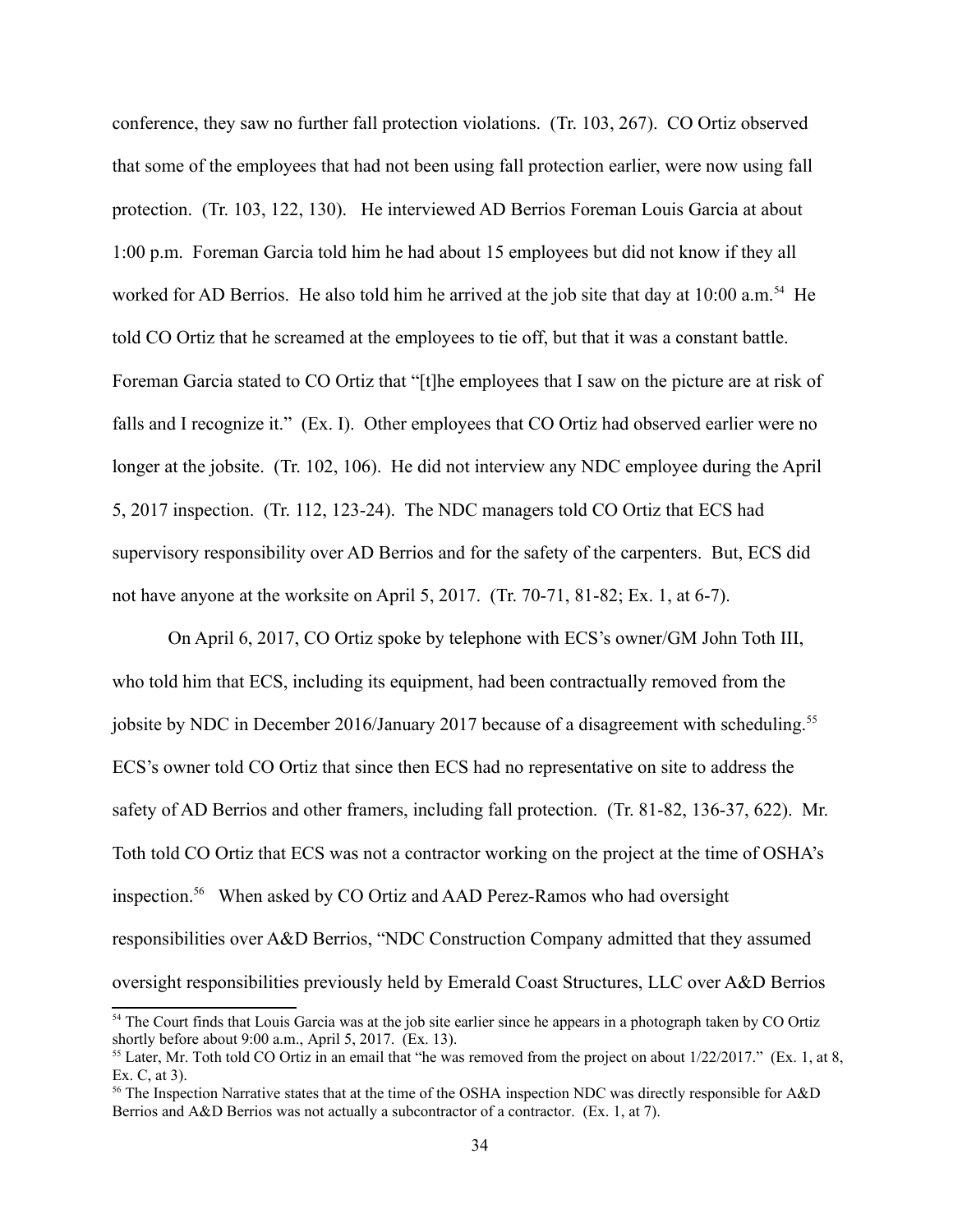(i.e. coordination of work schedule, sequence of work and payment to A&D Berrios)." (Tr. 255, Ex. 1, at 7, Ex. XX, at ¶14, at 4, Ex. WW, at ¶14, 10-11). Complainant's Response to Respondent's Interrogatories to Complainant No. 14, states, "Respondent's assumed oversight of AD Berrios Framing, Inc. is evidence of Respondent's authority to correct unsafe conditions affecting the employees of AD Berrios Framing, Inc. on matters of safety and health." (Ex. WW, at  $\P$ 14, at 10-11).

Complainant's Response to Respondent's Interrogatories No. 8 states that there is evidence that Respondent: 1) "directly supervised, inspected and paid for the work activities and materials of the employees of AD Berrios Framing, Inc. and CR Companies, Inc., and that it had general supervisory authority over the Jobsite[.]" 2) "had authority to pay for, order, inspect and approve equipment utilized by employees of AD Berrios Framing, Inc. and CR Companies, Inc.," 3) could "determine when its employees could begin and end work, store materials, and keep equipment", 4) "provided employees of AD Berrios Framing, Inc. and CR Companies, Inc. with safety training and instruction," 5) "may have paid, employed, and had authority to discipline the employees of AD Berrios Framing, Inc. and CR Companies, Inc." 6) "had authority to demand compliance with safety and health regulations from the employees of AD Berrios Framing, Inc. or CR Companies, Inc." and 7) had "the authority to 'stop employees of AD Berrios Framing, Inc. or CR Companies, Inc. due to safety violations.'" (Ex. WW, ¶¶8, 11, at 6-8).

OSHA's Inspection Narrative states (in part):

### **APPL CAT ON OF THE MULT -EMPLOYER WORKS TE POL CY**

CSHO followed the multi-employer citation policy to determine the role of NDC Construction Company and whether their actions met their obligations. CSHO followed the two-step process as described in the Multi-Employer Citation Policy CPL 2-0.124 to accomplish this. Step one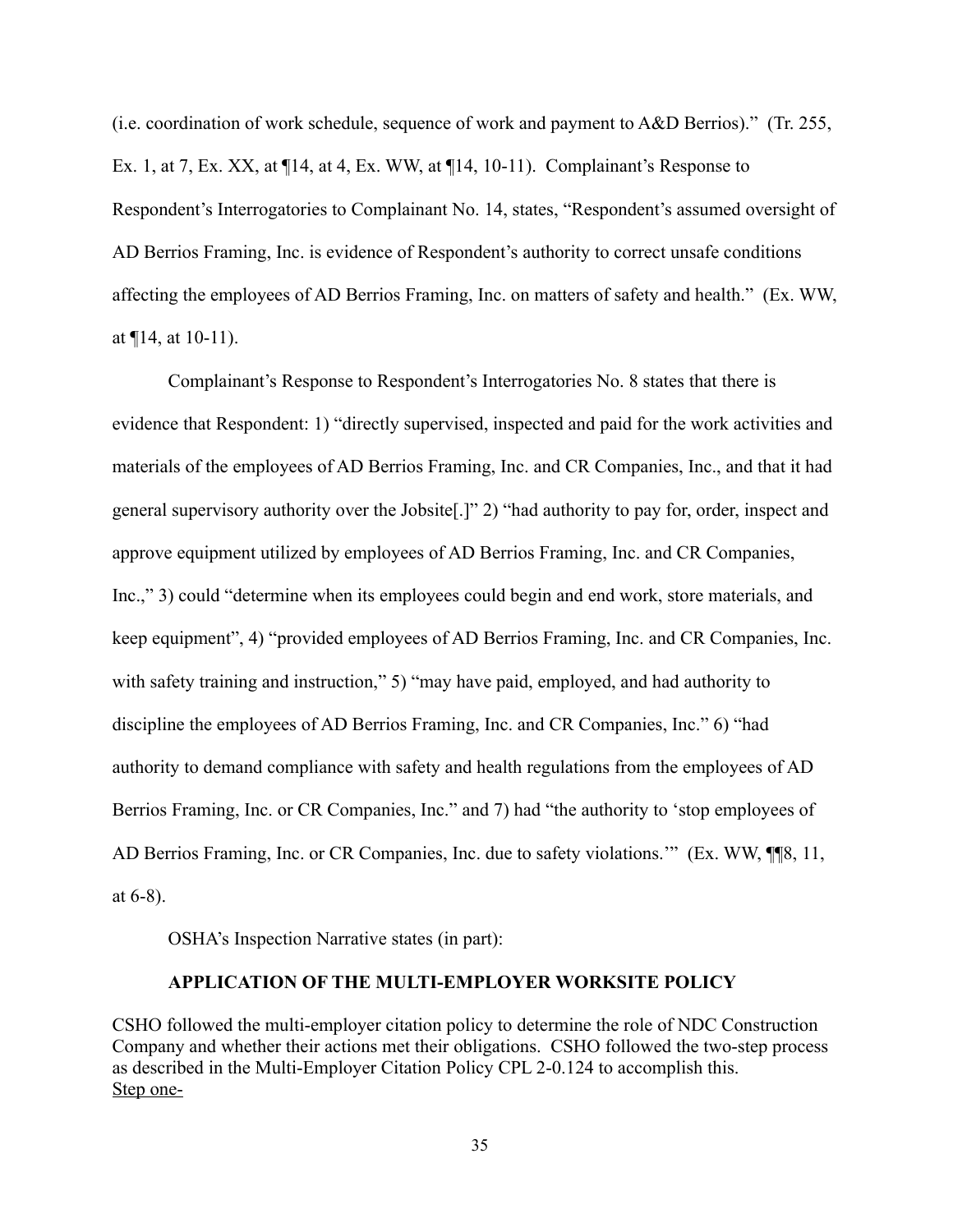What kind of employer was NDC Construction Company CPL 2-0.124?

… The evidence supports the fact that NDC Construction Company was the controlling employer. They had general supervisory authority over the worksite including the power to correct safety and health violations itself (or require others to correct them). They claimed that they conducted (sic) regularly inspecting (sic) the site during their daily walkarounds and asked the contractors to correct safety violations and the fact that they assumed a direct supervisory role over AD Berrios.

# Step two-

Did NDC Construction Company met(sic) their obligations with respect to OSHA requirements as a controlling employer? …

**1. NDC Construction Company claimed that Emerald was responsible for the safety of their subcontractors …** 

**2. The Emerald Coast Structures, LLC was not a contractor at the time of the inspection.**  Mr. Toth indicated that James and Brando Fetzek negotiated with Louis and Joe Garcia of Berrios (AD Berrios) to take over the remainder of the work at the project." (emphasis in original). …

# **3. NDC Construction Company assumed the role of Emerald Coast Structures, LLC**

 previously held by Emerald Coast Structures, LLC over A&D Berrios. This fact support (sic) directly contracted by the NDC Construction Company despite the absence of a contract. (emphasis in original). … The NDC Construction Company admitted that they assumed all oversight responsibilities the notion that NDC was directly responsible for A&D Berrios. In practice, A&D Berrios was

# **Conclusions**

 to exercise reasonable care in controlling the workplace hazards observed by CSHO and AAD The evidence in this case supports that the NDC Construction Company had controlling authority to prevent and detect violations at the site. The evidence also supports that NDC failed during the inspection.

In reaching this conclusion, CSHO is aware that the extent of the measures that a controlling employer must implement to satisfy this duty of reasonable care are less, than what is required of an employer with respect to protecting its own employees. Under normal circumstances, the NDC Construction Company as a controlling employer would not normally be required to inspect for hazards as frequently or to have the same level of knowledge of the applicable standards or of trade expertise as Emerald Coast Structures, LLC. However, the fact that Emerald Cast Structures, LLC was separated from the project and that NDC Construction Company assumed the day to day responsibilities on their behalf strongly supports their role as an employer of the AD Berrios employees.

(Tr. 326-30; Ex. 1, at 7-9, Ex. C, at 3, Ex. P, Ex. WW).

The NDC managers also gave CO Ortiz a telephone number for the project manager or

superintendent for CR Companies located in Indiana. CO Ortiz spoke with CR Companies'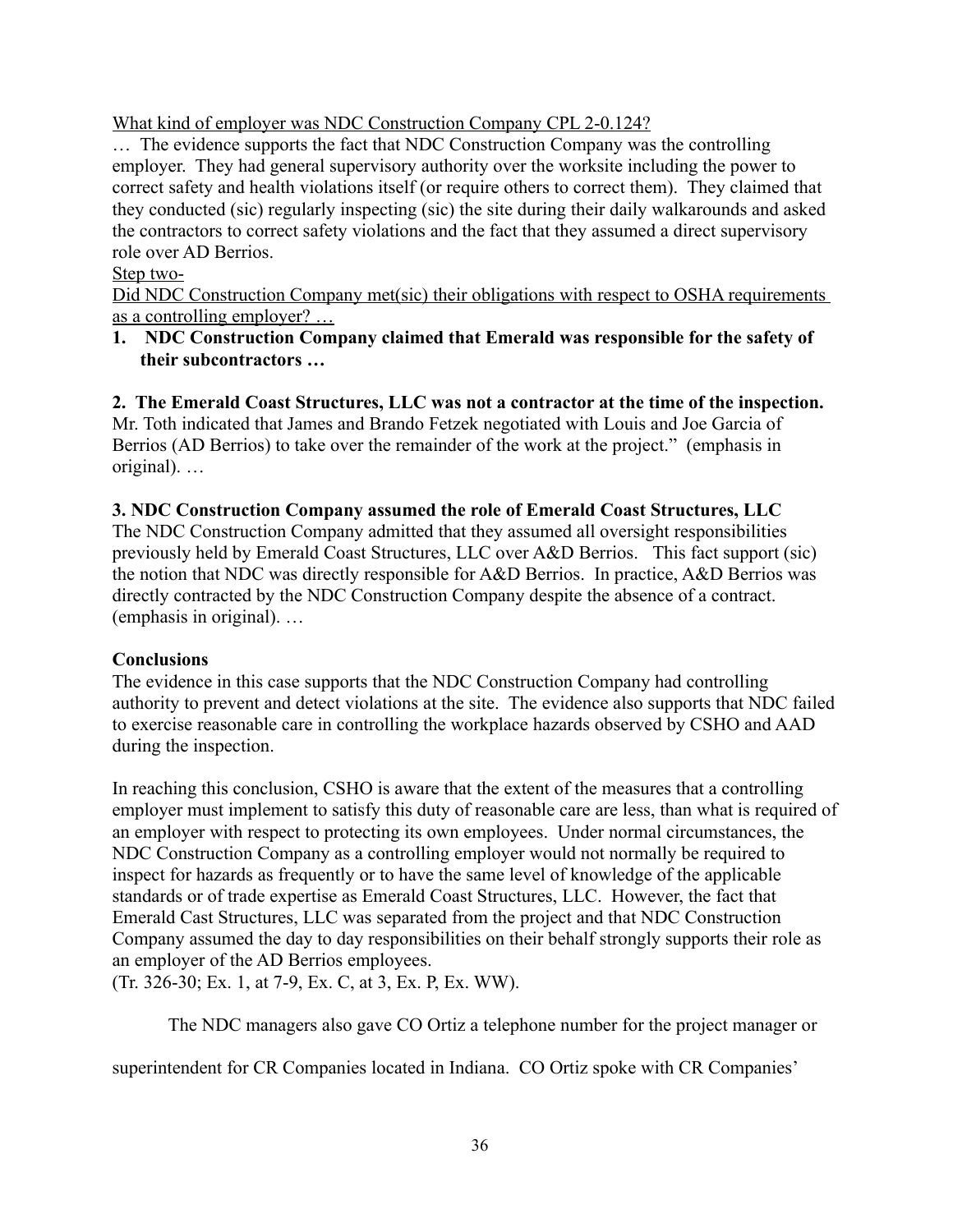project manager by telephone and told him about the exposure he had observed at the jobsite. (Tr. 71). Messrs. Scott and Brumbaugh testified that NDC dealt with three CR Companies representatives: Project Manager Steve Smith,<sup>57</sup> owner Danny (also referred to as Denny) Deckinga, and Carlos [Rodriguez] for only a short time. (Tr. 556, 641-42, 661; Exs. 74, H). Mr. Scott spoke with Mr. Smith after the OSHA opening conference. The NDC managers also called an AD Berrios foreman Louis Garcia, and CO Ortiz spoke with Louis Garcia outside the trailer after the OSHA opening conference. (Tr. 71, 106, 674-75, 773).

On April 6, 2017, NDC representatives walked around and saw that the missing rails were replaced and "they were wearing their fall protection equipment." (Tr. 675).

CO Ortiz returned to the worksite on Friday, April 7, 2017. (Tr. 116; Ex. D, at 1). He conducted a walkaround of the site with Messrs. Brumbaugh, Scott, and Kloepfer. (Tr. 118, 679- 80). He saw no instance of missing fall protection during the April 7 visit. (Tr. 118-19, 126, 680). His primary objective that day was to interview employees of AD Berrios and CR Companies. (Tr. 118). AD Berrios Foreman Louis Garcia told him that some of the exposed employees that the CO had observed on April 5 were not at the jobsite on April 7, 2017 and Louis Garcia could not identify them. (Tr. 76-77, 106). CO Ortiz interviewed and the obtained written statements from some of the workers he had seen without fall protection two days before. He interviewed the AD Berrios worker who was photographed on the ladder at Building 4 on April 5, 2017. (Tr. 116, 142, 332; Ex. 15). He also interviewed CR Companies Supervisor Carlos Rodriguez. Supervisor Rodriguez admitted he was one of the two workers shown in the photograph presented by CO Ortiz. He admitted working on the unguarded third floor balcony, Building 1, without using fall protection because the job was quick. He also admitted that the other worker shown in the photograph was not wearing any fall protection. (Exs. 7, H).

<span id="page-36-0"></span><sup>&</sup>lt;sup>57</sup> Mr. Scott said Mr. Smith visited the job site every two weeks. (Tr. 642-43).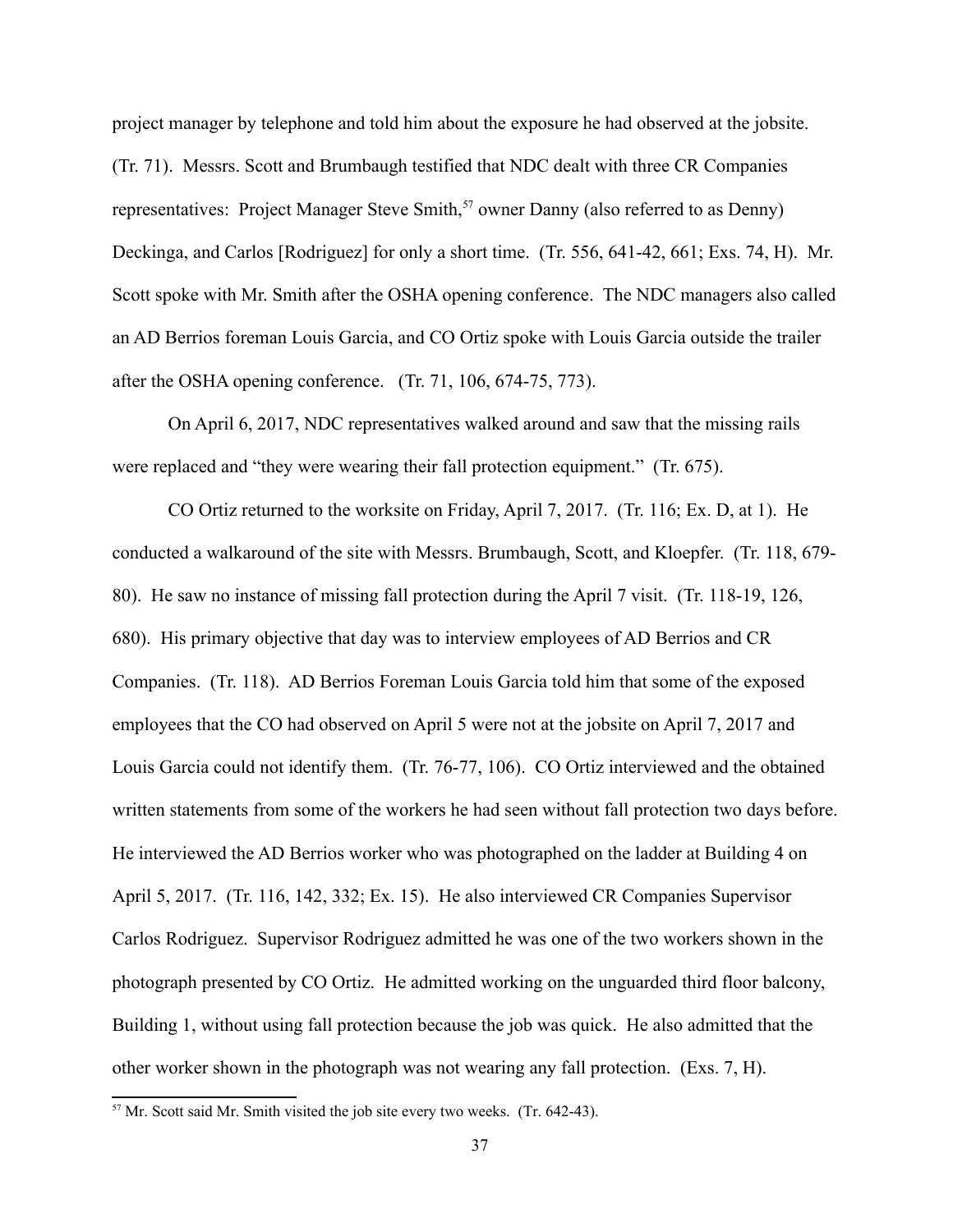During the course of his investigation, CO Ortiz learned that "personal protective equipment in the forms of fall protection was not necessarily provided to the employees and that training was not provided either." CO Ortiz said employees told him "that they don't get fall protection equipment." (Tr. 74-75, 133, 144, 147). He learned that "the normal rule is that they [the workers] operate without fall protection" and that there were "no meaningful consequences" for doing so. (Tr. 76, 125, 137). CO Ortiz testified that AD Berrios and CR employees told him that they did not wear fall protection at all during the morning of April 5, 2017. (Tr. 131-33). He said he learned from his walk-around the worksite that "enforcement of fall protection is not the rule." (Tr. 125, 256-57).

CO Ortiz testified that NDC "had knowledge about the safety hazards of falls" based upon the past experience of one of its superintendents and its managers' daily walks around the worksite, safety inspections, and "frequent safety meetings with their contractors." (Tr. 80-81).

CO Ortiz testified that NDC's "means and methods to ensure that the unsafe operation gets promptly abated is not consistent with safety management practices." He said that NDC's "methods for abating hazards entailed sending electronic correspondence to the contractors and pictures of unsafe conditions of the violations they observed during either their walkarounds or during their safety meetings" and were "an ineffective way to correct unsafe conditions." He said that NDC had "no way of knowing whether the contractor follows through on these observations." (Tr. 80-81, 126). CO Ortiz testified that "NDC has control of the job site" and "failed to exercise control" when Mr. Miller took no quick action to "stop an immediate danger" involving an AD Berrios employee doing carpentry work on an open sided balcony at the third floor of building 4 on April 5, 2017, as alleged at Instance (b). (Tr. 115; Ex. 15). CO Ortiz testified that NDC's safety program "wasn't robust and I observed conditions that supported that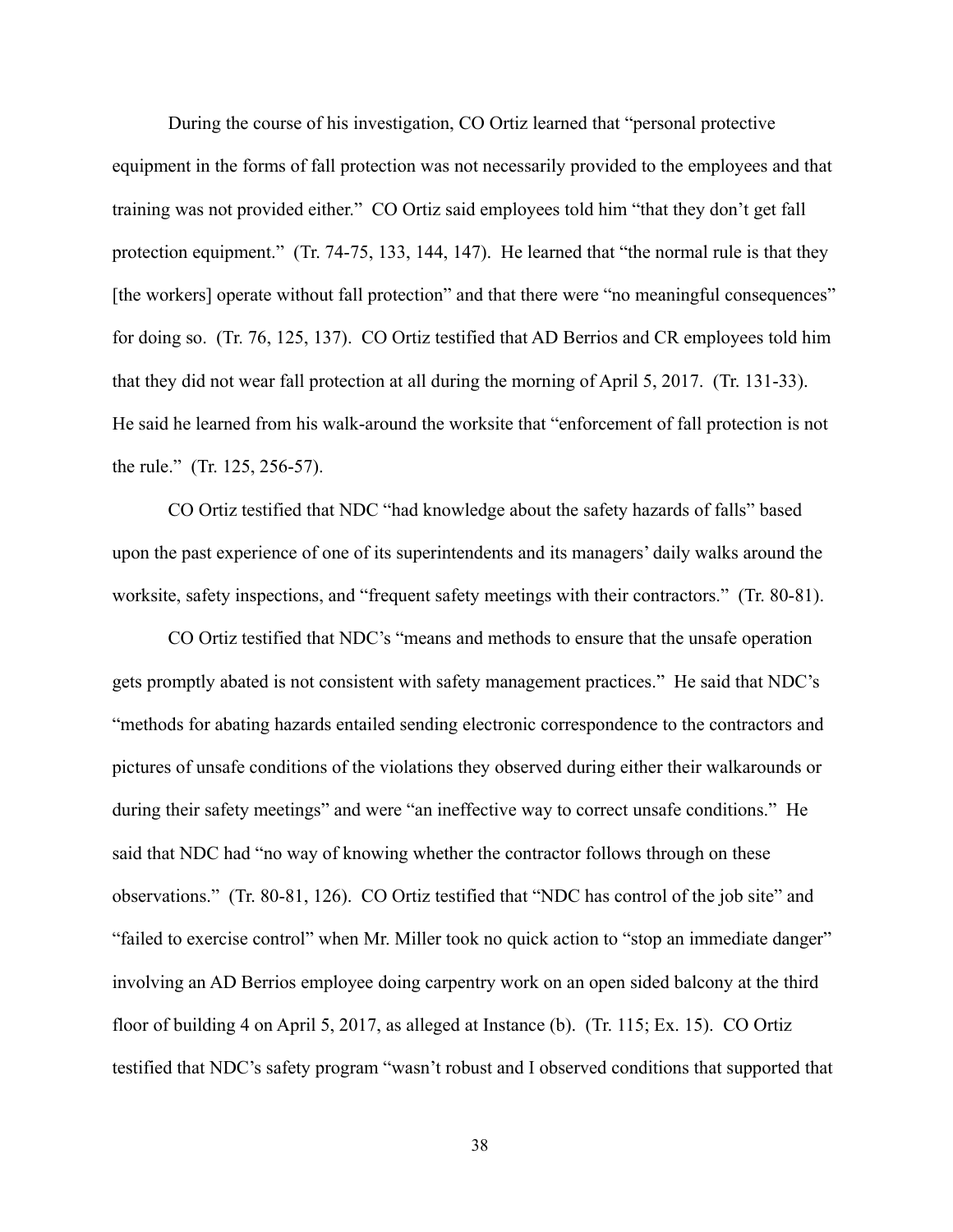they had flaws." (Tr. 135).

CO Ortiz testified that "falls in the construction industry is the number one cause of death." (Tr. 43).

## Secretary's Burden of Proof

diligence could have known, of the violative condition. Astra Pharm. Prods., No. 78-6247, 1981 The Secretary has the burden of proving his case by a preponderance of the evidence. *Id.*  To establish a violation of an OSHA standard, the Secretary must prove: (1) the cited standard applies; (2) the terms of the standard were violated; (3) one or more employees had access to the cited condition; and (4) the employer knew, or with the exercise of reasonable WL 18810, at \*4 (O.S.H.R.C., July 30, 1981), *aff'd in relevant part*, 681 F.2d 69 (1st Cir. 1982).

### Multi-Employer Citation Worksite Policy

 Multi-Employer Citation Worksite Policy[.58](#page-38-0) *Hensel Phelps Constr. Co.,* 909 F.3d 723, 743 (5th Respondent was cited as a controlling employer under the Multi-Employer Citation Worksite Policy. Although Respondent stated that it "does not desire to litigate the validity of the multiemployer doctrine," NDC asserts that Eleventh Circuit precedent does not impose liability on a general contractor for the actions of a separate entity's employees under the multiemployer policy and cites to *Calloway v. PPG Indus., Inc.*, 155 F. App'x 450, 455 (11<sup>th</sup> Cir. 2005) (unpublished) (*Calloway*), which relied on Fifth Circuit precedent, as support. (Resp't. Post-Trial Br., at 20). This assertion fails for several reasons. *Calloway* is not an OSHA construction case and is about liability for a property owner that was not a general contractor and thus inapt. The cases relied upon in *Calloway* are no longer controlling case law for application of OSHA's

<span id="page-38-0"></span> Commission precedent. *McDevitt St. Bovis, Inc.,* No. 97-1918, 2000 WL 35559662, at \*2 (O.S.H.R.C., Sept. 28, 58 In *McDevitt St. Bovis, Inc.,* the Commission determined that the Eleventh Circuit had not "decided nor directly addressed the issue of multi-employer liability" and distinguished Respondent's line of cases and applied 2000; see also S. Pan Servs., 685 F. App'x 692, 695–96 (11th Cir. 2017) (unpublished) where the Eleventh Circuit abrogated the line of cases Respondent cites, calling it "in its entirety, our predecessor court's opinion" and noting it was decided "before the Commission articulated the current exposing-employer doctrine in *Anning-Johnson."*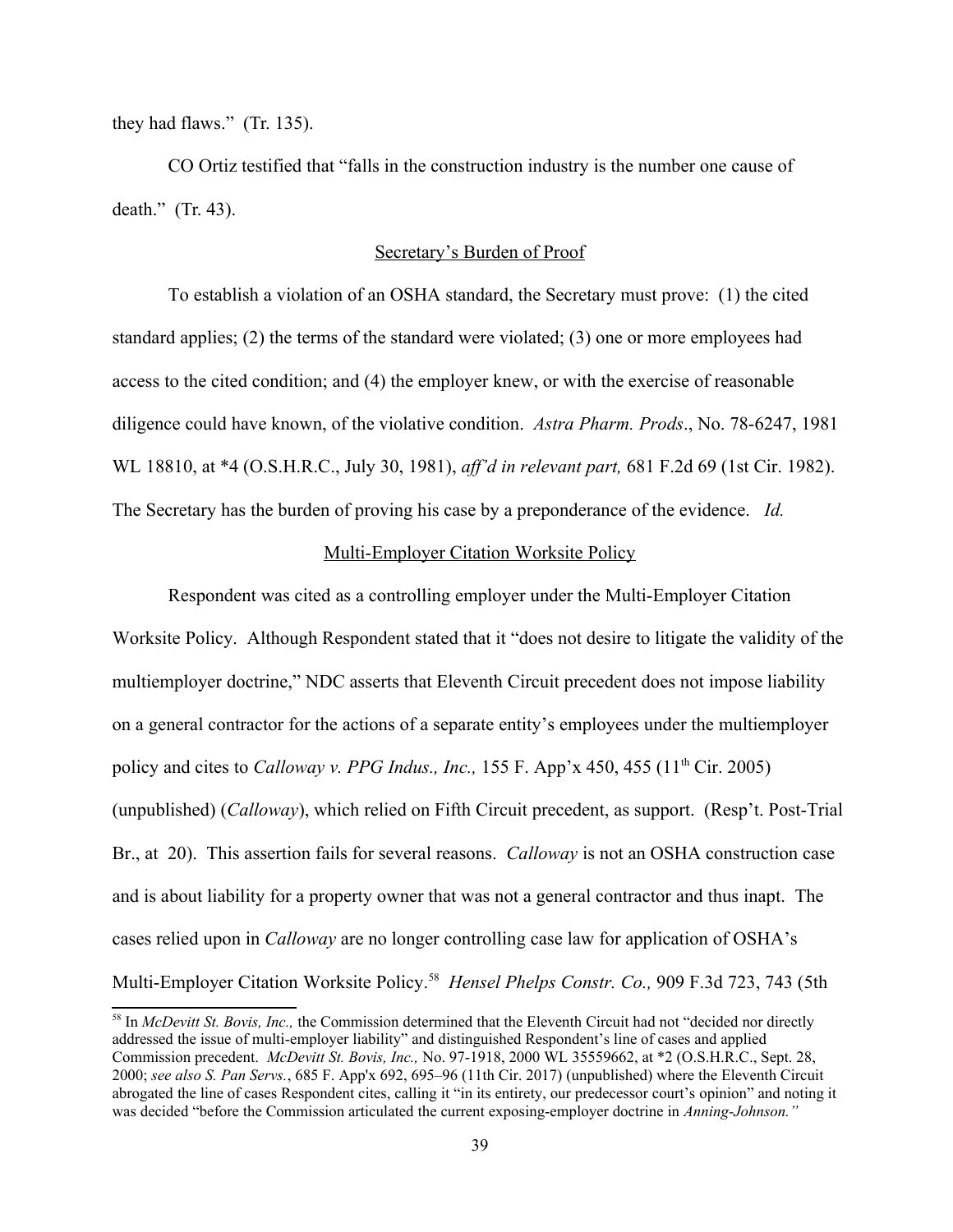cases were obsolete to the extent they conflicted with the policy. *Id.* ("*Brand X*<sup>[59](#page-39-0)</sup> in tandem with Cir. 2018). In 2018*,* the Fifth Circuit reversed its prior position and determined the Secretary's interpretation of the Act for its Multi-Employer Citation Policy must be deferred to and prior *Chevron*,<sup>[60](#page-39-1)</sup> instructs us to defer to the Secretary's reasonable interpretation that  $\S 654(a)(2)$ authorizes him to issue citations to controlling employers at multi-employer worksites").

 Multi-Employer Citation Policy as a proper exercise of the Secretary's statutory authority[.61](#page-39-2) *See*  The Commission and seven courts of appeals, including the D.C. Circuit, have upheld the *Summit Contractors, Inc. v. Sec'y of Labor,* 442 F. App'x. 570, 571-72 (D.C. Cir. 2011) (unpublished); *Solis v. Summit Contractors, Inc.*, 558 F.3d 815, 818 (8th Cir. 2009); *Universal Constr. Co. v. Occupational Safety & Health Review Comm'n, 182 F.3d 726, 727-32 (10th Cir.* 1999); *United States v. Pitt-Des Moines, Inc.*, 168 F.3d 976, 982 (7th Cir. 1999); *Teal v. E.I. DuPont de Nemours & Co., 728 F.2d 799, 803-04 (6th Cir. 1984); Beatty Equip. Leasing, Inc. v. Sec'y of Labor*, 577 F.2d 534, 536-37 (9th Cir. 1978); *Brennan v. OSHRC (Underhill Constr. Corp.)*, 513 F.2d 1032, 1037-38 (2d Cir. 1975). And in *Martin v. OSHRC (CF&I)*, 499 U.S. 144 (1991), the Supreme Court specifically affirmed OSHA's authority to issue authoritative interpretations of OSH Act regulations such as 29 C.F.R. § 1910.12(a), which OSHA has interpreted to permit citation of controlling employers.

Respondent's argument the multi-employer worksite doctrine cannot be applied in the Eleventh Circuit is rejected.

### Respondent was a controlling employer

Under OSHA's multi-employer enforcement policy, a general contractor or other employer may be cited for a violation, whether or not its own employees were exposed to the

<span id="page-39-2"></span><span id="page-39-1"></span>

<span id="page-39-0"></span><sup>&</sup>lt;sup>59</sup> Nat'l. Cable & Telecomm. Ass'n., v. Brand X Internet Serv., 545 U.S. 967 (2005).<br><sup>60</sup> Chevron U.S.A. Inc. v. Nat. Resources Def. Council, Inc., 467 U.S. 837 (1984).<br><sup>61</sup> Respondent asserts that it "does not ask this doctrine." (Resp't. Post-Trial Br., at 20).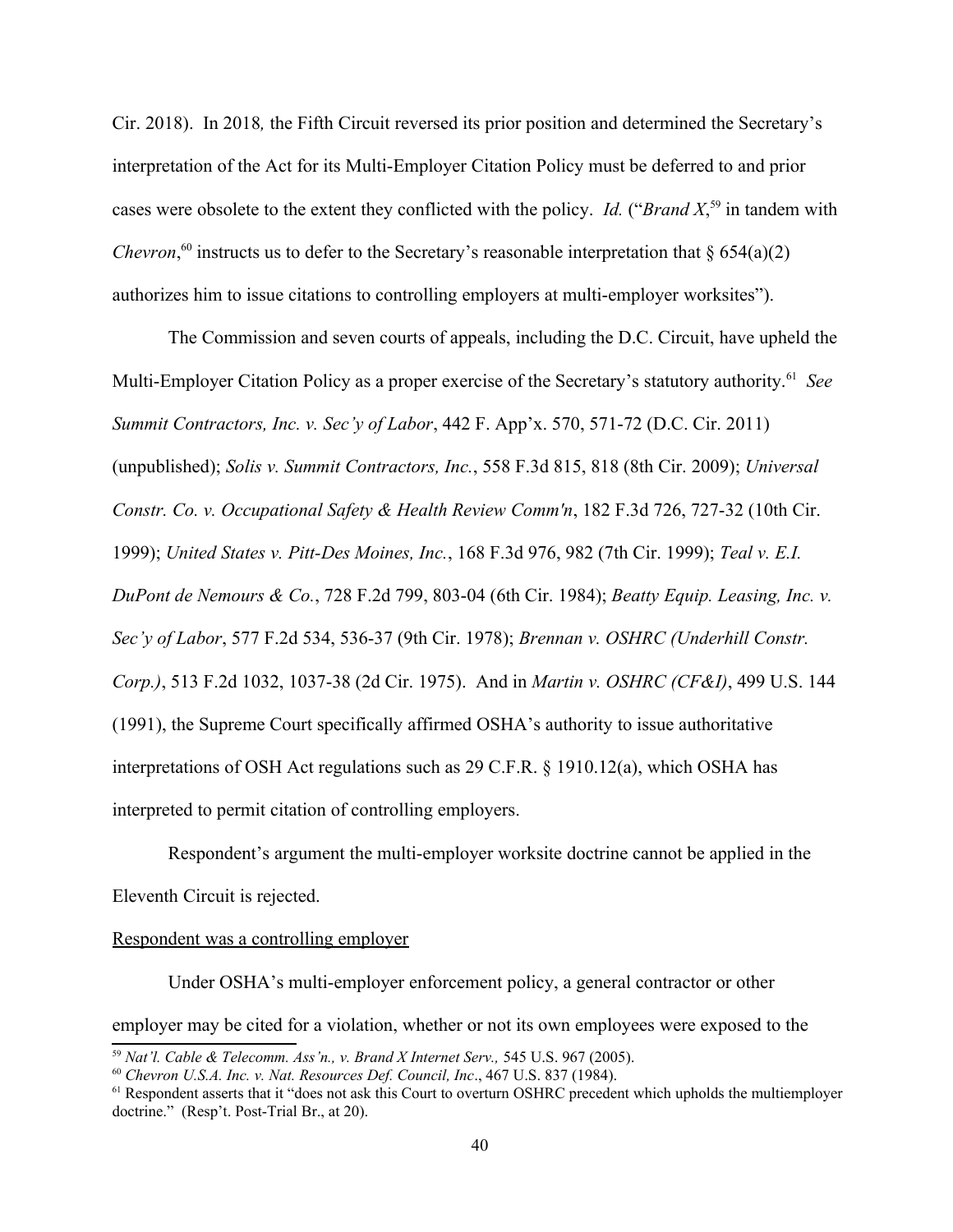hazard. *See* Ex. P; OSHA Instruction CPL 2-00.124, *Multi-Employer Citation Policy* (Dec. 10, 1999) https://www.osha.gov/pls/oshaweb/owadisp.show\_document?

p\_id=2024&p\_table=DIRECTIVE S. (CPL, Multi-Employer Citation Worksite Policy, or Multi-Employer Citation Policy). The CPL provides that an employer may be responsible for the existence of a violation that endangers workers employed by other companies if the controlling employer exercised control at the jobsite. *Id.* 

 with reasonable diligence, to detect and abate the potential hazard. *Id.*  Under the policy, an employer is a "controlling employer" if it exercises general supervisory control of the worksite, and such an employer is citable if it should have detected and prevented a violation through the reasonable exercise of its supervisory authority. *Centex-Rooney Constr. Co.,* No. 92-0851, 1994 WL 682931, at \*2 (O.S.H.R.C., Dec, 2, 1994) ("An employer is responsible for the violations of other employers 'where it could reasonably be expected to prevent or detect and abate the violations due to its supervisory authority and control over the worksite."). A controlling employer is responsible for monitoring potential hazards with reasonable diligence and correcting them. *Id*. A court must first determine whether an employer is engaged in a common undertaking with another employer and had sufficient authority and control of the worksite. Once that is established, a court asks whether an employer has the ability,

established. See McDevitt St. Bovis, Inc., 2000 WL 35559662, at \*1; see also Summit- supervisory authority"). As in *McDevitt St. Bovis, Inc.*, NDC was engaged in a common The Commission's application of the Multi-Employer Citation Worksite Policy is well *Contr ctors,* No. 03-1622, 2009 WL 2857148, at \*4 (O.S.H.R.C., July 27, 2009) (Summit I) (a general contractor is a controlling employer at a worksite where it has "the ability to prevent or abate hazardous conditions created by subcontractors through the reasonable exercise of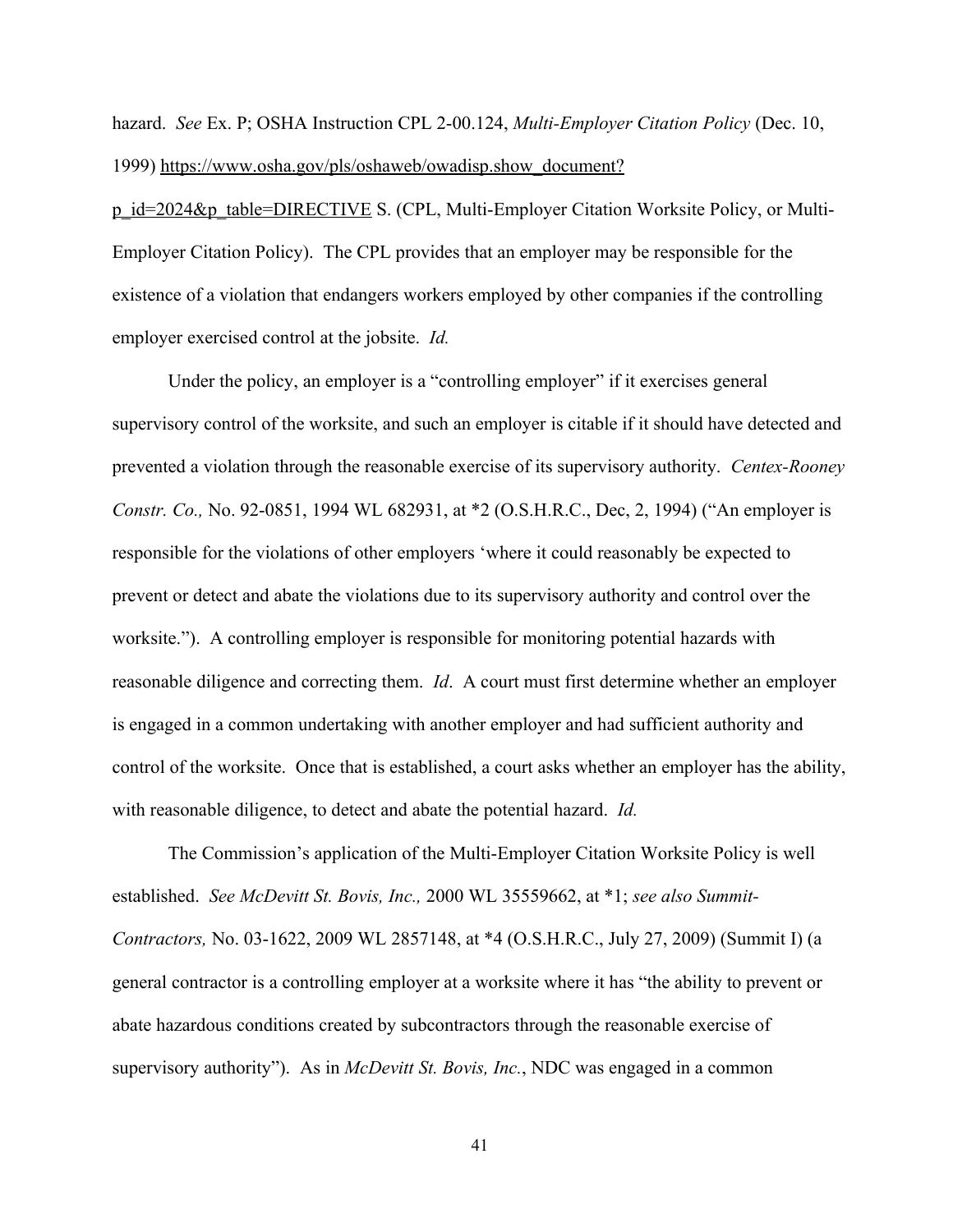undertaking with its subcontractors and maintained control over the entire jobsite through the presence of on-site management personnel, including superintendents, assistant superintendents, project managers, and a senior vice president. (Tr. 24, 547, 615-16; Ex. 19, ¶11, at 3). NDC was directly involved in the construction process. It directly paid its framing subcontractor, AD Berrios, biweekly for labor and provided some equipment and material, including paying \$754,000 for wood trusses. NDC had the authority to demand that a subcontractor comply with worksite fall protection rules. At times, NDC directed subcontractor compliance with its safety requirements, both verbally and through the use of formal violation notices. Mr. Brumbaugh testified that when he observed a subcontractor's employees working without fall protection or breaking another safety rule, he would telephone the superintendent. (Tr. 414-16). If the violation was not fixed immediately, he would issue a formal "violation notice" that required the subcontractor to comply within 24 hours. (Tr. 822). By April 5, 2017, NDC had issued six violation notices and sent several additional emails demanding compliance with NDC's fall protection safety rules. (Exs. 26-27, 30, 32, 35, 38, 41-42, 47, 51-52, 66, SS). NDC also told subcontractors to comply with its fall protection safety rules and requirements at weekly subcontractor meetings. (Tr. 299-300; Exs. 52, 66). NDC went beyond merely pointing out unsafe practices. At times, it directed its subcontractors to abate certain practices it found to be in violation of NDC safety rules relating to fall protection. (Ex. SS, at 3, 5, 16).

 In *McDevitt St. Bovis, Inc.*, the Commission found the general contractor's authority to "stop subcontractor's work" and "remove a subcontractor from the worksite" as strong evidence of control. NDC had authority by contract to do both of those things. NDC's rules for the construction site directed that a subcontractor's employee be removed from the jobsite after three safety violations and also required removal of a subcontractor's employee if NDC determined the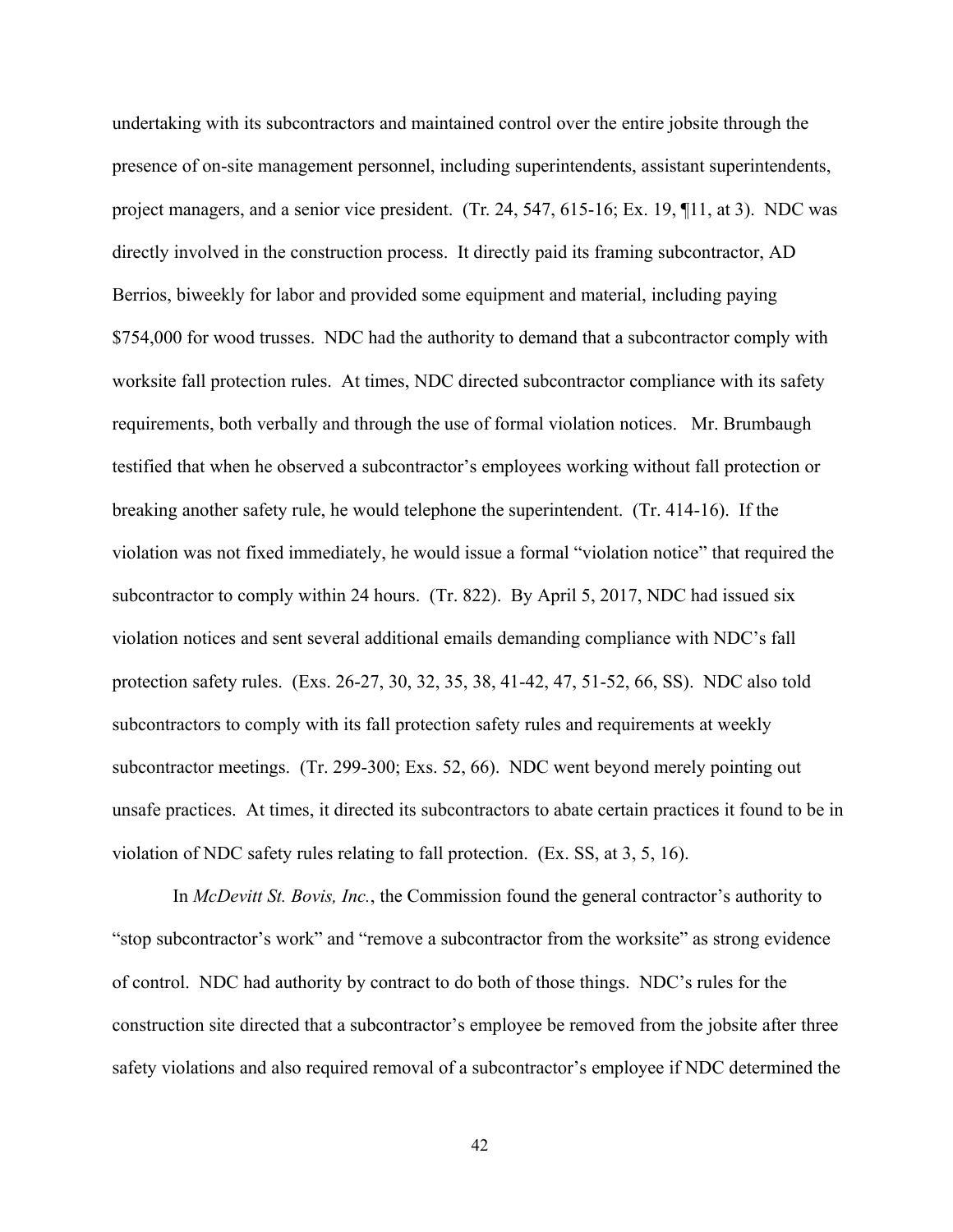employee unsatisfactory. (Exs. 57, S, at 4-5). NDC had the authority to terminate a subcontracted entity from the project for safety violations. It had the authority to withhold pay until corrections were made.

3,  $[2.A,$  Supervision, Exhibit "F", at 2). $^{62}$ AAD Perez-Ramos testified that NDC was issued the Citation on the basis that it was a "controlling employer." She said NDC was a controlling employer based upon its "general supervisory control of the work site," and its contract with ECS, which showed NDC had "authority to oversee subcontractors and employees. They [NDC] have rules there for subcontractor, venders and other parties plus employees. That's the safety plan that they [NDC] presented to us." AAD Perez-Ramos further stated that NDC controlled "the site so they have overall control of the site, so they tell the subcontractor what to do and when to behave in a construction site." She said that the application of the Multi-Employer Citation Worksite Policy included consideration of "[g]eneral supervisory control of the work site and power to abate the situation, the unsafe situation itself or have other people to correct them" and the "employer's actions to recognize safety and health violations." (Tr. 174-82, 187-88, 205-07, 243; Exs. 57, at

Here, NDC exercised a high degree of control over its framing subcontractor, AD Berrios, as of the date of the OSHA inspection. Just over two months earlier, in late January 2017, NDC ordered the removal of ECS and ECS's supervisor/competent person, Tom Mair, from the jobsite. NDC sent ECS a "Notice of Default" letter that put ECS on notice that it had repeatedly failed to provide sufficient skilled workers and materials to Buildings 3 and 4. Thereafter, NDC "leapfrogged" over ECS and used AD Berrios, originally a second tier subcontractor to ECS, to perform framing on the remainder of the project. From the point on, NDC either "stood in the

<span id="page-42-0"></span> $^{62}$  Mr. Brumbaugh testified that the NDC Safety Plan applied to ECS, AD Berrios, and CR Companies employees.  $(Tr. 430; Ex. 57, Ex. 23, 21, at 1-2)$ . Mr. Scott testified that ECS and CR Companies had to follow NDC's Safety Plan. Mr. Scott said that "AD Berrios would be required to follow the safety policies by Emerald Coast" and not NDC because NDC did not have a contract with AD Berrios. (Tr. 714-15).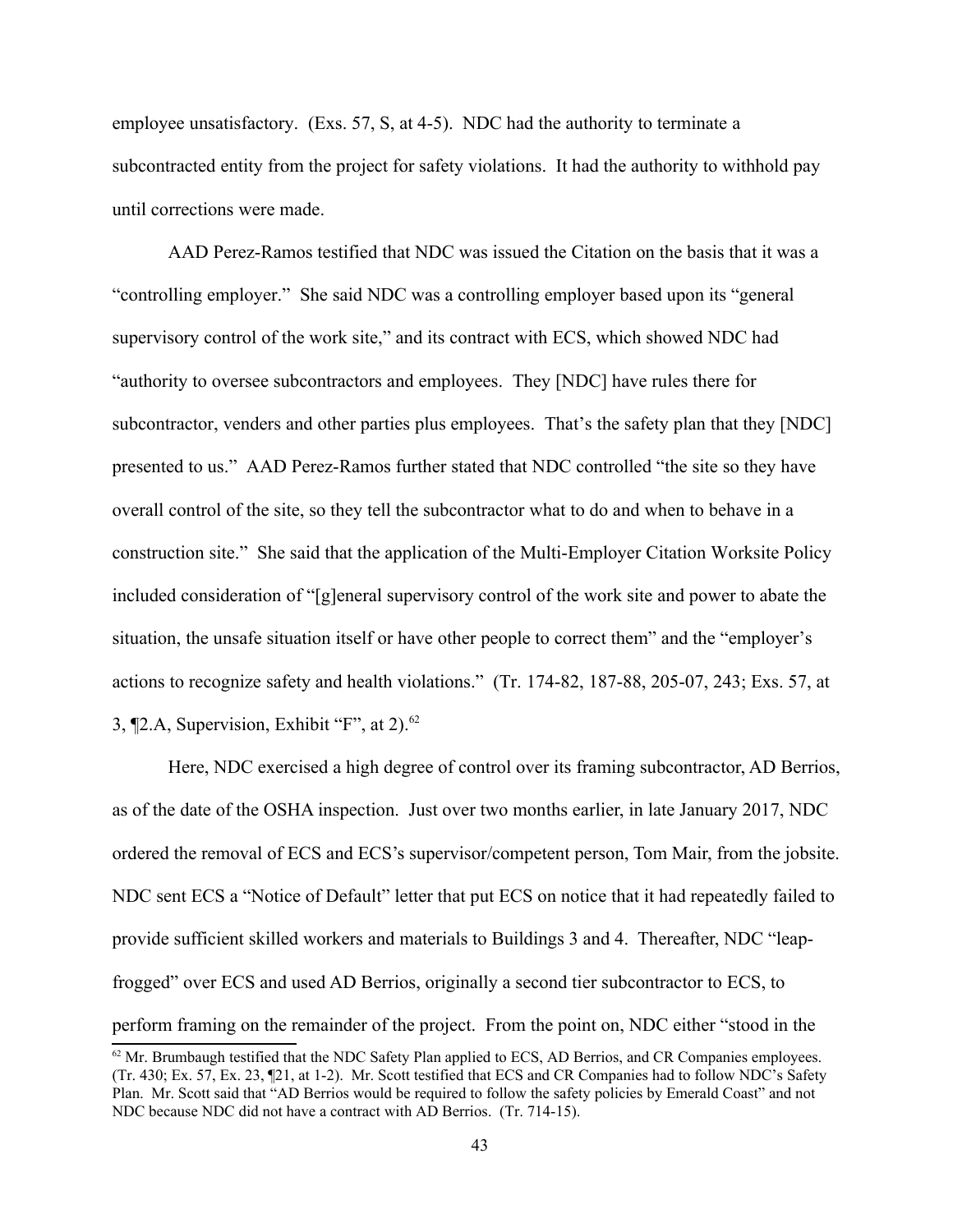shoes" of ECS and elevated AD Berrios, for practical purposes, from a second tier subcontractor to a first tier contractor to NDC, or left ECS's shoes empty. Respondent argues its efforts were "realistic" given its inability to ensure 100% compliance from employees it did not pay. But here, NDC paid AD Berrios directly and relied upon AD Berrios' superintendent/foremen, and not ECS, to supervise the framing work, including at Building 4 where Instance (b) occurred. With no contract between NDC and AD Berrios, there was no contractual limitation stopping NDC from withholding pay from AD Berrios for unsafe work performed by AD Berrios' employees. AD Berrios used Superintendent/Foreman Louis Garcia to supervise the framing workers and he set a poor example for his workers by himself not using fall protection as shown in the photograph at exhibit 13, Instance (c). (Tr. 631, 780-81; Ex. 13, Ex. 15, Ex. 19, ¶4, at 2, Ex. 23, ¶24, at 2-3, Ex. 57, at ¶13, at 23, Ex. 85, Ex. QQ; Resp't. Reply Br., at 4).

The parties stipulated that NDC was the general contractor at the Preserve project. (Tr. 24). As the general contractor, NDC oversaw the entire construction process for the project. (Tr. 611-12). The subcontractor Agreement between NDC and ECS gave NDC the authority to require a subcontractor to correct safety issues at the worksite.<sup>63</sup> (Tr. 174-75, 184, 333, 650, 656, 663-64, 694; Ex. 57, at 3, ¶ 2.A., Exhibit "F", at 2). NDC had contractual authority to issue violation notices and discipline subcontractors.<sup>64</sup> (Tr. 24-25). The Subcontractor Agreement also

<span id="page-43-0"></span> $63$  The contract stated any subcontractor employee "found in violation of Safety Rules or policies will be removed from Company Property and barred from working on any NDC Construction Co. Project." (Tr. 176, 466-67; Ex. 57, at Exhibit "F", at 2). NDC's "Safety Rules & Regulations" stated: "If an employee is given (3) three written notices of a safety violation for any safety violation while on this project, NDC Construction will demand removal of that employee from the jobsite. … Three safety violations constitute "unsatisfactory" supervision as defined in exhibit "A" of the subcontract agreement…." (Tr. 339-40; Ex. S, at 4-5). Mr. Scott testified that no NDC supervisor ever requested the removal of an individual from the project. (Tr. 790).

<span id="page-43-1"></span><sup>&</sup>lt;sup>64</sup> See R.P. Carbone Constr. Co. v. OSHRC, 166 F.3d 815 (6th Cir. 1998) ("There is a presumption that a general contractor has sufficient control over its subcontractors to require them to comply with safety standard.").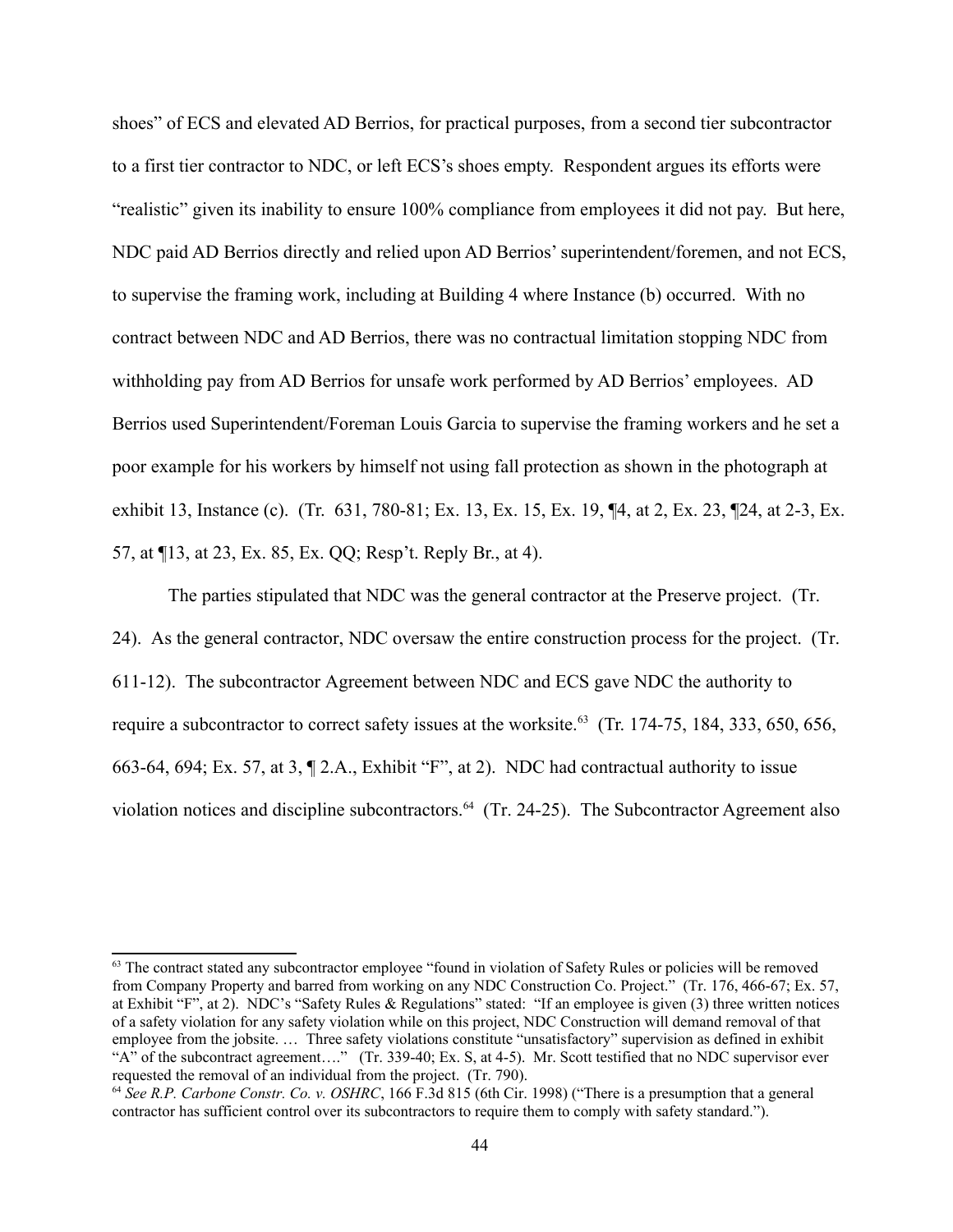gave NDC the authority to remove a subcontractor from the job site.<sup>[65](#page-44-0)</sup> (Tr. 25, 176, 179-80, 263, 694-98; Ex. 57, at Exhibit "F", at 2, Ex. S, at 4-5).

that it was not a controlling employer at the worksite is rejected. Under applicable Commission precedents, NDC was the controlling employer. It was a controlling employer for the Project due to its supervisory authority and high degree of control over the worksite, which was shown through its active oversight role at the site and the terms of the Agreements it had with each subcontractor. (Tr. 327-34; Exs. 1, P). Respondent's assertion

### Duty of a controlling employer for the employees of its subcontractors

 supervisory authority and control over the worksite." *Suncor Energy (U.S.A.) Inc.*, No. 13-0900, employees." *Id. citing Summit I,* 2009 WL 2857148, at \*4. A controlling employer is liable for a subcontractor's violations if the Secretary shows it has not taken reasonable measures to "prevent or detect and abate the violations due to its 2019 WL 654129, at \*4 (O.S.H.R.C., Feb. 1, 2009). "A controlling employer's duty to exercise reasonable care "is less than what is required of an employer with respect to protecting its own

 controlling employer." *Suncor*, 2019 WL 654129, at \*6-7. The extent of the controlling employer's duty to the employees of its subcontractors depends on the degree of its supervisory authority and control. *Id.; see lso, Summit II,* No. 05- 0839, 2010 WL 3341872, at \*9 (O.S.H.R.C., Aug. 19, 2010) (A "general contractor's duty to detect violations depends on what measures are commensurate with its degree of supervisory capacity."). The controlling employer's duty is based on its "secondary safety role as a

## Degree of NDC's supervisory authority and control

<span id="page-44-0"></span>Exhibit "A", [2.A. Supervision, at 3). <sup>65</sup> The Subcontract Agreement stated, "The Subcontractor [ECS] shall immediately remove from the Project any employee, including the superintendent, who is not satisfactory to Contractor's [NDC] Project Manager [Mr. Fetzek], Owner, or Owner's authorized representative at no cost to Contractor [NDC] and with no extension of time." This provision includes, according to Mr. Scott, removing employee's "who are not working safe." (Tr. 694-98; Ex. 57, at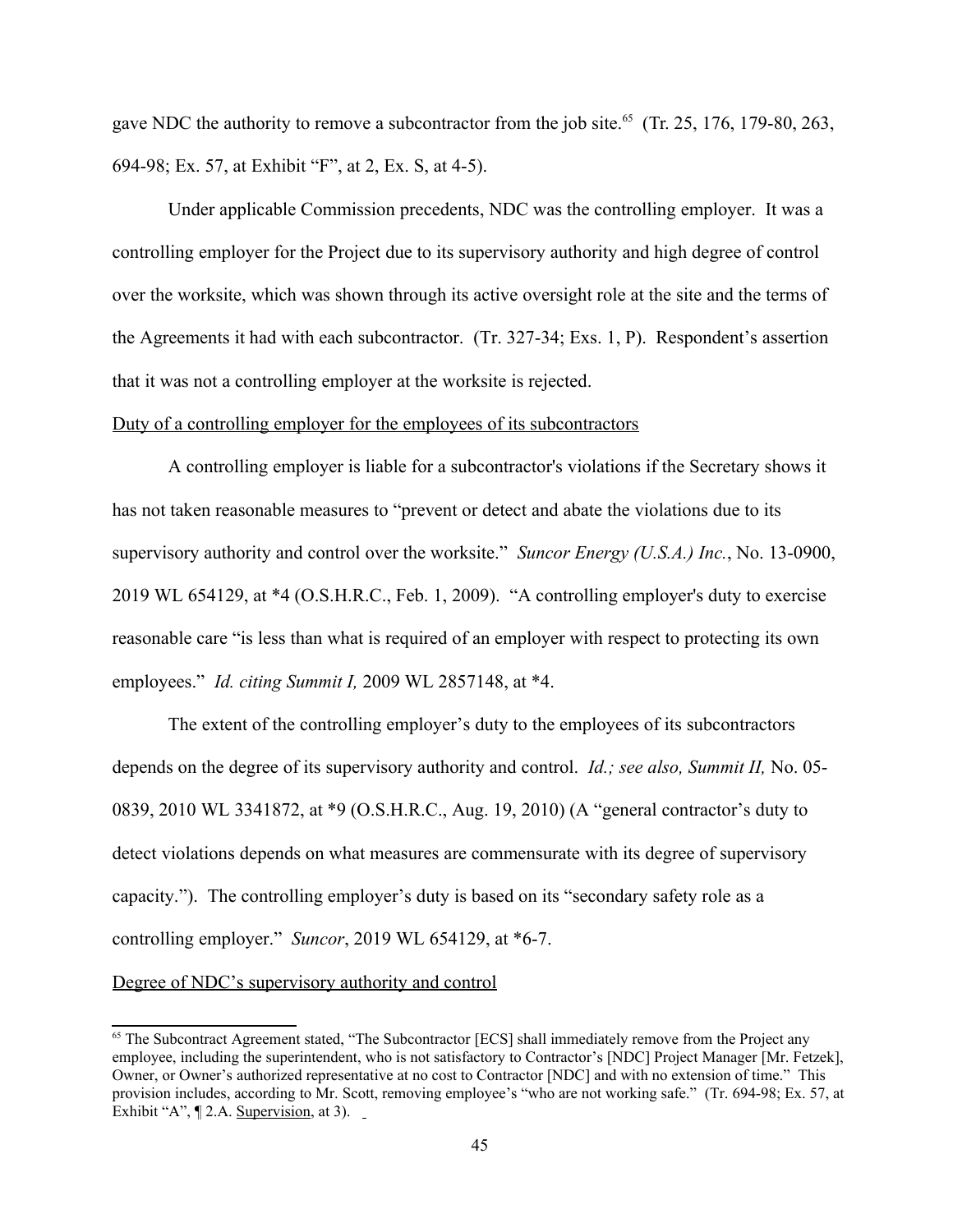NDC had a general supervisory oversight role at the worksite. It had contractual authority over the subcontracting entities. Excluding AD Berrios, NDC had a signed contractual agreement with each first-tier subcontractor. The agreements specified that the subcontractor was responsible for prevention of accidents and must adopt a safety policy for its employees. (Tr. 428-29, 550; Ex. 57, at Exhibit "A", ¶10.A., at 19-20, Exhibit "F", Ex. 19, at 1-2). The agreements required NDC's subcontractors, including ECS and CR Companies, to have a responsible and competent person "who, at the least, shall be in attendance full-time at the Project site during the progress of the Work" and "present at the project site at all times that subcontractors work is in progress," provide personal protective equipment, immediately correct unsafe work practices, conduct weekly tool box talks and notify NDC of hazardous conditions created by other subcontractors at the site. (Tr. 243-44, 299-300, 636-38, 650, 656, 663-64, 713- 14; Ex. 57, at Exhibit "A", ¶¶2.A., at 3, 10.A., 10.C., at 20, Exhibit FF). Mr. Scott initially testified that NDC's Subcontractor Agreement with ECS did not require AD Berrios to have a competent person present at the job site at all times since NDC had no contractual relationship with AD Berrios. (Tr. 713-15). But, later Mr. Scott agreed that AD Berrios had to follow NDC's safety rules and policies since NDC's subcontract with ECS stated, "other third parties [including AD Berrios], while on Company Property and in the performance of their work, shall comply with all Safety Rules and Policies established by NDC Construction Company." (Tr. 714-17; Ex. 57, at Exhibit "F", at 2). NDC's subcontract with ECS also stated, "All work shall be in strict accordance with all Federal, State, and Local Codes and Ordinances and shall comply with all OSHA requirements" and "SAFETY The Subcontractor agrees that, its agents, employees and sub-subcontractors, will perform the contractual obligations of this Agreement in compliance with applicable regulations issued pursuant to the Construction Safety Act of 1969 and the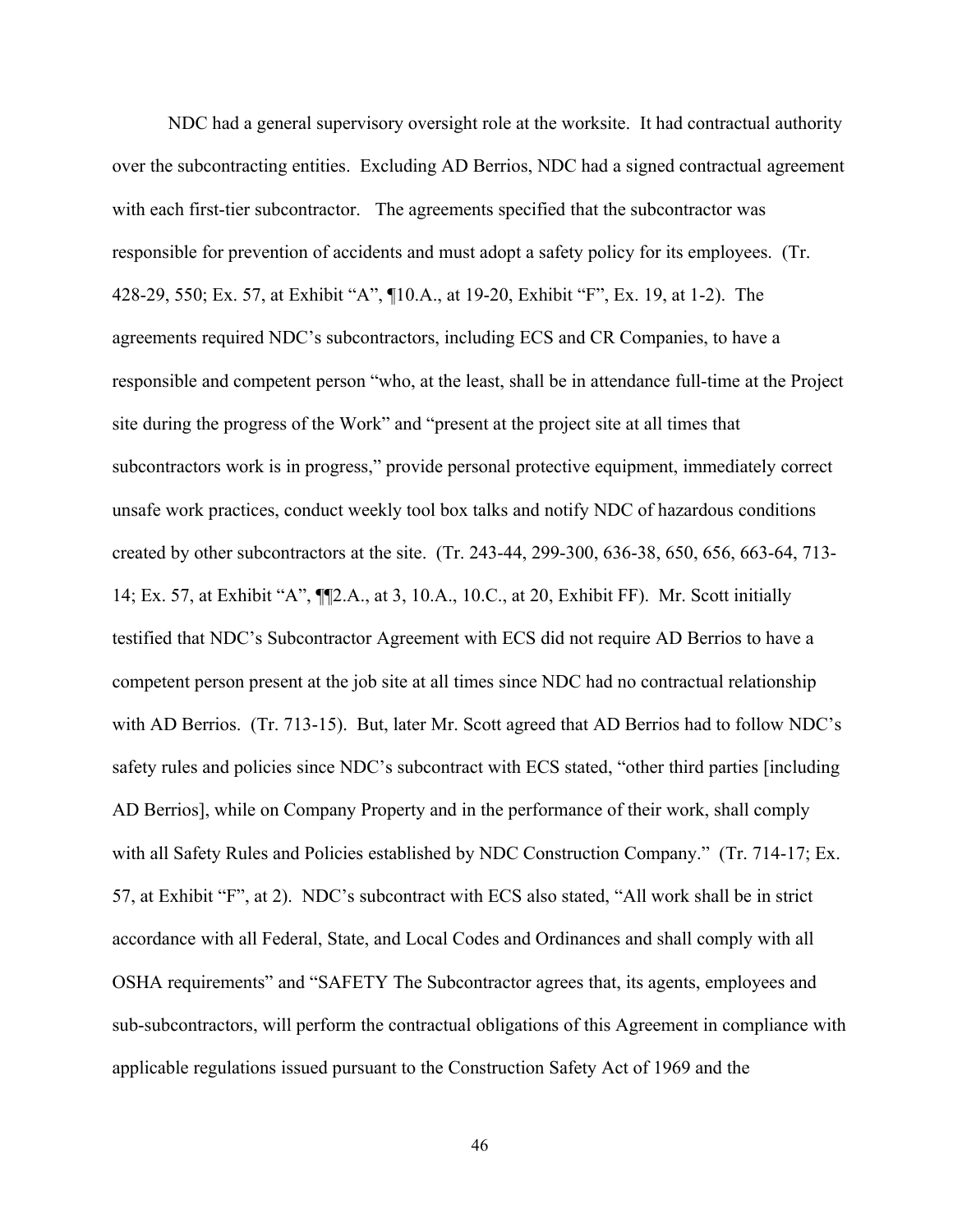Scott said that he was unaware of any contractual relationship between ECS and AD Berrios.<sup>66</sup> a default within three days following written notice to the subcontractor. (Tr. 733-34, Ex. 57, at Occupational Safety and Health Act of 1970." (Ex. 57, at Exhibit "C", at 1, Ex. 19, ¶9, at 3). Mr. (Tr. 715). NDC was allowed to terminate its Agreement with ECS for cause if ECS failed to cure Exhibit "A", ¶13.B., at 23-24; Ex. 19, ¶8, at 2). NDC's Safety Rules and Regulations that were attached to subcontractor meeting minutes, stated: "8. Sub-contractors and sub-sub subcontractors are the responsibility of the subcontractor. This applies to safety and supervision." (Tr. 286-89, 293; Ex. S, at 4-6).

corrected. In its oversight role, NDC held a weekly meeting with the subcontractors' foremen and supervisors, walked the site daily, reported any safety issues it observed to the subcontractor's foreman or supervisor, and issued written safety notices to the subcontractor's management. Mr. Brumbaugh walked the worksite at least once a day to check the progress of construction and verify quality compliance. (Tr. 279, 412). Mr. Miller spent most of his day on the worksite reviewing the progress and quality of construction and working with inspectors. (Tr. 816, 821). NDC's policy was to immediately notify the subcontractor and request abatement when an unsafe condition was observed by its employees. (Tr. 280, 865). When Messrs. Miller or Brumbaugh saw a violative condition, they said they contacted the onsite foreman or supervisor to have it

Here, Mr. Scott, NDC's senior Vice President, testified that NDC had the authority to correct safety violations itself or require others to correct them.<sup>67</sup> (Tr. 749-52). Mr. Scott also

<span id="page-46-1"></span><span id="page-46-0"></span>responsible for completing the scope of framing work originally contracted-for at the Jobsite." (Ex. 23, 120, at 1). <sup>66</sup> Respondent's Answers to Complainant's Second Set of Interrogatories, Interrogatory No. 25, states, "NDC is without knowledge as to the safety and health requirements or contractual terms negotiated between the Respondent's subcontractor, Emerald Coast, and the Respondent's sub-subcontractor, AD Berrios." (Ex. 22, ¶25, at 6-7, Ex. 23, ¶22, at 2). On the other hand, Respondent's Response to Request for Admission, No. 20, states, in part, "As a contractually-bound subcontractor, AD Berrios served as representative and agent for Emerald Coast and was <sup>67</sup> See OSHA Instruction CPL 02-00-124, Multi-Employer Citation Policy, § X.E.1 (Dec. 10, 1999) that defines a controlling employer as "[a]n employer who has general supervisory authority over the worksite, including the power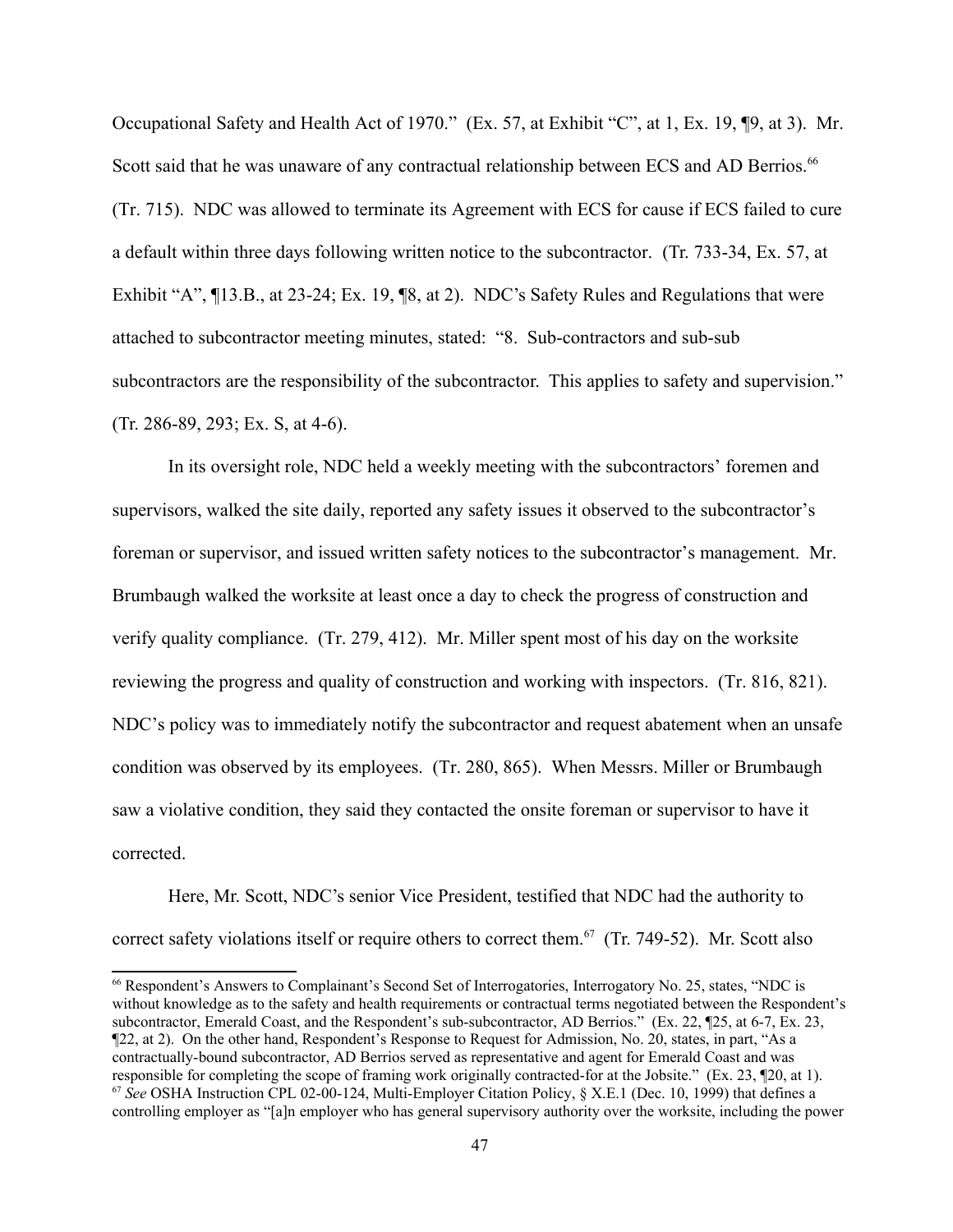said he would expect Mr. Brumbaugh to direct the worker that Mr. Brumbaugh saw on December 13, 2016 without fall protection to get off roof trusses that were 37 feet above ground. (Tr. 760- 61; Exs. 33, 35). He also said that NDC could stop an ECS employee working on a balcony from working if he was doing so unsafely. (Tr. 702-10). The subcontractor Agreement between NDC and ECS gave NDC the authority to require a subcontractor to correct safety issues at the worksite. (Tr. 174-75, 184, 333, 650, 656, 663-64, 694; Ex. 57, at 3, ¶ 2.A., Exhibit "F", at 2).

NDC operated in an oversight capacity at the worksite. Each subcontractor had the primary safety responsibility for its employees and was required to correct safety hazards at the site. NDC's oversight role was consistent with Commission precedent that the controlling employer's safety role may be secondary. *See Suncor*, 2019 WL 654129, at \*6-7; *Summit I,* 2009 WL 2857148, at \*4. Whether NDC exercised reasonable diligence in implementing this secondary role is discussed below.

# Citation 1, Item 1

The Secretary alleges that Respondent violated 29 C.F.R. § 1926.501(b)(13), which

requires:

 in paragraph (b) of this section provides for an alternative fall protection measure. (Exs. A-C). (13) *Residential construction.* Each employee engaged in residential construction activities 6 feet (1.8 m) or more above lower levels shall be protected by guardrail systems, safety net system, or personal fall arrest system unless another provision

## Respondent does not dispute the Applicability, Violation and Exposure of the Cited Standard

At trial and in its Post-Trial and Reply Briefs, NDC did not advance arguments against the

first three elements that the Secretary must prove involving applicability, compliance, and

 to correct safety and health violations itself or require others to correct them." *See lso, Suncor*, 2019 WL 654129, at \*3 (same); *Summit I.,* 2009 WL 2857148, at \*3 (agreeing with and quoting the Multi-Employer Citation Policy's definition of a controlling employer); *FAMA Constr., LLC,* 17-1173, 2019 WL 3210613, at \*16 (O.S.H.R.C.A.L.J., June 5, 2019) (consolidated) (Employer a controlling employer where it had the power to correct safety violations or require others to correct them and exercised considerable control over subcontractor work crews).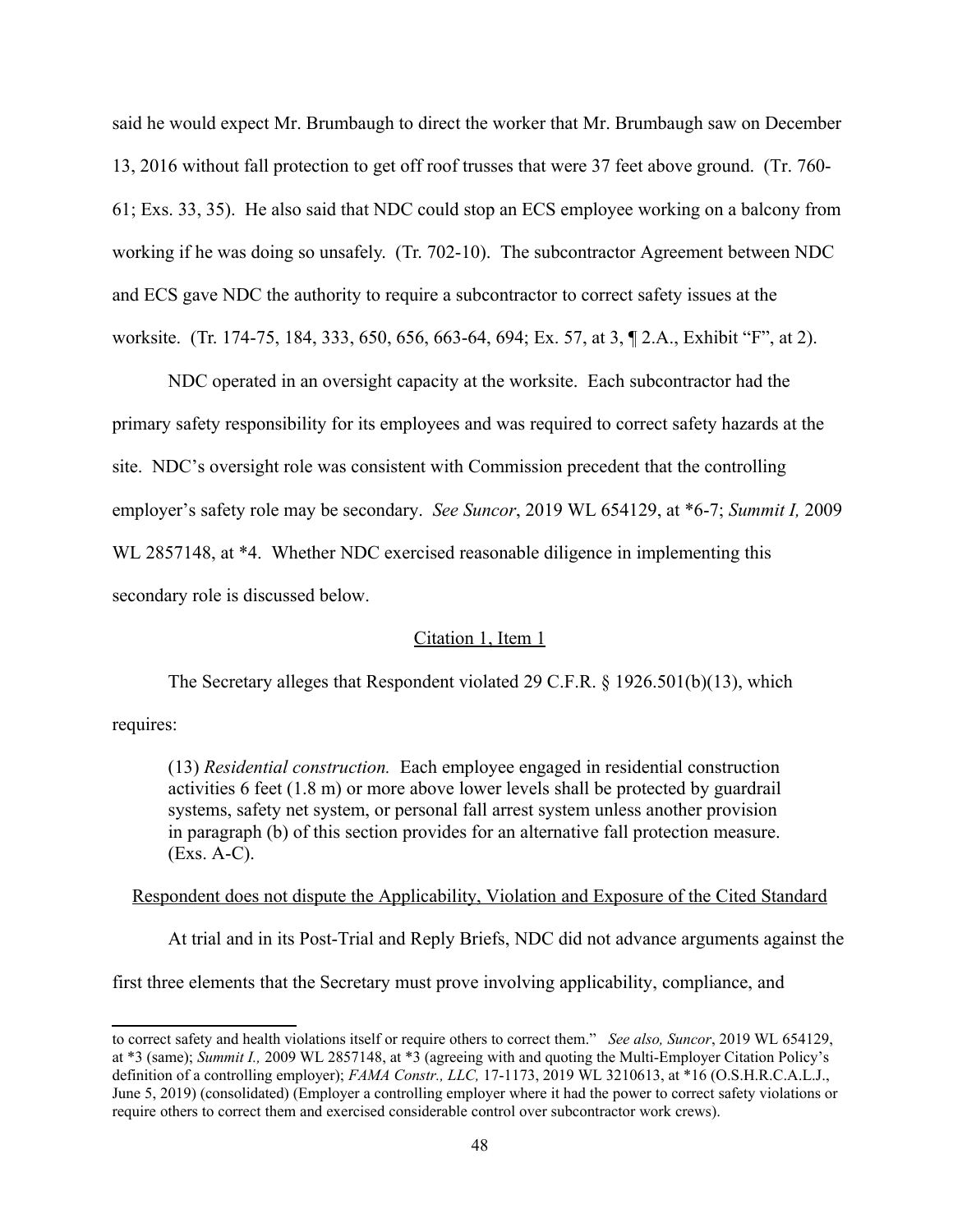employee access. Respondent has waived all arguments against these elements except those

related to whether NDC was a controlling employer and knew or could have known about the

hazards with the exercise of reasonable diligence. *See Astra Pharma. Prods.*, 1981 WL 18810, at

\*4.

Employees were engaged in residential construction at the worksite and worked at heights

6 feet or higher. The cited standard is applicable. The Secretary cited four instances where no

fall protection measure was used at the Project.

(a) Employee of the A&D Berrios Framing Company doing sheeting work on the roof of a garage building was exposed to a fall of more than 9 feet (distance from the eave to the next lower level).

(b) Employee of the A&D Berrios Framing Company doing carpentry work on an open sided balcony at the third floor of building 4 was exposed to a fall of approximately 30 feet (distance to the next lower level according to blueprints).

(c) Employee of the A&D Berrios Framing Company doing carpentry work on the mailbox building were exposed to a fall of 9 feet (distance to the next lower level according to blueprints).

(d) Employee of the CR Companies that was working on an open sided balcony in building one was exposed to a fall of more than 30 feet (distance to the next lower level according to blueprints).

(Ex. A, at 6).

Respondent does not dispute that the subcontractors' employees in these four cited

instances were working without fall protection at heights greater than 6 feet at the time the CO

and AAD observed them on April 5, 2017. The record shows, through photographs and

testimony, there was a lack of fall protection in use for the four cited instances. Employee

exposure and lack of compliance with, and applicability of, the cited standard is proved.

# Knowledge

# A. Overview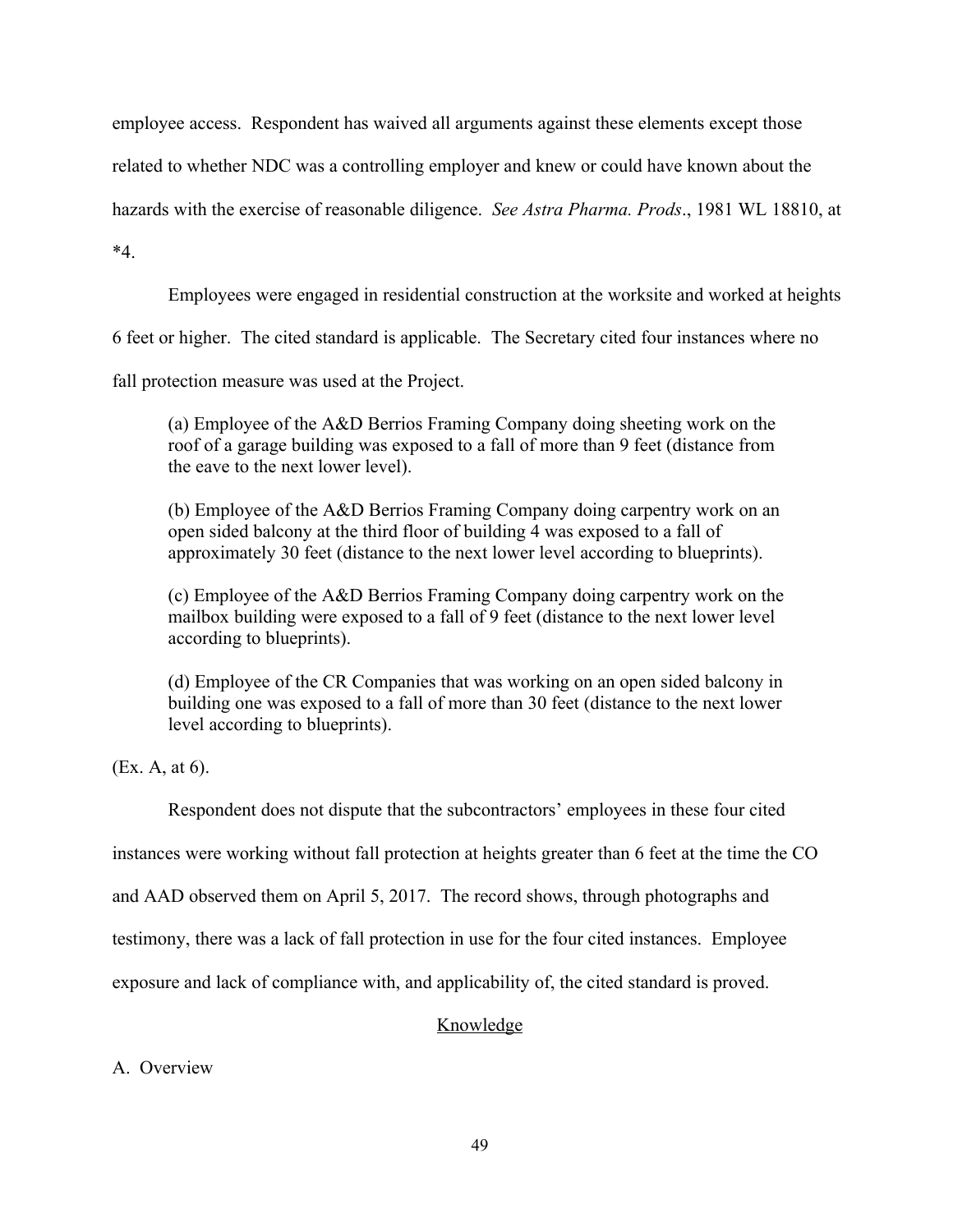The Secretary asserts that NDC had constructive knowledge of all four cited instances and actual knowledge of cited instance (b).<sup>[68](#page-49-0)</sup> In his Response to Respondent's Interrogatories to Complainant No. 13, Complainant stated that "Respondent was aware, or should have been aware, of the violative conduct committed by employees of the subcontracted entities." (Ex. WW, at  $\P$ 14, at 10). Respondent asserts it had no actual knowledge of these conditions. Further, Respondent asserts it exercised reasonable diligence in its role as the controlling employer, so there was no constructive knowledge of the cited conditions. (Resp't. Post-Trial Br., at 7, 10-14, 19). Both agree that a general contractor has constructive knowledge if it could reasonably foresee the violation committed by its subcontractor. (Sec'y Reply Br., at 14-15; Resp't. Post-Trial Br., at 14-16).

 not prove that Respondent acted with reasonable diligence in general. *Summit I,* 2009 WL conditions. *ComTran Grp., Inc. v. U.S. Dep't of Labor*, 722 F.3d 1304, 1307–08 (11th Cir. 2013); In the context of the Multi-Employer Worksite Policy, the Secretary must prove that an employer had knowledge of the violative condition despite not having any of its own employees exposed to it. If the Secretary proves actual knowledge, the analysis ends, and the Secretary need 2857148, at \*5 (holding that because the employer stipulated at hearing to having actual knowledge of the violative conditions, failure to inform the subcontractor of the violation alone demonstrates it did not take reasonable precautionary measures)*.* In the absence of actual knowledge, the Secretary must prove that an employer had constructive knowledge of the violative conditions by showing that the conditions were open and obvious, or, relatedly, that the employer failed to exercise reasonable diligence in preventing or detecting the violative

<span id="page-49-0"></span><sup>&</sup>lt;sup>68</sup> Complainant's Response to Respondent's Interrogatories No. 9 states that "Respondent had knowledge of the conditions and practices that created [the] hazard." (Ex. WW, at ¶9, at 7).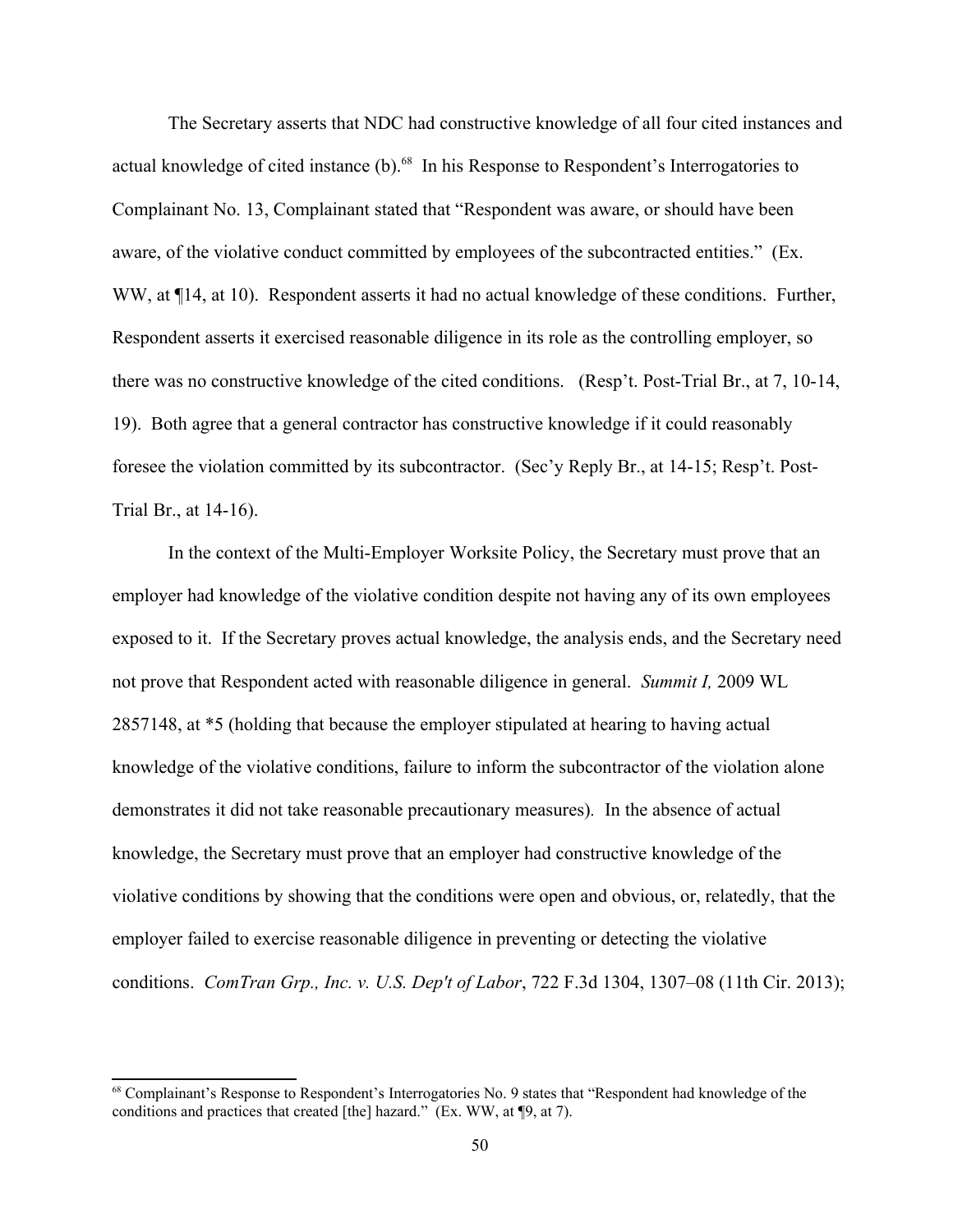*H milton Fixture*, No. 88-1720, 1993 WL 127949, at \*10, 13 (O.S.H.R.C., Apr. 20, 1993), *ff'd*  on other grounds, No. 93-3615 (6th Cir. July 1, 1994).

Here, credible testimony from CO Ortiz and AAD Perez-Ramos prove that Mr. Miller had actual and/or constructive knowledge of the violative condition alleged at Instance (b). (Tr. 114). The conditions of all four instances at the jobsite on the morning of April 5, 2017 were open, obvious, and readily apparent to both to Superintendent Miller and Respondent's other supervisors on the jobsite and knowledge is imputed to NDC based on the nature of the violative conditions and NDC's supervisory presence on the Jobsite at that time. The open, obvious and readily apparent nature of the routine lack of use of fall protection at the jobsite by numerous subcontractor workers is based upon: 1) the recurring documented observations by NDC of ECS and AD Berrios workers not using fall protection from late November, 2016 through February, 2017, and beyond, 2) AAD Perez-Ramos's observation of two workers not using fall protection about 10 days before OSHA's inspection as she was driving by the jobsite, 3) CO Ortiz's and AAD Perez-Ramos's finding a dozen AD Berrios and CR Companies' workers not using fall protection in about 75 minutes during OSHA's inspection, and 4) workers at the jobsite telling CO Ortiz that it was normal for workers to routinely not wear fall protection at the jobsite. The Court finds that NDC had constructive knowledge of the rampant lack of use of fall protection by subcontractor personnel at the jobsite in the months preceding the OSHA inspection and on April 5, 2017. The Court further finds that NDC knew that its, and its subcontractor's efforts, to abate the lack of use of fall protection by ECS, AD Berrios, and CR Companies workers was wholly ineffective. There was no consequence for workers not wearing fall protection. It was readily foreseeable to NDC that AD Berrios and CR Companies employees were not using fall protection during the morning of April 5, 2017. The Act requires more of a general contractor who is aware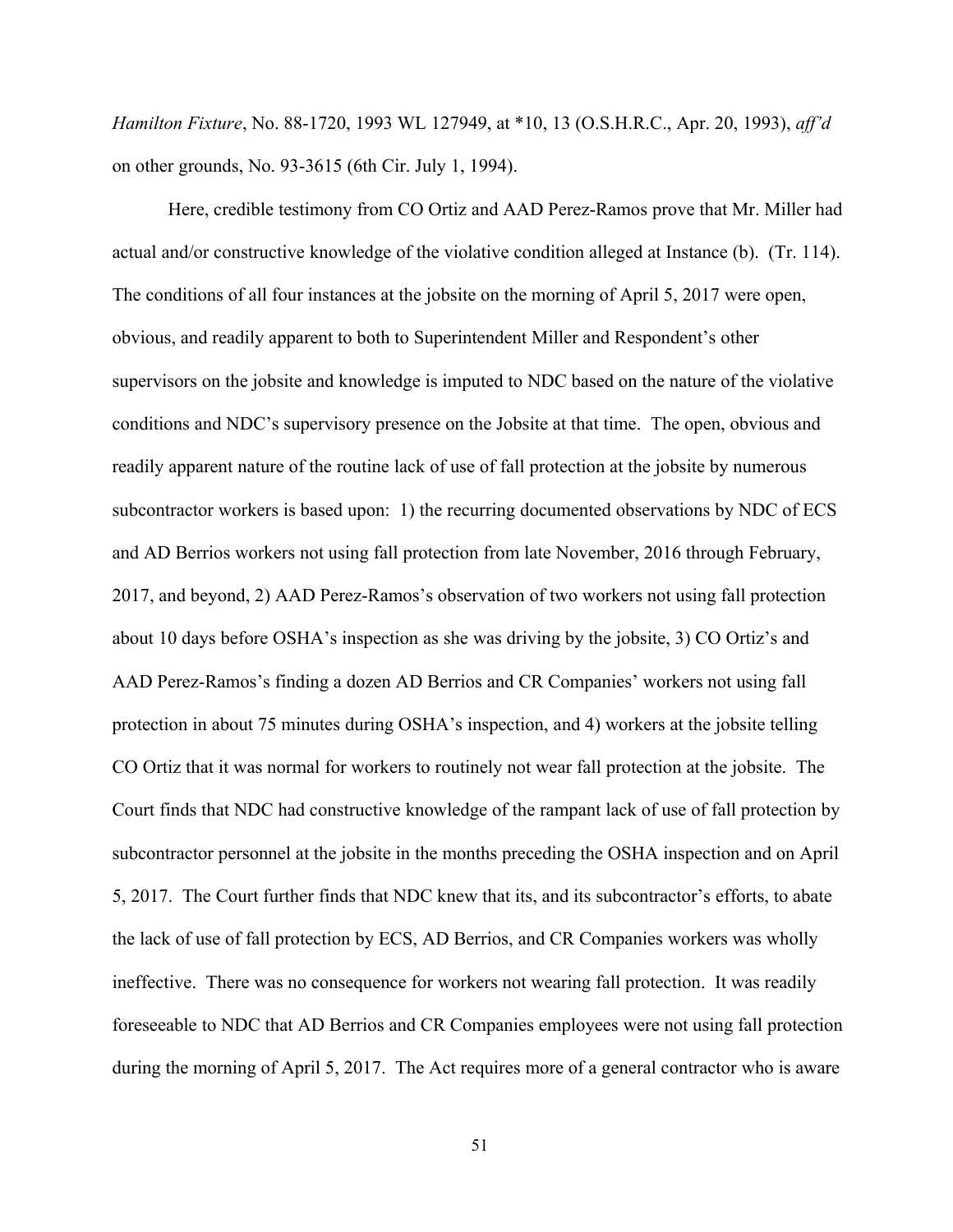of these shortcomings, even where it is measured while performing in a secondary safety role. Under OSHA's Multi-Employer Worksite Policy, the Secretary has established the three factors of analysis that determine whether an employer acted with reasonable diligence in preventing or detecting the violative conditions. NDC did not act with reasonable diligence, and constructive knowledge is found for all four instances.

The evidence in this case establishes that Respondent had actual and/or constructive knowledge of the violative condition alleged at Instance (b) and constructive knowledge of the violative conditions alleged in Instances (a), (c) and (d).

B. NDC had actual and/or constructive knowledge of Instance (b) and constructive knowledge of Instances  $(a)$ ,  $(c)$ , and  $(d)$ 

1. NDC had actual and/or constructive knowledge of Instance (b)

supervisor was aware of the violative condition(s). *ComTran Grp., Inc. v. U.S. Dep't of Labor*, In order to prove actual knowledge, the Secretary must prove that an employer's 722 F.3d at 1307–08 ([W]here the Secretary shows that a supervisor had either actual or constructive knowledge of the violation, such knowledge is generally imputed on the employer."); *The Kansas Power & Light Co.*, No. 11015, 1977 WL 8014 (O.S.H.R.C., Mar. 30, 1977) (Actual knowledge shown when a supervisor sees misconduct). The Commission does not require the Secretary to secure an admission from a manager in order to prove that the employer had actual knowledge of violative conditions. In *Horst Constr. dba Horst Grp., Inc.* No. 15-1482, 2016 WL 3960199 (O.S.H.R.C.A.L.J., June 14, 2016), the court credited "a CO's own observations" that a supervisor had been "standing in the area where the employees were working in plain view" in order to find actual knowledge — even though the employer disputed that its manager had seen the violation.

Credible testimony from CO Ortiz and AAD Perez-Ramos prove that Mr. Miller knew of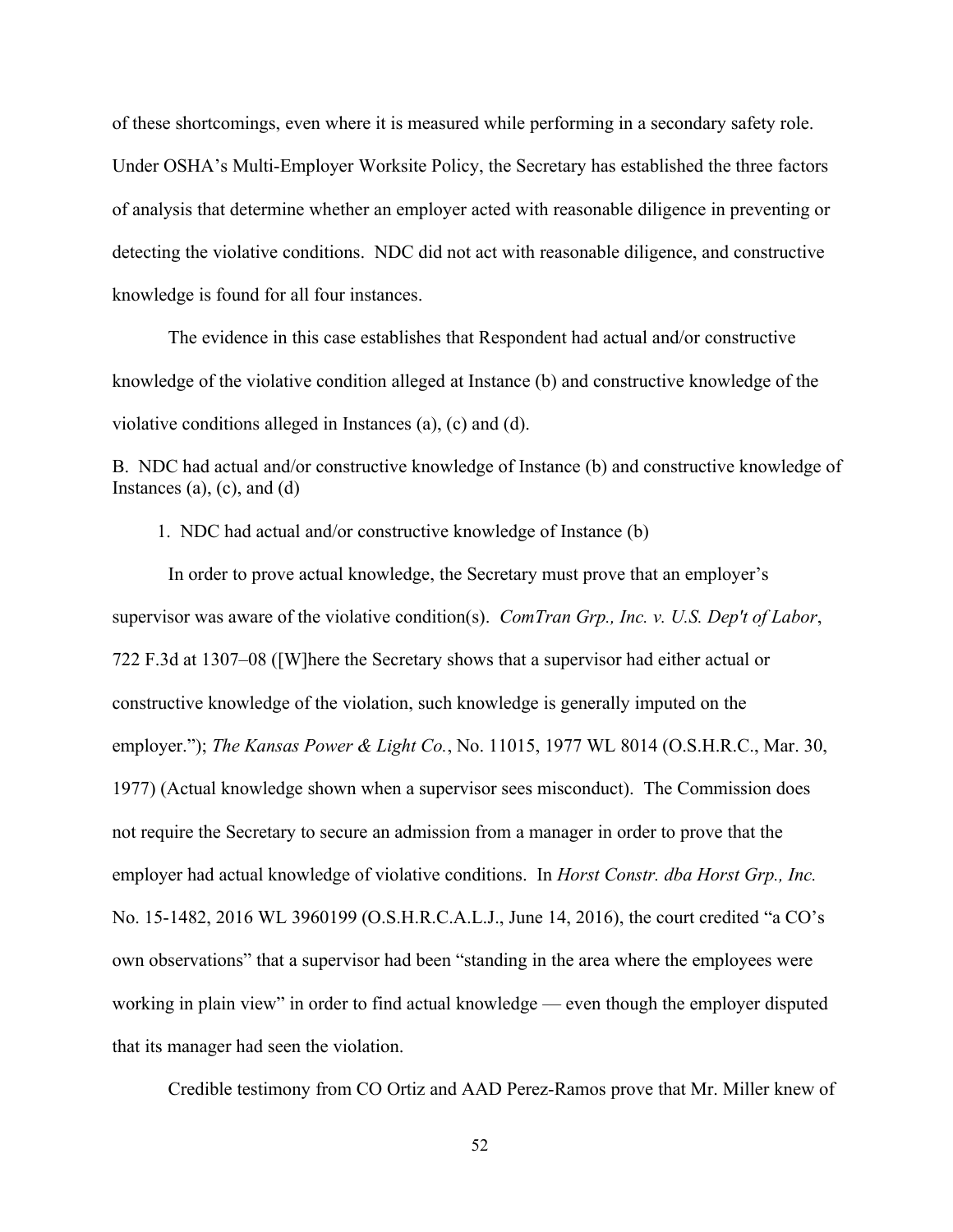the violative condition alleged at Instance (b). CO Ortiz testified that Mr. Miller was aware of the fall protection violation alleged at Instance (b) that was taking place in front of them, saying, "I have no doubt the employer had knowledge of this [sic] conditions and situation. It was proven to me by the fact of my conversation with Jim Miller." (Tr. 78; Ex. 15). CO Ortiz also testified: "And I asked him whether he can intervene and get him put in a safe condition." (Tr. 64-65; Ex. 15). CO Ortiz further testified: "Q So you pointed out to Superintendent Miller this gentleman that's on the third balcony up in the photo? A Yes, that was a plain view." (Tr. 64-65; Ex. 15).

At a minimum, Mr. Miller heard the words CO Ortiz spoke to him, and was made aware of the violative condition alleged at Instance (b). *See Flintlock Constr. Servs. LLC*, No. 13- 2181, 2016 WL 3856169, at \*19-20 (O.S.H.R.C.A.L.J., June 6, 2016) (holding actual knowledge because employer "was informed by [the on-site safety manager] the scaffold was not in compliance."). CO Ortiz testified, "I told him that, you know, the reason for me being there was the fact that I observed several instances of employees exposed to falls and that I had the intention of conducting a safety inspection at the time. Superintendent Miller acknowledged that and indicated that . . .." (Tr. 64).

 had prepared within a day or two of the incident, he changed his testimony to say that he At trial, Mr. Miller did not remember CO Ortiz telling him that workers in the building across from them were openly working without fall protection or that CO Ortiz took a photograph of the workers. (Tr. 434, 997, 1007; Ex. 15). Upon reviewing a statement that he remembered writing that OSHA had taken a picture of Building 4 — even though he still did not remember that actually taking place.<sup>[69](#page-52-0)</sup> (Tr. 246, 434, 880; Ex. 15). The Court finds that Mr.

<span id="page-52-0"></span> that he [CO Ortiz] had earlier shown Mr. Miller a photograph depicting a fall hazard. (Tr. 676-78). 53  $^{69}$  Mr. Brumbaugh testified that when Mr. Miller called the trailer to alert them that OSHA was onsite and headed their way, he told him that the compliance officer had taken a photograph and that there was an issue that Mr. Miller was going to address. (Tr. 433-35). Mr. Scott also testified that, during the opening conference, CO Ortiz told him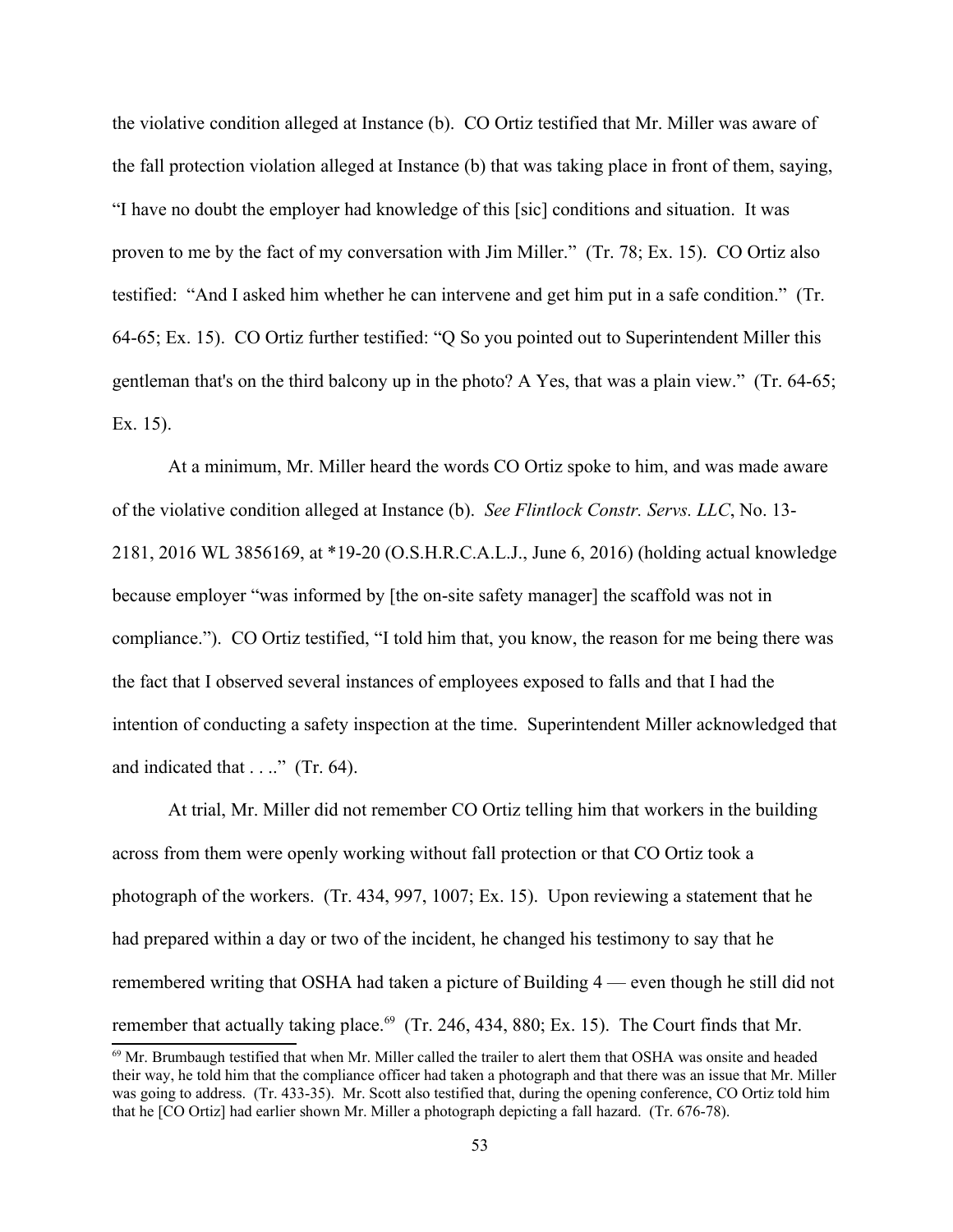Miller did not have an accurate memory at trial of what took place when he talked with CO Ortiz and AAD Perez-Ramos at about 9:00 a.m., April 5, 2017. (Tr. 997, 1007). Given CO Ortiz's contemporaneous photograph of the fall protection violation shown in the photograph at Exhibit 15, his testimony that the violation was open and obvious and in plain view from where they were standing using only the naked eye, and CO Ortiz's testimony that he pointed out the violation to Mr. Miller, the Court finds that CO Ortiz's testimony is far more credible than any testimony to the contrary by Mr. Miller.<sup>[70](#page-53-0)</sup> (Tr.91).

AAD Perez-Ramos's credible testimony also corroborates CO Ortiz's testimony. AAD Perez-Ramos testified that CO Ortiz pointed out the violative conditions, which were in plain view. (Tr. 171-72). Moreover, CO Ortiz's contemporaneous notes and narrative were reviewed for accuracy by AAD Perez, who was present during CO Ortiz's conversation with Mr. Miller, and they demonstrate that Mr. Miller had actual knowledge of the violative condition on the balcony at Building 4. (Tr. 59, 157; Ex. B, at 5-6, Ex. G, at 8, Ex. 15). The OSHA Inspection Narrative states, "CSHO and AAD … made him [Mr. Miller] aware of the safety conditions observed while walking around the construction jobsite . . .. CSHO and AAD also highlighted to Mr. Miller a safety hazard that was taking place immediately in front where the conversation was taking place. CSHO asked Mr. Miller whether he could take action to protect an employee that

<span id="page-53-0"></span><sup>70</sup>Based upon its observations of CO Ortiz's courtroom demeanor while testifying, the Court finds CO Ortiz's testimony to be credible. CO Ortiz testified in a direct, convincing, and clear manner. On the other hand, the Court finds, based upon its view of Mr. Miller's courtroom demeanor, that Mr. Miller's testimony that CO Ortiz did not point out to him the fall protection violation occurring before them and that Mr. Miller did not see the violation himself at that time, to not be credible. Mr. Miller appeared to be confused and had a loss of memory while testifying of what actually occurred when he met with CO Ortiz and AAD Perez-Ramos while standing on the north side of Building 2 on April 5, 2017. (Ex. HH, at 4, at "A"). The Court finds that, while standing on the north side of Building 2, Mr. Miller saw and had actual knowledge of the fall protection violative condition that occurred at about 9:00 a.m., April 5, 2017, on the balcony at Building 4. (Ex. 15). Alternatively, as discussed further in the following constructive knowledge section, the open and obvious violation, its duration, and the clear visibility from location "A" where the conversation between Mr. Miller, CO Ortiz, and AAD Perez-Ramos occurred and location "E", Exhibit HH, at 4, shows that Mr. Miller had, at least, constructive knowledge of the fall protection violative condition that was occurring on the balcony of Building 4. (Tr. 233; Ex. 15, HH, at 4, at "A", "E").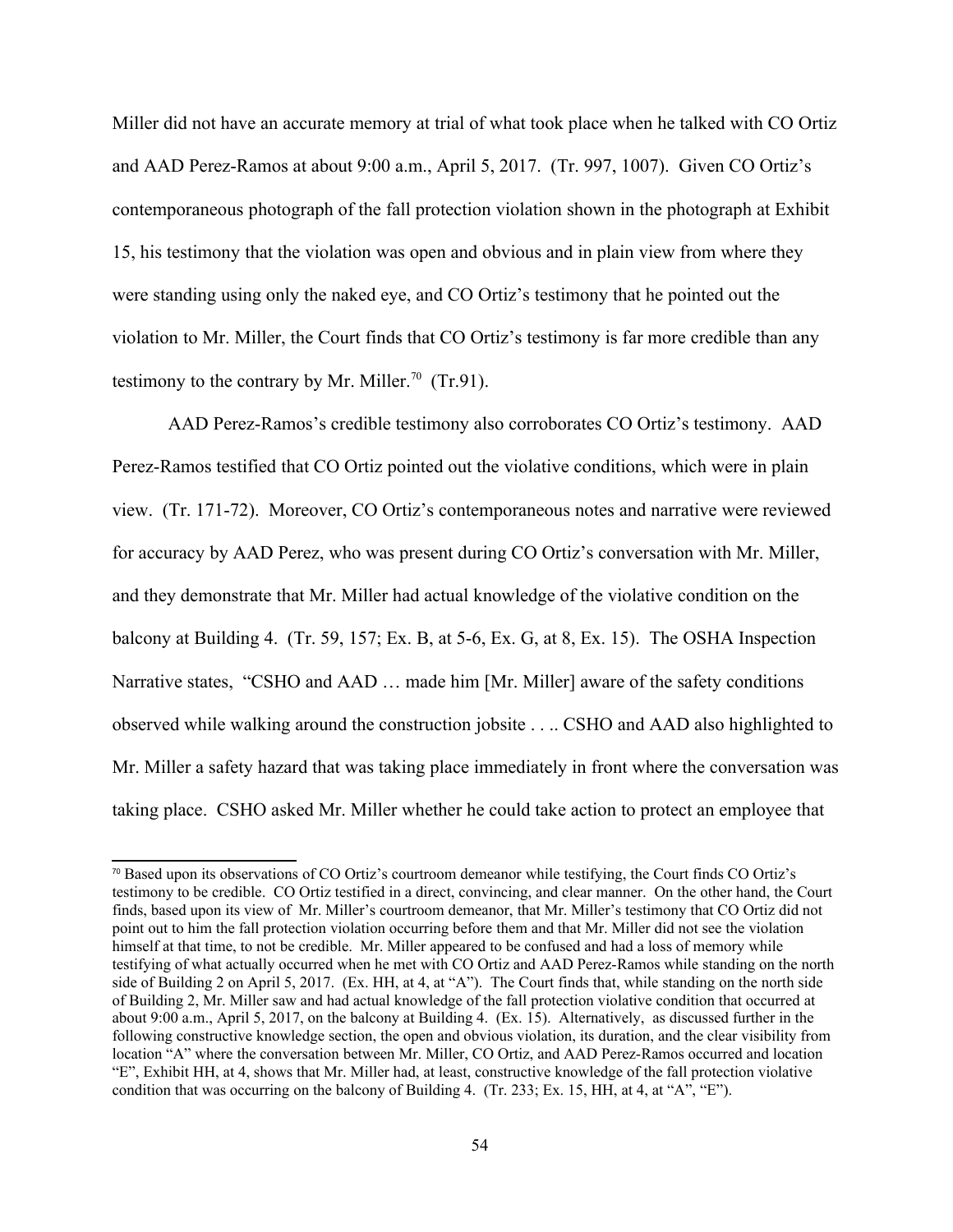was standing on a ladder at the edge of a balcony on the third floor (the balcony had no guard rails)." (Ex. B, at 5-6). Mr. Miller did not take immediate action to stop the fall hazard violation occurring before him. Instead, he called AD Berrios's supervisor Luis Garcia and informed him that OSHA was on the job site and directed AD Berrios to "tighten up." Mr. Miller did not identify the names of the two workers not wearing fall protection on the balcony of Building 4 (Instance (b)), but thought that they may be framing workers. Since two of the four instances, Instances (c) and (d), involved supervisors/foremen who were themselves not wearing fall protection, Mr. Miller might have been able to adhere to his interpretation of NDC's policy that he was not to directly interact with just workers had a supervisor been one of the two workers not wearing fall protection on Building 4's balcony. The fall protection violative condition was eventually abated sometime later and may have been so by the workers simply moving away from the balcony to do other work elsewhere. Mr. Brumbaugh did not see any fall protection violation occurring on Building 4's balcony when he looked toward it many hours later. NDC viewed all reports of fall protection violations as having been abated at the end of the day when all the workers got off the balcony and went home even though the cause of the violation had not been addressed and corrected. (Tr. 444-45, 551-52).

2. NDC had constructive knowledge of Instances (a), (c), and (d).

The Secretary asserts that NDC had constructive knowledge because the cited conditions were open and obvious. The Secretary also asserts that constructive knowledge is shown through NDC's lack of reasonable diligence in its adequate onsite inspections, its ineffective method to obtain abatement of unsafe conditions, and its lack of discipline for its subcontractors. (Sec'y Post Hrg. Br., at 42). In his Response to Respondent's Interrogatories to Complainant No. 13, Complainant stated "Respondent's method to ensure that owners of subcontracted entities aided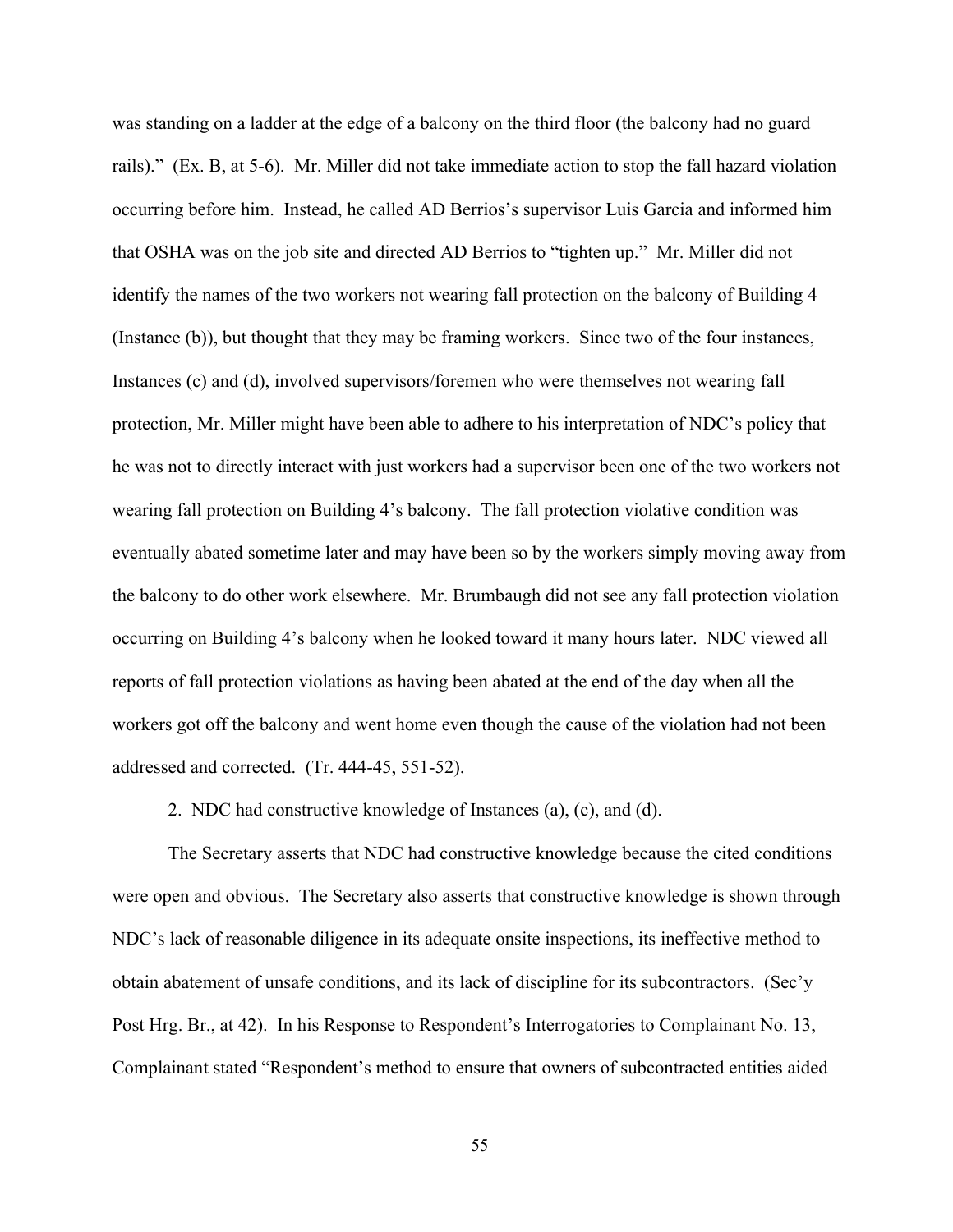by OSHA rules was inadequate because the work rules related to fall protection were not enforced, even after violations were discovered by Respondent...." (Ex. WW, at  $\P$ 13, at 10).

a. Instances (a), (c), and (d) were readily apparent

found to have constructive knowledge. *Hamilton Fixture*, 1993 WL 127949, at \*16. When a proximity that he should have, he is said to have constructive knowledge of the misconduct. knowledge is often found when the hazard is in plain view. *See Kokosing Constr. Co.,* No. 92- The Commission has held that where a cited condition is "'readily apparent to anyone who looked,' they 'indisputably should have been known to management'", and employers are supervisor may not have directly seen the subordinate's misconduct, but he was in close enough *Id.*, at \*16-19 (holding that constructive knowledge was shown where the supervisor, who had just walked into the work area, was 10 feet away from the violative conduct). Constructive 2596, 1996 WL 749961, at \*2 (O.S.H.R.C., Dec. 20, 1996) ("The conspicuous location, the readily observable nature of the violative condition and the presence of the [employer's] crews in the area warrant a finding of constructive knowledge."); *Native Textiles Co.*, No. 01-1636, 2003 WL 21077999, at \*9 (O.S.H.R.C.A.L.J., Jan. 8, 2003) (holding employer has knowledge of a safety violation where the condition is in plain view and is "open and obvious.").

b. Knowledge is Imputed to Respondent.

In this case, knowledge of violative conditions is imputed to Respondent through its In this case, knowledge of violative conditions is imputed to Respondent through its Superintendents, including Messrs. Brumbaugh and Miller. *See ComTran Grp., Inc.*, 722 F.3d at 1307–08 ("[W]here the Secretary shows that a supervisor had either actual or constructive knowledge of the violation, such knowledge is generally imputed on the employer."). CO Ortiz credibly testified that the violative conditions "were right there in plain view in front of us" and that he made Mr. Miller aware "of at least one that was obviously in plain view." AAD Perez-Ramos also credibly testified that she was able to see a worker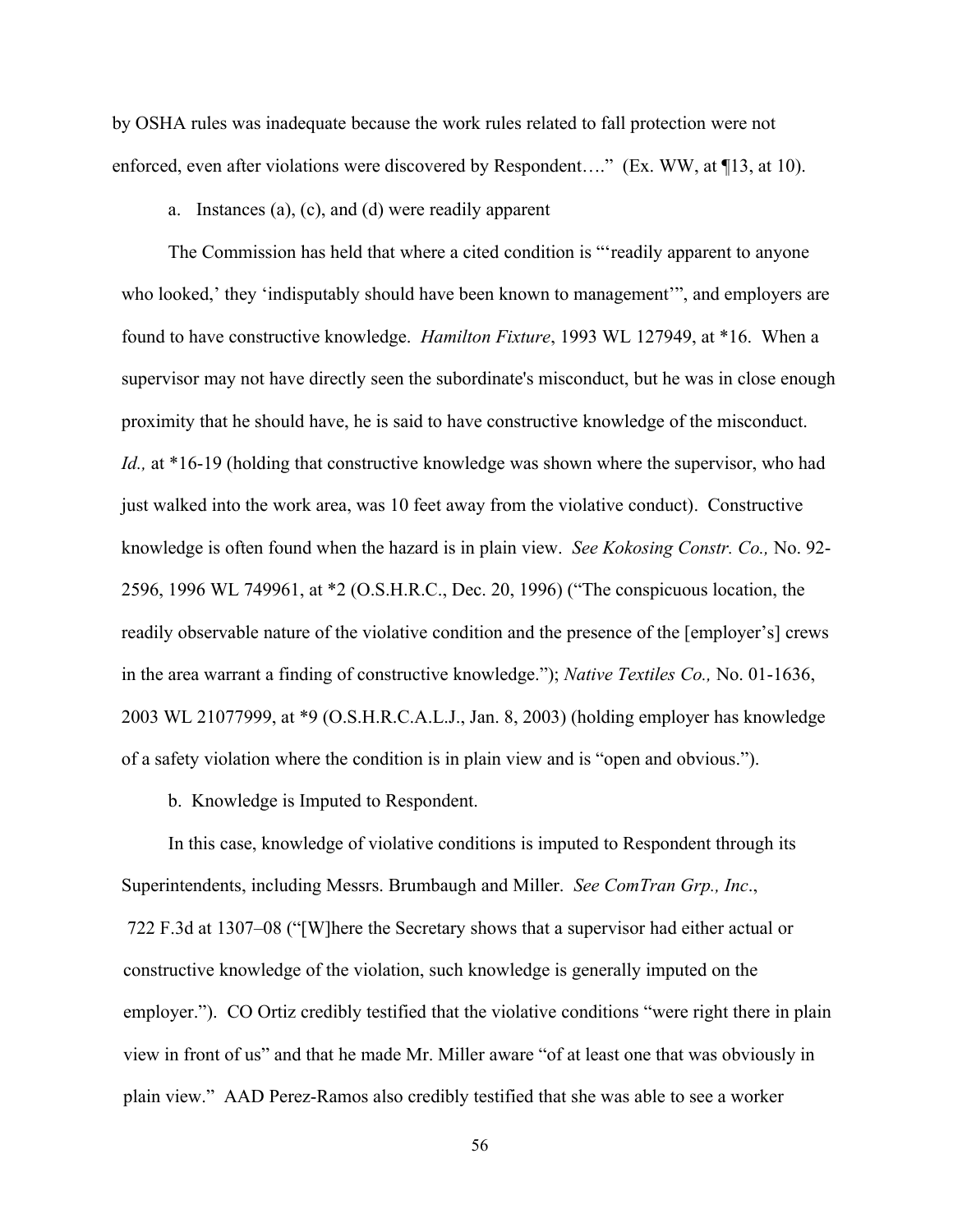without fall protection while standing alongside Mr. Miller. (Tr. 171-72). Mr. Miller himself conceded that had he looked toward Building 4, it would have been possible to see the workers on the third floor balcony of Building 4 from where his conversation with CO Ortiz and AAD Perez-Ramos took place on the north side of Building 2 at location "A", Exhibit HH, at 4. (Tr. 933). He estimated that he was approximately 350-450 feet away from Building 4 when he spoke with OSHA's representatives. (Tr. 842). Based upon his testimony that he believed OSHA's representatives to likely be on site because they had spotted a violation, he was aware of the probability that a violation was then occurring on the jobsite. (Tr. 861, 997, 1007).

 the record, the lack of guardrails and harnesses, as well as the ladders near the edges of balconies, would be obvious to anyone bothering to look. On the whole, the lack of fall daily presence of one or more of Respondent's five supervisory employees within the jobsite, any one of whom had authority to correct the unsafe condition, constructive knowledge of Instances (a), (c), and (d), is imputed to Respondent. *See e.g., Island Lathing & Plastering Inc.*, Knowledge of the four instances of the violative conditions is also imputed to Respondent through its supervisory employees who had constructive knowledge of the presence of at least nine open and obvious fall protection hazards involving at least twelve workers on the jobsite during the morning of April 5, 2017. Respondent stipulated that it had five supervisory employees who were present on the jobsite on the day of the inspection. (Tr. 24-25, 275). CO Ortiz and AAD Perez-Ramos saw, at least, twelve workers being exposed to fall hazards at Buildings 3 and 4, the garage, and the mailbox building over the course of an hour and fifteen minutes. (Tr. 61; Exs. 2-15). Ten of the exposed workers were visible from the city streets surrounding the project. (*Id*.). As is established by the many photographs in protection on the jobsite can only be considered a pervasive, "open and obvious" and readily apparent condition. Accordingly, given the open and obvious nature of the condition and the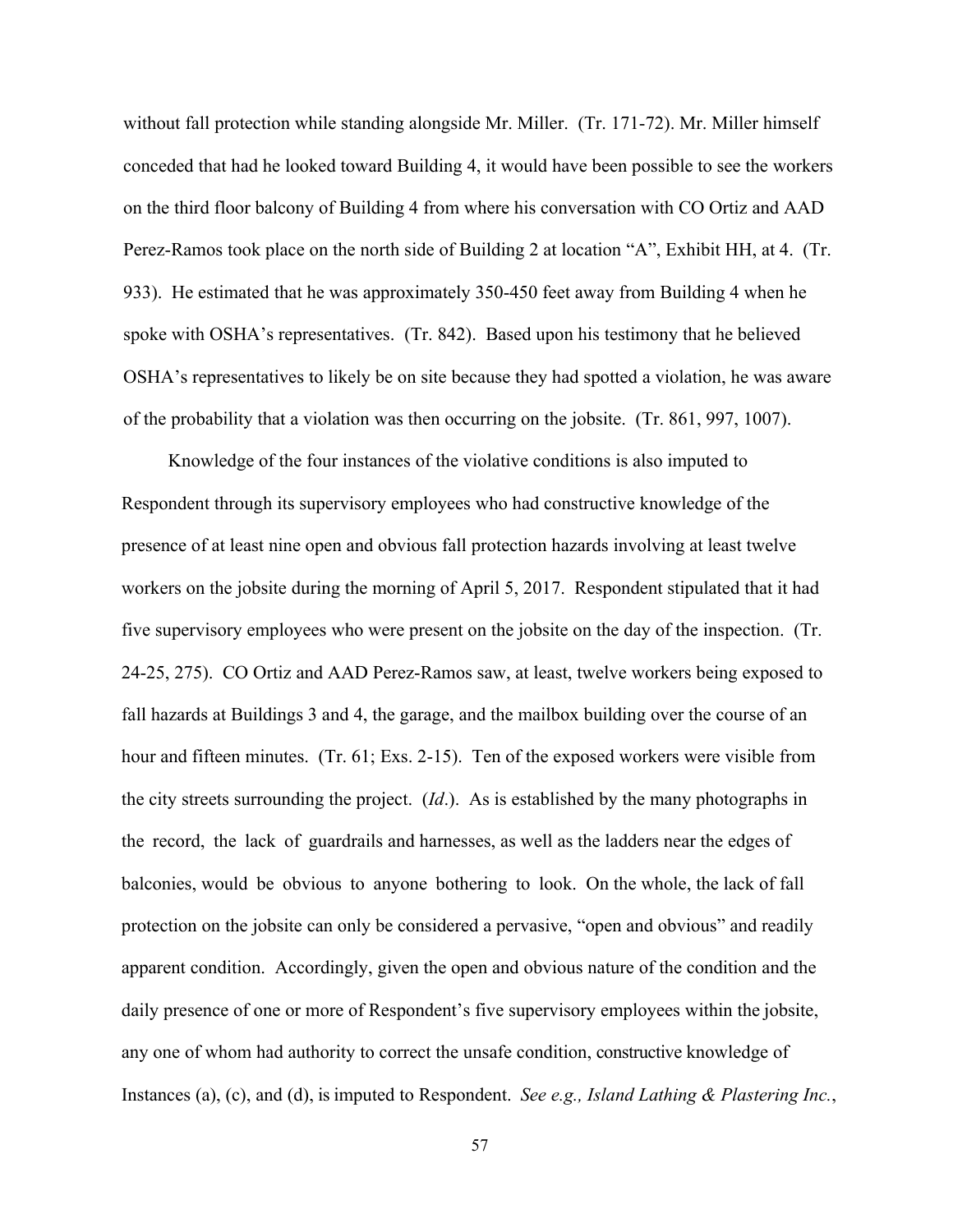No. 92-1935, 1993 WL 369051 (O.S.H.R.C.A.L.J., Aug. 27, 1993) (holding that any of the employer's multiple supervisors at the worksite could have seen the employee without fall protection in the aerial lift).

### NDC Did Not Exercise Reasonable Diligence in Preventing Hazards at the Jobsite.

A. Overview

In *Anning-Johnson Co.*, No. 3694, 1976 WL 5967 (O.S.H.R.C., May 12, 1976)

(consolidated), and *Grossman Steel & Aluminum Corp.*, No. 1275, 1976 WL 5968, at \*4

(O.S.H.R.C., May 12, 1976), the Commission articulated the position that:

The general contractor is well situated to obtain abatement of hazards, either through its own resources or through its supervisory role with respect to other contractors ... Thus, we will hold the general contractors responsible for violations it could reasonably have been expected to prevent or abate by reason of its supervisory capacity.

*Id.* 

 the worksite when the employer creates and/or controls the cited condition." *Summit II*, 2010 WL an employer whose own employees are exposed to the hazard." *See also Summit I*, 2009 WL expected to have detected them. In *Knutson Constr. Co.*, No. 765, 1976 WL 6122, at \*2 Under the Commission's Multi-Employer Citation Worksite Policy, "[A]n employer owes a duty under section 5(a)(2) of the Act not only to its own employees but to other employees at 3341872, at \*8 ("[A]n employer's duty to exercise reasonable care where its own employees are not exposed to the hazard 'is less than what is required of an employer with respect to protecting its own employees,' such that a general contractor need not inspect the worksite as frequently as 2857148, at \**5* (citing OSHA's Multi-Employer Citation Policy, OSHA Instruction CPL 02-00- 124 § X.E.2 (Dec. 10, 1999)). Under this precedent, a controlling contractor has a responsibility to seek to have worksite hazards corrected, if it was aware of the hazards or could reasonably be (O.S.H.R.C., Oct. 12, 1976), the Commission stated, "[W]e will hold a general contractor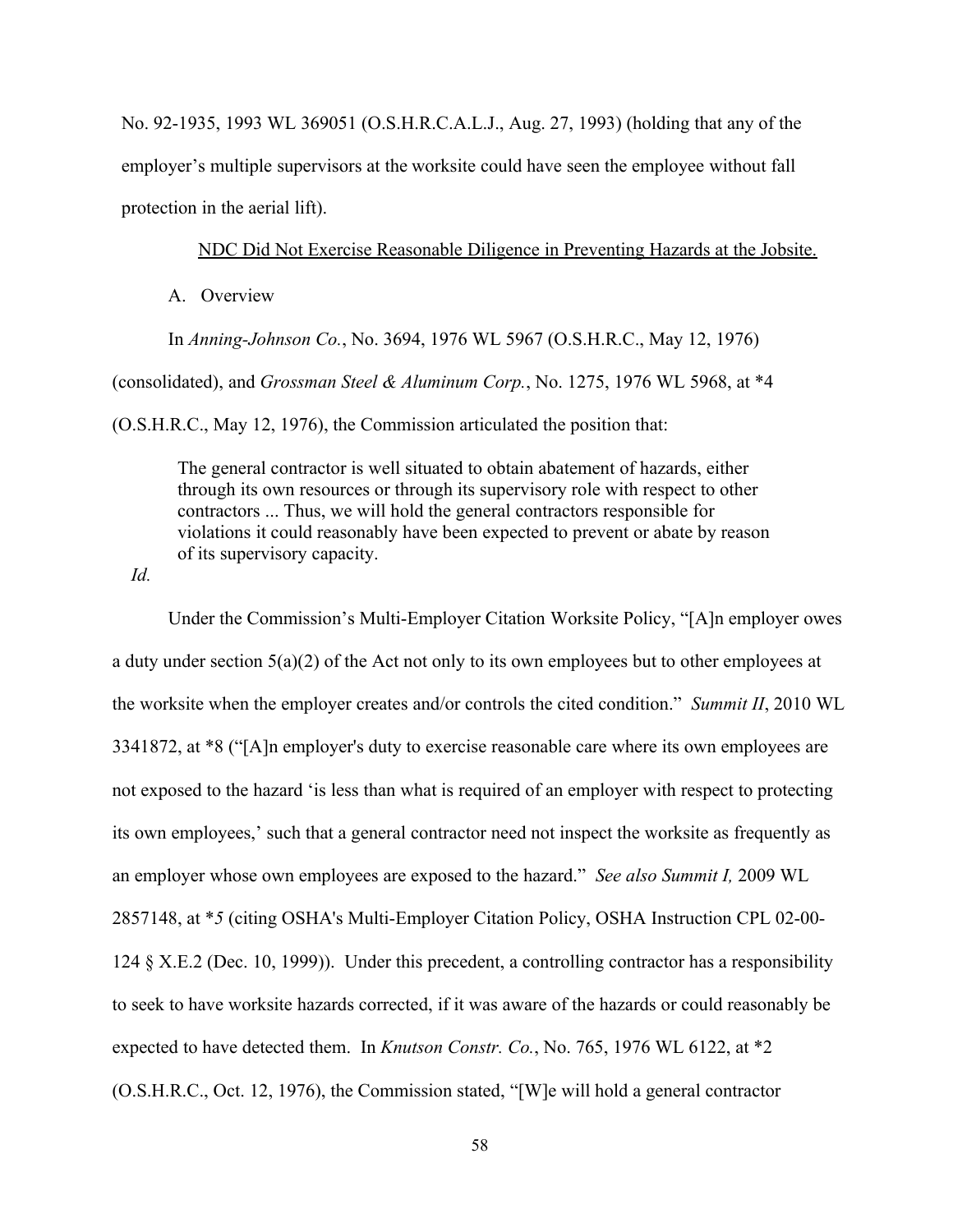role with respect to other contractors." *Aff'd*, 566 F.2d 596 (8th Cir. 1977). *See also Marshall v.*  its degree of supervisory capacity"). This is especially so here, where the with fall protection safety requirements at Buildings 1 and 4 at the time of the OSHA inspection.<br>(Exs. 7, 13). responsible for violations it could reasonably be expected to prevent or abate by reason of its supervisory capacity . . . . since the general contractor is normally in an appropriate position to discover hazards and obtain abatement either through its own resources or through its supervisory *Knutson Constr. Co.*, 566 F.2d 596, 601 (8th Cir. 1977) (where the Eighth Circuit found that a general contractor's duty to detect violations depends on what measures are "commensurate with superintendents/foremen of both AD Berrios and CR Companies were themselves not complying

 commensurate with its degree of supervisory capacity." *Summit II,* 2010 WL 3341842, at 9; *see*  "secondary safety role as a controlling employer." *Suncor*, 2019 WL 654129, at \*6-8. NDC's it hired. *Id.* The controlling employer's duty of reasonable care is based on an objective standard not whether it implements its own safety program. *Id.*  A "general contractor's duty to detect violations depends on what measures are  *lso, Am. Wrecking Corp*., No. 96-1330, 2001 WL 1668964, at \*8 (O.S.H.R.C., Dec. 20, 2001) (consolidated) (controlling employer "responsible for taking reasonable steps to protect the exposed employees of subcontractors"). The controlling employer's duty is based on its duty to monitor safety and inspect the worksite is viewed "in light of objective factors—the nature of the work, the scale of the project, and the safety history and experience" of the subcontractors

 those that relate to the employer's duty to monitor or inspect." *Id.* "Whether a controlling "Determining whether a controlling employer has met its duty to exercise reasonable care involves analyzing several factors: those that relate to the alleged violative condition itself and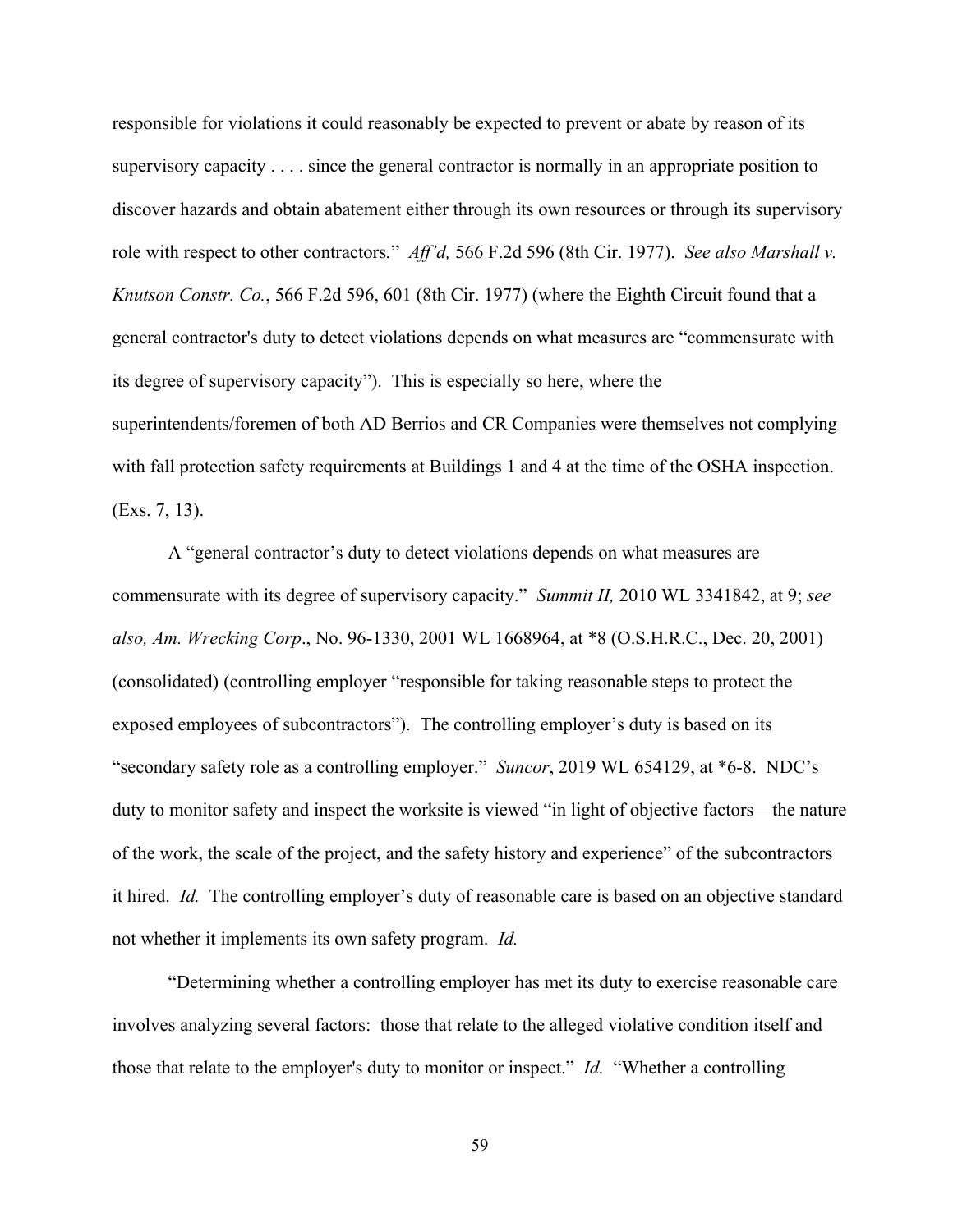depends in part on the 'nature, location, and duration of th[e] conditions."" *Id. quoting David* employer should have known of the conditions giving rise to the violations of another employer *Weekley Homes*, No. 96-0898, 2000 WL 34338140, at \*4 (O.S.H.R.C., Sept. 28, 2000).

1. Three Factor Reasonable Diligence Analysis

reasonable employer would have done more." *Capform, Inc.*, No. 91-1613, 1994 WL 530815, 1994 WL 682931, at \*2 (holding that a controlling employer must exercise its responsibility 1. Three Factor Reasonable Diligence Analysis OSHA's Multi-Employer Worksite Citation Policy contains three main factors for determining whether an employer exercised reasonable care: 1) whether the controlling employer "conducted periodic inspections of appropriate frequency"; 2) whether the controlling employer "implemented an effective system for promptly correcting hazards"; and 3) whether the controlling employer enforced the other employer's compliance with safety and health requirements through an effective, graduated system of enforcement and follow-up inspections.<sup>71</sup> (Ex. P, § X.E.4, at 6). *See also Summit I*, 2009 WL 2857148, at \*5 (citing OSHA's Multi-Employer Citation Policy, OSHA Instruction CPL 02-00-124 § X.E.2 (Dec. 10, 1999)). When analyzing whether an employer exercised reasonable diligence, the Commission evaluates the controlling employer "in its totality" and in terms of "whether a at \*2 (*citing Elec. Smith, Inc.,* 666 F.2d at 1273-74); *All Fla. Tree & Landscape, Inc.*, No. 13-0373, 2015 WL 1201610 (O.S.H.R.C.A.L.J., Jan. 22, 2015); *Centex-Rooney Constr. Co.,*  of monitoring potential hazards with reasonable diligence on the worksite and correcting them.). In *Summit II*, the Commission specified that reasonable diligence requires the formulation and implementation of adequate work rules and training programs to ensure that work is safe, as well as adequate supervision of employees. *Summit II,* 2010 WL 3341872, at

<span id="page-59-0"></span><sup>&</sup>lt;sup>71</sup> In its Reply Brief, Respondent states the "Three Factor Reasonable Diligence Analysis is simply the Unpreventable Employee Misconduct Defense in a different cloak." (Resp't. Reply Br., at 5).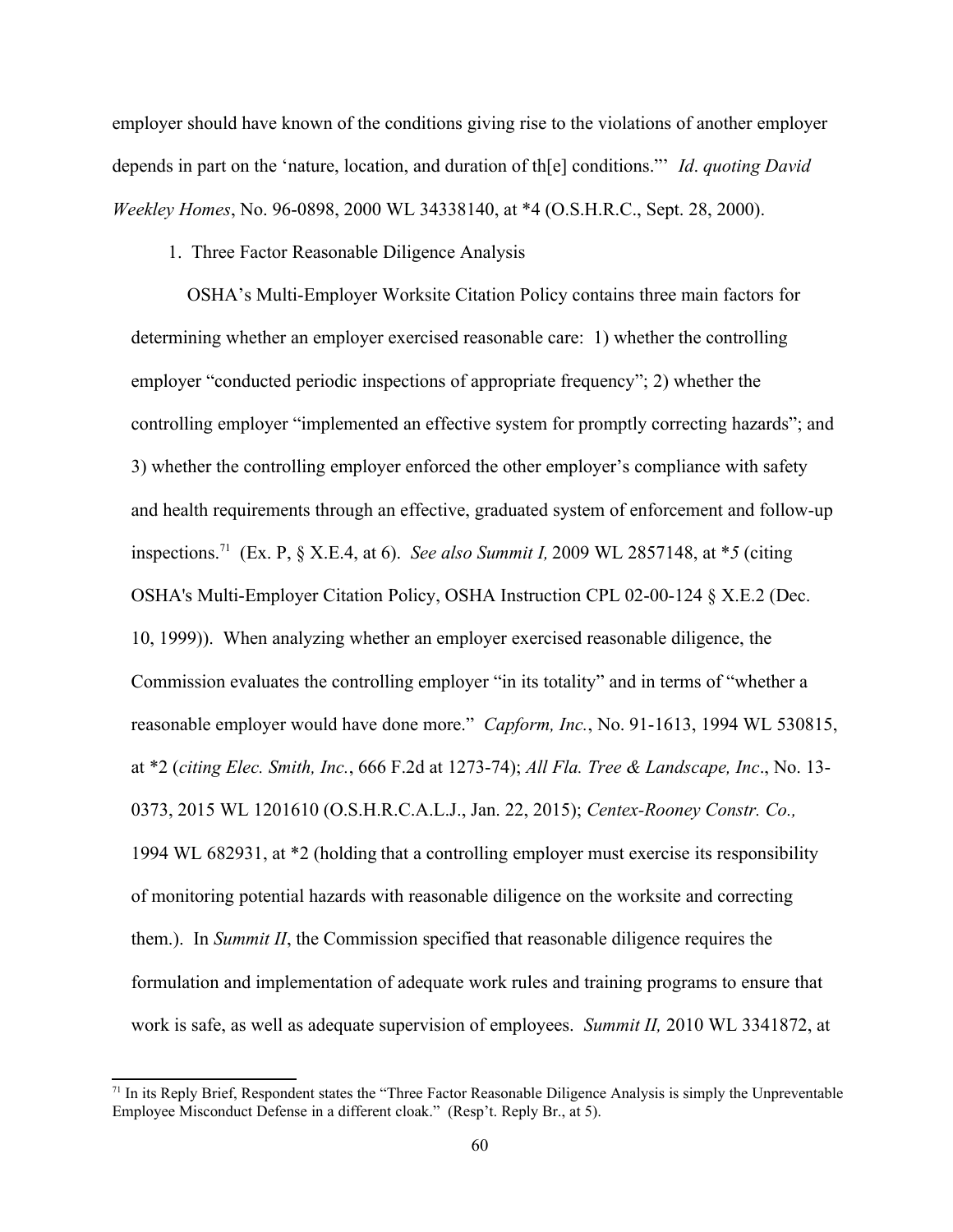\*11 (quoting *N & N Contractors, Inc., No.* 96-0606, 2000 WL 665599, at \*2 (O.S.H.R.C., May 18, 2000), *ff'd*, 255 F.3d 122 (4th Cir. 2001).

 employer. *Stein, Inc.*, No. 94-810, 1995 WL 431486 (O.S.H.R.C.A.L.J., May 8, 1995) (citing "commensurate with its degree of supervisory capacity." *Marshall v. Knutson Constr.*, 566 In exercising diligence, a controlling employer may not simply rely on another *Carlisle Equip. Co. v. Sec'y of Labor, 24 F.3d 790, 794 (6th Cir. 1994))* ("Reasonable diligence implies effort, attention, and action, not mere reliance upon the action of another."). A controlling employer's duty to detect violations depends on what measures are F.2d at 601.

NDC could have known of the violative conditions of, at least, Instances (a) through (d), with the exercise of reasonable diligence. Mr. Miller testified that he saw "two fall protection violations a week" at the job site." (Tr. 547, 872-73). As discussed below, NDC failed to act with reasonable diligence because it failed to adequately and effectively detect and prevent the fall protection violative conditions described in the Citation.

a. NDC did not inspect its framing and siding contractors' work frequently or closely enough.

The first factor of the CPL's three factor framework evaluates whether an employer inspected the work of its contractors closely or frequently enough. (Ex. P, at §X.E.4.a., at 6). *See Pub. Utils. Maint., Inc. v. Sec'y,* 417 F. App'x 58, 63 (2d Cir. 2011) (unpublished) (citing *N. Landing Constr. Co.*, No. 96-721, 2001 WL 826759, at \*9 (O.S.H.R.C., July 20, 2001) ("OSHRC has previously indicated that 'reasonable diligence' for the purpose of constructive knowledge involves, among other factors, an employer's 'obligation to inspect the work area, to anticipate hazards to which employees may be exposed, and to take measures to prevent the occurrence.'"). A controlling employer's duty to inspect its subcontractors varies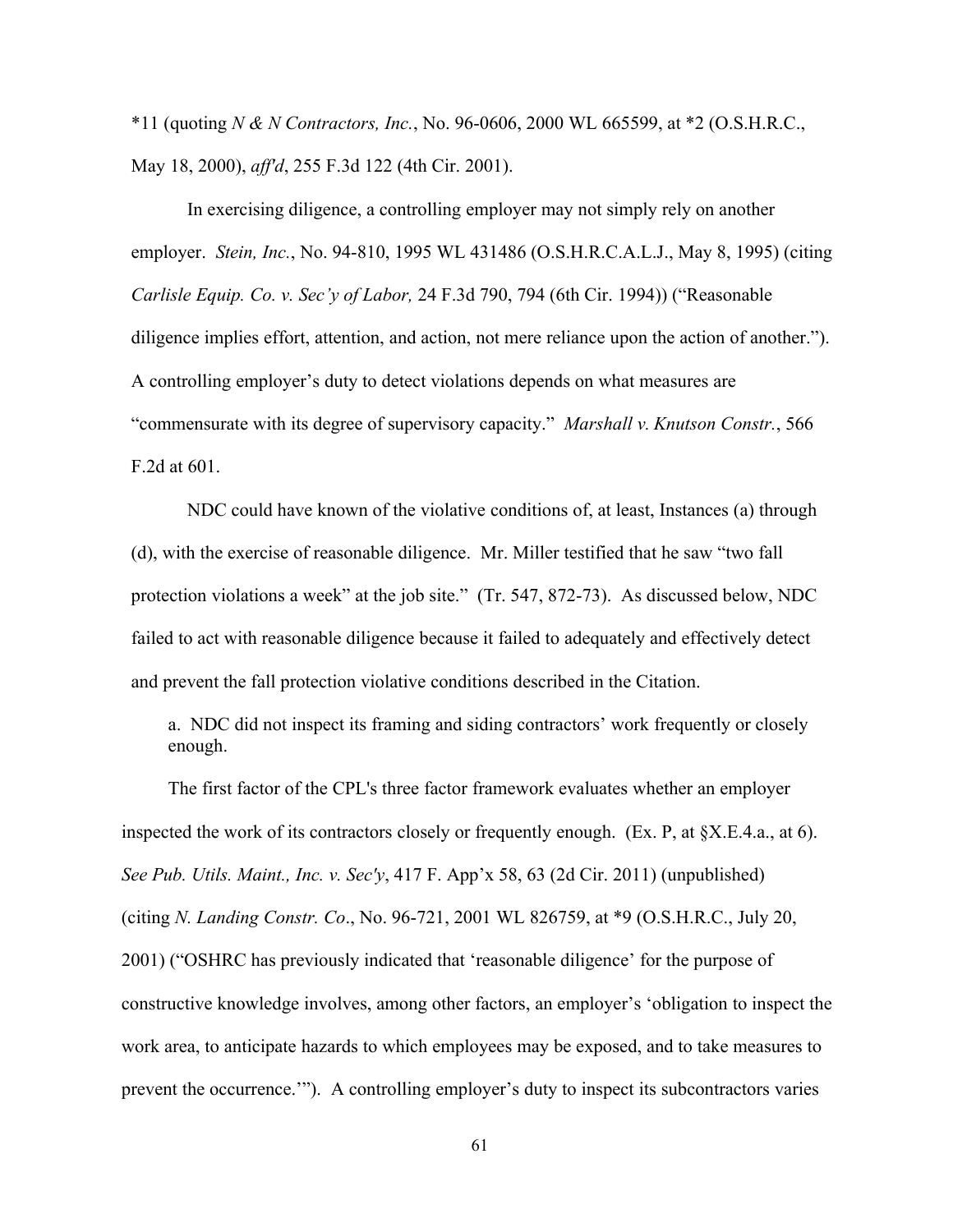and is lessened or heightened depending on circumstances particular to the jobsite and its relationship with its subcontractors. OSHA's CPL articulates five predecessor factors to determine a controlling employer's duty under factor one. (Ex P, at §X.E.3., at 6).

 6). Second, the nature and pace of the work matters, including the frequency with which the number or types of hazards change as work progresses. (Ex. P, at § X.E.3.b., at 6). A employer's level of expertise affects how frequently and closely it must inspect that employer.<br>(Ex. P, at § X.E.3.c., at 6). If an employer does not have experience in or knowledge of (Ex. P, at § X.E.3.c., at 6). If an employer does not have experience in or knowledge of exercise of reasonable diligence. When the employer knows that the employer it controls has a project, then it may need to conduct more frequent and close inspections of that employer. Fourth, if a subcontractor has not demonstrated a consistently high level of compliance, a reasonable diligence. (Ex. P, at § X.E.3.d., at 6). Finally, a controlling employer's knowledge The scale of the project may heighten a controlling employer's duty to conduct more frequent and close inspections in order to prevent and detect hazards. (Ex. P, at  $\S$  X.E.3.a., at controlling employer may need to conduct more frequent and close inspections of a worksite with a myriad of dynamic, frequent hazards. Third, how much a controlling employer knows both about the safety and history practices of the employer it controls and about that working with the employer it controls, then it may need to conduct more inspections in the history of noncompliance, or doesn't know its compliance history at a particular phase of the controlling employer may have to conduct more frequent and close inspections to exercise or lack thereof regarding whether the employer it controls utilizes an effective, graduated system of enforcement for non-compliance with safety and health requirements, coupled with regular jobsite safety meetings and safety trainings, may determine how frequently and closely it must inspect the employer. (Ex. P, at § X.E.3.e., at 6; Resp't. Post-Trial Br., at 16).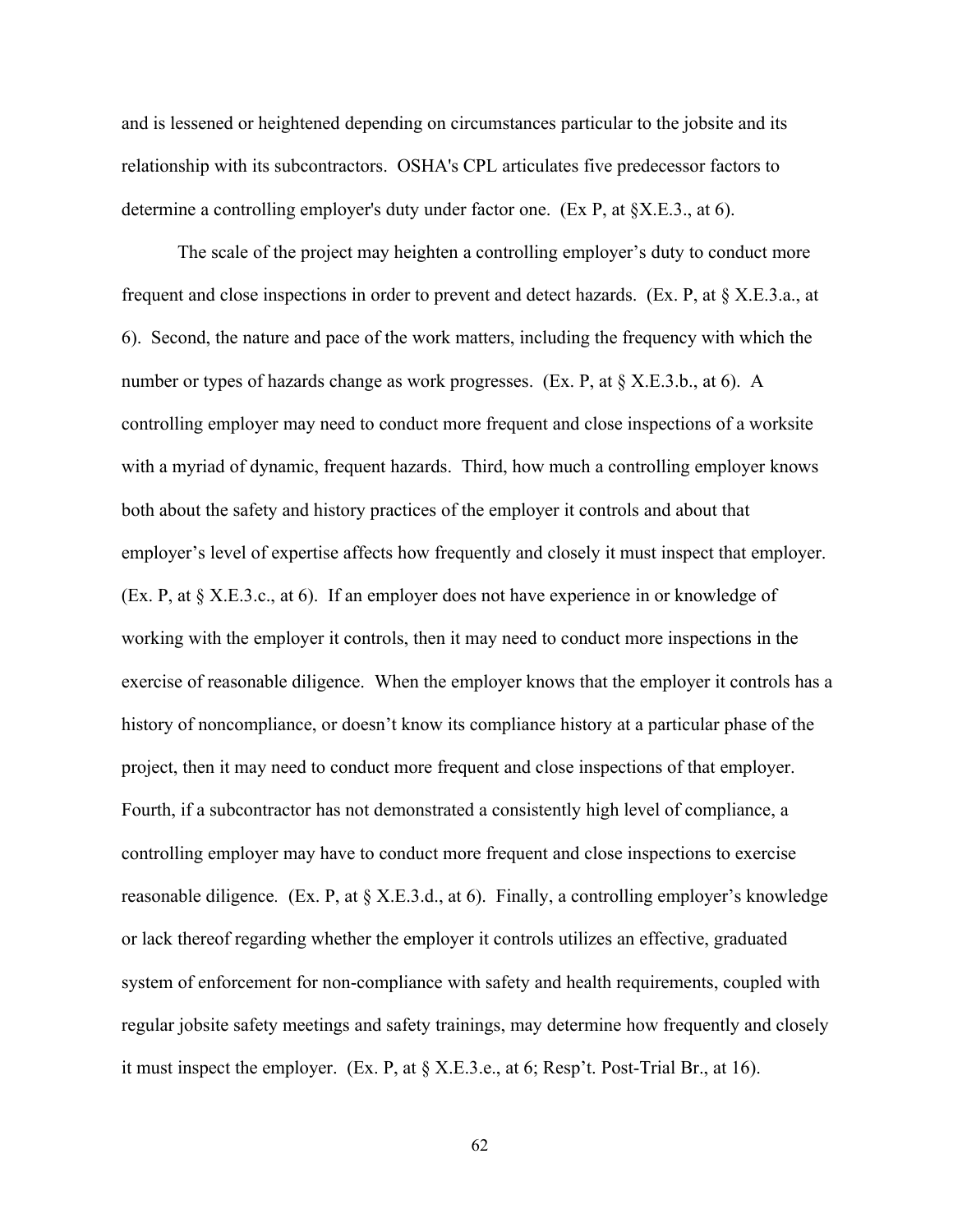NDC had a heightened duty to conduct frequent inspections of AD Berrios and CR Companies as of April 5, 2017 due to the size and scale of their work on the project, the nature and fast pace of their work and the frequency with which fall protection hazards arose and changed[,72](#page-62-0) NDC's knowledge of ECS/AD Berrios'[73](#page-62-1) and CR Companies'[74](#page-62-2) unsafe practices and noncompliance with fall protection safety rules, and NDC's failure to enforce its graduated system for enforcement for non-compliance with safety rules.<sup>75</sup> (Sec'y Post-Hrg. Br., at 52-68; Sec'y Reply Br., at 19; Tr. 54, 274-75, 335, 356, 367, 403, 411, 451-52, 546-47, 551, 687, 853; Ex. HH).

NDC did not believe that looking for safety issues was its responsibility.

 violations, its overall identification of fall protection hazards at the jobsite was inadequate. NDC did not believe that looking for safety issues was its responsibility.<br>Superintendent Brumbaugh testified, "No one was specifically looking for safety violations.<br>We're not safety officers." (Tr. 547). NDC did not insp even though it knew ECS had incurred a history of repeated fall protection violations at the jobsite in a relatively short period of time. Superintendent Brumbaugh noted that the framing crews were guilty of "repeat violations" and had "a complete lack of control for safety." (Tr. 403, 515-16, 768-69; Ex. 38). Even though it knew ECS committed repeated fall protection Superintendent Brumbaugh testified that he did not walk the jobsite when he arrived each morning — and would not get around to all the buildings for several hours. He testified that on some days, he would spend as little as fifteen minutes outside of the trailer. (Tr. 279, 411-

<span id="page-62-0"></span> $72$  Given the number of workers, the number of balconies and the daily or hourly pace at which life-threatening fall protection hazards emerged, NDC ought to have conducted frequent and close inspections of AD Berrios's and CR Companies' workers to detect and prevent fall protection hazards.

<span id="page-62-1"></span>from November 29, 2016 through February 7, 2017. (Exs. 26-27, 30, 32, 35, 38, 41-42, 47, 51-52, 55, GG). <sup>73</sup> NDC knew of at least twelve fall protection violations by ECS/AD Berrios during the two-month, one week period

<span id="page-62-2"></span><sup>&</sup>lt;sup>74</sup> By April 5, 2017, NDC knew that CR Companies had only submitted meeting minutes from one tool box talk for all the weeks it had been on the job site. (Tr. 543-45; Ex. 72).

<span id="page-62-3"></span><sup>&</sup>lt;sup>75</sup> NDC's system of enforcement did not involve any investigation into the cause of the violation, the identity of the perpetrator, or whether progressive discipline was followed. (Tr. 451).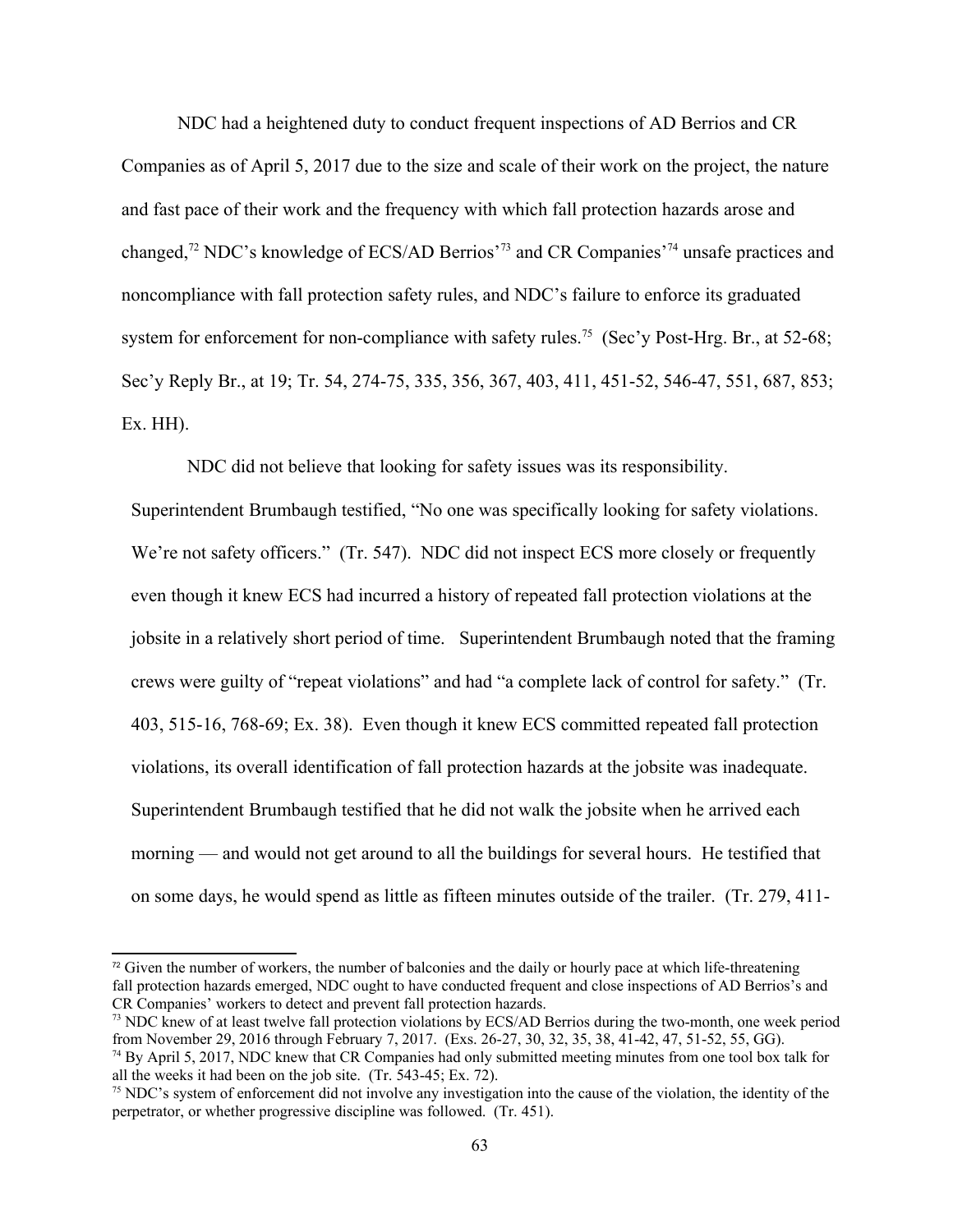13). Mr. Miller also indicated that his walk-by on the day of the OSHA inspection was not comprehensive, saying, "I only walked by fleetingly." (Tr. 833).

employees is itself evidence of a lack of reasonable diligence. *See e.g. Meadows Constr. Co.*, NDC's observations of the jobsite did not lead to effective abatement of fall protection hazards. It did not investigate the causes of fall protection violations or why repeated fall protection violations kept happening. (Tr. 437-38). When an NDC employee did see a fall protection violation, it was often addressed by a telephone call and no record was made of the violation and there was no attempt to ascertain the name of the person who had committed the violation. (Tr. 414, 451). NDC was mistaken about its responsibility as a controlling employer to conduct inspections for safety violations committed by subcontractors. NDC's superintendents testified NDC was not responsible for the safety of any subcontractor's workers at the job site at any time. (Tr. 440, 463, 685-86, 698, 826, 872-73). NDC's confusion as to whether it was responsible in any way for the safety of its subcontractors' LLC, No. 12-2142, 2018 WL 1309479, at \*38 (O.S.H.R.C., Feb. 26, 2018) (noting employer "testified that he was not responsible for safety[.]" and its belief that it was not responsible for safety at the worksite was one factor in determining it failed to act diligently in regard to safety).<sup>76</sup> NDC did not participate in safety walks conducted by its subcontractors because it did not believe that it was responsible for inspecting its subcontractors. (Tr. 368, 532-33, 779). NDC did not ensure that hazards identified on these safety walks were corrected because "they're not my employees. I don't correct them." (Tr. 532).

CO Ortiz and AAD Perez-Ramos saw, at least, twelve workers being exposed to fall

hazards at Buildings 3 and 4, the garage, and the mailbox building over the course of an hour

<span id="page-63-0"></span>WL 2308763, at \*10 (O.S.H.R.C., Jan. 15, 2004)); *see also, Archer-W. Contractors, Ltd.*, No. 87-1067, 1991 WL <sup>76</sup>*See Summit II*, 2010 WL 3341872, at \*10 (holding an employer cannot contract away its duties "under the Act by requiring another party to perform them.") (quoting, e.g., *Froedtert Mem'l Luther n Hosp. Inc*., No. 97-1839, 2004 81020 (O.S.H.R.C., Apr. 30, 1991), *ff'd*. 978 F.2d 744 (D.C. Cir. 1992).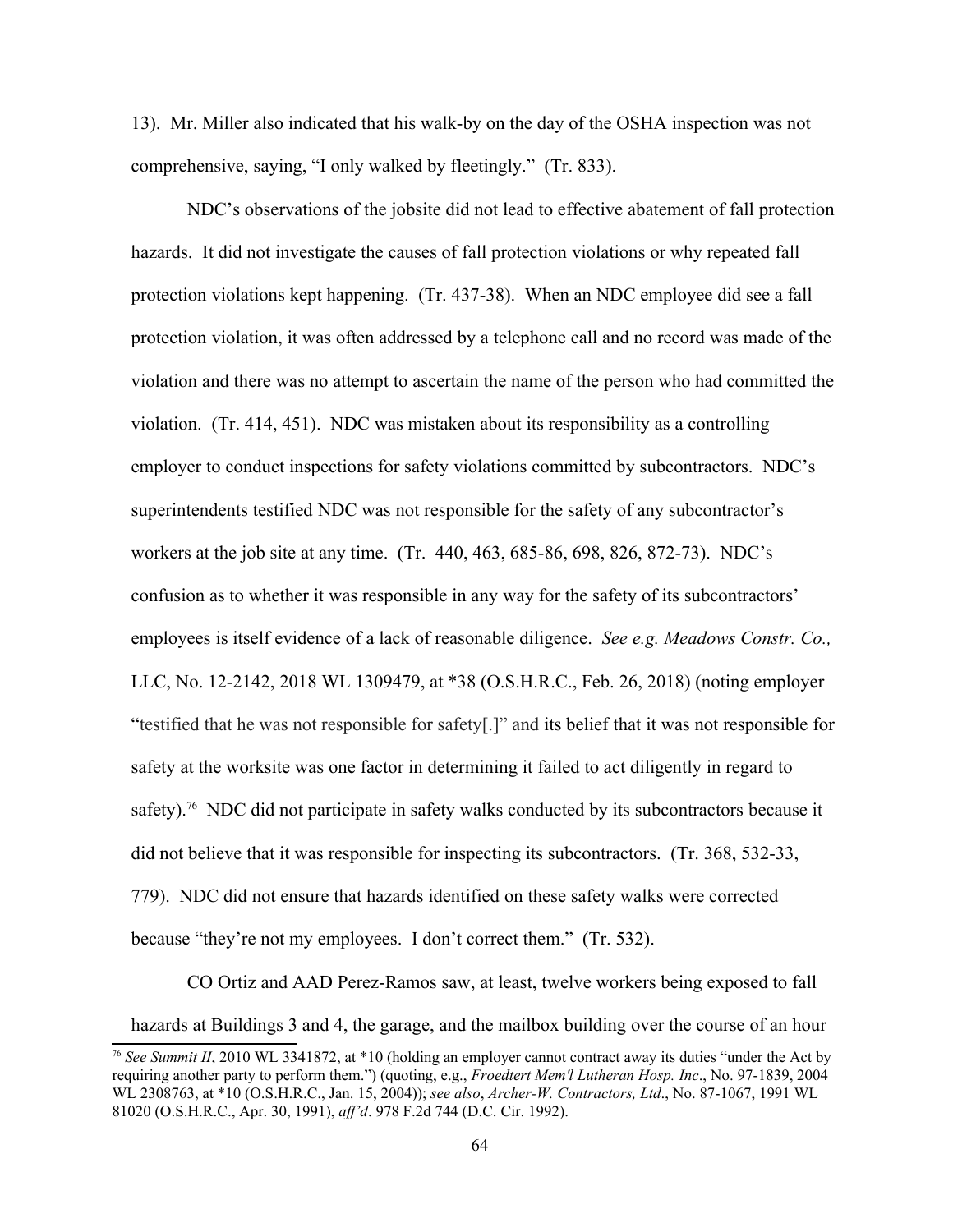and fifteen minutes. (Tr. 61; Exs. 2-15). *See Meridian Constr. & Dev., LLC*, No. 06-0454, 2006 WL 2781633, at \*10 (O.S.H.R.C.A.L.J., Sept. 5, 2006) ("[T]he number of unsafe conditions observed . . . during [the OSHA Compliance Specialist's] short walk-through of the worksite shows Meridian's inspection program was inadequate. Meridian's two superintendents on site failed to conduct proper inspections.").

b. NDC did not implement an effective system for promptly correcting fall hazards.

NDC failed to implement an effective system for promptly correcting fall hazards. It used a system whereby it would call or contact a subcontractor's superintendent and describe a violation it had seen and expect the subcontractor's superintendent, who like CR Companies' Mr. Smith might be away from the jobsite, to try and fix the problem. This system was ineffective and left workers exposed to fall hazards. (Tr. 80-82, 126). CO Ortiz testified that the system was "ineffective" and "set them up for failure" because NDC did not follow-up to find out more about why the incident happened, who was involved and if the reason was promptly and properly corrected. (Tr. 407-08, 450). Superintendent Brumbaugh never asked subcontractor employees if they received fall protection training, or whether they had fall protection equipment. (Tr. 81-83). CO Ortiz also testified that the person receiving NDC's message was often not onsite and could not be reached.<sup>[77](#page-64-0)</sup> (Tr. 82).

NDC's claim that every safety violation it telephonically identified was abated immediately is contradicted by the fact that it sent at least six formal, written fall protection safety violation notices to ECS. NDC did not ensure that fall hazards were abated immediately or whether or not hazards were resolved at all. (Tr. 865-66). When asked if NDC waited to see if its safety issues were abated, Mr. Miller testified, "I would be lying if I told you yes" and indicated

<span id="page-64-0"></span><sup>&</sup>lt;sup>77</sup> See Stanley Roofing Co., Inc., No. 03-0997, 2006 WL 741750, at \*2 (O.S.H.R.C., Mar. 3, 2006) (holding "offsite supervision via cellular phone communication . . . inadequate in this case.").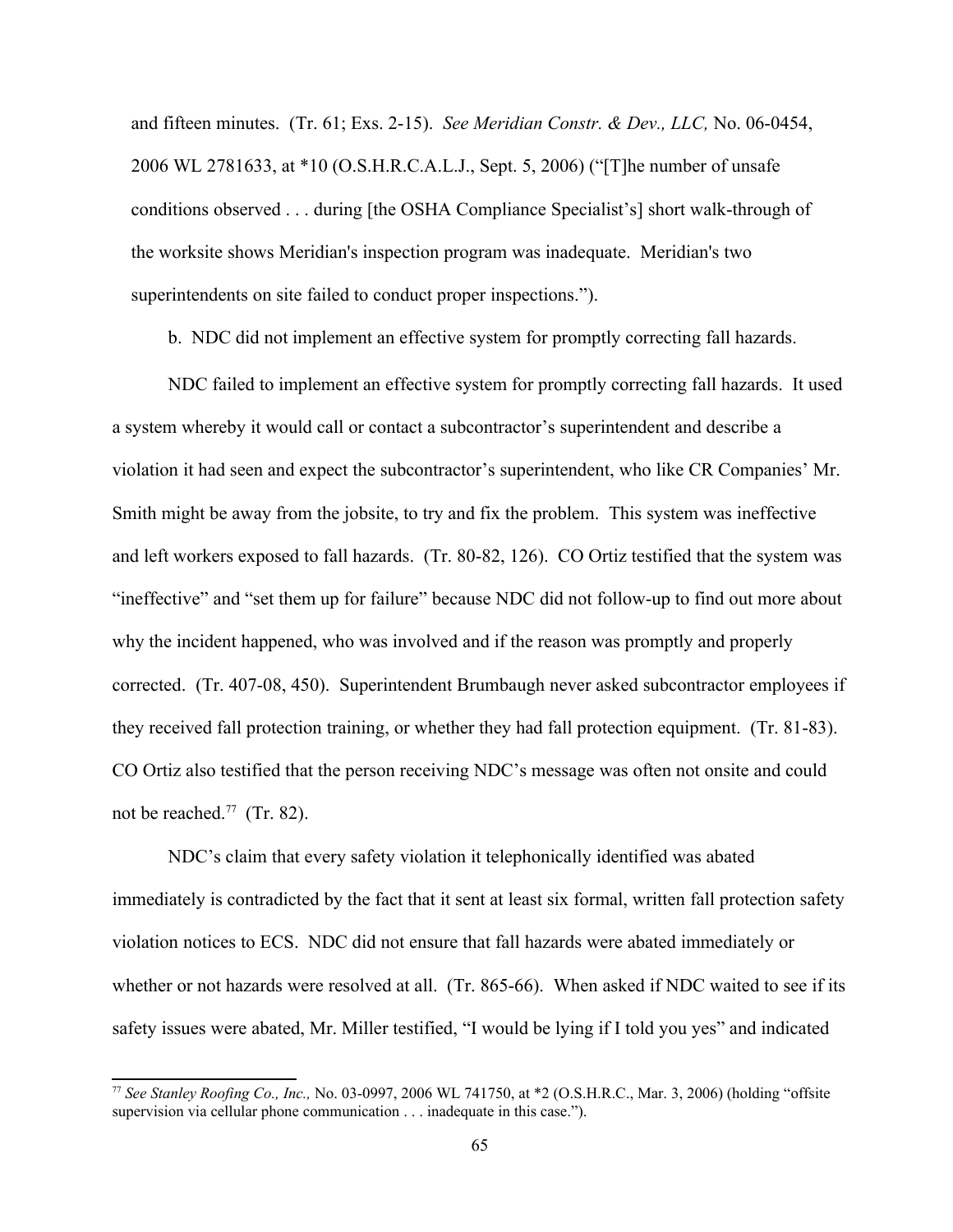after reporting a violation he would go about his business. In a Safety Violation Notice dated December 6, 2016, Superintendent Brumbaugh stated, "Yesterday, your team was escorted around site and in excess of 12 different balcony and breezeway openings were left with no handrails. As of this morning, several areas remain unsafe." (Tr. 505-06; Ex. 27). The frequency of fall protection violations at the jobsite that NDC brought to the attention of ECS ranged from daily to approximately two per week. (Tr. 506; 825, 865; Exs. 26-27, 30, 32, 35, 38, 41-42, 47, 51-52, 66).

hazard. *See Calang Corp.*, No. 85-0319, 1990 WL 140086, at \*2 (O.S.H.R.C., Sept. 12, 1990) Senior Vice President Scott testified that a subcontractor could not be terminated, even after many repeated violations for the same conduct, if the subcontractor corrected the problem within 72 hours. (Tr. 489-90). Mr. Brumbaugh testified that that subcontractors were required to abate a fall protection violation, both immediately and within 24 hours. (Tr. 417; Ex. GG). At times, NDC's allowed subcontractors too much time to remedy life-threatening violations. OSHA stated and NDC's own superintendent admitted that getting a subcontractor to abate in 10 minutes (far less than 72 hours) is too long when the situation involves a worker on a balcony without fall protection. (Tr. 83, 759). Superintendent Miller's failure to act upon CO Ortiz's plea to abate an ongoing, serious threat to the life of two construction workers on a third-floor balcony was a failure in reasonable diligence sufficient to support a finding of constructive knowledge of the (finding that the employer could not in good faith have believed that it complied with the standards after the compliance officer explained the requirements and pointed out deficiencies the employer failed to correct); *Altor, Inc.,* No. 99-0958, 2011 WL 1682629, at \*15 (O.S.H.R.C., Apr. 26, 2011) (Failing to "to halt construction" and install guardrails in response to a CO pointing out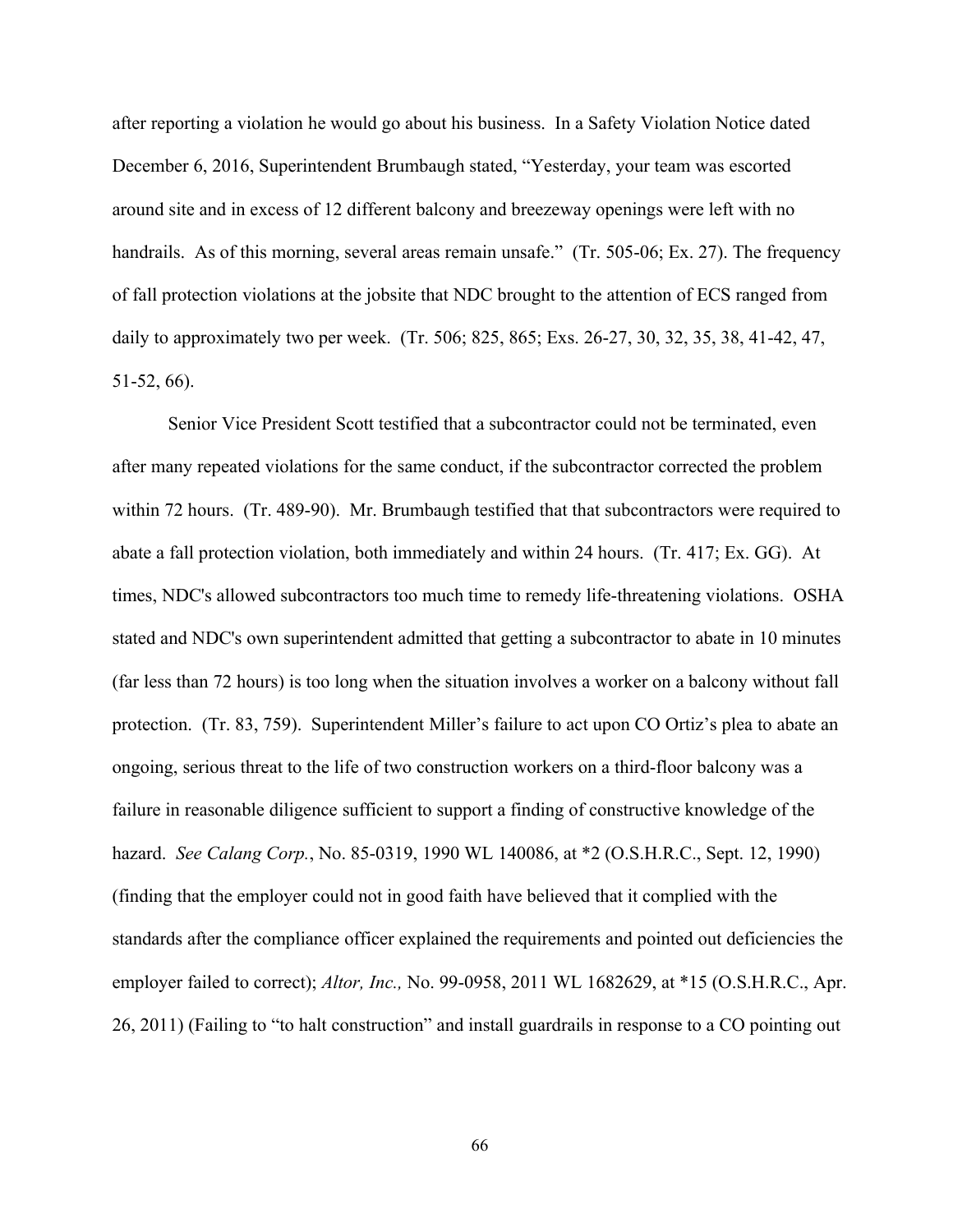a hazard "plainly demonstrate a cavalier attitude towards employee safety" and even was sufficient for a finding of willfulness.)

(Sec'y Post-Hrg. Br., at 68-74).

c. NDC did not sufficiently enforce ECS's, AD Berrios' and CR Companies' compliance with fall protection safety requirements

demonstration that the employer's safety program was inadequate. *ComTran Grp., Inc.*, 722 F.3d effectively communicated to employees. *Id.* (citing *PSP Monotech Indus.,* No. 06–1201, 2008 Constructive knowledge of a violative condition also can be established by the Secretary's at 1308 (noting a lack of a safety program can establish the knowledge element "with the rationale being that—in the absence of such a program—the misconduct was reasonably foreseeable."); *see*  also, Eller-Ito Stevedoring Co., LLC v. Sec'y of Labor, 567 F. App'x 801, 803–04 (11th Cir. 2014) (same) (unpublished). An employer's safety program may be deemed inadequate if it is not WL 5432286, at \*3 (O.S.H.R.C., Aug. 14, 2008); *H.B. Z chry Co. v. OSHRC*, 638 F.2d 812, 820 (5th Cir. 1981) (finding, in the context of establishing a defense of negligent employee misconduct, substantial evidence in the record supported a finding that a company failed to communicate and enforce its work rules needed to comply with OSHA standards).

The Secretary may show constructive knowledge when: (1) conditions prohibited by an OSHA standard could occur unless employees followed certain safety rules; and (2) the employer failed to take adequate steps to obtain their compliance with the necessary safety rules. *CF&T Av il ble Concrete Pumping, Inc.*, No. 90-329, 1993 WL 44415 (O.S.H.R.C., Feb. 5, 1993); *see, e.g., Gary Concrete Prods., No.* 86–1087, 1991 WL 100580, at \*2 (O.S.H.R.C., May 16, 1991) (holding an employer failed to use reasonable diligence to discover improper stacking of concrete pilings, because it failed to ensure adequate supervision of employee responsible for stacking, and failed to train employees effectively in avoiding the hazards). If an employer's safety program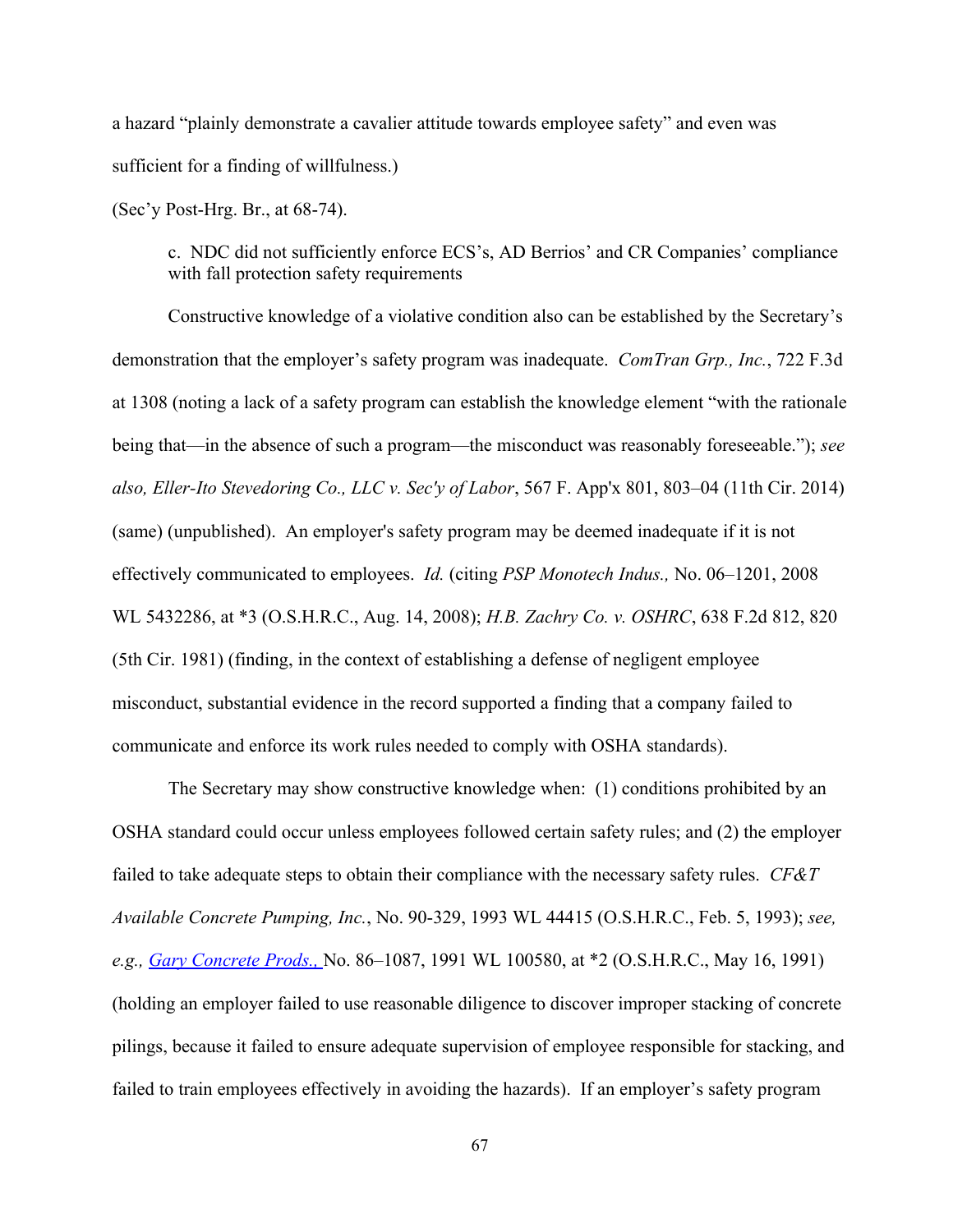conclude that the violation was preventable. *Id.* Furthermore, a violation is considered not have a series of progressively more severe consequences for violators. *See Crowther Roofing*  lacks the elements of an effective safety program, which include work rules designed to prevent violations, adequate communication of the rules to employees, methods of discovering whether violations occur and enforcement of the rules if violations are discovered, it is reasonable to preventable and constructive knowledge will be found where an employer's safety program does *& Sheet Metal of Fla., No.* 10-1081, 2010 WL 5128951 (O.S.H.R.C.A.L.J., Oct. 15, 2010). A general contractor does not act with reasonable diligence when it unreasonably relies on a subcontractor who lacks an effective safety program.<sup>78</sup> See also McDevitt Street Bovis, Inc., 2000 WL 35559662, at \*2.

Evidence that an employer failed to implement a graduated system of enforcement and follow-up inspections is evidence that the employer did not act with reasonable diligence. Here, NDC failed to implement a graduated system of enforcement. It did not discipline its subcontractors and did not ask its subcontractors to discipline their offending employees.<sup>79</sup> (Tr. 452). When asked whether NDC had ever requested a subcontractor to take disciplinary action against an employee, Superintendent Brumbaugh said, "I never asked them to take disciplinary [sic] — spanking them, firing them, or otherwise." Although NDC did notify its subcontractors of violations it happened to see, CO Ortiz testified that there were no meaningful consequences for violators. (Tr. 77, 137-38). The result was a construction site where lack of fall protection was a normal occurrence and even the supervisors for the framing and siding contractors exposed

<span id="page-67-0"></span>guarding rule."). <sup>78</sup>*See Me dows Constr. Co.,* LLC, No. 12-2142, 2018 WL 1309479, at \*25 (O.S.H.R.C., Feb. 26, 2018) (ALJ Decision and Order appended to Commission case which held that although Employer "was very responsive whenever he saw incidents of noncompliance ... "the record does not show how effectively [it] enforced its machine

<span id="page-67-1"></span> $\frac{1}{29}$  *See Precast Servs., Inc.*, No. 93-2971, 1995 WL 693954, at \*2 (O.S.H.R.C., Nov. 14, 1995) (holding program consisting only of pre-inspection verbal warnings is insufficient to establish employee misconduct defense), *ff'd.*  106 F.3d 401 (6<sup>th</sup> Cir. 1997).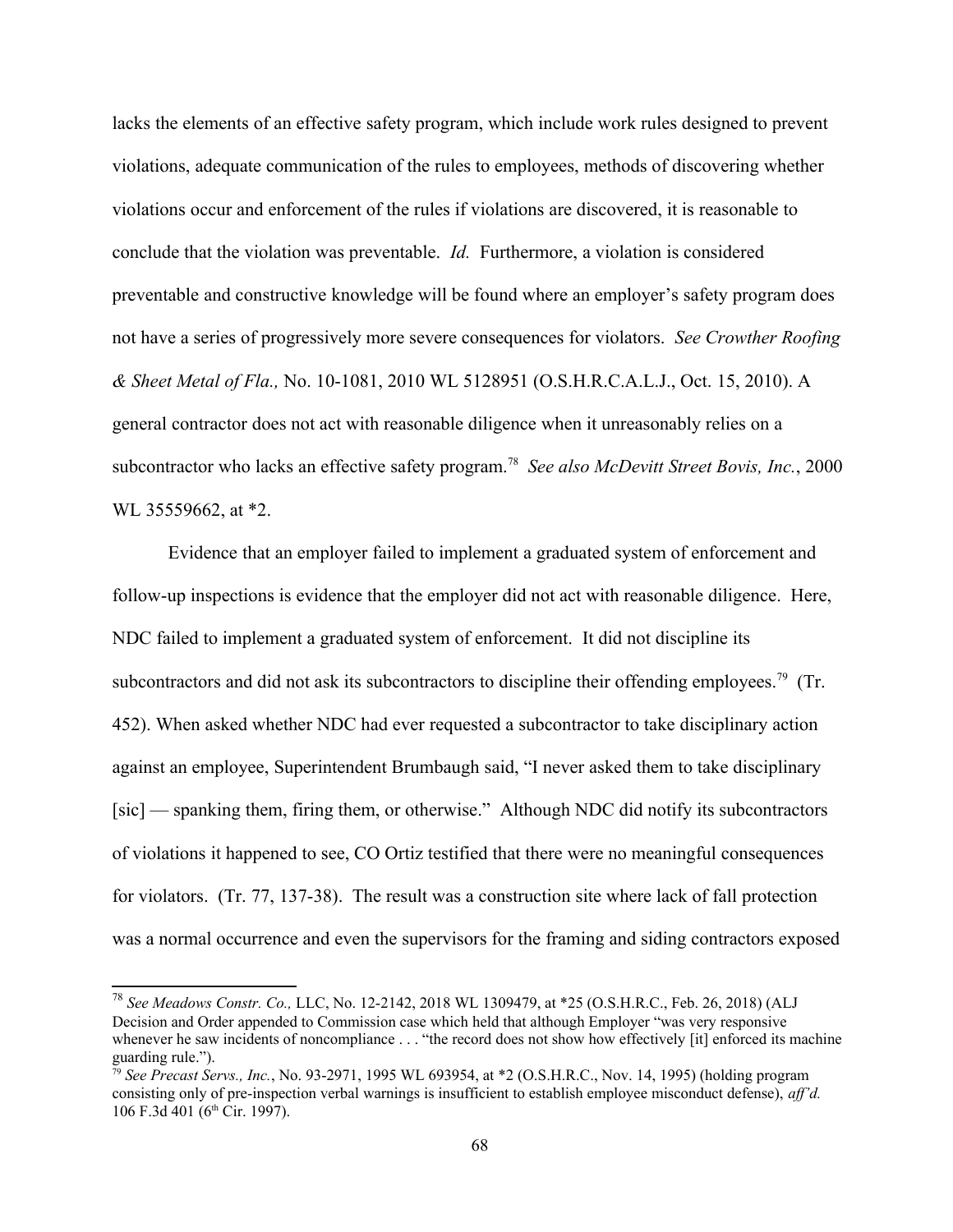themselves to fall hazards. (Tr. 77, 343-46; Exs. 7, 13). Superintendent Miller testified that he saw and called on subcontractors to correct fall hazards twice a week. He never issued a violation notice or otherwise documented the incident. (Tr. 403-04, 419).

Although NDC included a list of safety rules in its contracts with its subcontractors, it failed to communicate or effectively enforce those rules. (Tr. 289). NDC had a rule which stated that if an employee was given three notices of a safety violation on the project, then NDC would demand removal of that employee from the jobsite. (Tr. 899-901). Mr. Miller testified that although that rule applied to subcontractors, NDC did not enforce this rule because it did not keep track of the identity of the violators. (Tr. 899-901). NDC's managers did not effectively communicate whether a subcontractor was responsible for following NDC's rules regarding fall protection, or its own company's rules, and what role, if any, the subcontractors had in enforcing NDC's safety rules. (Tr. 65, 69, 407, 451-52, 469, 685-86, 779).

NDC's near sole reliance on the ECS, AD Berrios and CR Companies to fully comply with OSHA's fall protection requirements during the project was unreasonable given its knowledge of their repeated violations and their lack of enforcement of an effective safety program. NDC was aware of repeated, continuous health and safety violations by these subcontractors. (Tr. 77). CO Ortiz testified that no fall protection was the normal rule, with no meaningful consequences. (Tr. 146). AD Berrios supervisor Louis Garcia admitted employees repeatedly failed to use fall protection and that he struggled with enforcement of fall protection safety rules. (Tr. 355). CO Ortiz testified that supervisors in charge of safety for ECS had not been at the construction site for months, and two supervisors responsible for safety on the day of the inspection were photographed while exposed to fall hazards themselves, with unprotected subordinate workers standing alongside them. (Tr. 83, 137, 343-346; Exs. 7, 13). *See Bill C. Carroll Co., Inc.*, 1979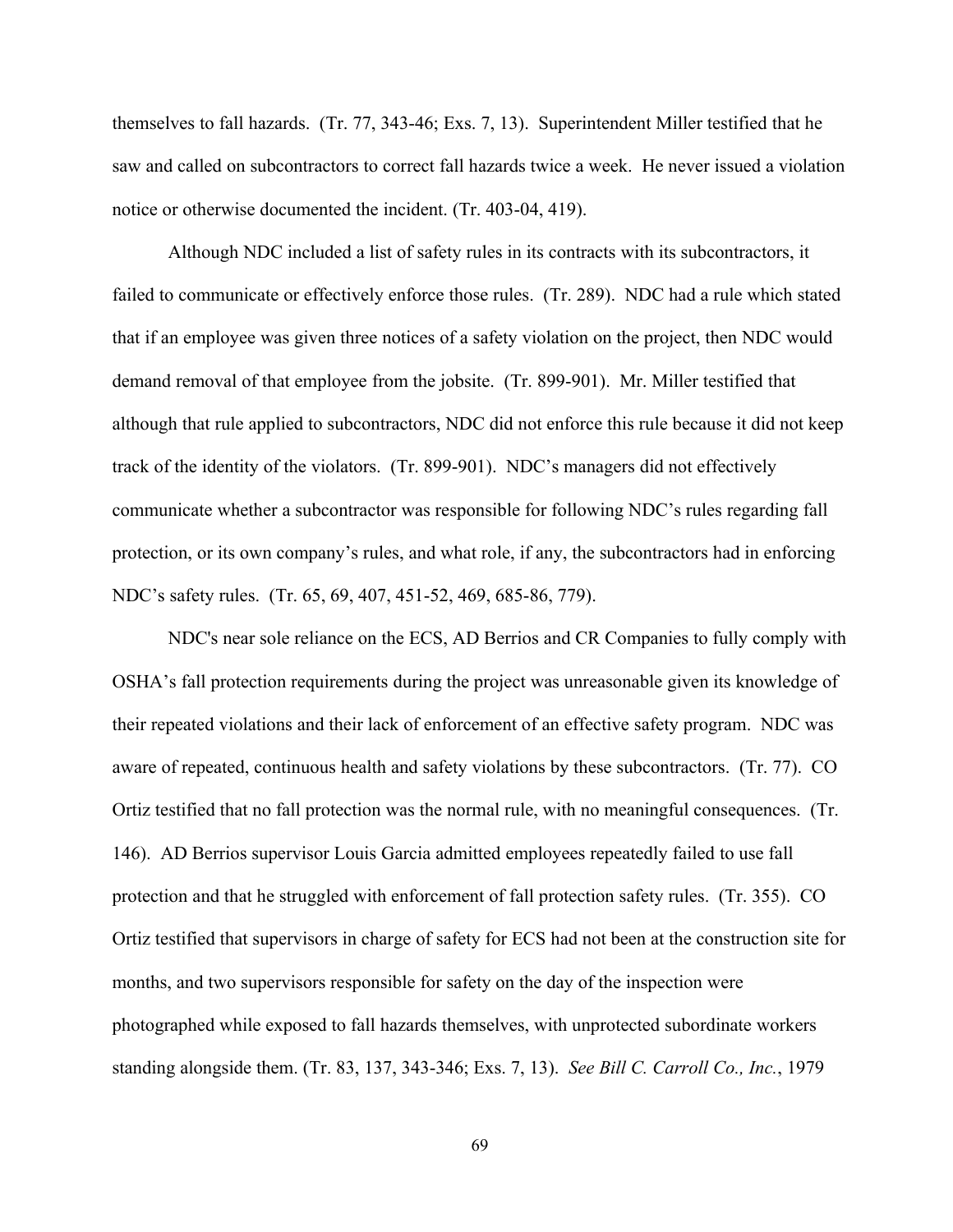WL 8511, at  $*5$  (No. 76-2748, 1979) (holding violations by supervisors "is strong evidence that implementation of the safety policy is lax."). NDC knew that CR Companies was not holding tool box talks. (Tr. 545). NDC believed that ECS had a "complete lack of control for safety" and was not training or communicating safety rules to its employees. (Tr. 524-25; Ex. 38). (Sec'y Post-Hrg Br., at 74-81).

> Respondent's Policy Arguments that OSHA's: 1) Multi-Employer Citation Policy Disincentivizes General Contractors from taking an Active Safety Role and 2) Alleged Inability to Provide Compliance Insight is Highly Prejudicial are Without Merit and Offer No Defense to the Citation.

A. The Multi-Employer Citation Policy does not Disincentivize Safety with General Contractors.

"It is Respondent's position the Multi-Employer Citation Policy, as it was applied to this Project, disincentivizes general contractors from taking an active role in safety and health at worksites." It makes a policy argument that requiring it to enforce its safety program and conduct safety inspections does not further the purposes of the Act. Respondent asserts general contractors who encourage safety at their worksites will cease doing so if they are fined by OSHA. (Resp't. Post-Trial Br., at 32-33).

 unreasonable or unachievable duty on contractors."). "General contractors normally have the to employee safety where those obligations affect the construction worksite." *Marshall v.* The Commission has repeatedly upheld OSHA's position that the controlling employer doctrine furthers the goals of the Act. *Grossman Steel & Aluminum Corp.*, 1976 WL 5968, at \*3 ("We therefore conclude that, on a construction site, the safety of all employees can best be achieved if each employer is responsible for assuring that its own conduct does not create hazards to any employees on the site, and that imposing liability on this basis would not place an responsibility and the means to assure that other contractors fulfill their obligations with respect *Knutson Constr. Co.*, 566 F.2d at 599. And "[a]s a practical matter, the general contractor may be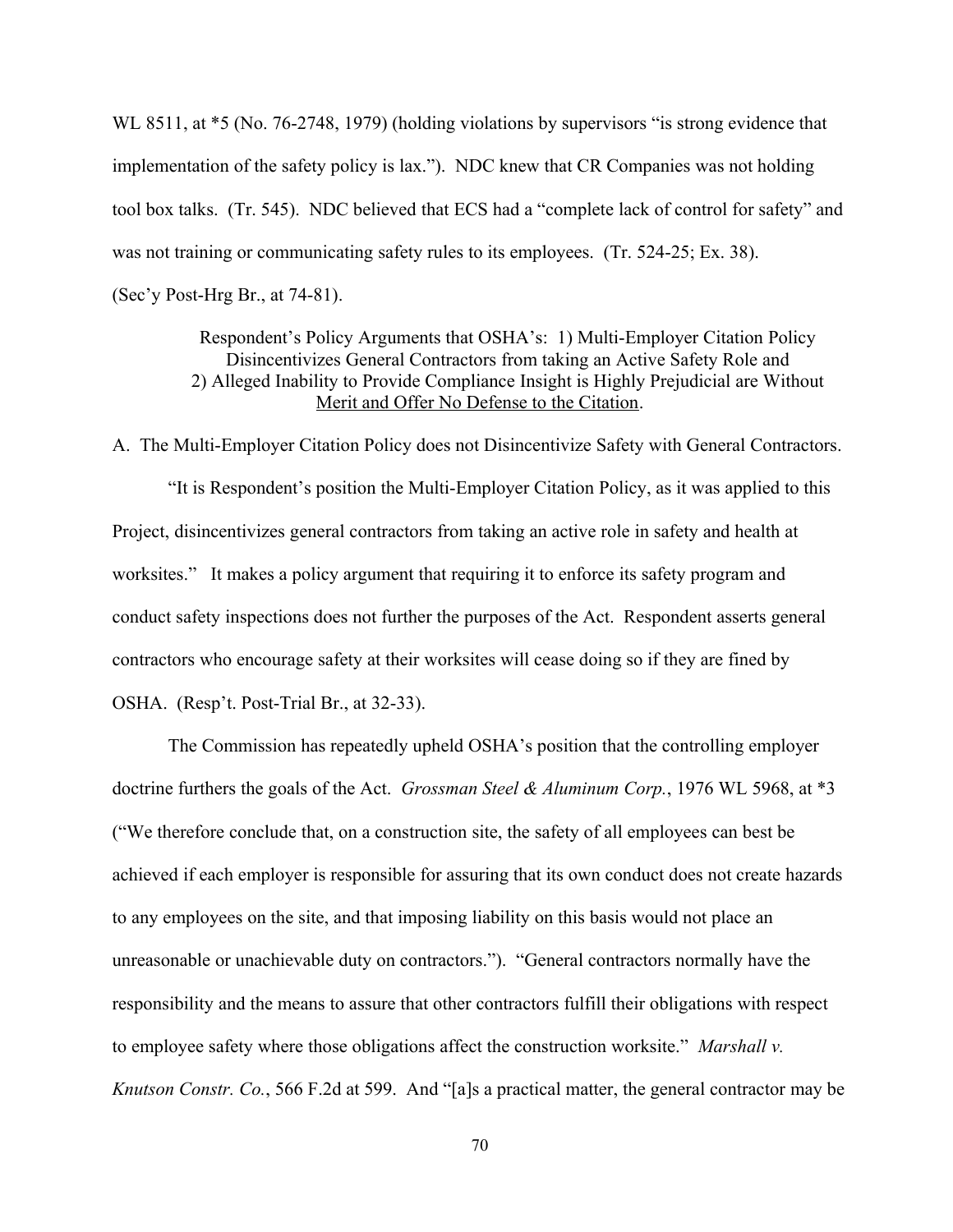the only on-site person with authority to compel compliance with OSHA safety standards." meaningful, and effective corrective action. *Universal Constr. Co.*, 182 F.3d at 730. A general contractor who is a controlling employer who encounters a life-threatening safety violation may not ignore it. A general contractor, who is a controlling employer, who knew or should have known of a serious safety violation and had the power to correct it, needs to do so or risk receipt of an OSHA citation for not taking prompt,

B. Lack of Prejudice Regarding OSHA's Compliance Insight.

Respondent argues Complainant must identify conduct that Respondent should have pursued to avoid receiving the Citation. It asserts CO Ortiz and AAD Perez-Ramos were unable to provide any insight into what conduct NDC should have engaged in to absolve itself from the Citation. Consequently, citing to the Commission decision in *David Weekley Homes*, 2000 WL 34338140, at \*3, Respondent argues that it ought to be absolved of its responsibility as a controlling employer under the Act. (Resp't. Post-Trial Br., at 28-29; Resp't Reply Br., at 4, n. 1).

The Secretary, on the other hand, argues that Respondent is misreading *David Weekley Homes* and asserts OSHA's CPL case law provides adequate guidance as to what a controlling employer must do to comply with the Act. He asserts that *David Weekley Homes* does not require OSHA to provide NDC with "an unrealistic amount of detail as to how to comply with the cited standard." The Secretary also asserts that OSHA provided Respondent with a great deal of notice pertaining to what went into its determination that NDC had knowledge of the violative conditions. The Court agrees with the Secretary. Complainant cites to his post-hearing brief and testimony presented by CO Ortiz and AAD Perez-Ramos at trial concerning what NDC should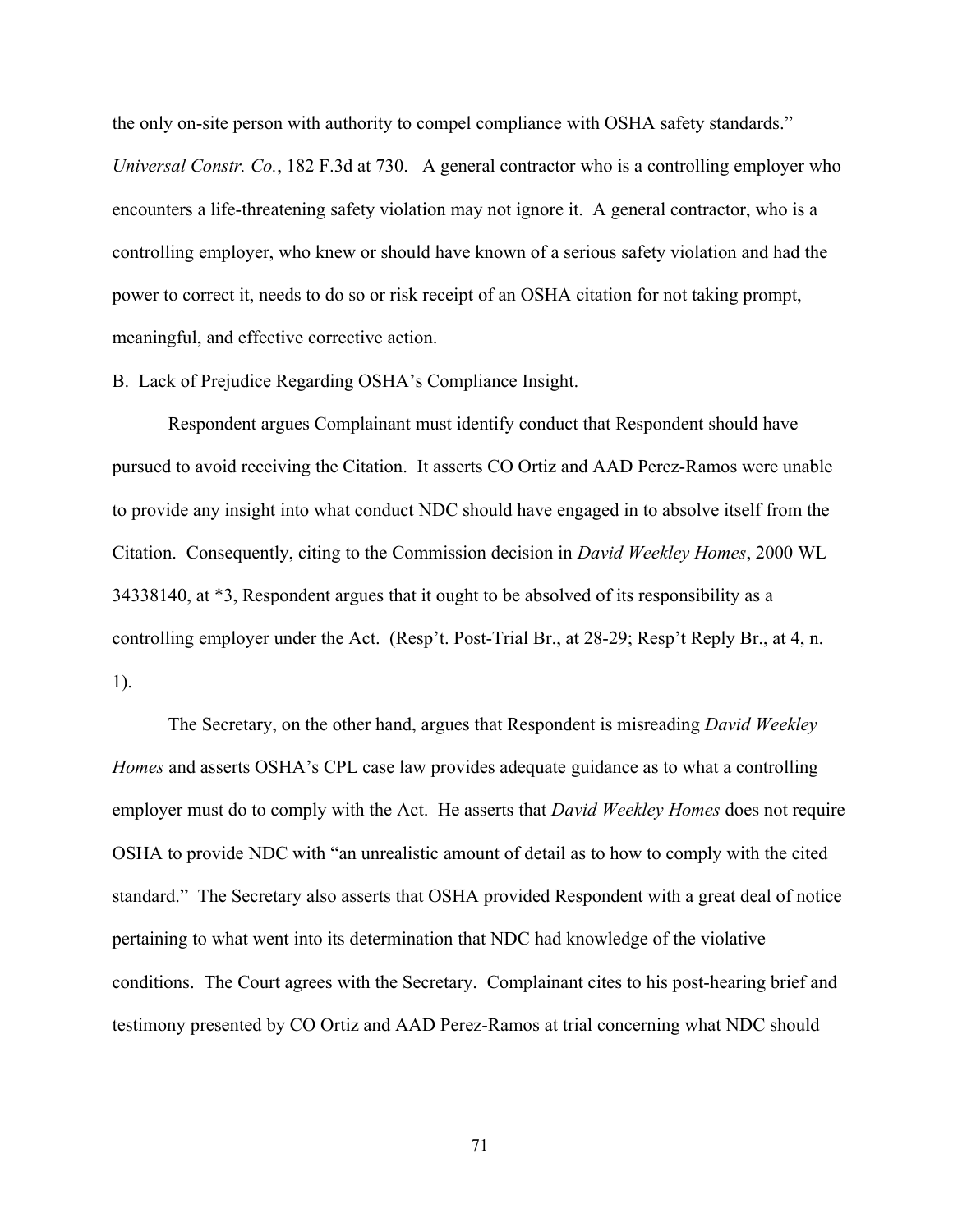have done, constructive knowledge, and what OSHA expected of NDC as a controlling employer. (Sec'y Post Hrg. Br., at 68–81, Sec'y Post Hrg. Reply Br., at 23-25; Tr. 136-38, 257).

 guardrail systems, safety net system, or personal fall arrest system . . .." 29 C.F.R. § 1926.510(b) The Secretary further argues *David Weekley Homes* holds that, only where there is an ambiguous regulation, the Secretary must explain how the employer's conduct fell short and what it could have done to comply.<sup>80</sup> (Sec'y Post Hrg. Reply Br., at 25). There is no ambiguous regulation. The regulation at issue provides three well-defined options to protect employees: "by (13).

 This case involves a standard with specific ways to comply identified. *Cf. See Buckeye*  analysis that OSHA must define "reasonable diligence" with the same level of specificity. *David Indus., Inc.,* No. 8554, 1975 WL 5244, at \*3 (O.S.H.R.C., Dec. 22, 1975) ("We do not consider it incumbent upon the Secretary to demonstrate what the employer should have done to comply with section  $1910.212(a)(3)(ii)$ . The standard itself prescribes the performance performance [sic] required by guarding."). While the Commission vacated the four citations issued to David Weekley Homes as the controlling employer, it did not hold in its constructive knowledge *Weekley Homes,* 2000 WL 34338140 at \*4-6. In *McDevitt St. Bovis, Inc.,* the Commission held a general contractor responsible for subcontractor violations it could reasonably have been expected to prevent. Here, OSHA's representatives testified NDC should: 1) have conducted safety

<span id="page-71-0"></span>citations as the controlling employer. *David Weekley Homes*, 2000 WL 34338140 at \*4-5. Although all of the constituted compliance. *Id.,* at \*5. With regard to the first citation alleging the employer failed to inspect and provide responsibilities." *Id.,* at \*3. Similarly, it vacated the second citation, for failing to provide fall protection training, Weekley's conduct was deficient. *Id.,* at \*4. <sup>80</sup> In *David Weekley Homes*, an employer was given two citations as the creating employer and four "substantive" citations were vacated, only the creating employer citations were vacated due to the ambiguity concerning what a safe and healthful workplace, the Commission held "the Secretary has not shown that Weekley's conduct was insufficient, particularly in light of the combination of its limited onsite presence and actual exercise of safety because the Secretary failed to define what would have constituted compliance under the circumstances and how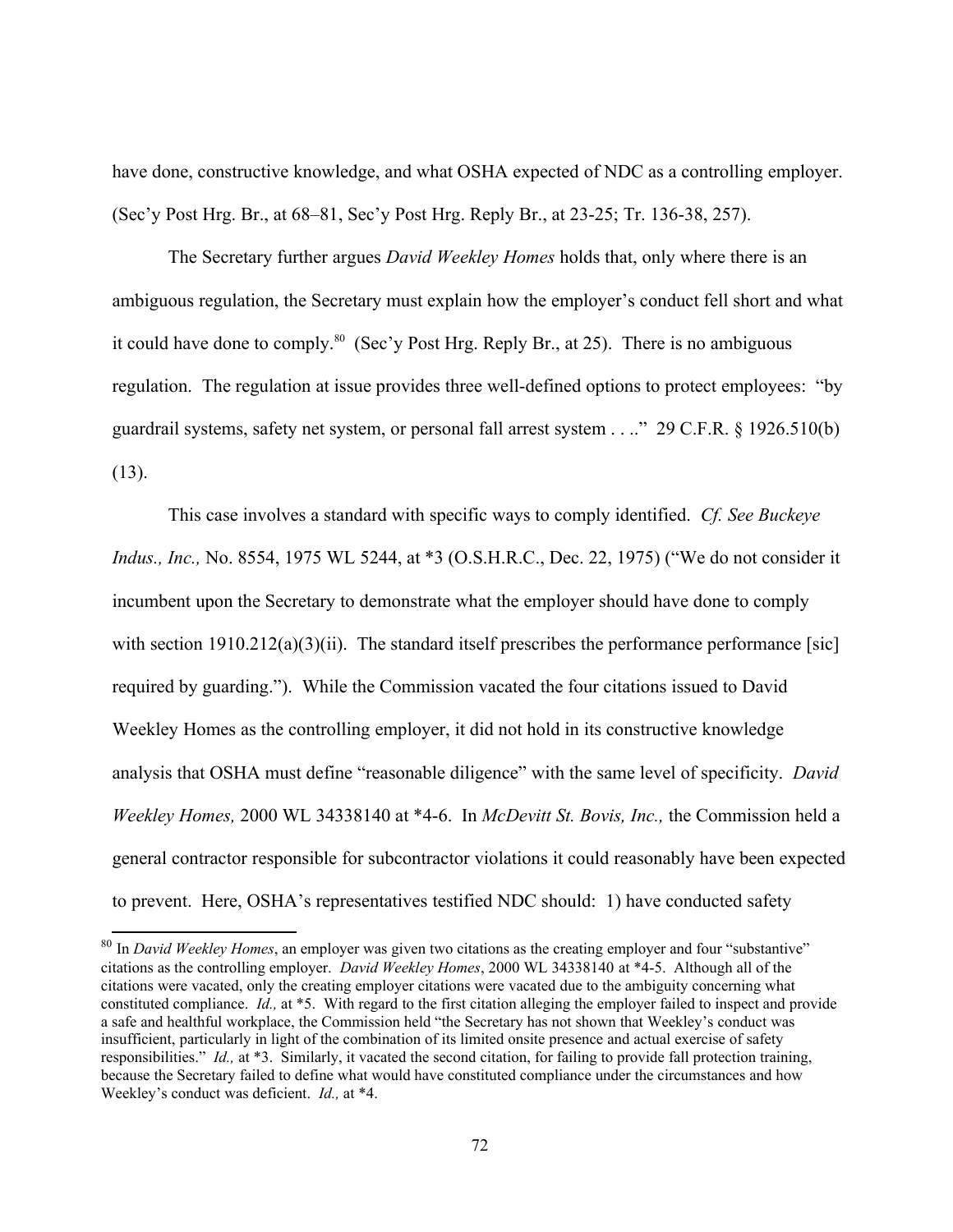inspections instead of ad hoc quality control walks, 2) not just have sought immediate abatement through phone calls, and 3) have documented and implemented a graduated system of enforcement of its work rules. (*See* Sec'y Post Hrg. Br., at 74-80)*.* OSHA is not required to affirmatively define in detail every element as to how an employer is to comply with the standard with the specificity demanded by Respondent. Respondent has not been highly prejudiced by OSHA not doing so.

## Respondent has Abandoned any Greater Tripping Hazard Defense

 a variance is inappropriate." *Seibel Modern Mfg. & Welding Corp.*, No. 88-821, 1991 WL In its answer, Respondent asserted the defense of greater hazard as its nineteenth affirmative defense. (Answer, at 5). In its Answers to Complainant's Second Set of Interrogatories, Respondent asserted that "the use of Personal Fall Arrest Systems in the constrained work spaces at the jobsite would create a greater tripping hazard to employees than the harm the protective equipment is designed to prevent." (Ex. 22, ¶23, at 5-6). "To establish a defense of greater hazard, an employer must prove that: (1) the hazards created by complying with the standard are greater than those of noncompliance, (2) other methods of protecting employees from the hazards are not available, and (3) a variance is not available or application for 166592 (O.S.H.R.C., Aug. 9, 1991).

Respondent has abandoned its greater hazard affirmative defense and that it has no merit. *Fl. Gas* Respondent has not established its defense of greater hazard. It failed to present any evidence in support if its nineteenth affirmative defense of greater hazard at the trial and did not raise it further at trial or in its Post-Trial and Reply Briefs.<sup>[81](#page-72-0)</sup> Consequently, the Court finds that

<span id="page-72-0"></span><sup>&</sup>lt;sup>81</sup> In its Answer, Respondent asserted twenty "affirmative" defenses. (Answer, at 2-7). Many of these defenses were not raised further at trial or in its Post-Trial and Reply Briefs. With the exception of the Court finding merit in Respondents "Second Affirmative Defense" pertaining to a penalty reduction for a lack of prior history with OSHA, the Court finds all of the remaining defenses lack merit and are rejected.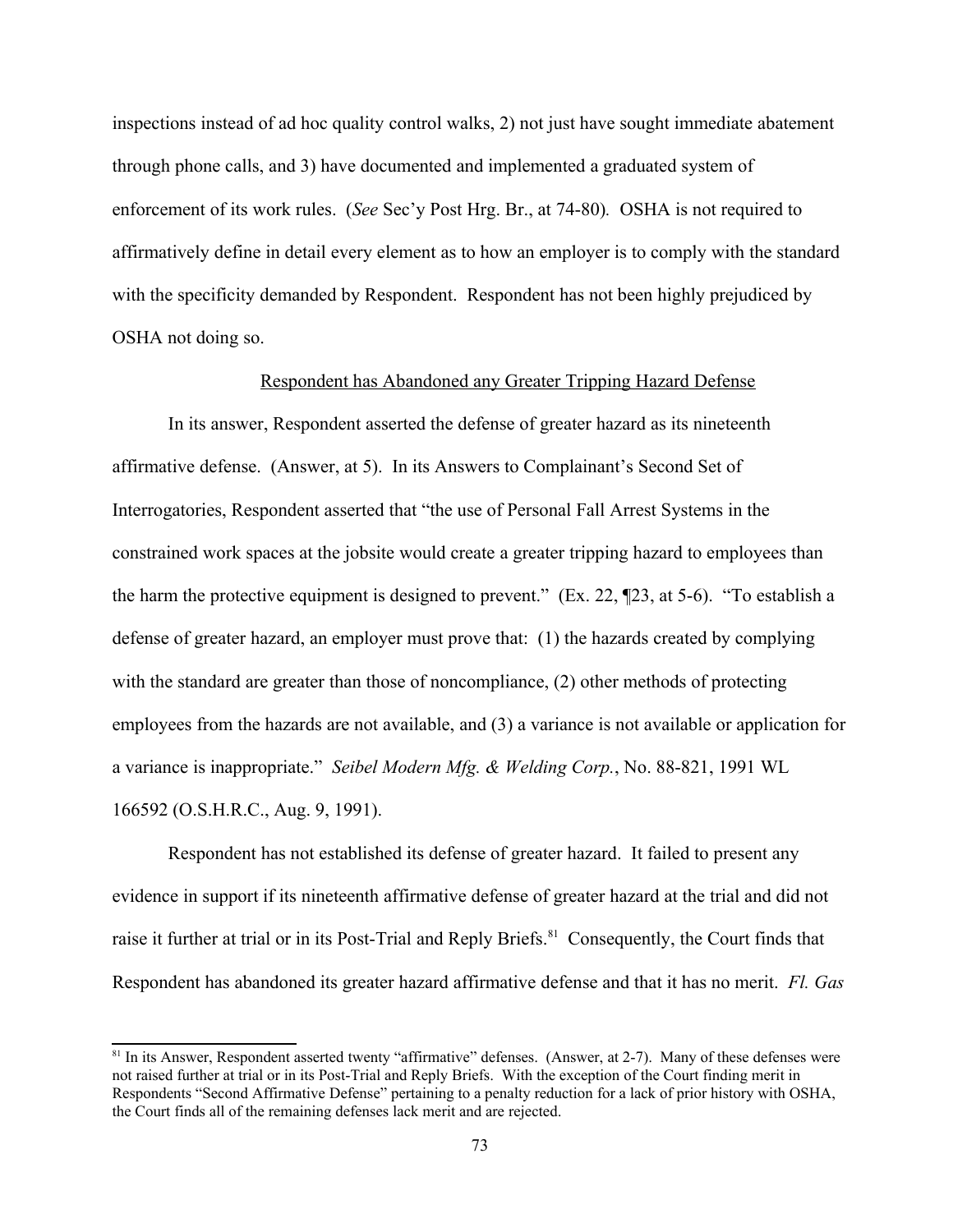*Contractors, Inc.*, No. 14-0948, 2019 WL 995716, at \*7 (O.S.H.R.C., Feb. 21, 2019) (failure to raise any argument results in abandonment of that argument).

# Citation 1, Items 1(a) through (d), was Properly Classified as Serious and the Penalty Assessed by the Court is Appropriate

and size. The Act does not prescribe how or what weight to apply to the factors. Atlas Roofing administrative discretion. *D.S. Grading Co., Inc. v. Sec'y of Labor*, 899 F.3d 1145, 1148 (11th Cir. 1990). Usually, the gravity of the violation is the factor of greater significance. *Caterpillar*, or serious harm could result from a condition that exists in a place of employment. Section 17(j) of the Act, 29 U.S.C. 666(j), requires the Complainant to consider four factors in proposing penalties: the gravity of the violation and the employer's good faith, history, *Co. v. OSHRC*, 518 F.2d 990, 1001 (5th Cir. 1975), *ff'd*, 430 U.S. 442 (1977) (OSHA penalties are meant to "inflect pocketbook deterrence"). Penalty assessment requires application of *Inc.,* No.: 97-922, 1993 WL 44416, at \*15 (O.S.H.R.C., Feb. 5, 1993). Under section 17(k) of the Act, 29 U.S.C. § 666(k), a serious violation exists where there is substantial probability that death

 injuries. Can have broken bones depending on how you fell. You can die from that height, too." (Tr. 112, 160-64). CO Ortiz further testified that: Respondent's failure to comply with 29 C.F.R.  $\S 1926.501(b)(13)$  on April 5, 2017 at the Preserve at the Villages in Bradenton, Florida exposed employees to fall hazards and serious physical injury. The evidence in this case establishes that there is a high probability of death or serious bodily harm if an accident occurs. (Tr. 112, 164; Ex. C). On April 5, 2017, the workers were observed at varying heights from greater than six feet to greater than thirty feet. (Tr. 162- 64, Exs. B-C). When asked what the likely injury would be from a six-foot fall, AAD Perez-Ramos said the likely result would be serious bodily injury. She further said, "Can be serious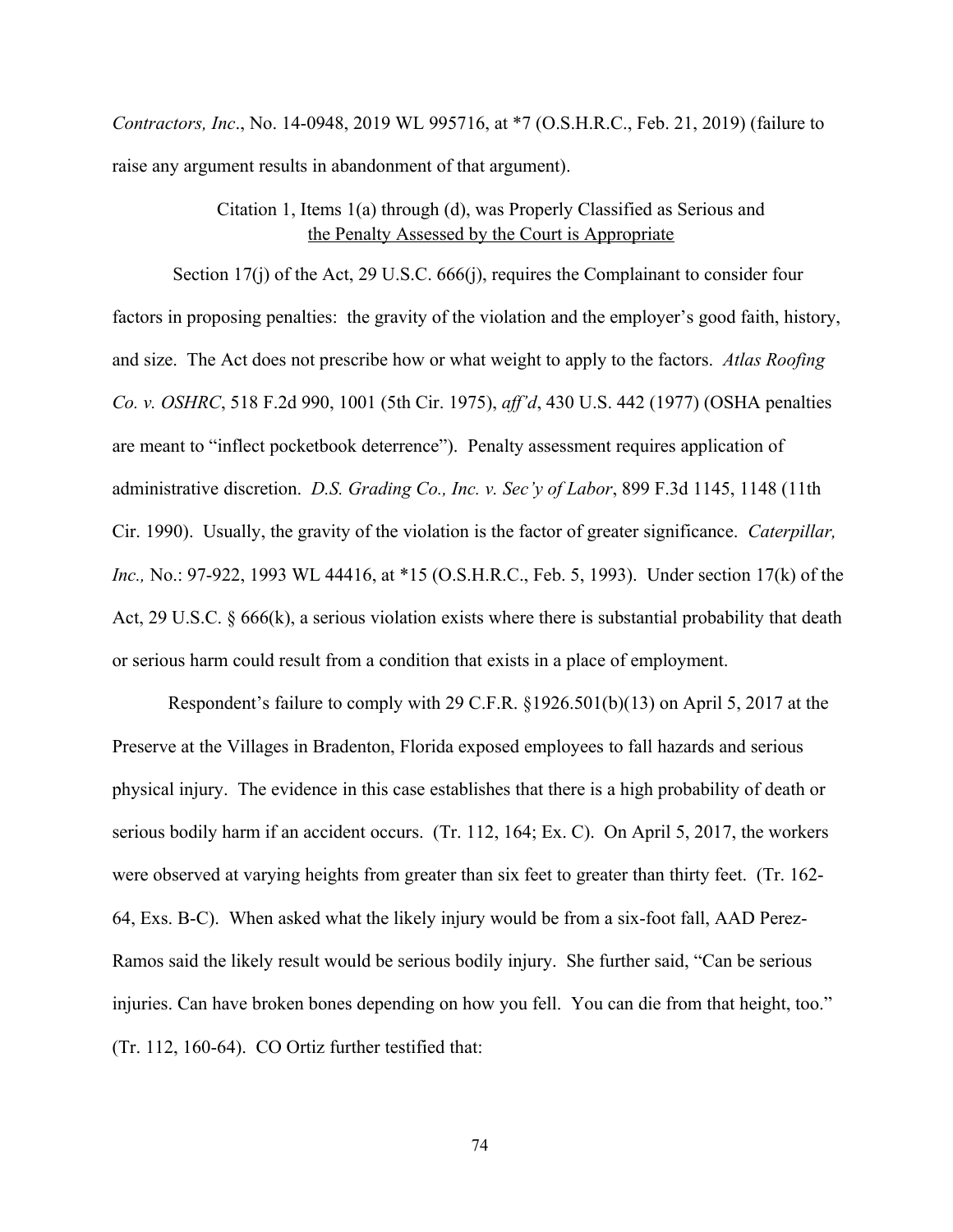[t]he probability of an accident in this case was high. Employees were working continuously. The severity of an incident. Falling from 40 feet is definitely a greater severity. People most likely will not survive a fall from a balcony while standing on a ladder. Or if they survive they will have irreversible injuries, there's no question about it. (Tr. 83).

 at 2). AAD Perez-Ramos testified that a good faith reduction is based upon the Area Director's The gravity-based penalty proposed for Citation 1, Item 1 was \$12,675. The violation was assigned a high severity, greater probability, and high gravity. (Tr. 83; Ex. C). The item was assigned high severity because workers were exposed to heights that could cause irreversible injury and or death. It was assigned a greater probability because workers were continuously exposed to fall hazards every day. (Tr. 83, 112-13; Ex. C). The Secretary reduced the proposed gravity-based penalty by 30% for size. (Tr. 83, 186; Ex. C, at 2, Ex. D, at 4). The calculated proposed penalty was \$8,873. (Ex. C, at 2, WW, at ¶10, at 7). The Secretary did not give any reductions for good faith or history. (Tr. 84, 184-85, 120-21, 208-09; Ex. C, at 2, Ex. XX, at ¶7, discretion. She said the Tampa OSHA office provides no good faith reduction in fall hazard cases. (Tr. 186).

 at 2, Ex. XX, at ¶6, at 2). OSHA made appropriate and supported determinations of all of the Respondent argues that it is entitled to a penalty reduction in consideration of its lack of prior history with OSHA. (Answer, Second Affirmative Defense, at 2; Resp't. Post-Trial Br., at 34-35). Respondent is correct. The record shows that NDC had a history of no proven OSHA violations.<sup>82</sup> The FOM calls for a 10% reduction for no prior OSHA history.<sup>[83](#page-74-1)</sup> (Tr. 139-43; Ex. 1,

<span id="page-74-0"></span><sup>&</sup>lt;sup>82</sup> The record shows that OSHA conducted a prior inspection of NDC, #1139126, opened on April 7, 2016, that led to no substantiated violation. (Tr. 139-40, 143, 210; Ex. 1, at 2, Ex. XX, ¶5, at 2). AAD Perez-Ramos testified that OSHA did not decrease or increase the penalty by 10 percent due to history because a citation OSHA previously issued to NDC was "deleted." She said OSHA would "give a 10 percent reduction in penalty" if NDC had no previous history with OSHA. (Tr. 184-86, 209-12).

<span id="page-74-1"></span><sup>83</sup> Ch. 6, § III.B.2.a., FOM, states:

Allowable Percentage Reduction.

A reduction of 10 percent shall be given to employees who have been inspected by OSHA nationwide, or by any State Plan State in the previous five years, and the employers were found to be in compliance or were not issued serious violations. (Ex. XX, at ¶6, at 2).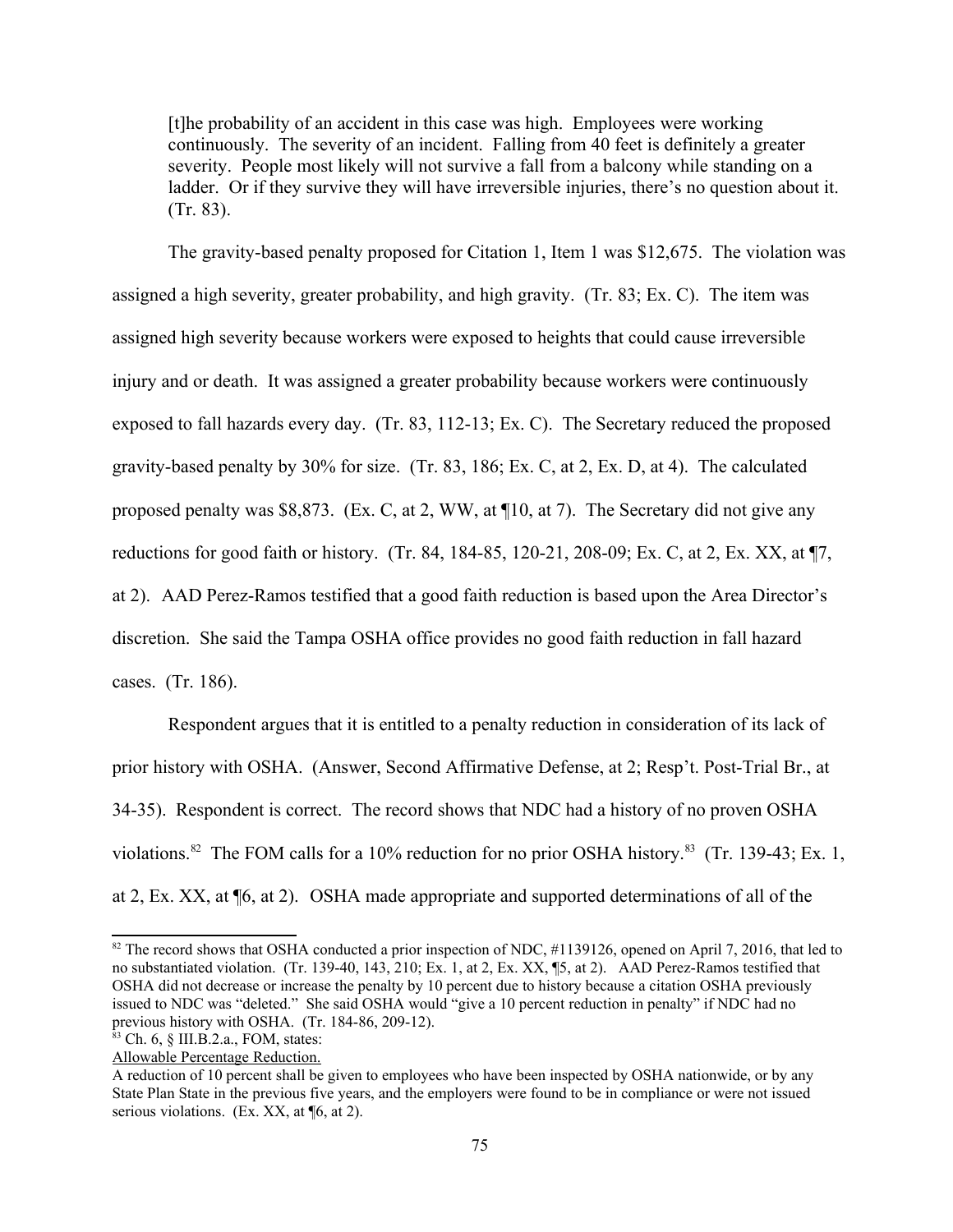required factors, except history. (Tr. 83-84). This evidence is sufficient to support a serious citation. The violation was properly classified as "Serious." The Court has considered all of the required factors and affirms Citation 1, Item 1, Instances (a) through (d), as a serious violation and assesses a penalty of \$7,986, calculated as \$8,873 less a 10% reduction of \$887 for history. (Sec'y Post Hrg. Br., at 81-83, Sec'y Reply Br., at 28-29; Resp't. Post-Tr. Br., at 34-35).

#### Conclusion

proved. NDC was a controlling employer at the Preserve project. As discussed above, the elements of applicability, employee exposure, violation and knowledge of the cited condition are

## Findings of Fact and Conclusions of Law

 All findings of fact and conclusions of law relevant and necessary to a determination of the contested issues have been made above. *See* Fed. R. Civ. P. 52(a). All proposed findings of fact and conclusions of law inconsistent with this decision are denied.

## **Order**

Based upon the foregoing findings of fact and conclusions of law, it is ORDERED that:

Citation 1, Item 1, Instances (a) through (d), alleging a Serious violation of 29 C.F.R. §

1926.501(b)(13), is AFFIRMED and the Court assesses a penalty in the amount of \$7,986.

*\_\_/s/ Dennis L. Phillips\_\_\_\_\_\_\_\_* The Honorable Dennis L. Phillips